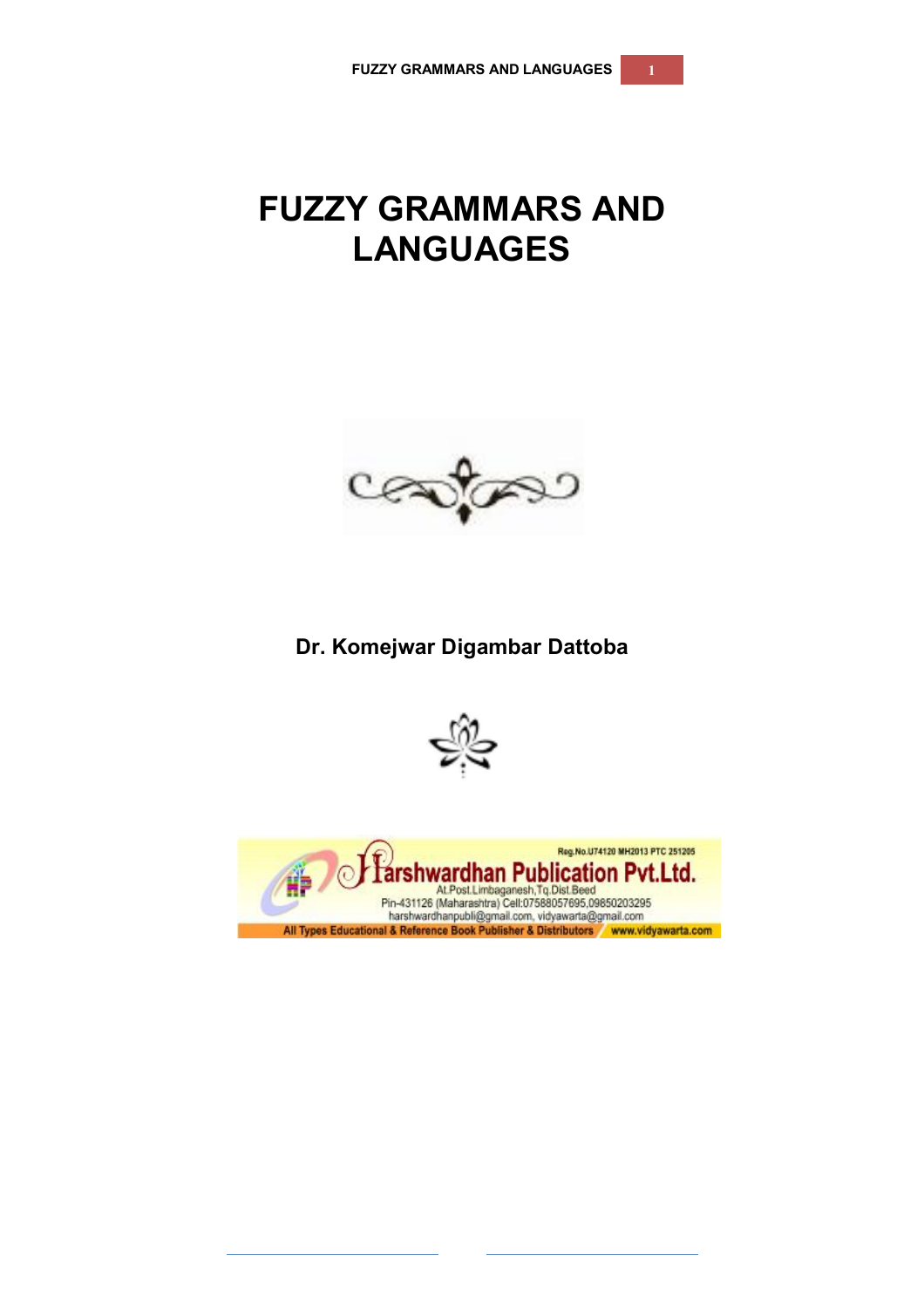## **FUZZY GRAMMARS AND LANGUAGES**

#### **© Dr. Komejwar Digambar Dattoba**

#### **Publisher :**

**Harshwardhan Publication Pvt.Ltd.** Limbaganesh, Dist. Beed (Maharashtra) Pin-431126, vidyawarta@gmail.com

- **Printed by :** Harshwardhan Publication Pvt.Ltd. Limbaganesh, Dist. Beed, Pin-431126 **www.vidyawarta.com**
- **Page design & Cover :** Shaikh Jahuroddin, Parli-V
- **Edition: January 2017**

#### **ISBN 978-93-90618-39-2**

**Price : 200/ -**



All Rights Reserved, No part of this publication may be reproduced R

transmitted, in any form or by any means, electronic mechanical, recording, scanning or otherwise, without the prior written permission of the copyright owner. Responsibility for the facts stated, opinions expressed. Conclusions reached and plagiarism, If any, in this volume is entirely that of the Author. The Publisher bears no responsibility for them. What so ever.Disputes, If any shall be decided by the court at **Beed** (Maharashtra, India)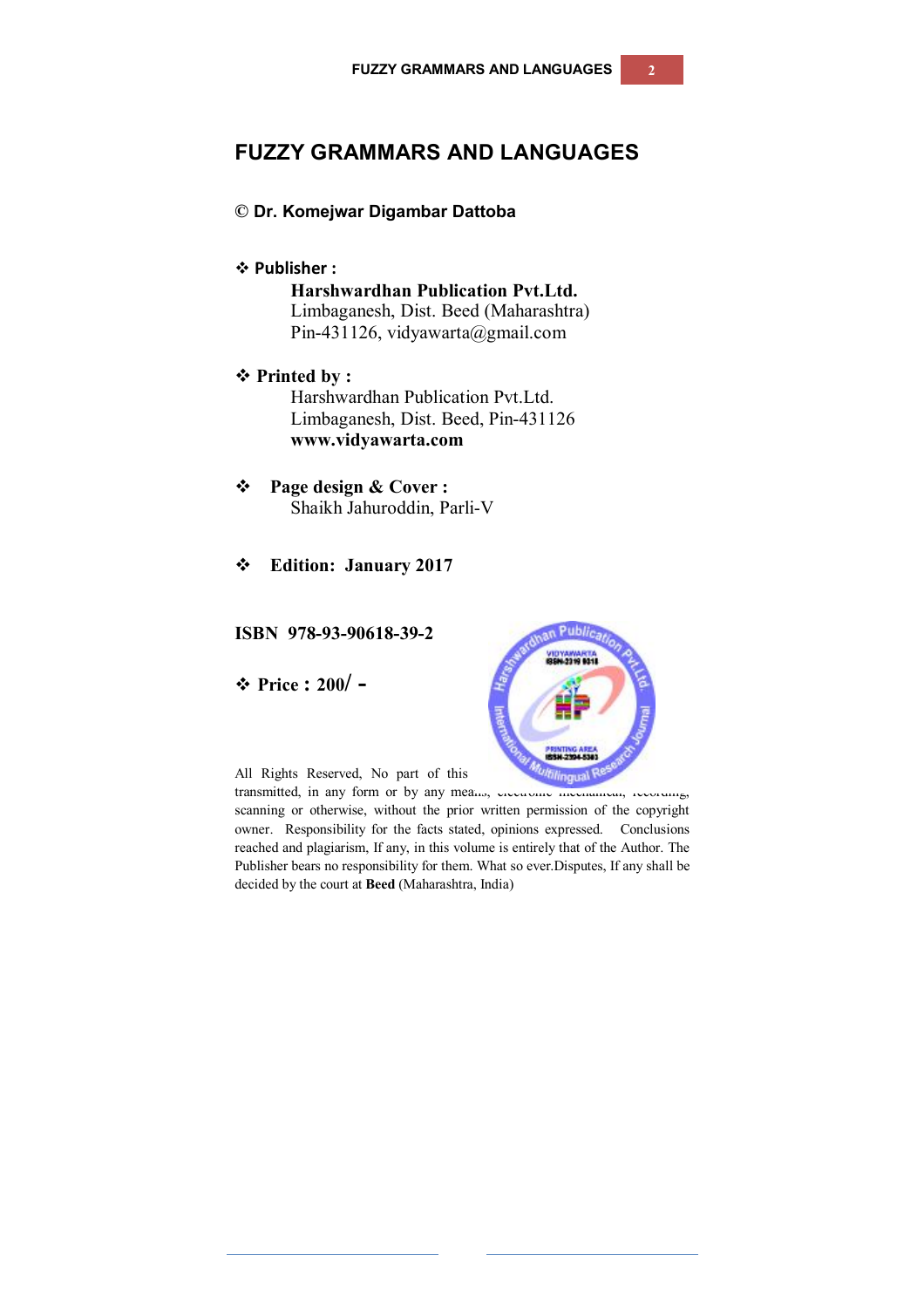# **FUZZY GRAMMARS AND LANGUAGES**

### **CONTENTS**

### **1. Preliminaries**

- **1.1 Introduction**
- **1.2 Automata, Grammars and their**

### **languages**

- **1.3 Fuzzy Sets**
- **1.4 Fuzzy Automata**
- **1.5 Fuzzy Grammars**
- **2. Fuzzy Regular Grammars and Their Forms** 
	- **2.1 Introduction**
	- **2.2 Fuzzy Regular Grammars**
	- **2.3 Forms of Fuzzy Grammars**
	- **2.4 Reduction of Fuzzy**

#### **Grammars**

- **3. Fuzzy Automaton Languages**
	- **3.1 Introduction**
	- **3.2 Fuzzy Automaton Crisp**

 **Languages and their closure properties**

- **3.3 Fuzzy Languages of Fuzzy Automaton**
- **3.4 Fuzzy Regular Languages**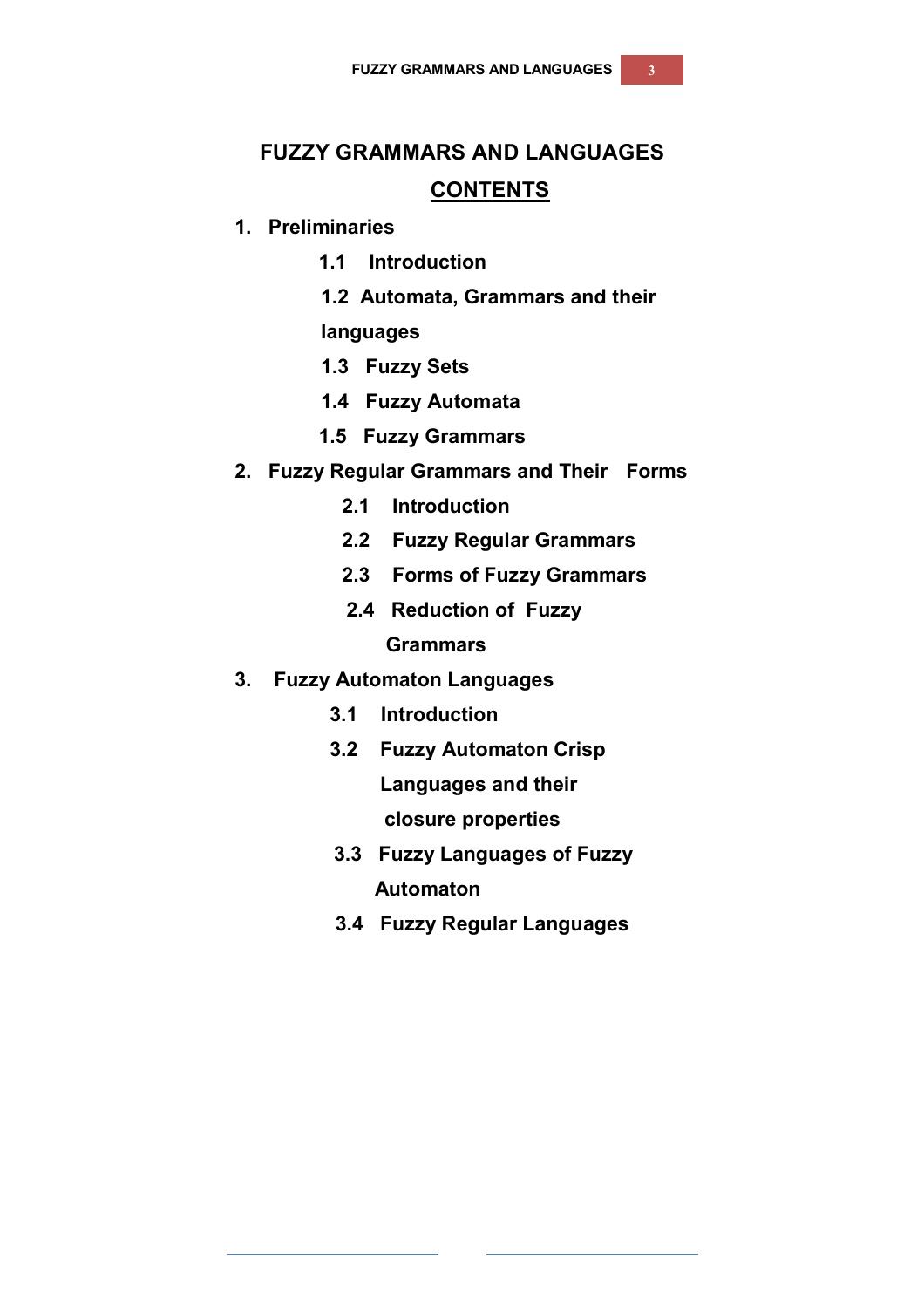#### **Preface**

The present thesis is the study of some aspects of fuzzy automata, fuzzy languages and fuzzy grammars. Introduction of fuzzy sets, by Zadeh in 1965, offers very well-built tools for description of an uncertainty in common human reasoning. Therefore, this concept is applied in wide range of scientific areas including theory of computations. Lee and Zadeh [38] first introduced fuzzy grammars and fuzzy languages as an extension of their crisp counterpart. There after fuzzy grammars and fuzzy languages have been studied extensively [6, 19, 30, 49, 50, 63, 68]. In 1969, Wee and Fu [66] formulated a class of fuzzy automata and discussed an application of fuzzy automata as a model of learning systems. The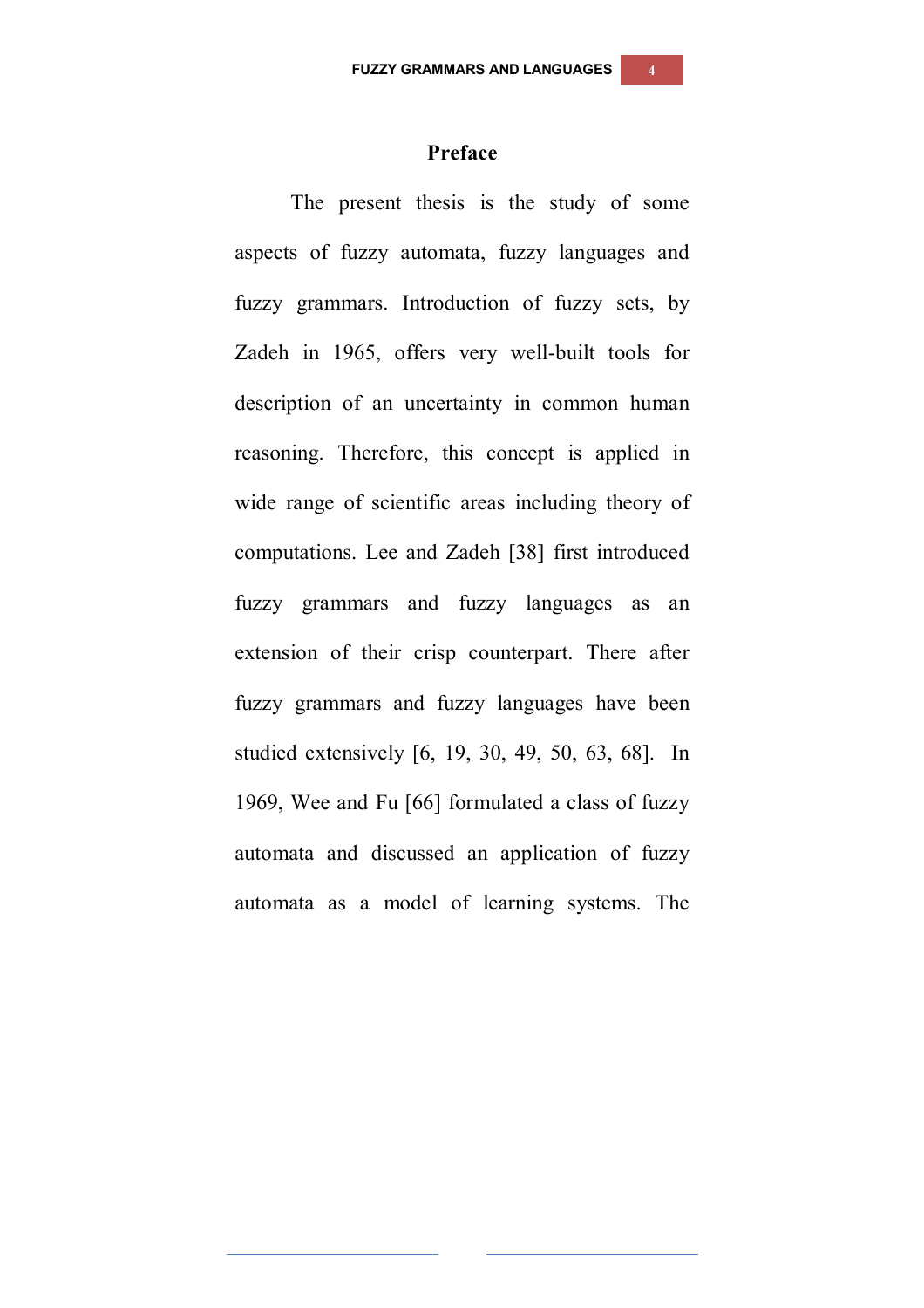advantage of employing fuzzy automaton as a learning model is its simplicity in design and computation. Inspired with this, Santos theoretically developed fuzzy automata in his series of papers [60 - 63] and their applications have discussed by many [18, 20, 29, 46, 54, 65]. Recently, researchers have shown lot of interest in studying fuzzy automata from different angles [2, 5, 10, 11, 15, 24, 28, 31, 51, 69], due to their potentiality of applications in vast areas. Also, there is an increasing interest on research in the fields such as image[105], speech and handwriting recognition [12, 13, 58] virus gene, protein and crystal structure prediction [52], neural networks [53] and clinical monitoring [9, 13, 59, 64], string matching [2], signal processing [57] etc. A simple technique for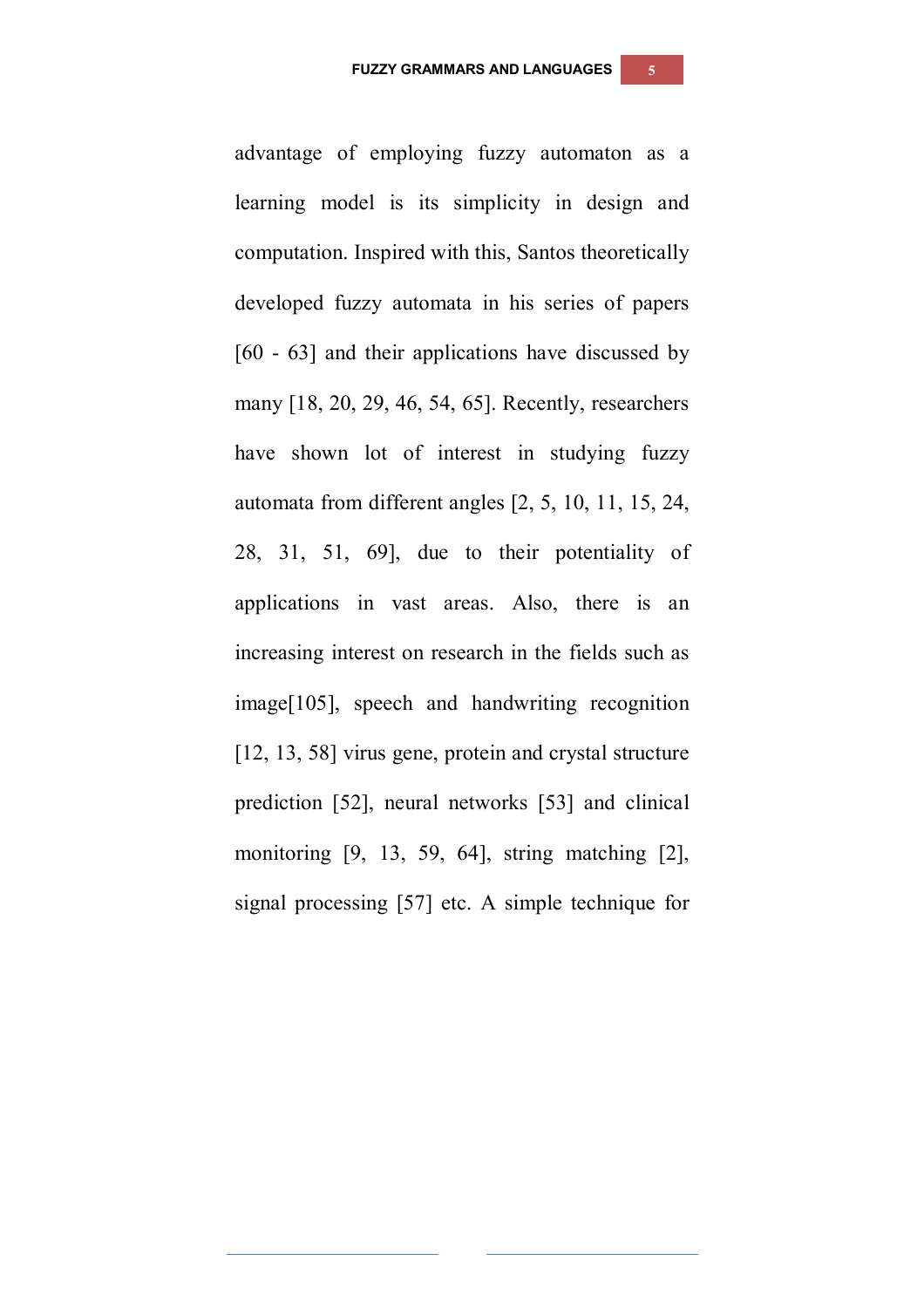dealing such issues is a grammatical inference. An extraction of grammatical rules from the set example is of prime importance and which is relatively complex as well as vague in nature. Fuzzy grammars provide necessary frameworks for dealing this issue [6].

Chapter 1 entitled " Preliminaries" contains brief introduction of automata theory, formal grammars and languages. Here, we also report introductory definitions and results from fuzzy sets, fuzzy automata, fuzzy grammars and fuzzy pushdown automaton. These definitions and results will surve as the basic foundation of the thesis. Further, we elaborate the history of the problem at appropriate places.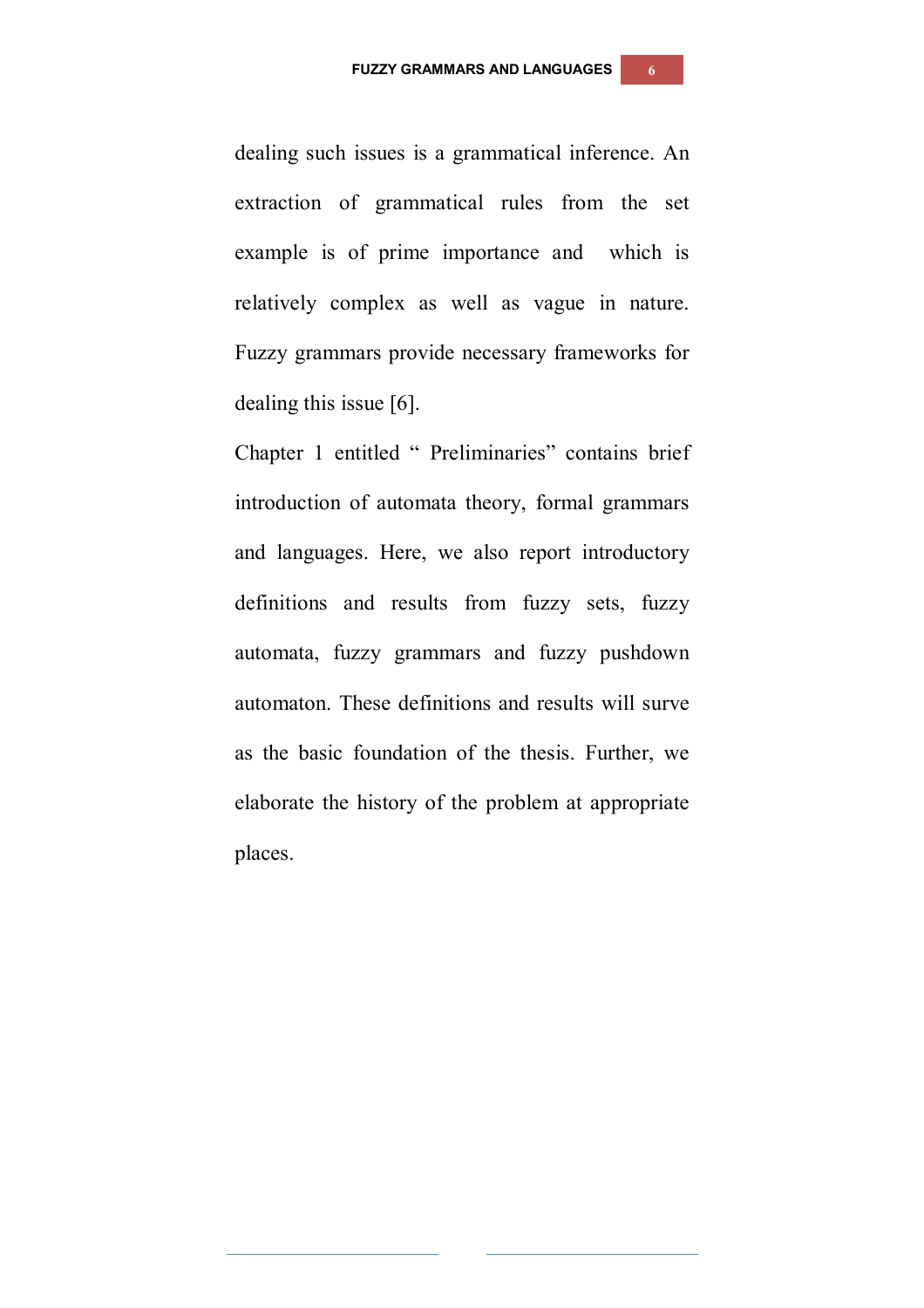Chapter 2 entitled " Fuzzy Regular grammars and their forms" is the study of fuzzy regular grammars with initial variables and their various equivalent forms including fuzzy automata with initial states discussed by Mordeson [42] and Kumbhojkar and Chaudhari [34]. We introduce fuzzy left, fuzzy right linear grammars, fuzzy grammars in normal form and show that they are all equivalent to fuzzy regular grammars expect for the empty string. We show that the reduction of fuzzy regular grammar leads to obtain Chomsky normal form for every fuzzy regular grammar. At the end of the chapter we discuss pumping lemma for fuzzy regular languages.

In the third chapter entitled " Fuzzy automaton languages", we discuss languages both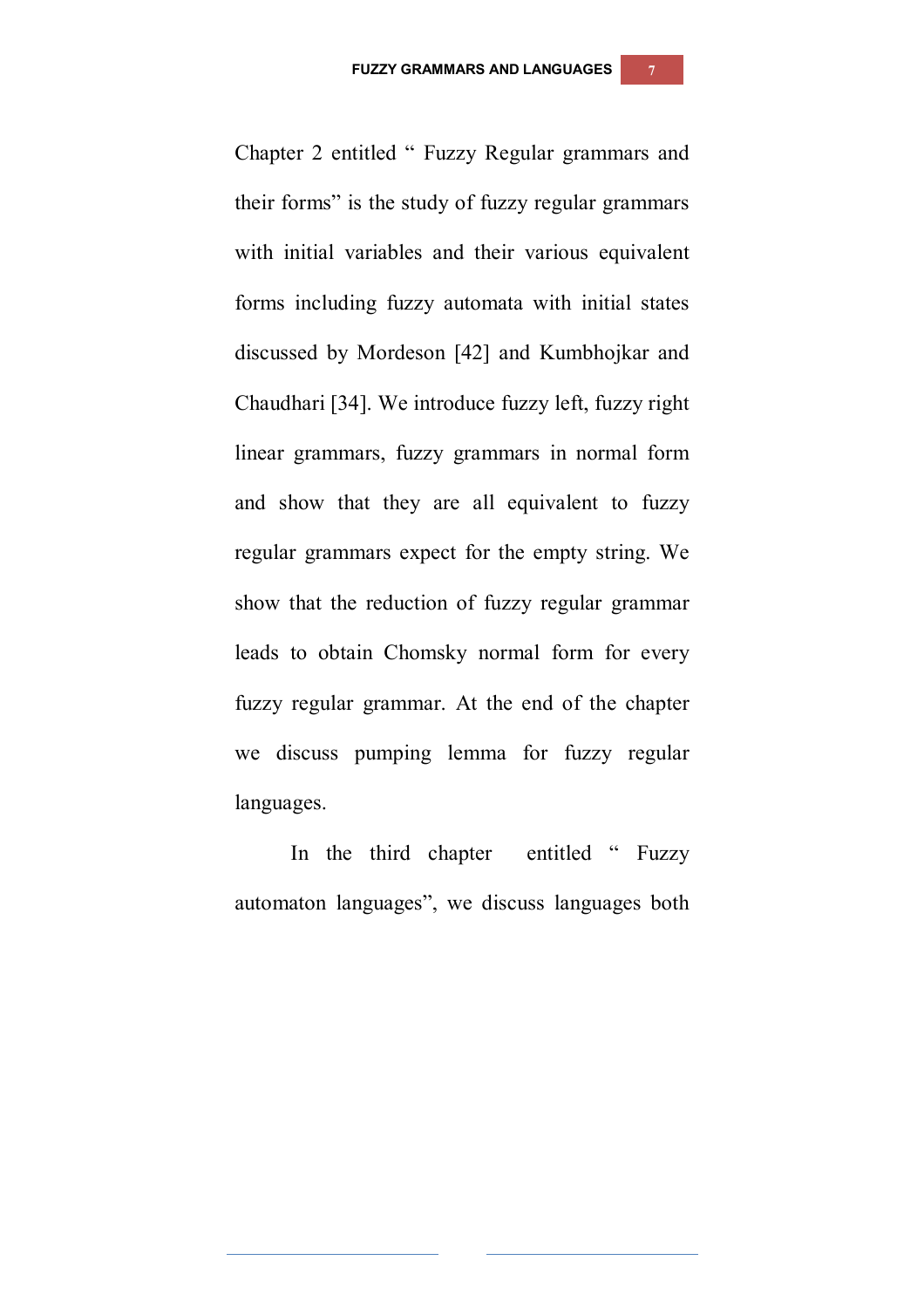crisp and fuzzy) generated by fuzzy automaton. We begin with few closure properties of *crisp languages* generated by fuzzy automaton [26, 42]. We point out that *fuzzy languages* generated by fuzzy automata also satisfies similar closure properties. To establish them we use the mechanism of extension principle [32].We show that only the closure property for the complement is not preserved. We end this chapter by finding equivalent fuzzy regular grammar that generates fuzzy automata language and conversely. In sum generalization of crisp languages generated by fuzzy automata to fuzzy languages generated by fuzzy automaton is computationally easy but one may lose (few) closure properties.

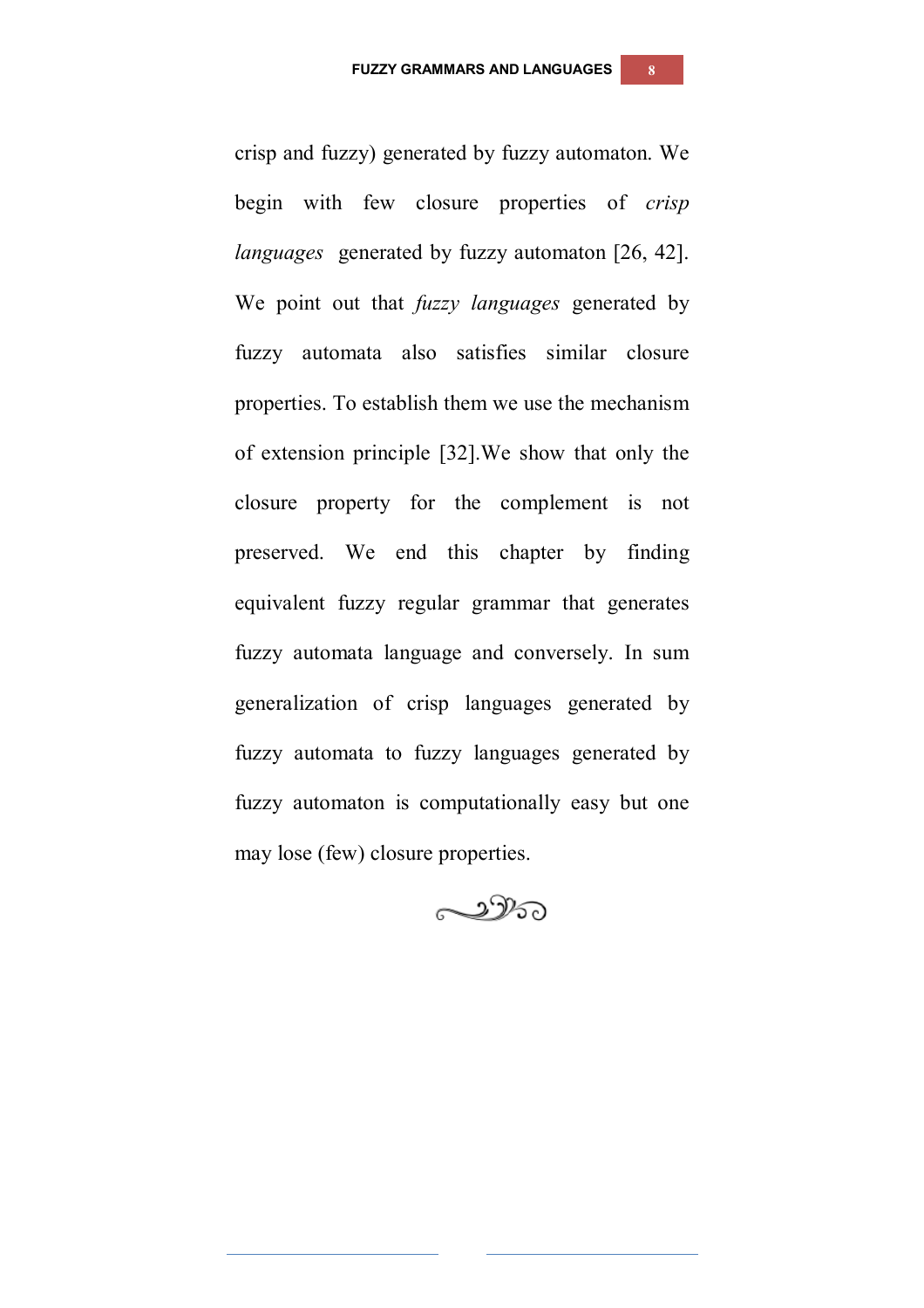### **Preliminaries**

#### **1.1 Introduction**

In this chapter elementary concept and results from fuzzy set theory, automata theory and grammars are given. These concepts and results are necessary for the remaining part of the thesis. Few elementary concepts needed for the developments of the theory are also discussed at appropriate places throughout the thesis.

#### **1.2 Automata, Grammars and their Languages**

Let  $\Sigma$  be a non-empty finite set of *alphabet*. A *word* is a finite sequence of elements over  $\Sigma$ . The set of all words over  $\Sigma$  is denoted by  $\Sigma^*$ . The symbol  $\Lambda$  denotes the word without any elements, called the *empty word* .Let  $\Sigma^* = \Sigma^* \cup \{\Lambda\}$ . It is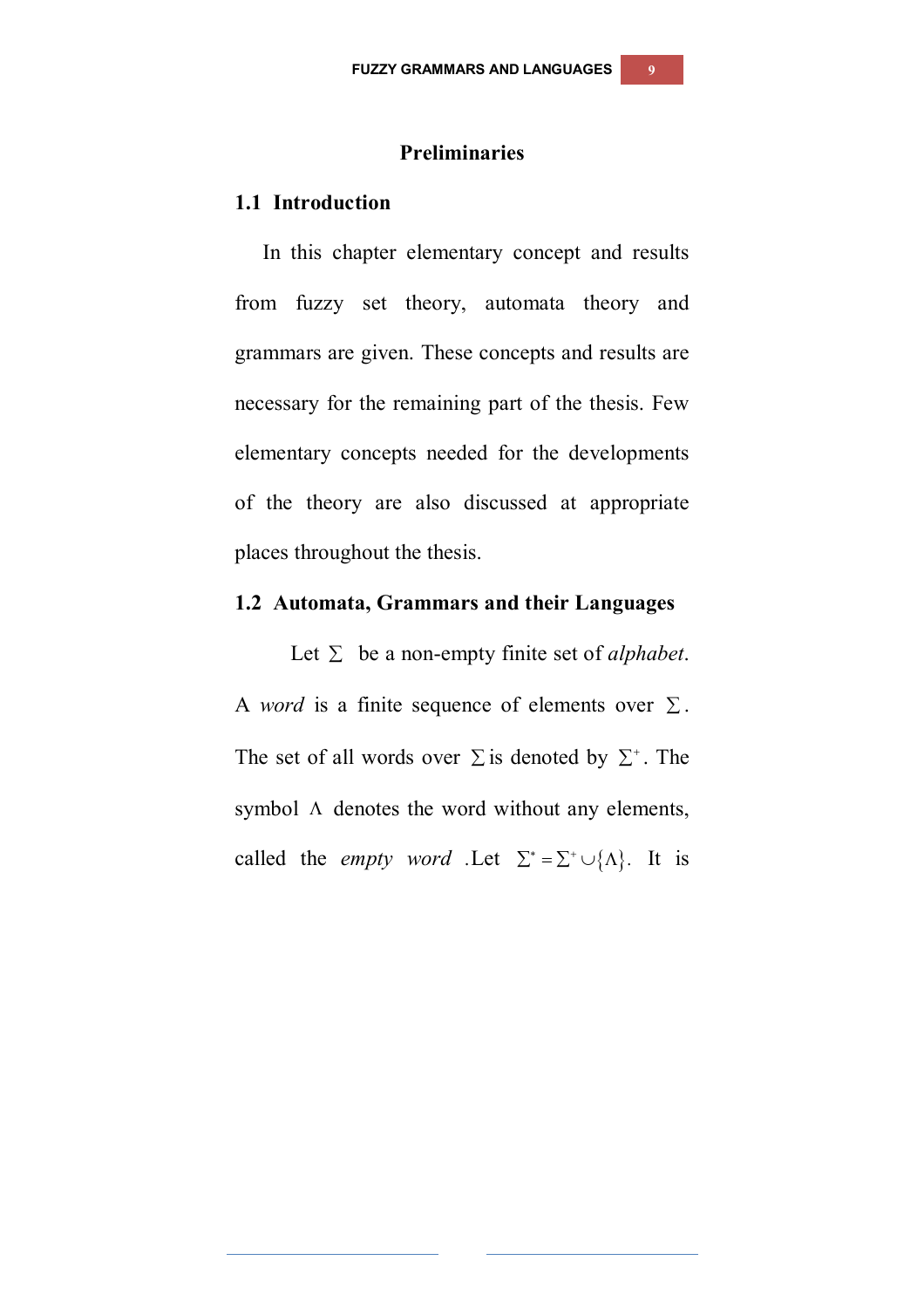obvious that  $\Sigma^*$  is a monoid under usual juxtaposition of words.

**Definition 1.2.1** [21] A *finite state machine* is a triplet  $M = (Q, \Sigma, P)$ , where  $Q, \Sigma$  are non-empty finite sets and  $P:Q\times\Sigma\to Q$  is a partial function. M is called *non-deterministic* finite state machine, when *P* is a relation.

**Definition 1.2.2** [21, 22] A *finite state automaton* is a five tuple  $M = (Q, \Sigma, \delta, q_0, F)$ , where

i ) *Q* is a finite nonempty set of *states*.

ii)  $\Sigma$  is a finite nonempty set, called the *input alphabet*.

iii )  $\delta$  is a function from  $Q \times \Sigma$  into  $Q$  and is usually called the *state transition function*.

iv)  $q_0 \in Q$  is called the *initial state*.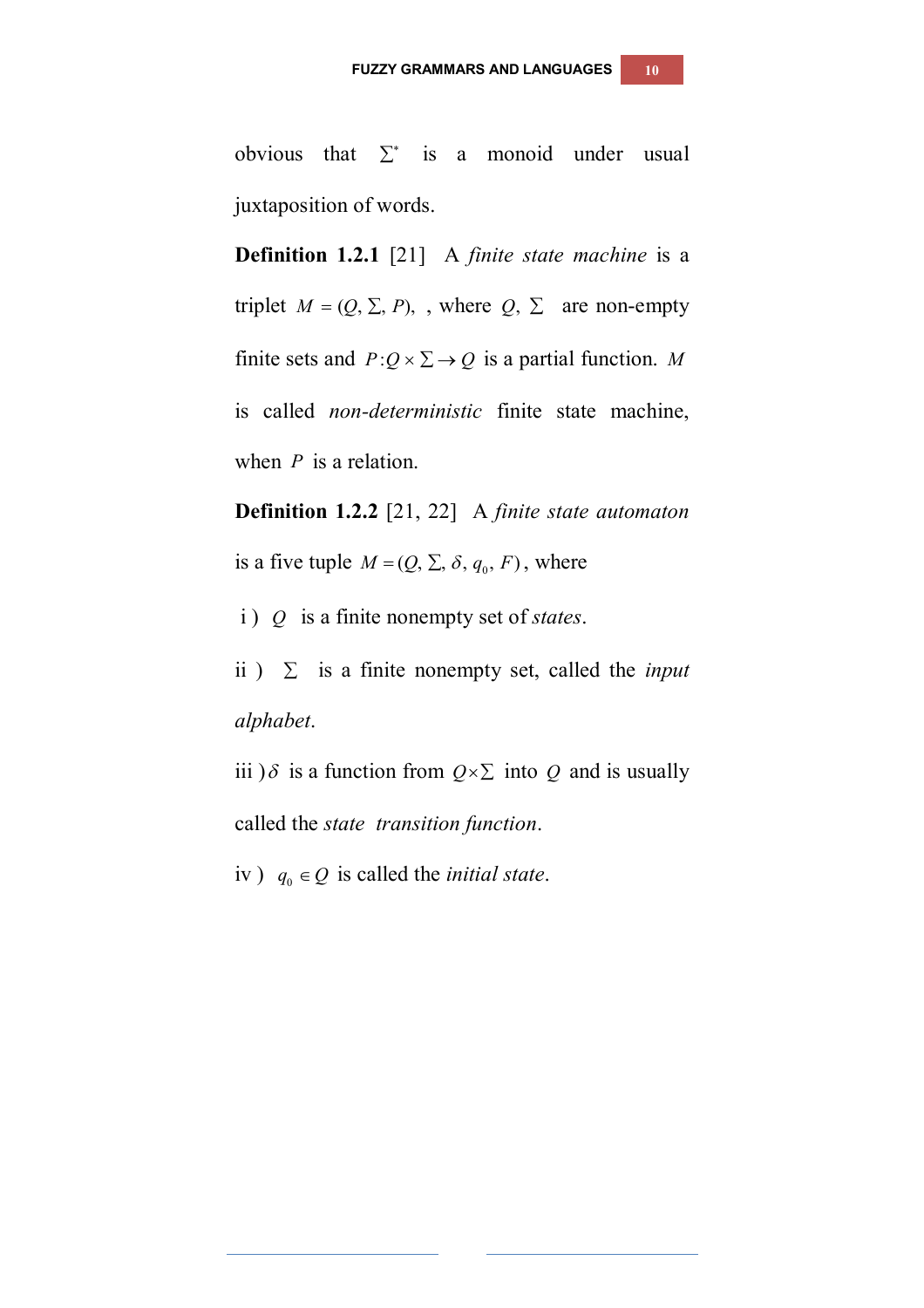v)  $F \subseteq Q$  is a set called of *final states*.

The transition  $\delta(q, a) = p$  means that *p* is the next state, when  $\delta$  is in state  $q$ , and the input is  $a$ . The state transition function  $\delta$  is naturally extended to a  $\delta^*$  function  $\delta^*$ :  $Q \times \Sigma^* \rightarrow Q$  as follows:

1) 
$$
\delta^*(q, \Lambda) = q, \forall q \in Q
$$
.

2) 
$$
\delta^*(q, xa) = \delta(\delta^*(q, x), a), \forall q \in Q, x \in \Sigma^*
$$
 and  $a \in \Sigma$ .

When no confusion arises we shall write  $\delta$  for  $\delta^*$ .

**Definition 1.2.3** A string  $x \in \sum^*$  is said to be *accepted* by a finite automaton  $M = (Q, \Sigma, \delta, q_0, F)$ , if  $\delta(q_0, x) = q$ , for some  $q \in F$ .

This is basically the acceptability of a string by the final state.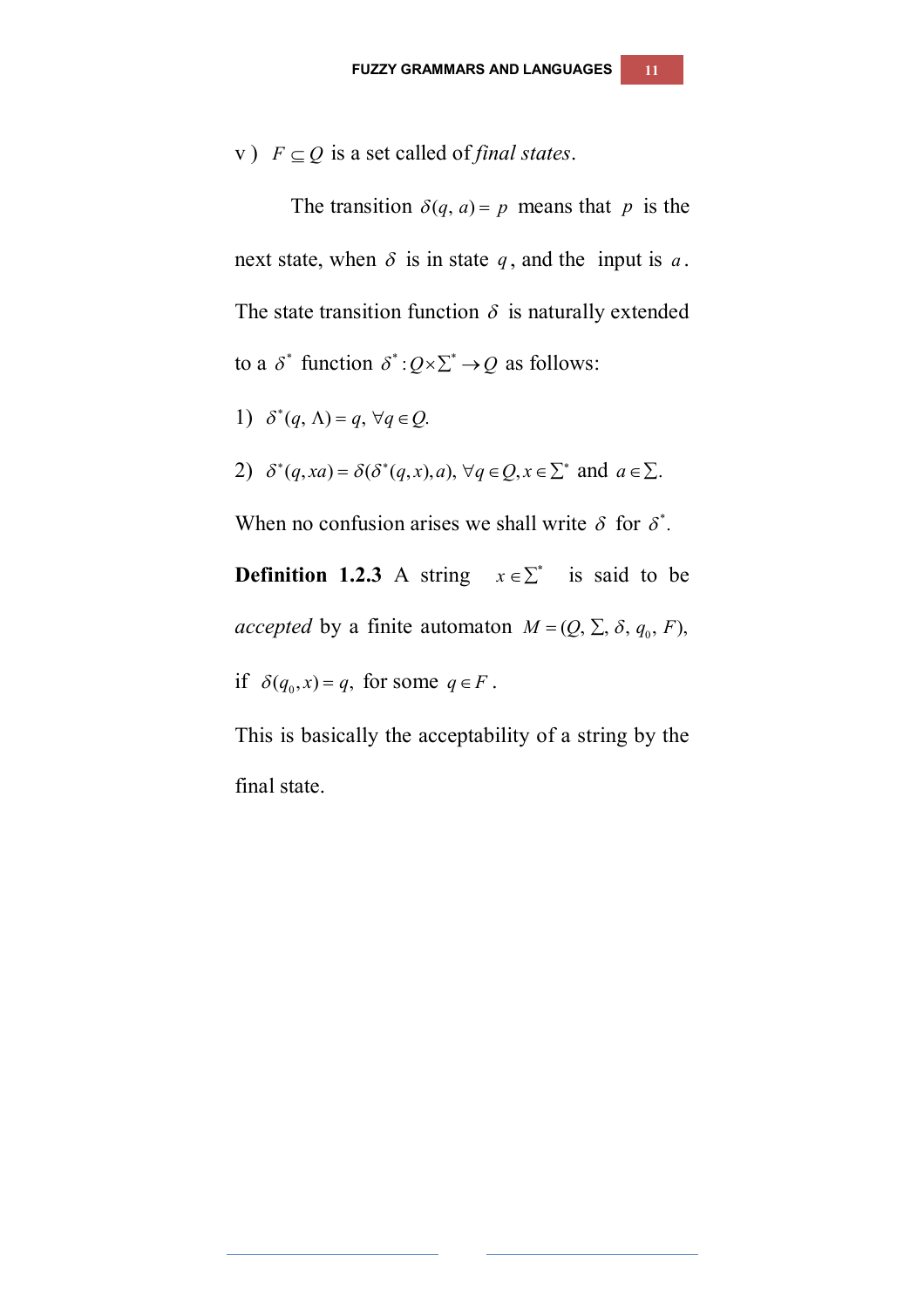automaton. Then the set  $L(M) = \left\{ x \in \Sigma^* \mid \delta(q_0, x) = q, \text{ for some } q \in F \right\}$  is called the *language* of *M* .

**Definition 1.2.5** A subset  $L \subseteq \sum^*$  is called *finite automaton language*, if there exists a finite automaton  $M = (Q, \Sigma, \delta, q_0, F)$  such that  $L(M) = L$ .

We may note that

- (1) The class of finite automaton languages is closed under union, intersection and complementation.
- (2) The class of finite automaton languages is closed under the quotient with arbitrary sets.

## **Definition 1.2.4** Let  $M = (Q, \Sigma, \delta, q_0, F)$  be a finite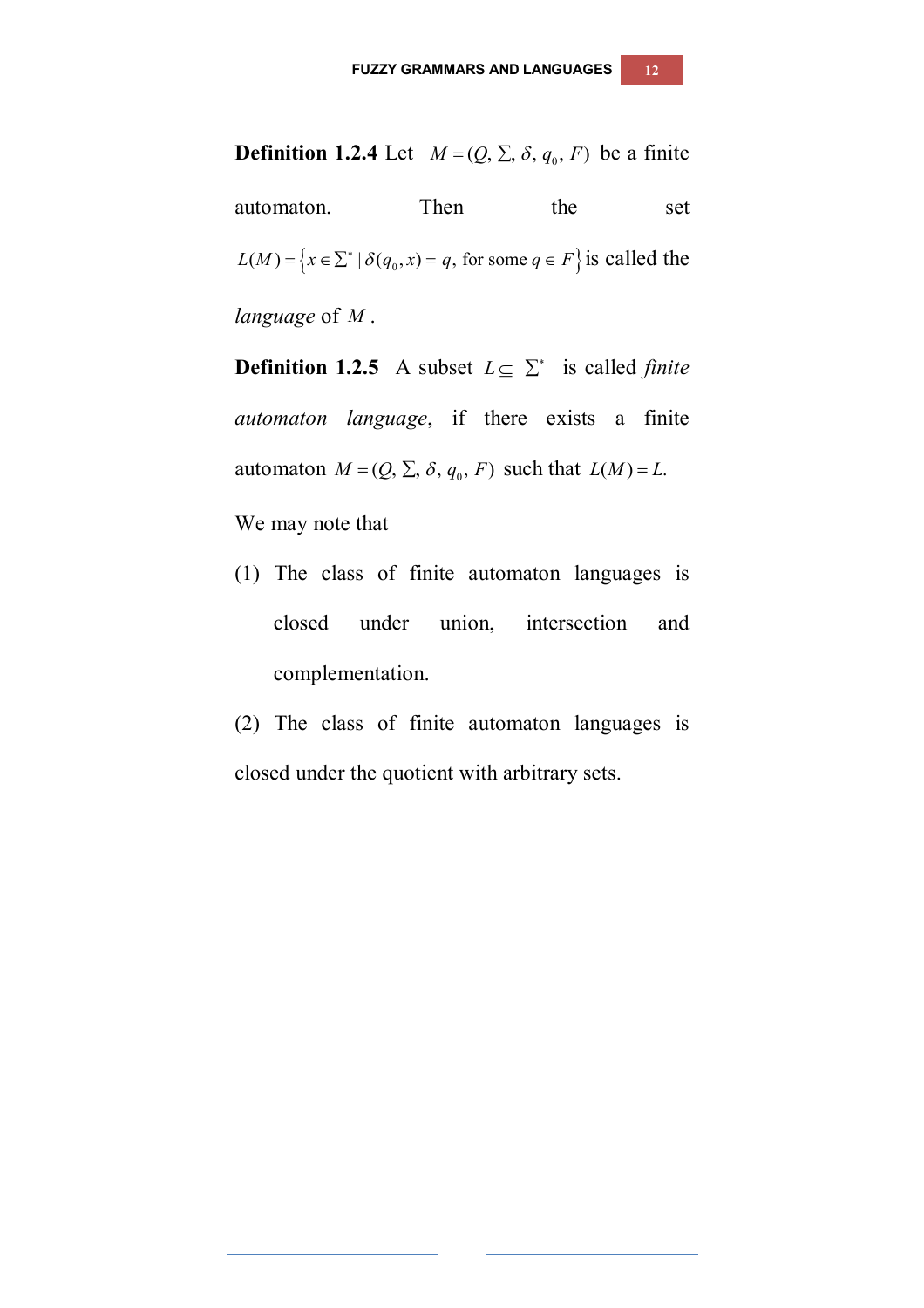**Definition 1.2.6** A function  $\rho : \Sigma^* \to \Sigma^*$  is called the *reversal,* if  $\rho(\Lambda) = \Lambda$ ,  $\rho(a) = a$  and  $\rho(xa) = \rho(a)\rho(x), \forall a \in \sum, x \in \sum^*$ . Clearly,  $\rho(\rho(x)) = x$  and

 $\rho(xy) = \rho(y)\rho(x), \ \forall x, y \in \sum^*$ .

Let  $L \subseteq \sum^*$ . Then the set  $L^{\rho} = \{\rho(x) : x \in L\}$  is called the *reversal* of *L*.

**Theorem 1.2.7** Let *L* be finite automaton language, then so is *L* .

Wee and Fu [66] have first extended finite automata by using fuzzy sets and discussed their applications for learning model. Many researchers have studied fuzzy finite automata from different angles [2,5,10,15,24,28,31,51,69]. Few introductory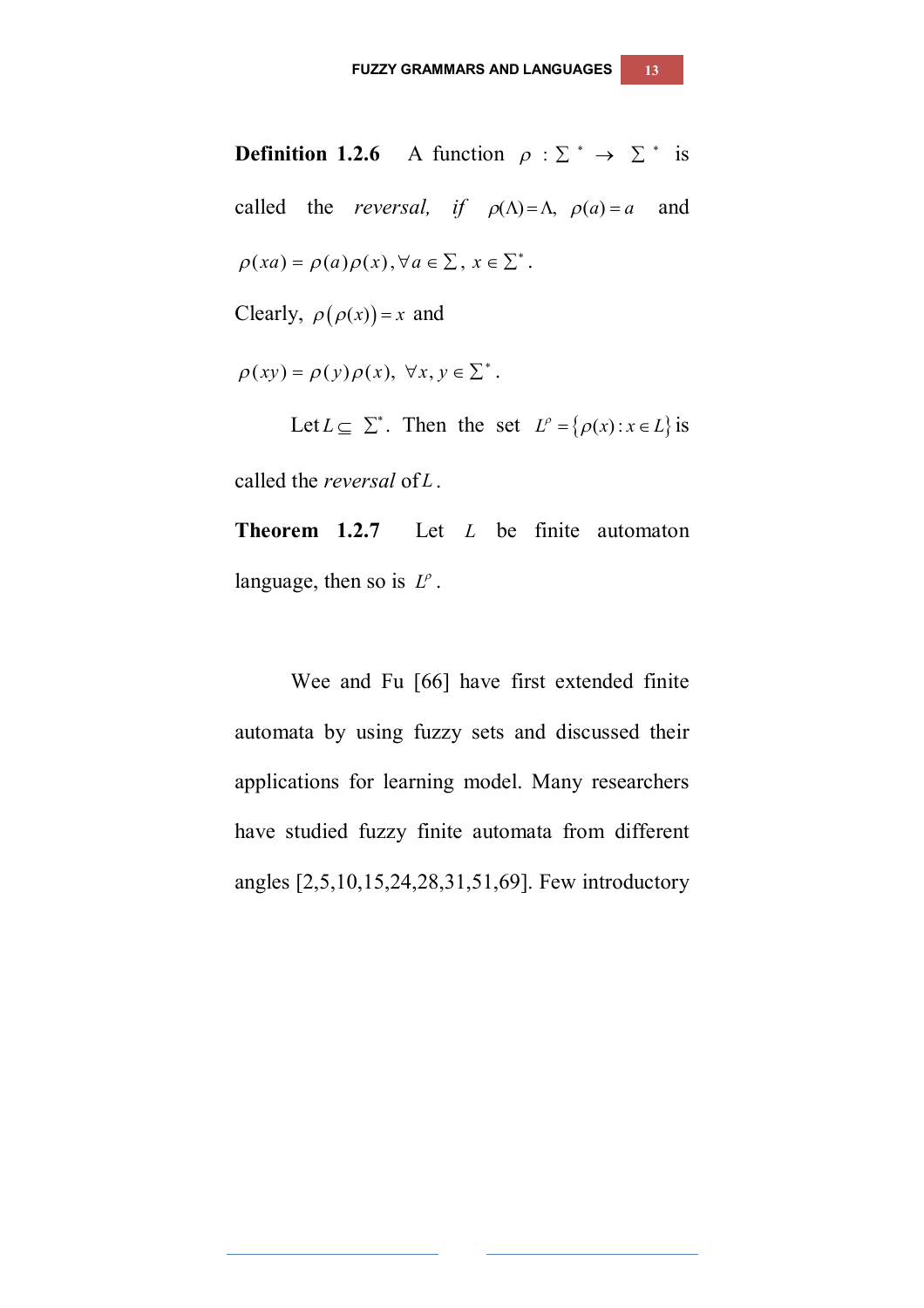concepts are discussed in section 1.5. Here, in this thesis we discuss few closure properties of fuzzy automata languages in chapter 2 (for crisp languages) and chapter 3 (for fuzzy languages).

**Definition 1.2.8** [22] A *phrase-structure grammar* or *grammar* is a four tuple  $G = (V, \Sigma, S, P)$ , where i)  $V$  is a finite nonempty set whose elements are called *variables***.**

ii)  $\Sigma$  is a finite nonempty set whose elements are called *terminals*.

iii) *S* is a special symbol called the *start symbol*.

iv) *P* is a finite set whose elements are  $\alpha \rightarrow \beta$ , where  $\alpha$  and  $\beta$  are strings over  $V \cup \Sigma$ ,  $\alpha$  has at least one symbol from *V* .

The elements of *P* are called *productions* or *rules* of the grammar *G*.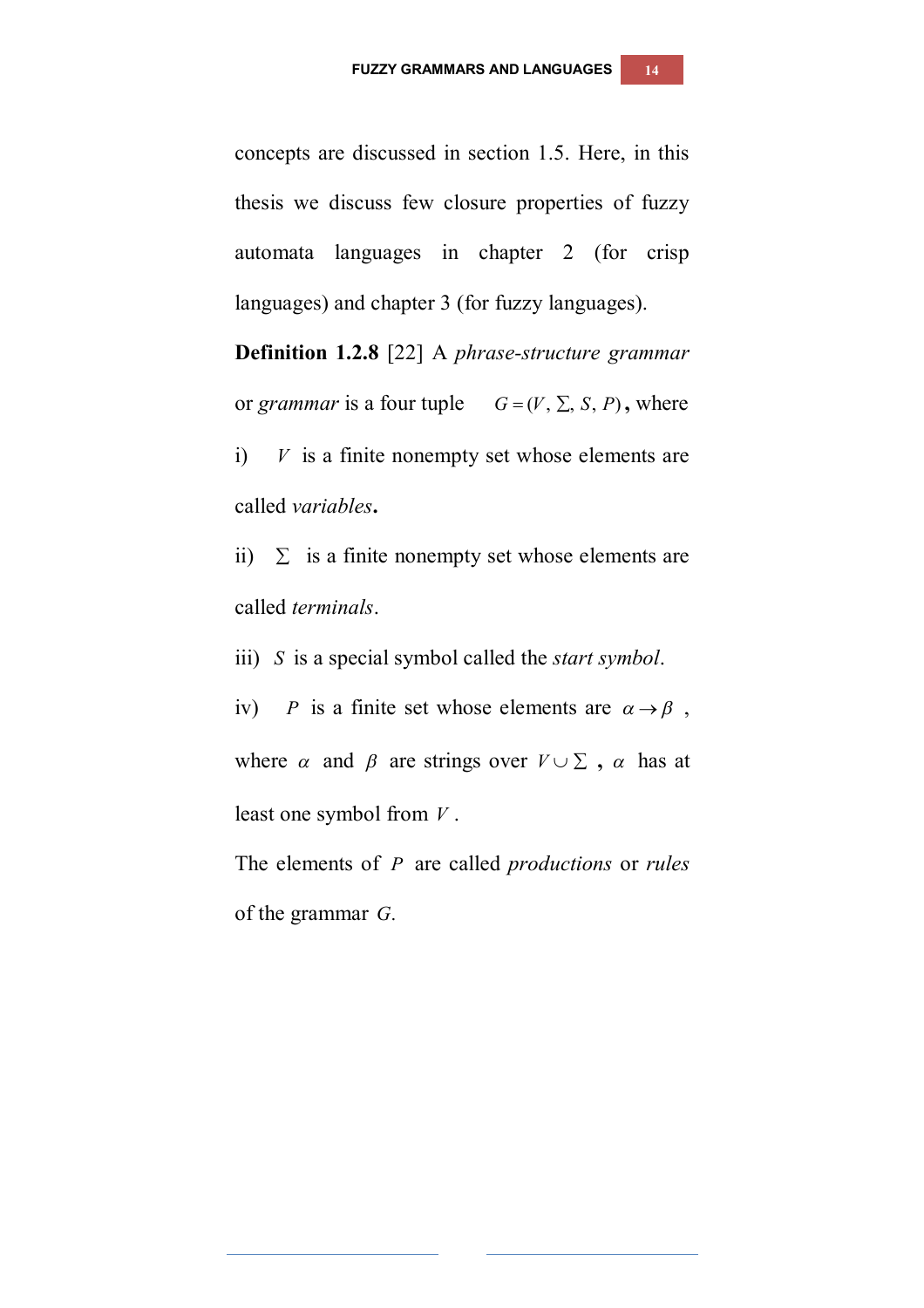**Definition 1.2.9** [22] A grammar  $G = (V, \Sigma, S, P)$ 

is called

- (1) *regular*, if all its productions are of the type  $A \rightarrow aB$  or  $A \rightarrow a$ ,
- (2) *context free*, if all its productions are of the type  $A \rightarrow \alpha$ , where  $A \in V$  and

 $\alpha \in (V \cup \Sigma)^*$ .

(3) *context sensitive*, if all its productions are of the type  $\phi A \psi \rightarrow \phi \alpha \psi$  and  $\alpha \neq \Lambda$ . The productions  $S \rightarrow \Lambda$  is allowed in a context sensitive grammar, but then *S* does not appear on the right side of any production.

(4) *unrestricted*, if its productions are of the type  $\alpha \rightarrow \beta$ , while  $\alpha, \beta \in (V \cup \Sigma)^*$ .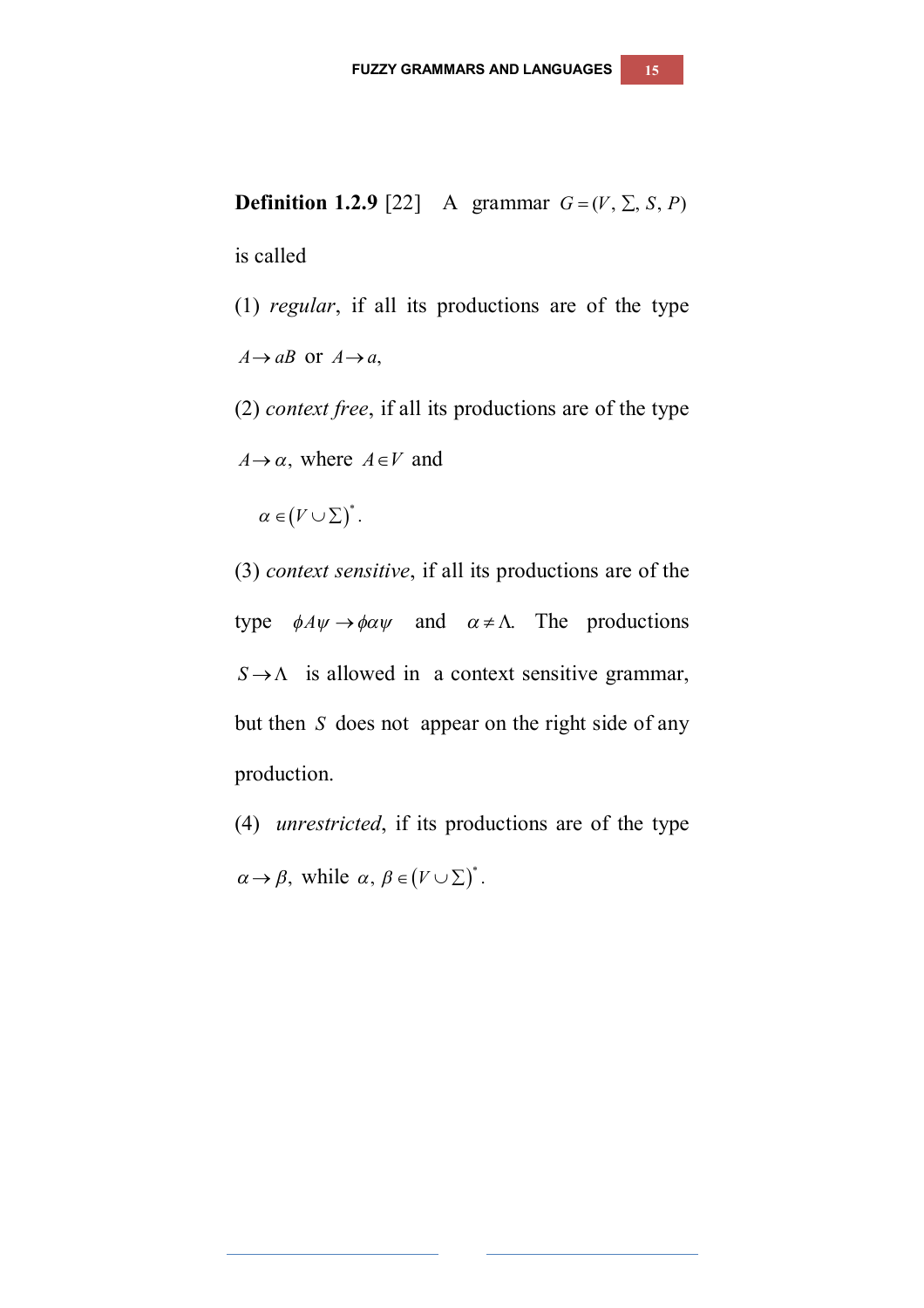where 
$$
A, B \in V
$$
,  $a \in \sum \cup \{\Lambda\}$  and  $\alpha, \beta \in (V \cup \sum)^*$ .

If we denote  $\mathcal{G}_{\mathfrak{K}}$  ( $\mathcal{G}_{\mathcal{C}\mathfrak{F}}$ ,  $\mathcal{G}_{\mathcal{C}\mathfrak{F}}$  and  $\mathcal{G}_{\mathfrak{N}}$ ) the class of all regular (context free, context sensitive and unrestricted respectively) grammars, then  $\mathcal{G}_{\mathcal{R}} \subseteq \mathcal{G}_{\mathcal{C}\mathcal{F}}$  $\subseteq \mathcal{G}_{\mathfrak{G}} \subseteq \mathcal{G}_{\mathfrak{A}}.$ 

Following can be established easily

**Theorem 1.2.10** For given finite automaton  $M = (Q, \Sigma, \delta, q_0, F)$ , there is a regular grammar *G* such that  $L(G) = L(M) - \{\Lambda\}.$ 

**Theorem 1.2.11** For given regular grammar  $G = (V, \Sigma, S, P)$ , there is a finite automaton *M* such that  $L(M) = L(G)$ .

Fuzzy grammars with crisp initial state and fuzzy languages were first discussed by Lee and Zadeh [38]. Many researches have studied fuzzy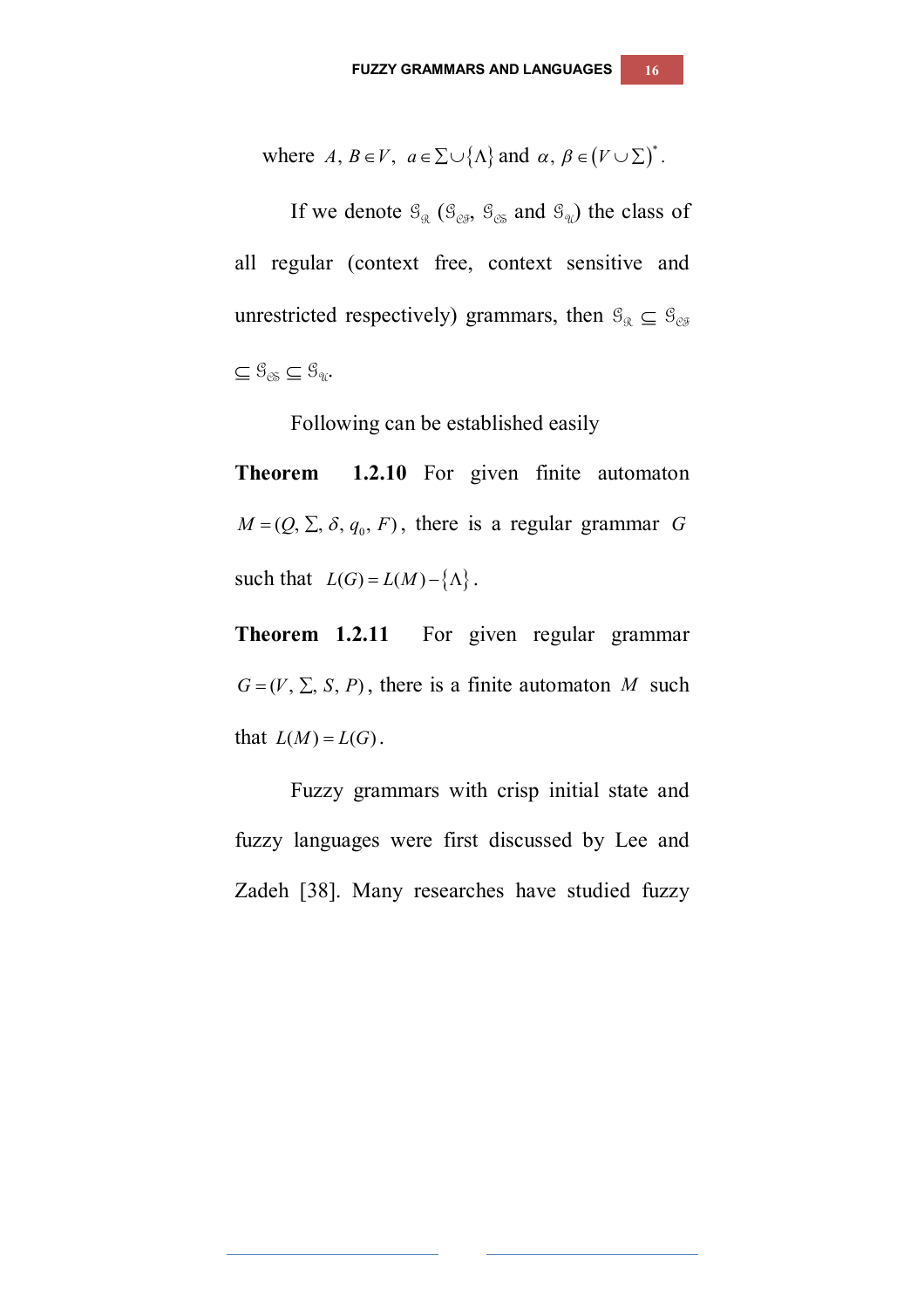grammars from different perspectives [3, 4, 30, 50]. In the chapter 2 (crisp languages) and chapter 3 (fuzzy languages), we will establish that fuzzy grammar and fuzzy automaton are equivalent in the sense of their language generation.

#### **1.4 Fuzzy Sets**

**Definition 1.4.1** [18] A *fuzzy set A* in *U* is a function *A*:  $U \rightarrow [0, 1]$ . For any  $x \in U$ ,  $A(x)$  is called the *grade membership* of *x* in *A* .

Clearly, if we replace the closed interval [0, 1] by the set  $\{0, 1\}$ , then the set *A* of *U* is a characteristic function of the subset  $\{x \in U | A(x) = 1\}.$ 

Thus, fuzzy set is generalization of a crisp set.

**Definition 1.4.2** Let *A* and *B* be two fuzzy sets in *U* . Then *union* and *intersection* of *A* and *B* are respectively defined by membership functions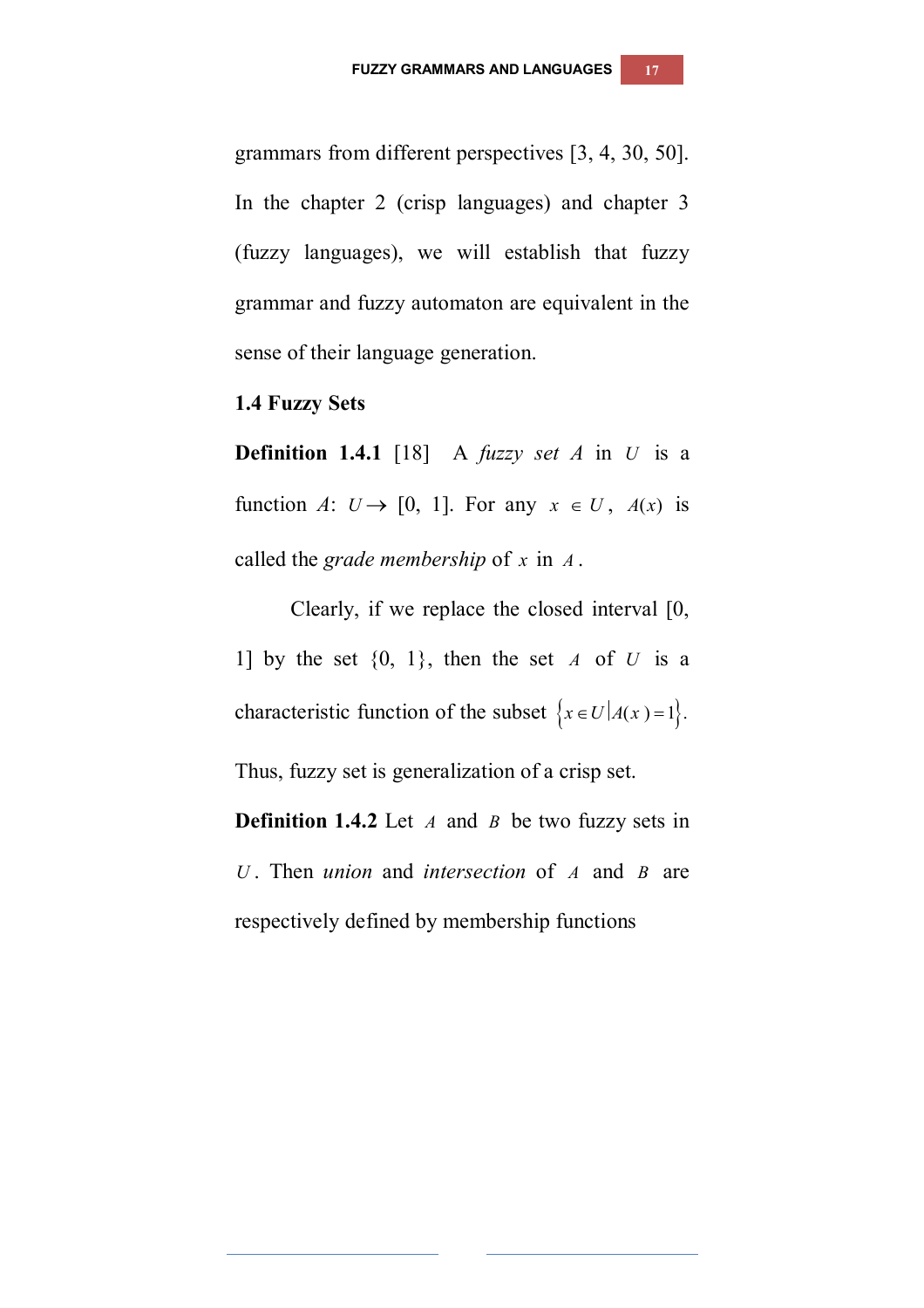$$
A \cup B(x) = \max\{A(x), B(x)\}\text{ and }
$$

 $A \cap B(x) = \min\{A(x), B(x)\}.$ 

**Definition 1.4.3** A fuzzy set  $R:U\times V\rightarrow [0,1]$  is called a *fuzzy relation* from *U* to *V* .

**Definition 1.4.4** Let  $R_i: U \times V \rightarrow [0, 1]$  and  $R_2 : V \times W \rightarrow [0, 1]$  be two fuzzy relations. Then *the composition*,  $R_1 \circ R_2$ , of  $R_1$  and  $R_2$  is a fuzzy relation from *U* to *W* , which is defined as follows:

$$
R_1 \circ R_2(x, z) = \bigvee \{ R_1(x, y) \land R_2(y, z) \mid y \in V \}
$$

Clearly,

**Theorem 1.4.5** Let  $R_1: U \times V \rightarrow [0, 1],$  $R_2: V \times W \to [0, 1]$  and  $R_3: W \times Z \to [0, 1]$  be fuzzy relations. Then  $R_1 \circ (R_2 \circ R_3) = (R_1 \circ R_2) \circ R_3$ .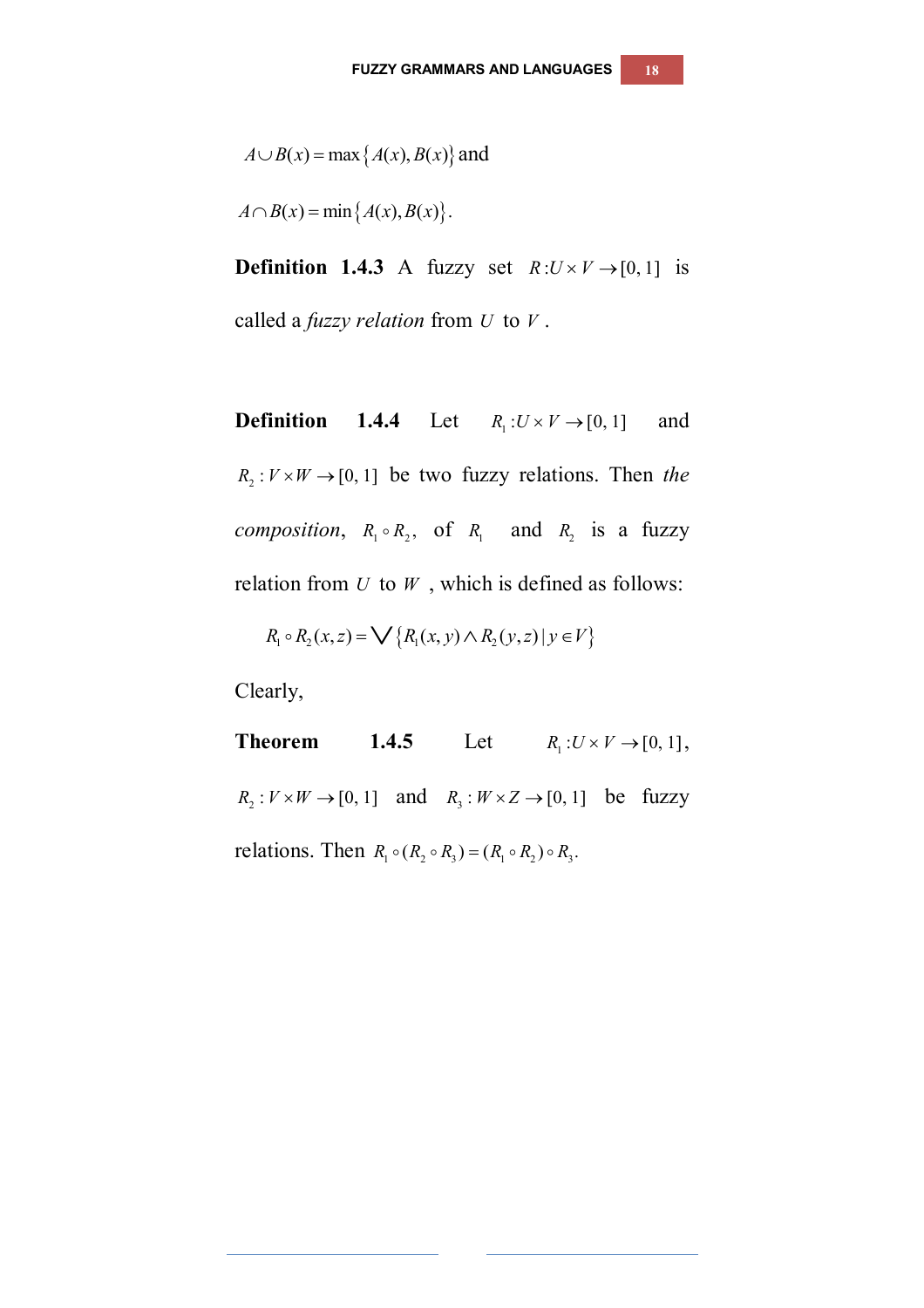## **1.5 Fuzzy Automata**

Now, we shall recall fuzzy automata and languages generated by them :

**Definition 1.5.1** [43, 44, 45] A *fuzzy finite state machine* is a triplet  $m = (Q, \Sigma, \mu)$ , where Q and  $\Sigma$  are non-empty finite sets of states and inputs respectively and  $\mu: Q \times \Sigma \times Q \rightarrow [0, 1]$  is a fuzzy relation from  $Q \times \Sigma$  to  $Q$ .

**Remark 1.5.2** The fuzzy set  $\mu$  induces a fuzzy set  $\mu^*: Q \times \Sigma^* \times Q \rightarrow [0, 1]$  as follows

$$
\mu^*(q, \Lambda, p) = \begin{cases} 1, & \text{if } q = p \\ 0, & \text{if } q \neq p \end{cases}
$$
 and

Clearly,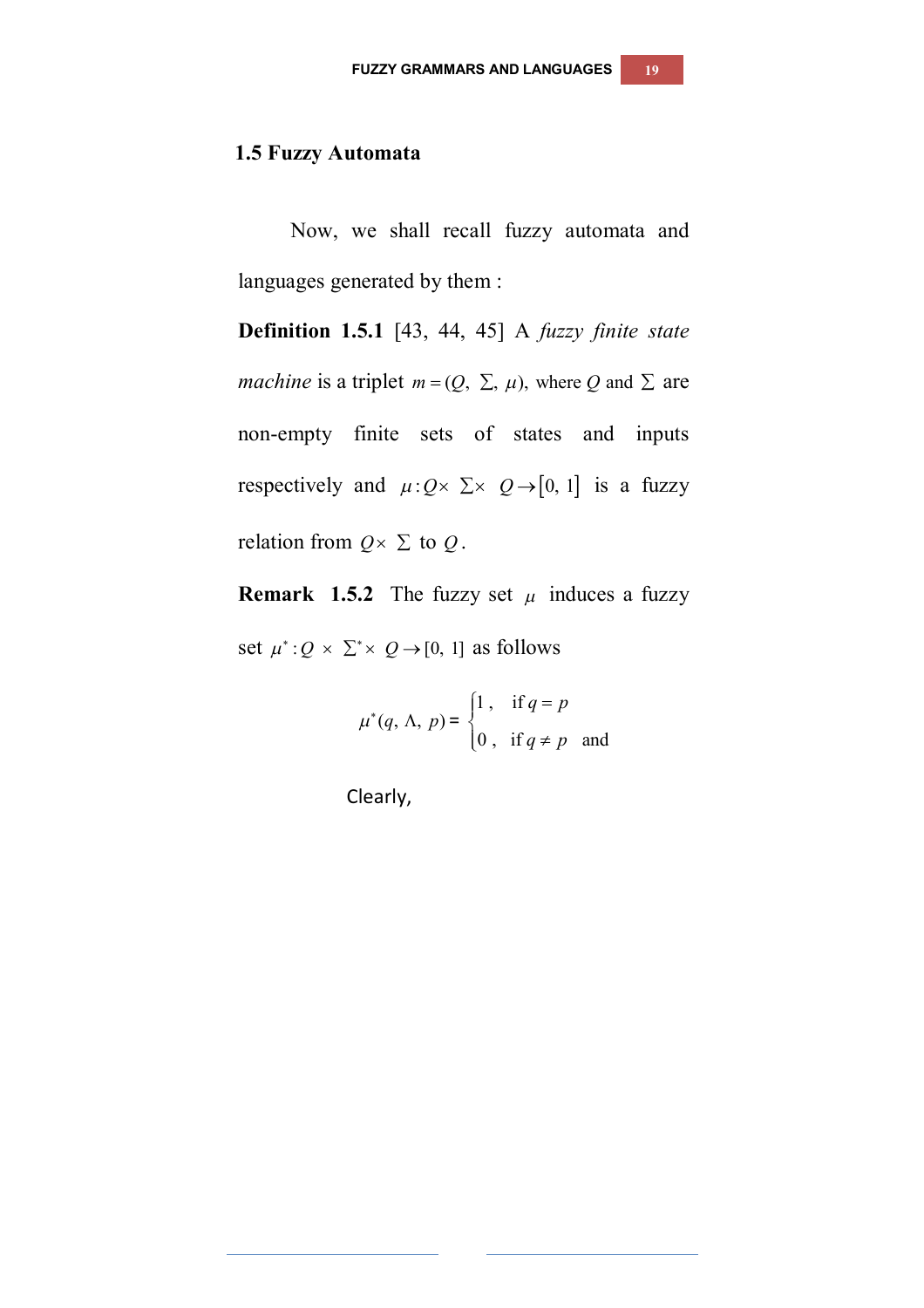$$
\mu^*(q, xa, p) =
$$
  
 
$$
\vee \{\mu^*(q, x, r) \wedge \mu(r, a, p) \mid r \in Q\}, \forall x \in \Sigma, a \in \Sigma \text{ and } p, q \in Q
$$
  
[ ]

**Definition 1.5.3** [42] A *fuzzy automaton* is a

five tuple  $M = (Q, \Sigma, \mu, I, F)$ , where

*Q* is a finite non-empty set of states,

 $\Sigma$  is a finite non-empty set of inputs,

 $\mu: Q \times \Sigma \times Q \rightarrow [0, 1]$  is a fuzzy set, called the *fuzzy transition function*,

*I* is a fuzzy set of *Q*, called the *fuzzy initial state* and

*F* is a fuzzy subset of *Q*, called the *fuzzy final stae.*

**Remark 1.5.4** The above definition is similar to that of Santos [60], except for fuzzy sets which are probabilistic there. Therefore, above fuzzy finite automaton is an extension of non-deterministic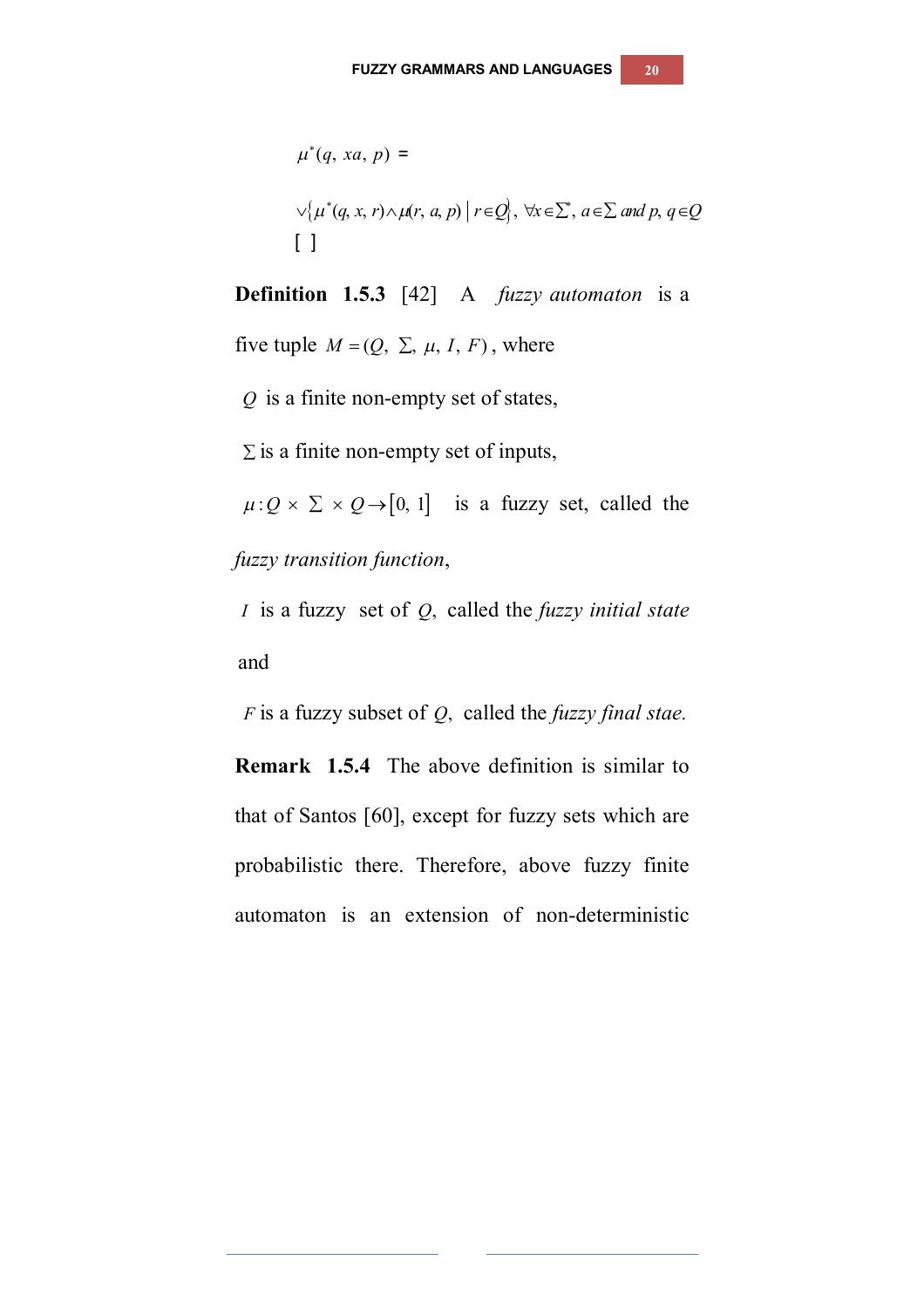finite automaton rather than deterministic one. Recently, Belolavek [5] discussed L-fuzzy finite automaton M, where [0, 1] is extended to lattice ordered monoid, he proved that this L-fuzzy automation is equivalent to deterministic fuzzy finite automaton,  $M = (O, \Sigma, \mu, I, F)$ , where  $\mu: Q \times \Sigma \rightarrow Q$  and *I* is a crisp initial state rather than a fuzzy set of states. Initially, Lan and Zheiwen [37] have discussed closure properties of languages accepted by fuzzy finite automaton, whose initial state and final states are crisp in nature. In [42] Malik and Mordeson have established various algebraic properties of fuzzy regular languages for deterministic fuzzy finite automaton of [41] along with initial fuzzy set. Very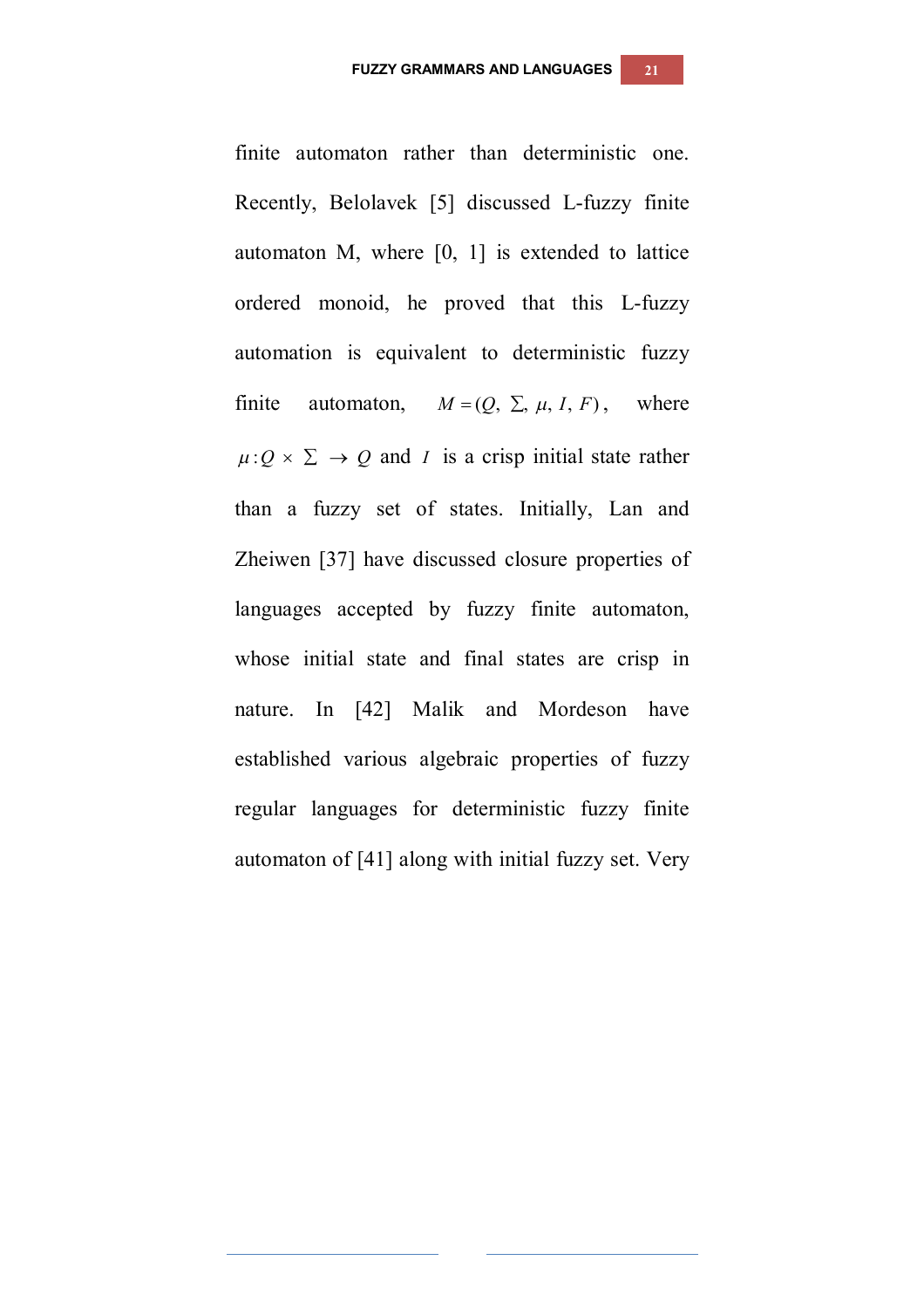recently, Li and Li [39] have studied algebraic properties of  $L$  – fuzzy finite automaton.

. Then the set  $L(M) = \{x \in \sum^* / x \text{ is accepted by } M \}$  is called the *language* of *M* .

In literature some researchers have denote this language of *M* by fuzzy regular language [37, 56]. However, this will be justified only after the Corollary 2.2.5 and 2.2.7.

**Definition 1.5.7** A language  $L \subseteq \sum^*$  is called *fuzzy automaton language*, if there exists a fuzzy automaton *M* such that  $L(M) = L$ .

As discussed in the section 1.2, we will establish various closure properties of fuzzy automaton languages in the chapter 2. We also extend them for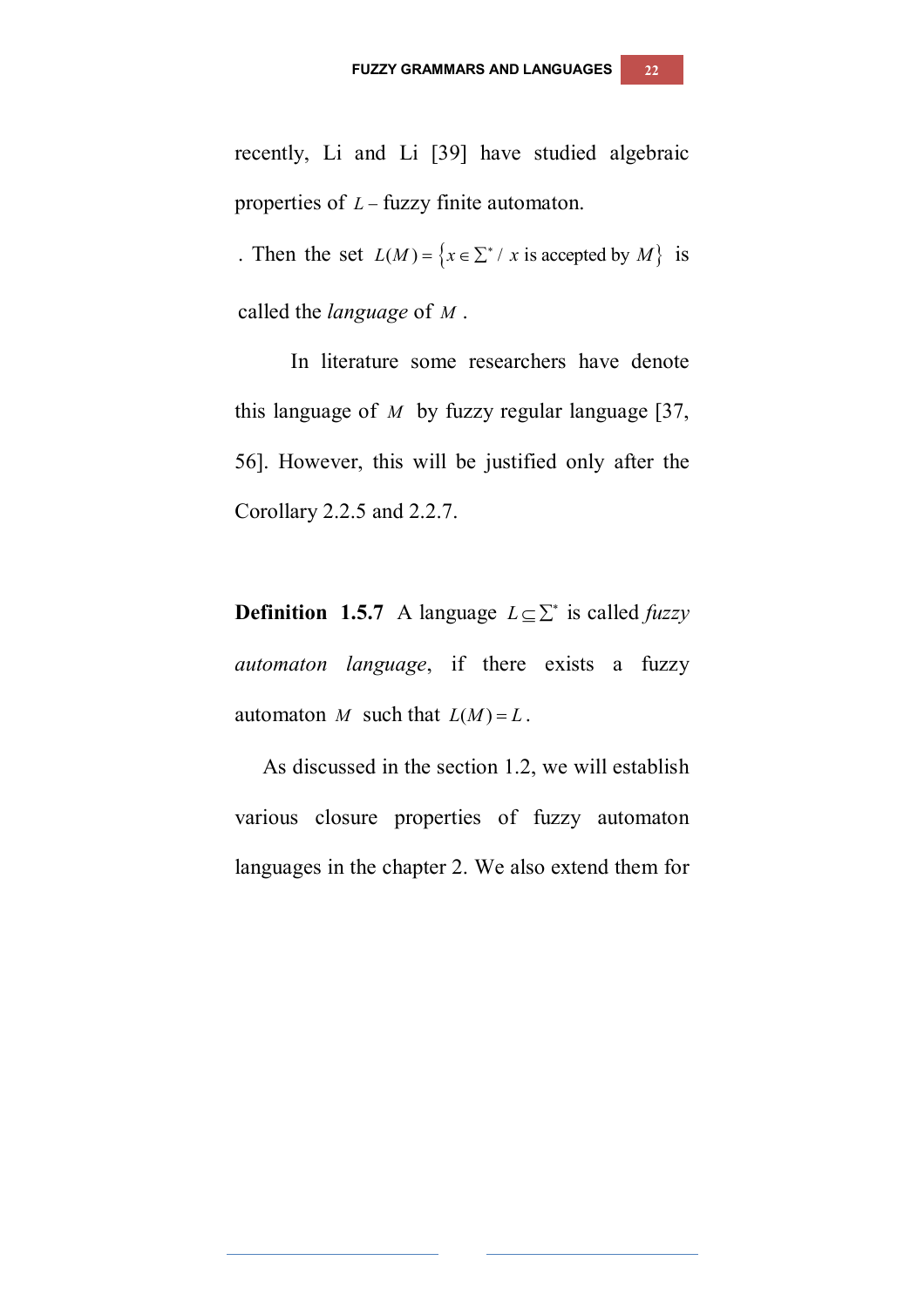fuzzy languages generated by fuzzy automaton in the chapter 3.

#### **1.6 Fuzzy Grammar**

In this subsection we will discuss elementary concepts of fuzzy grammars which were established by Lee and Zadeh in [38].

**Definition 1.6.1** A *fuzzy grammar* is a four tuple  $G = (V, \Sigma, S, P)$ , where *V* is a non-empty finite set of *variables*,  $\Sigma$  is a non-empty finite set of *terminals* such that  $V \cap \Sigma = \phi$ , *S* is a fuzzy set of *V*, i.e.  $S: V \rightarrow [0, 1]$ , called the set of *fuzzy initial variables* and *P* is a fuzzy set of  $(V \cup \Sigma)^* \times (V \cup \Sigma)^*$  such that the following condition holds

If  $P(\alpha, \beta) = \sigma > 0$ , for  $\alpha, \beta \in (V \cup \Sigma)^*$ , then the

string  $\alpha$  contains at least one variable from *V*.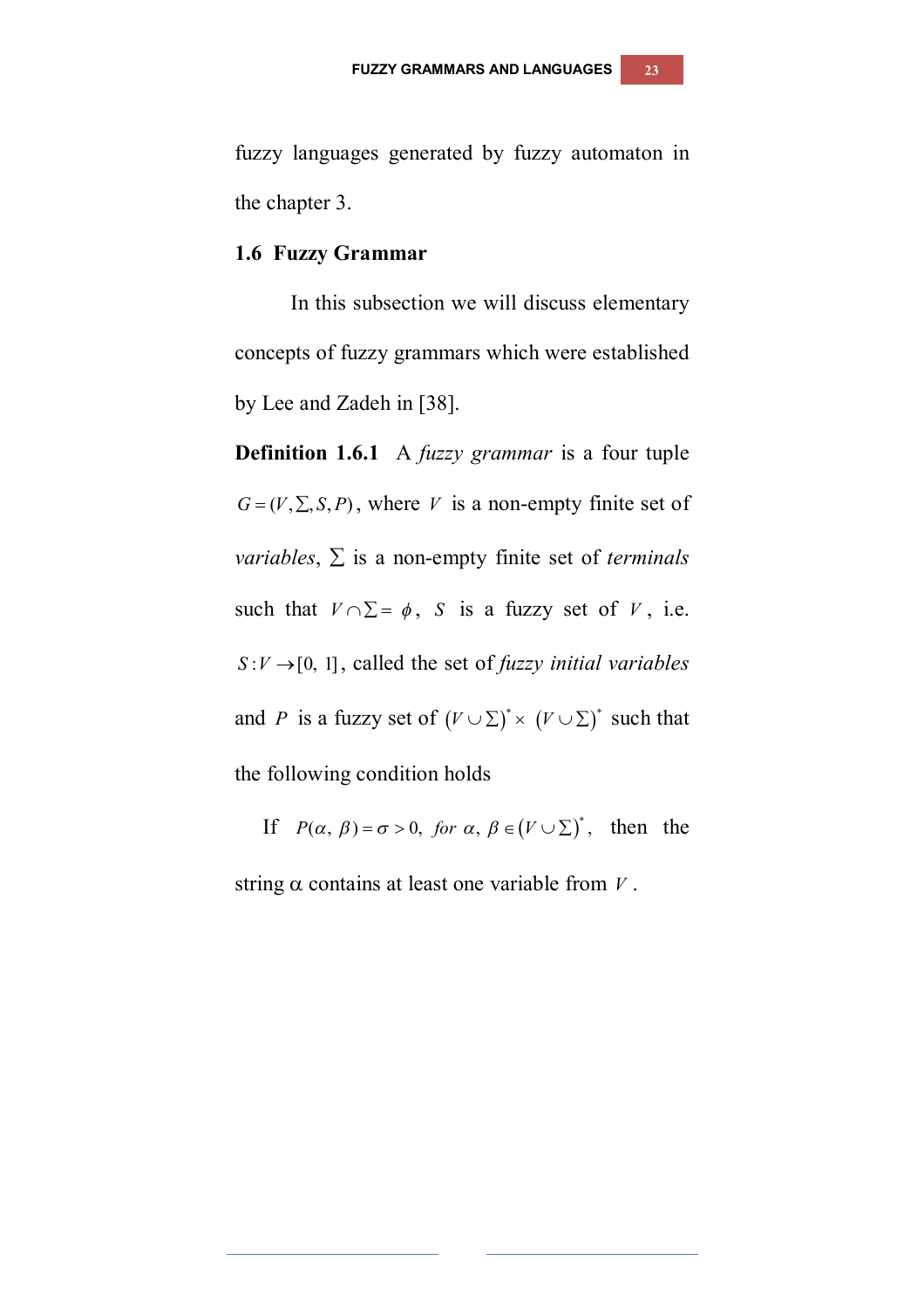**Remark 1.6.2** This definition is different from that of fuzzy grammar introduced in [38] in two respects. Firstly, it allows any variable as an initial with grade than a crisp variable considered in [38]. The importance of doing so is explained by many authors. Secondly, whenever  $P(\alpha, \beta) = \sigma > 0$ , then  $\alpha$ must contains at least one variable from *V* .

Throughout this thesis,  $P(\alpha, \beta) = \sigma > 0$ , we shall mean  $\alpha$  *derives*  $\beta$  with grade membership  $\sigma$ and we shall write it as  $\alpha \rightarrow \beta$ . We call  $\alpha \rightarrow \beta$  a *fuzzy production* and hence the set *P* of fuzzy *productions*.

**Definition 1.6.3** [38] Let  $\alpha \stackrel{\sigma}{\longrightarrow} \beta$  be a fuzzy production of *G* and  $\gamma$ ,  $\delta \in (\Sigma \cup V)^*$ . Then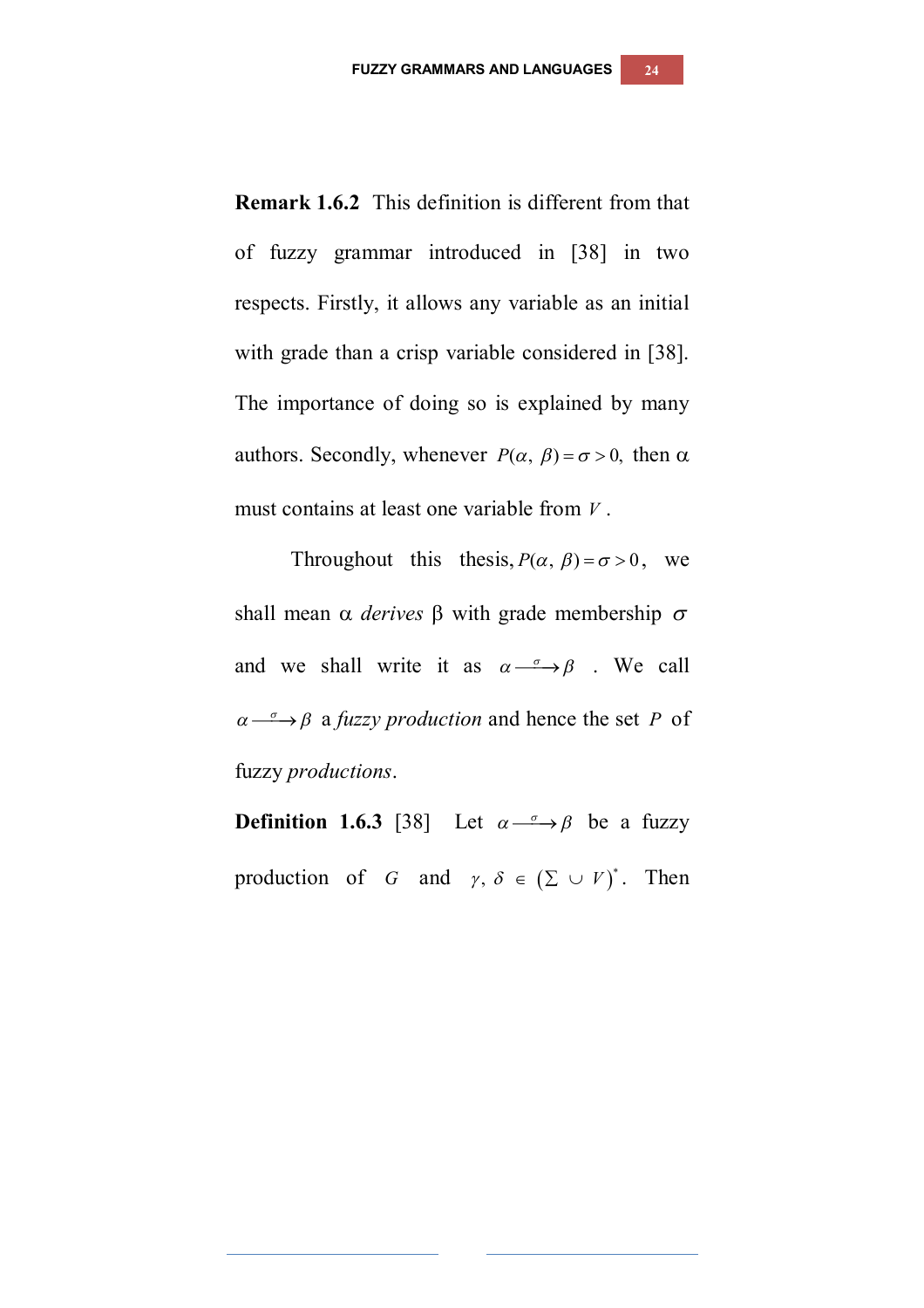$\gamma \alpha \delta \rightarrow \gamma \beta \delta$  is also a fuzzy production. In this case we say that  $\gamma\beta\delta$  is *directly derivable* from  $\gamma\alpha\delta$  or  $\gamma\alpha\delta$  directly derives  $\gamma\beta\delta$ .

Let  $\alpha$ ,  $\beta \in (V \cup \Sigma)^*$ . Then  $\beta$  is said to be *derivable* from  $\alpha$ , if there exist  $\alpha_1, \ \alpha_2, \ \cdots, \ \alpha_n \ \in (V \cup \Sigma)^*$  and  $\sigma_0, \ \sigma_1, \ \ldots, \ \sigma_n \in (0, 1]$ such that  $\alpha \rightarrow \infty_1$ ,  $\alpha_1 \rightarrow \infty_2$ , ...,  $\alpha_n \rightarrow \infty$ are elements of *P* .

**Definition 1.6.4** [38] An expression  $\alpha_1 \xrightarrow{\sigma_1} \alpha_2 \xrightarrow{\sigma_2} \alpha_3 \dots \alpha_{n-1} \xrightarrow{\sigma_{n-1}} \alpha_n$  is called a *derivation chain* from  $\alpha_1$  to  $\alpha_n$ .

The *degree of derivability* of  $\alpha_n$  from  $\alpha_1$ denoted by  $d(\alpha_1 \Rightarrow \alpha_n)$ , will be defined as  $d(\alpha_1 \Rightarrow \alpha_n) = \sup \{\min(\sigma_1, \sigma_2, \dots, \sigma_{n-1})\},\$  where the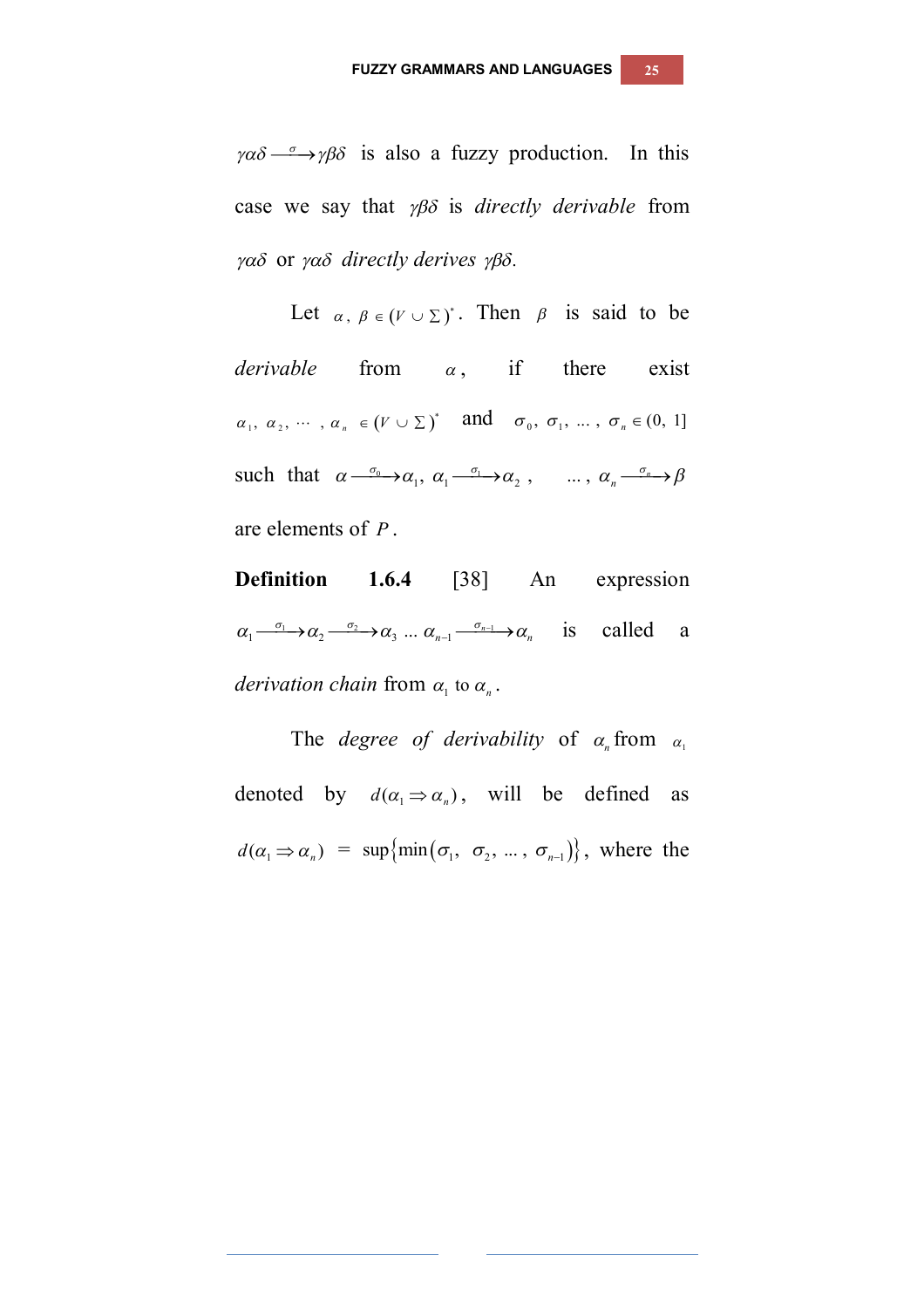supremum is taken over all derivation chains  $\alpha_1 \xrightarrow{\sigma_1} \alpha_2 \xrightarrow{\sigma_2} \alpha_3 \dots \alpha_{n-1} \xrightarrow{\sigma_{n-1}} \alpha_n$  from  $\alpha_1$  to  $\alpha_n$ .

**Definition 1.6.5** A string *x* of terminals is said to be *derivable* from a variable  $A \in V$ , symbolically  $A \Rightarrow x$ , if there is at least one derivation chain from *A* to *x*.

The set of all strings derivable from  $A \in V$ with  $S(A) > 0$  is called *the language generated by* G . We shall denote it by  $L(G)$ .

Two fuzzy grammars  $G_1$  *and*  $G_2$  are said to be equivalent, if  $L(G_1) = L(G_2)$ , we shall write them as  $G_1 \square G_2$ . We use the concepts developed in this section to establish equivalence between fuzzy automata and fuzzy grammars in the chapter 2 and chapter 3.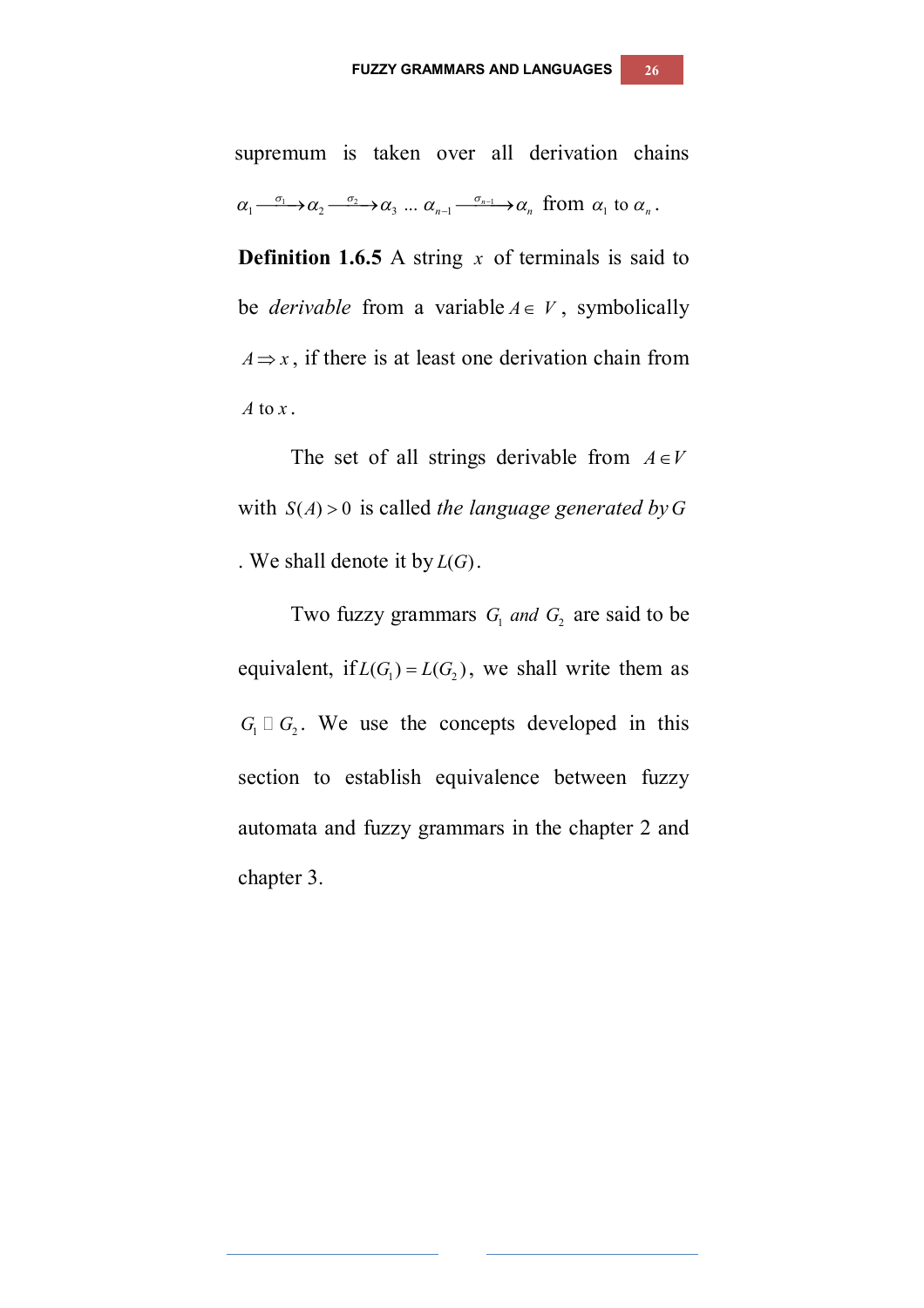#### **Chapter 2**

# **Fuzzy Regular Grammars and their Forms**

#### **2.1 Introduction**

A kind of ambiguity (due to vagueness) that exists in natural language can partially be tackled with the help of fuzzy set theory. One such attempt was made by **Lee and Zadeh** [38] by fuzzyfying a formal grammar. Many researchers have then contributed in developing the fuzzy theory of grammars from different angles [8, 19, 30, 47-50, 63]. Lee and Zadeh have proved that the context sensitive fuzzy grammar is always recursive. They have also obtained the Chomsky and the Greibach normal form for a given fuzzy context free grammar. **Gerla** [19] established that, a fuzzy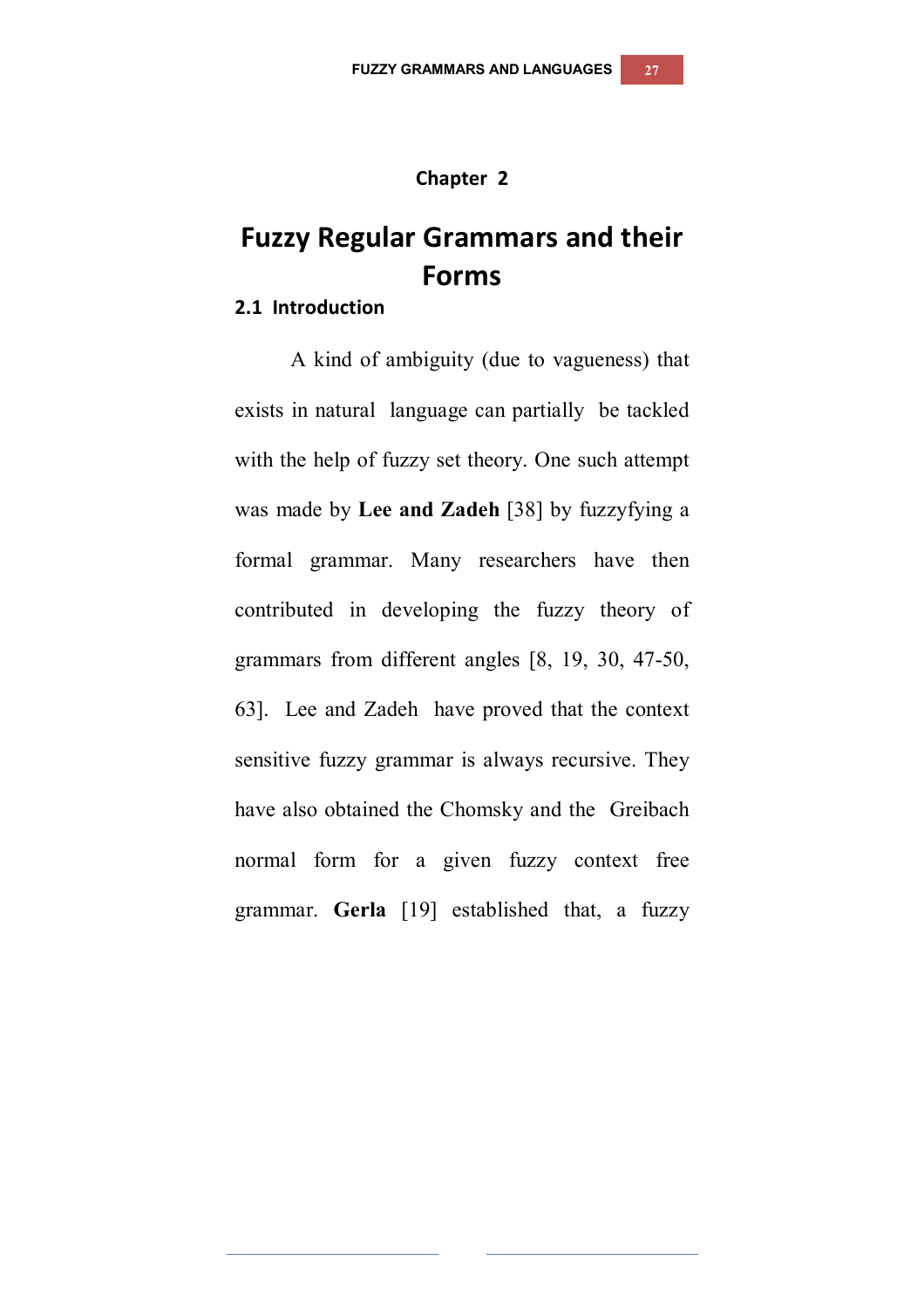language is recursive if and only if it is generated by a fuzzy grammar. Generalization of fuzzy grammar namely  $L$  – grammars was studied mainly by **Li and Pedrycz** [40], **Li and Li** [56] etc. **Lan and Zhiwen** [28 ] have discussed a relationship between a fuzzy grammar and a fuzzy finite automaton. **Malik and Mordeson** [41] have introduced a max-min fuzzy language and find a fuzzy automaton that generates this language. **Asveld** [3, 4] generalized fuzzy context free grammar and used them to model grammatical errors occurs in robust recognizing and parsing algorithm.

In this chapter, we study fuzzy regular grammars and their various forms. We show that fuzzy max min finite automaton (stationary)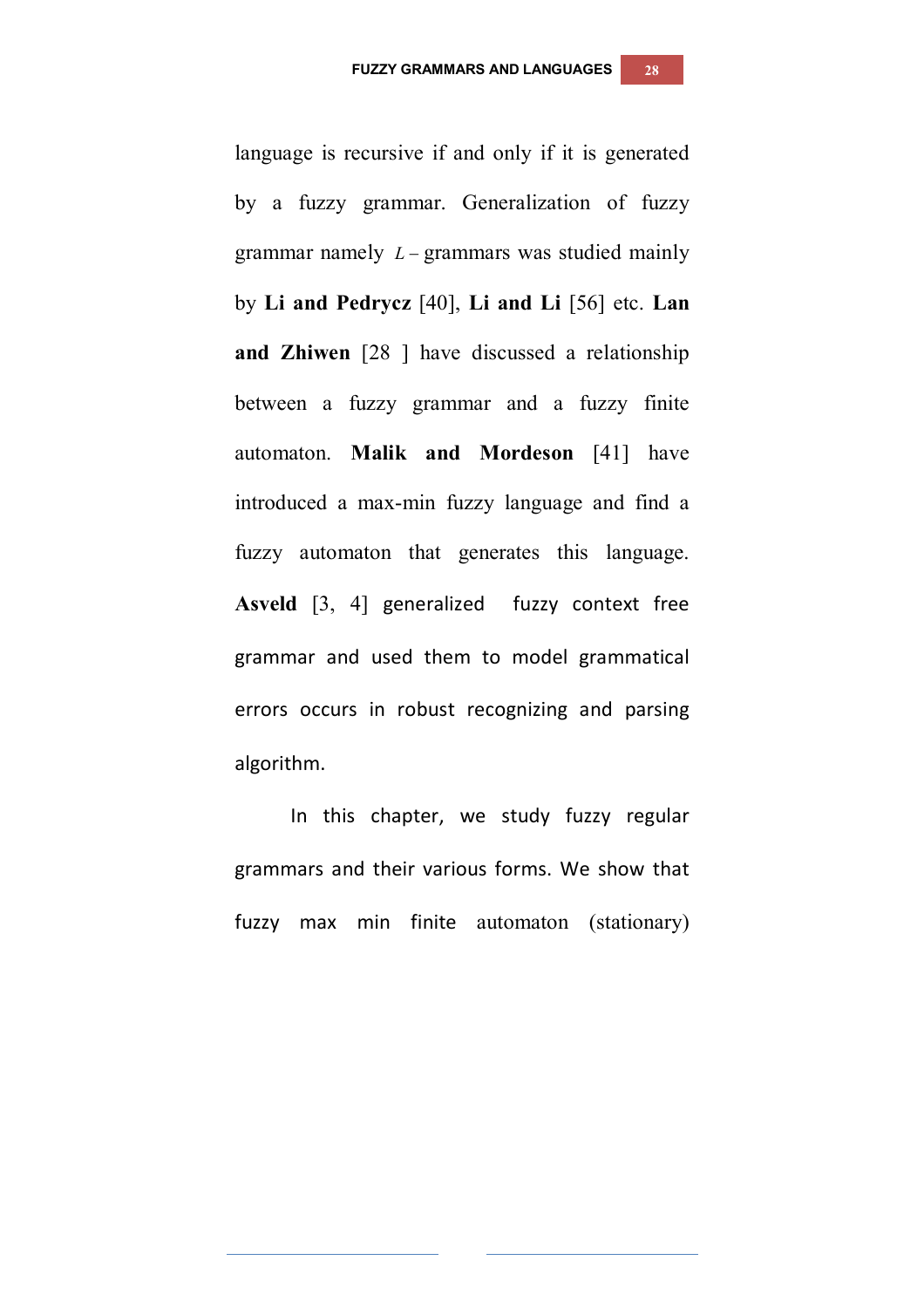introduced by **Santos** [60] as well as **Mordeson**  [41] is equivalent to the fuzzy regular grammar. We begin with the motivation for introducing fuzzy regular grammar that generates a crisp language. Sometimes in a sentence fuzziness occurs due to insertion or deletion or incorrect spelling of words (letters). For example, a sentence "I am a boy " may sometimes be typed as "I am am a boy" or "I am a by " or "I am a booy " etc. To deal with such fuzziness we do not deem necessary to consider a fuzzy language, but a crisp language with some degree of acceptance. To derive such sentences we consider a fuzzy regular grammar with production rules:

 $A \longrightarrow IB, B \longrightarrow am C / am am C / aam C / aam C$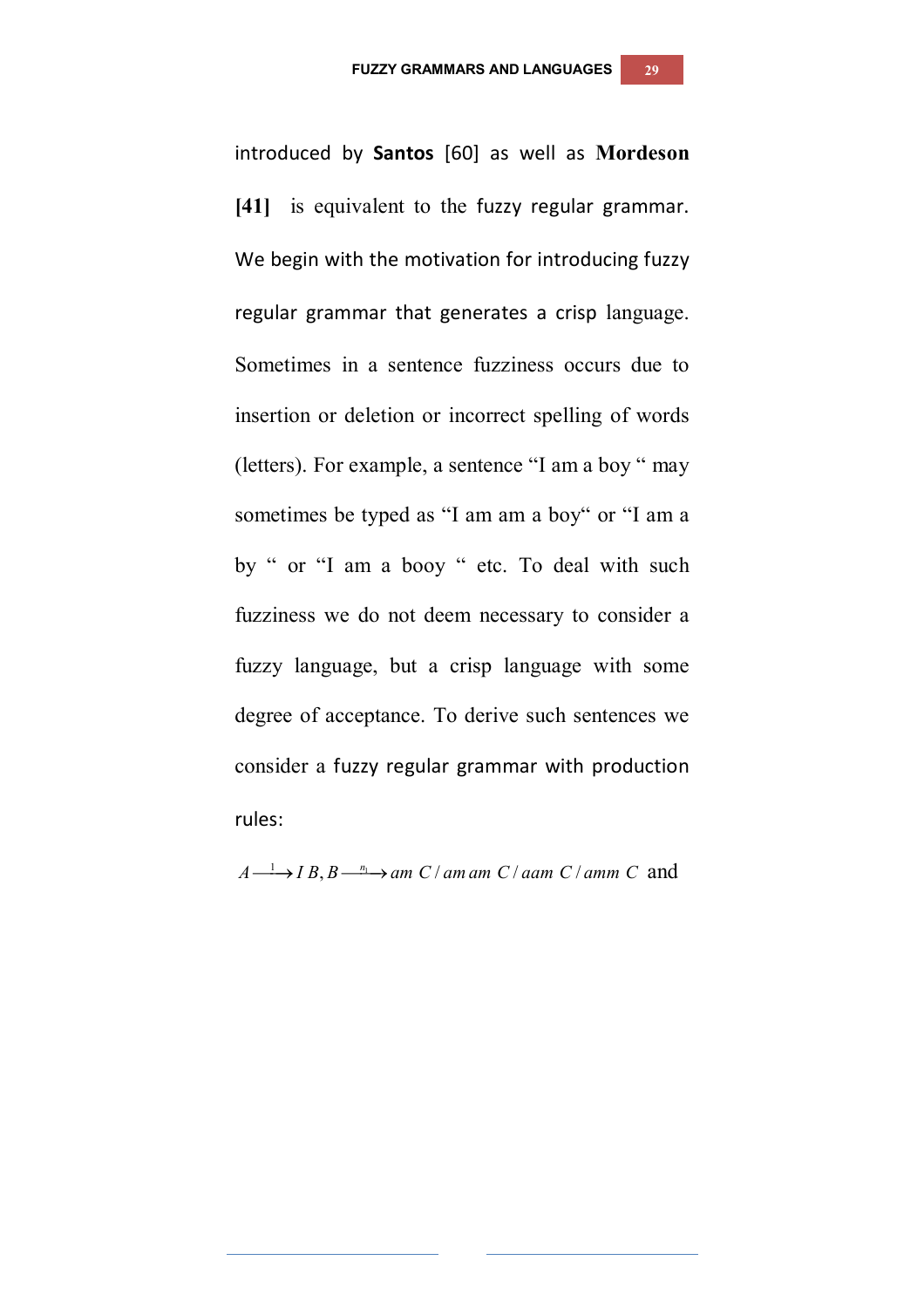$$
C \xrightarrow{n_2} a \text{ boy}/a \text{ by}/a \text{ booy}
$$
, where



and

$$
n_2 = \begin{cases}\n & 4 \quad \text{if length of antisedent part of the} \\
\hline\nno. \text{of a's + no. of b's + no. of o's + no. of o's + no. of y's in the} \\
 & \text{antisedent part of the third production rule} \\
 & \text{if } |y| = \text{no. of symbols of antisedent} \\
 & \text{part of the third production rule} \\
 & \text{if } |y| = \text{no. of symbols of antisedent}\n\end{cases}
$$

Clearly, the sentence "I am a boy " is derived from this fuzzy grammar with degree  $1 \wedge n_1 \wedge n_2 = 1$  and "I am a booy "is derived from this grammar with degree  $1 \wedge n_1 \wedge n_2 = 0.8$  etc.

Thus, we introduce fuzzy regular grammar with fuzzy initial variables and the forms of fuzzy grammar such as fuzzy right grammar,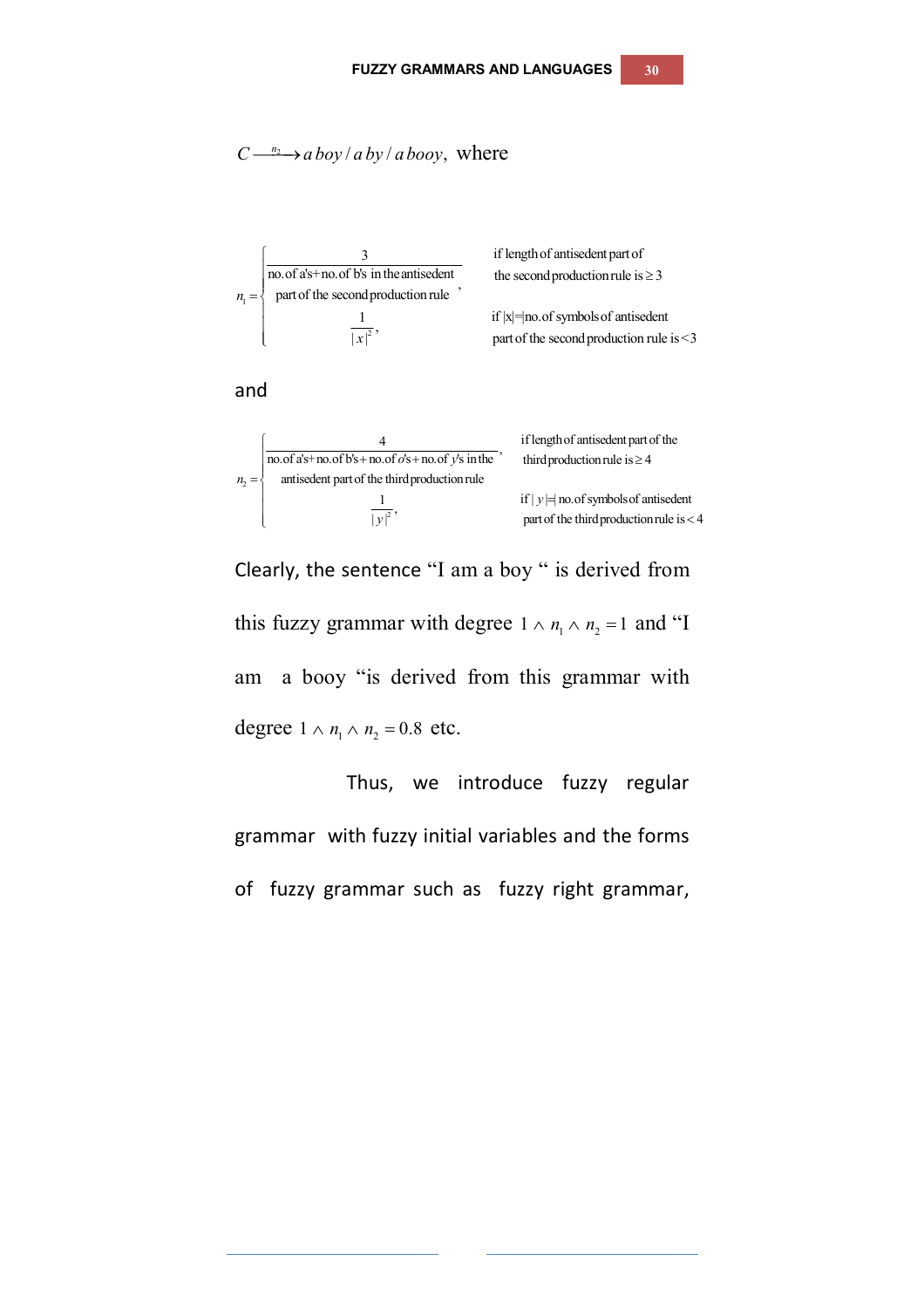fuzzy left grammar, fuzzy grammar in normal form. We show that they all are equivalent to fuzzy automaton with fuzzy initial states, in the sense that they generate the same language.

#### **2.2 Fuzzy Regular Grammar**

As we have stated in the introduction, we introduce fuzzy regular grammar with fuzzy initial variables and accordingly we define an acceptance of a string. We prove that fuzzy regular grammar and fuzzy finite automaton are equivalent (except for empty word  $\Lambda$ ), in the sense that they generate the same language. We also provide examples to illustrate this. In the next section, We introduce various forms of fuzzy grammar and prove that all these forms are equivalent to fuzzy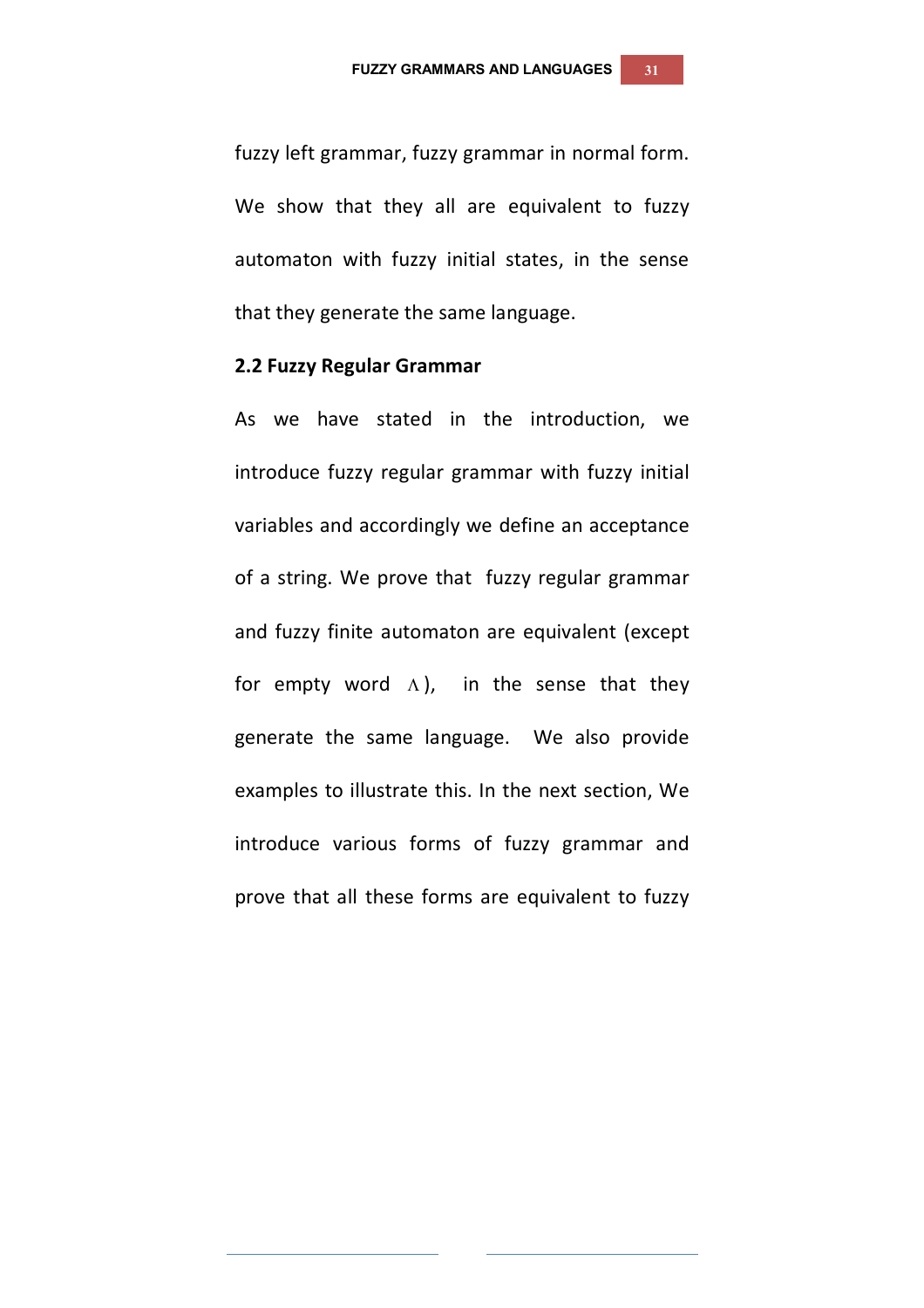regular grammar. Recall that a fuzzy grammar is a quintuple  $G = (V, \Sigma, S, P)$ , where *V* and  $\Sigma$  are non-empty sets, *S* is a fuzzy set of *V* and *P* is a fuzzy set of  $(V \cup \Sigma)^* \times (V \cup \Sigma)^*$  such that the following condition holds

If  $P(\alpha, \beta) = \sigma > 0$ , for  $\alpha, \beta \in (V \cup \Sigma)^*$ , then the string  $\alpha$  contains at least one variable from  $V$ . We now define fuzzy regular grammar below **Definition 2.2.1** A fuzzy grammar  $G = (V, \Sigma, S, P)$ is said to be *regular,* if each of its fuzzy production is either of the form  $A \xrightarrow{\sigma} aB$  or  $A \xrightarrow{\sigma} a$ , where  $A, B \in V, a \in \Sigma$  and  $\sigma > 0$ .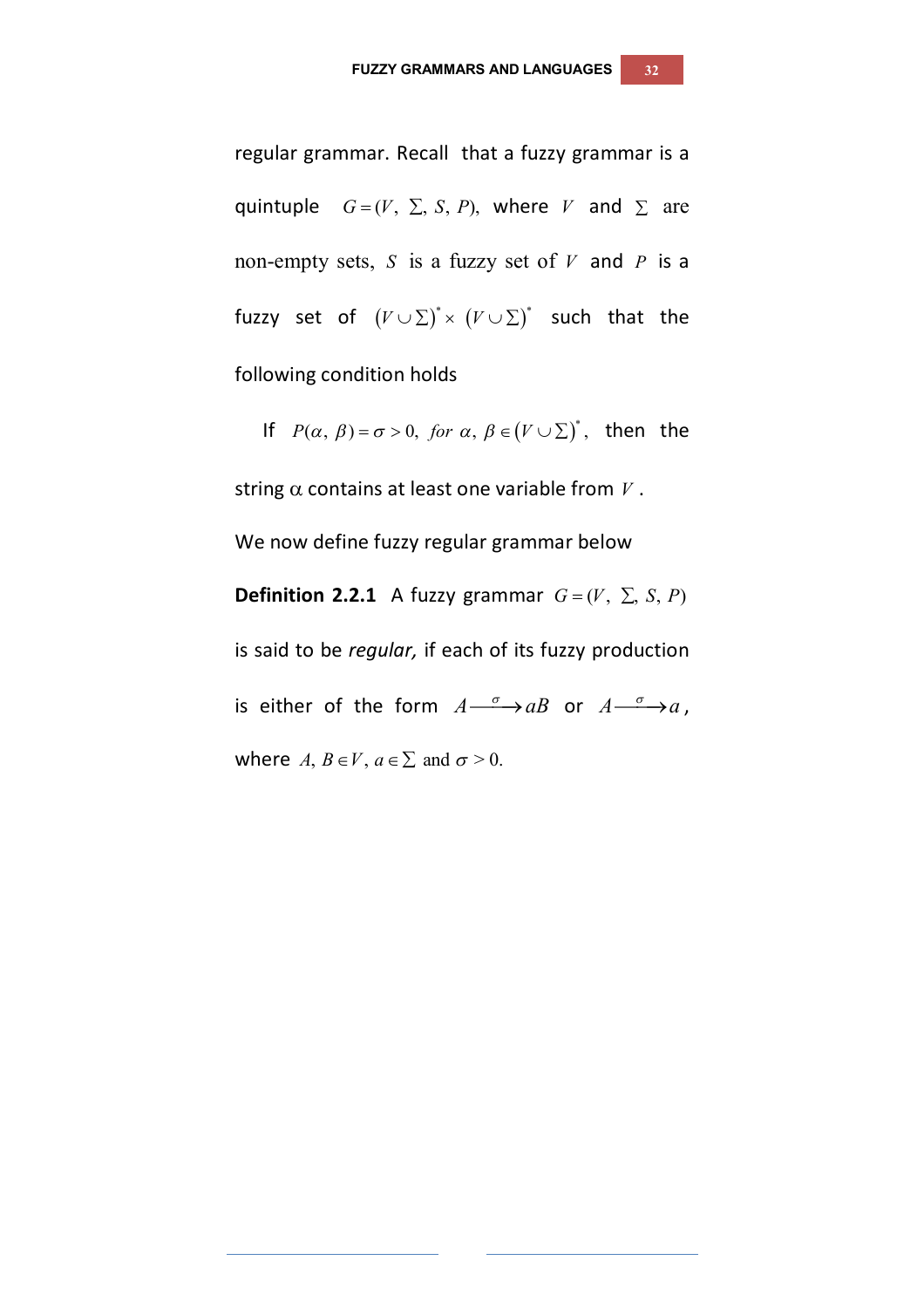**Definition 2.2.2** A string  $x \in \sum^*$  is said to be *generate*d by the fuzzy regular grammar *G* ,  $\{S(A_0) \wedge d(A_0 \Rightarrow x)\}\$  $\bf{0}$  $\bigvee_{y \in V} \mathcal{O}(A_0) \wedge u \in A_0$ if,  $\bigvee \{ S(A_0) \wedge d(A_0 \Rightarrow x) \} > 0.$  $A_0 \in V$  $\bigvee_{A_0 \in V} \left\{ S(A_0) \wedge d(A_0 \Rightarrow x) \right\} > 0$ 

Equivalently, there exists  $A_0 \in V$  such that  $S(A_0) > 0$  and  $d(A_0 \Rightarrow x) > 0$ .

**Definition 2.2.3** The set of all strings  $x \in \sum^*$  that are generated by a fuzzy regular grammar*G* is called the *fuzzy regular language*. We shall denote it by  $L(G)$ .

**Example 2.2.4** Suppose  $G = (V, \Sigma, S, P)$  is a fuzzy regular grammar, where  $V = \{q_0, q_1, q_2\}$ ,  $\Sigma = \{0, 1\}$ ,

 $S = \{0.1/q_0, 0.2/q_1\},\$ 

$$
P = \left\{ q_0 \xrightarrow{0.1} 1 q_2, q_0 \xrightarrow{0.3} 0 q_0, q_1 \xrightarrow{0.6} 1 q_2, q_1 \xrightarrow{0.5} 0 q_1, q_2 \xrightarrow{0.4} 0 q_1, q_2 \xrightarrow{0.7} 1 \right\}.
$$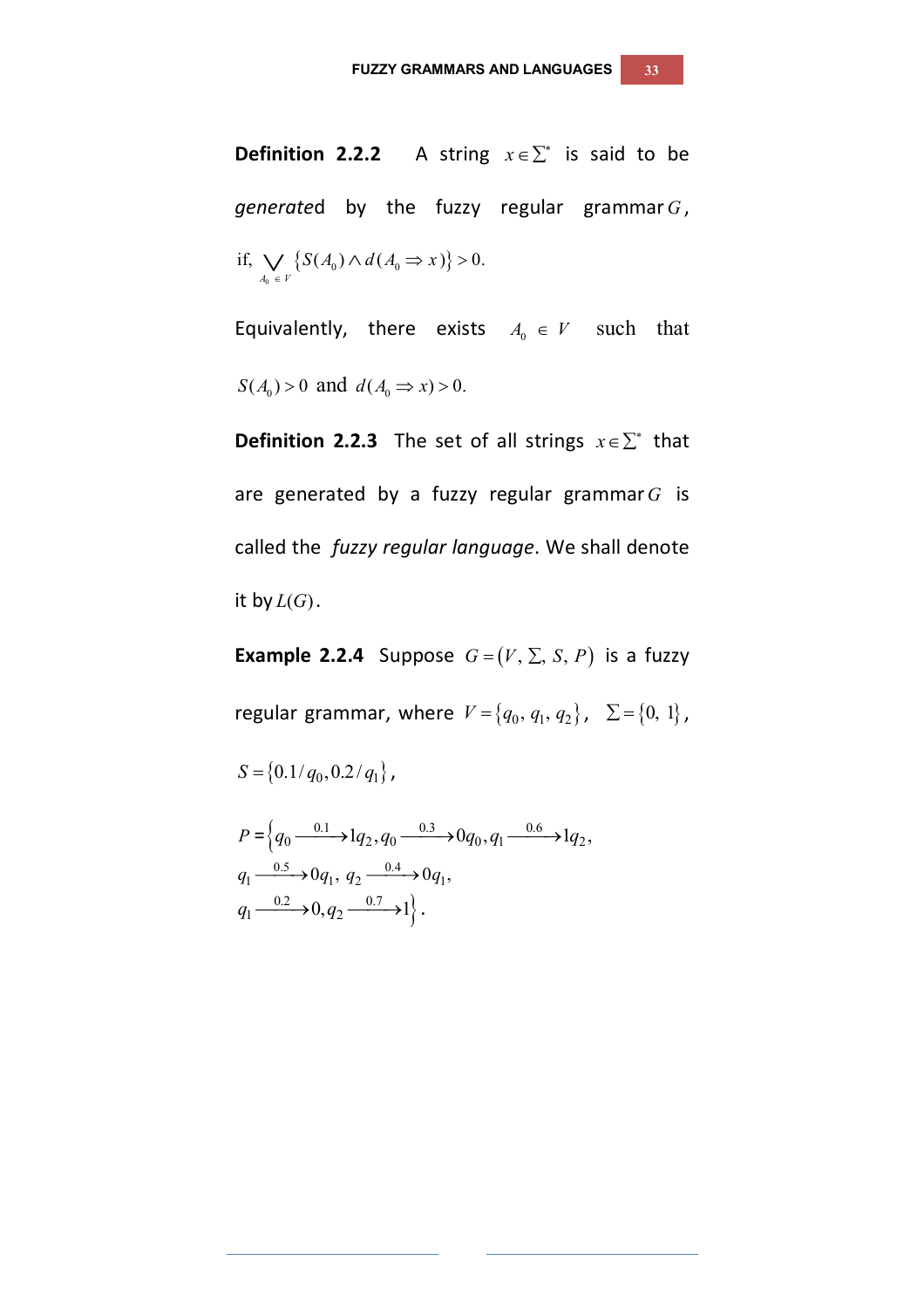$$
L(G) = \left(0^*1(1+0^+0+(0^+1))^*1\right) + \left(0^*(1\ 0^+)^*0+0^*1(0^+1)^*1\right),
$$

where strings of  $0^*1(1+0^+0+(0^+1)^*1)$  are having degree 0.1 and strings of  $0^*(1 0^+)^* 0 + 0^* 1 (0^+ 1)^* 1$  are having degree 0.2.

The above three definitions coincides with the definitions of [16], if the fuzzy initial state S is treated as *a crisp* initial state and  $S \longrightarrow \wedge$  is allowed in *P*. This slight change in the above definition allows to think of the equivalentness of a fuzzy finite automaton discussed in [7, 44] and fuzzy regular grammar defined above.

**Theorem 2.2.5** Given a fuzzy finite automaton  $M = (Q, \Sigma, \mu, I, F)$ , there is a fuzzy regular grammar *G* such that  $L(G) = L(M) - \{\Lambda\}$ .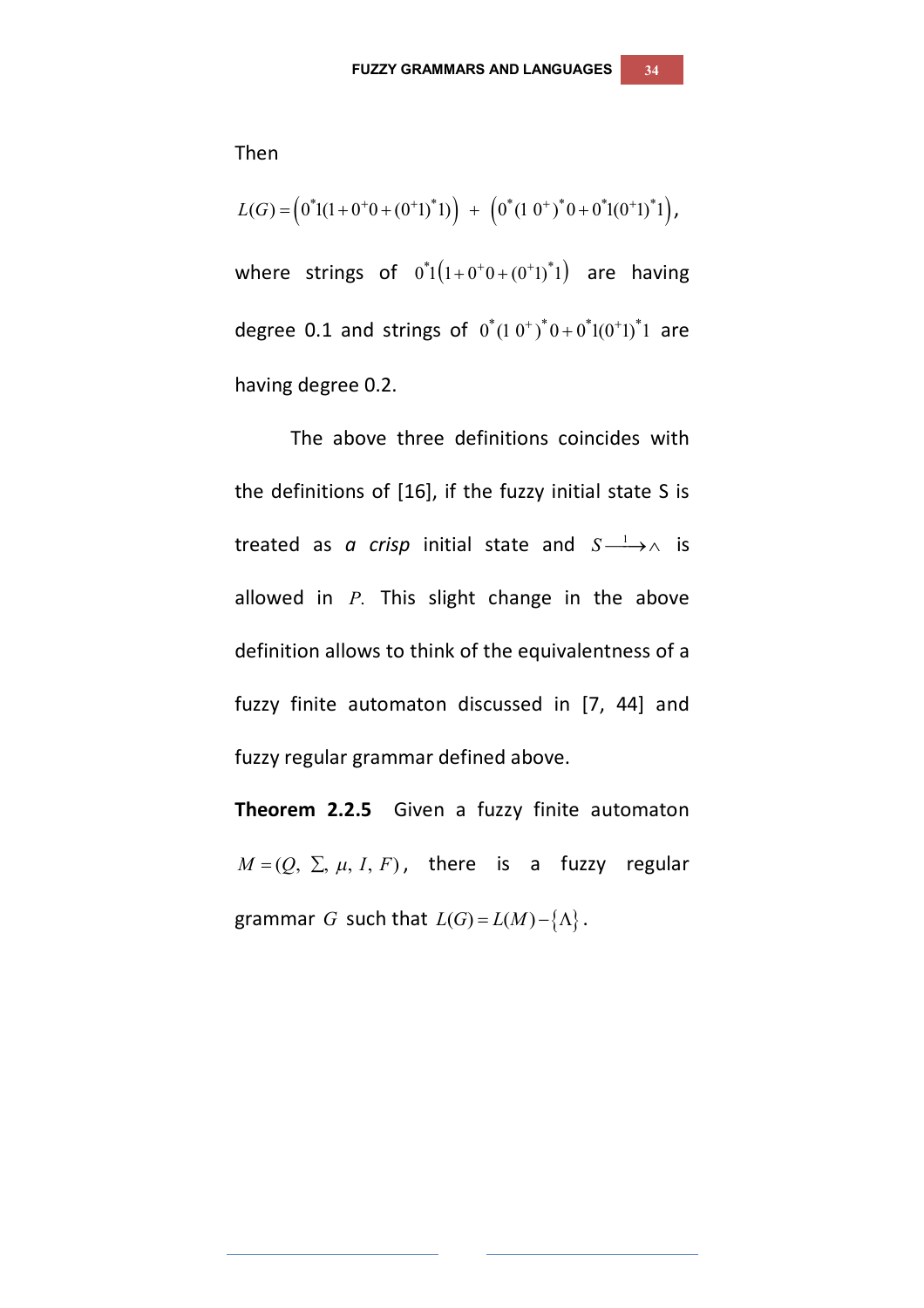**Proof** Consider  $V = Q$ ,  $S = I$  and define P as:

$$
P=\left\{p\stackrel{\sigma}{\longrightarrow}aq \mid \mu(p,a,q)=\sigma>0\right\} \cup \left\{p\stackrel{\sigma}{\longrightarrow}aq \mid \mu(p,a,q)=\sigma \text{ and } F(q)>0\right\}
$$

Clearly,  $G = (V, \Sigma, S, P)$  is a required fuzzy regular grammar.

We construct an example to depict the above theorem.

**Example 2.2.6** Consider a fuzzy finite automata  $M = (Q, \Sigma, \mu, I, F)$ , where  $Q = \{q_0, q_1, q_2\}$   $I = \{0.7/q_0\}$ ,  $F = \{1/q_1, 0.8/q_2\}$ ,  $\Sigma = \{0, 1\}$  and  $\mu(q_0, 0, q_0) = 0.2, \mu(q_0, 0, q_1) = 0.5, \mu(q_0, 1, q_2) = 0.4,$  $\mu(q_1, 0, q_1) = 0.3, \ \mu(q_1, 1, q_2) = 0.6$ ,  $\mu(q_1, 0, q_0) = 0.7$ . Then,  $L(M) = 0^*1 + 0^+$  with string 1 is of degree 0.4, string 0 is of degree 0.5, strings of  $0<sup>+</sup>1$  are of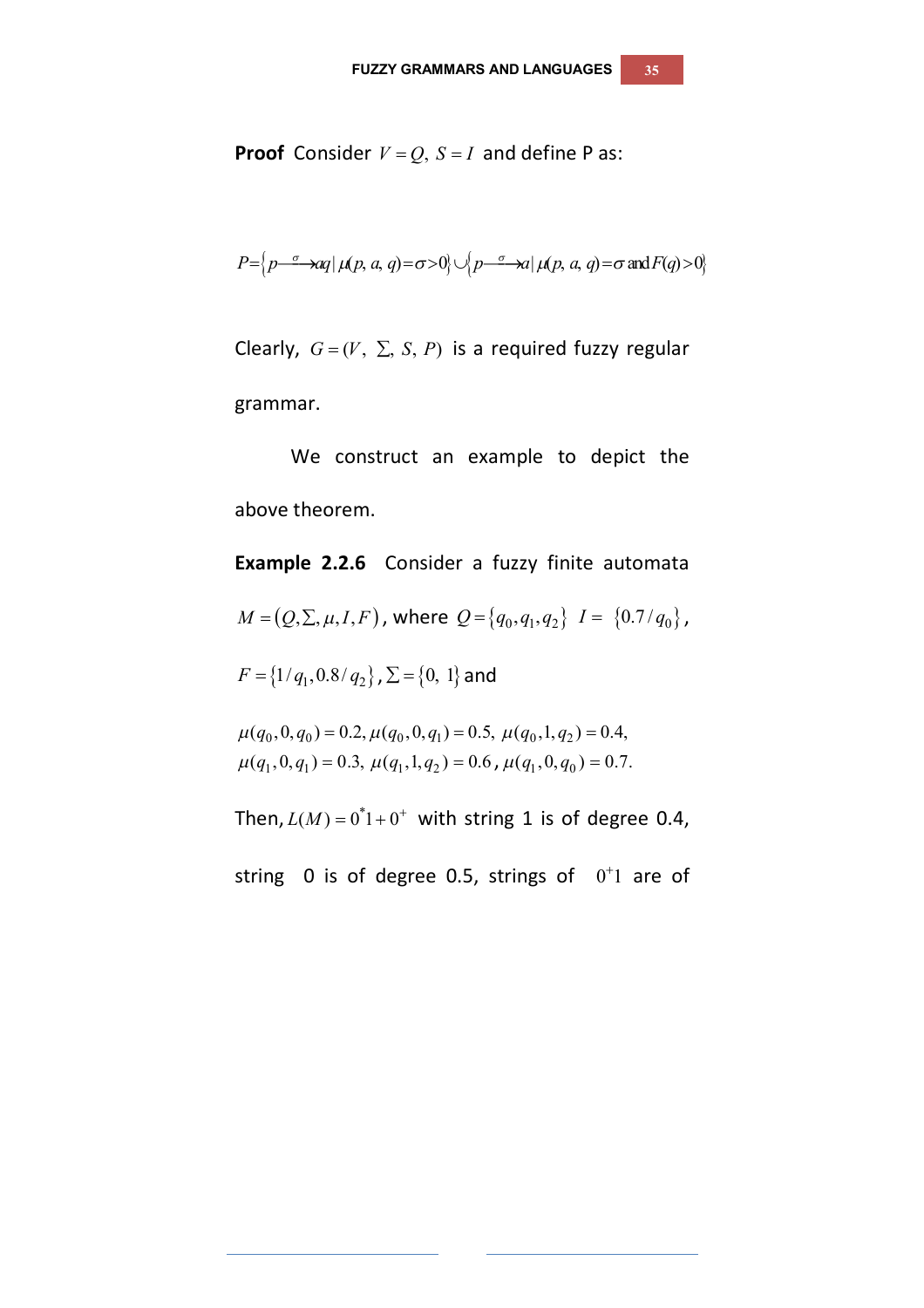degree 0.5, strings of  $(00)^+$  are of degree 0.3 and strings of  $(000)^+$  are of degree 0.5.

By the use of above theorem one can construct an equivalent fuzzy regular grammar *G* as :  $G = (\{q_0, q_1, q_2\}, \{0, 1\}, \{0.7/q_0\}, P)$ , where  $p = \left\{q_0 \frac{0.2}{0.67} \right\} Q_0, q_0 \frac{0.5}{0.67} \right\} Q_0, q_0 \frac{0.4}{0.47} \right\} Q_1 \frac{0.3}{0.67} \right\} Q_0,$  $\longrightarrow 1$ .  $q_1 \stackrel{0.6}{\longrightarrow} 1$ .

We now establish the converse of the above theorem.

**Theorem 2.2.7** Given a fuzzy regular grammar  $G = (V, \Sigma, S, P)$ , there is a fuzzy finite automaton *M* such that  $L(M) = L(G)$ 

**Proof** Construction of the required fuzzy finite automaton will be as follows: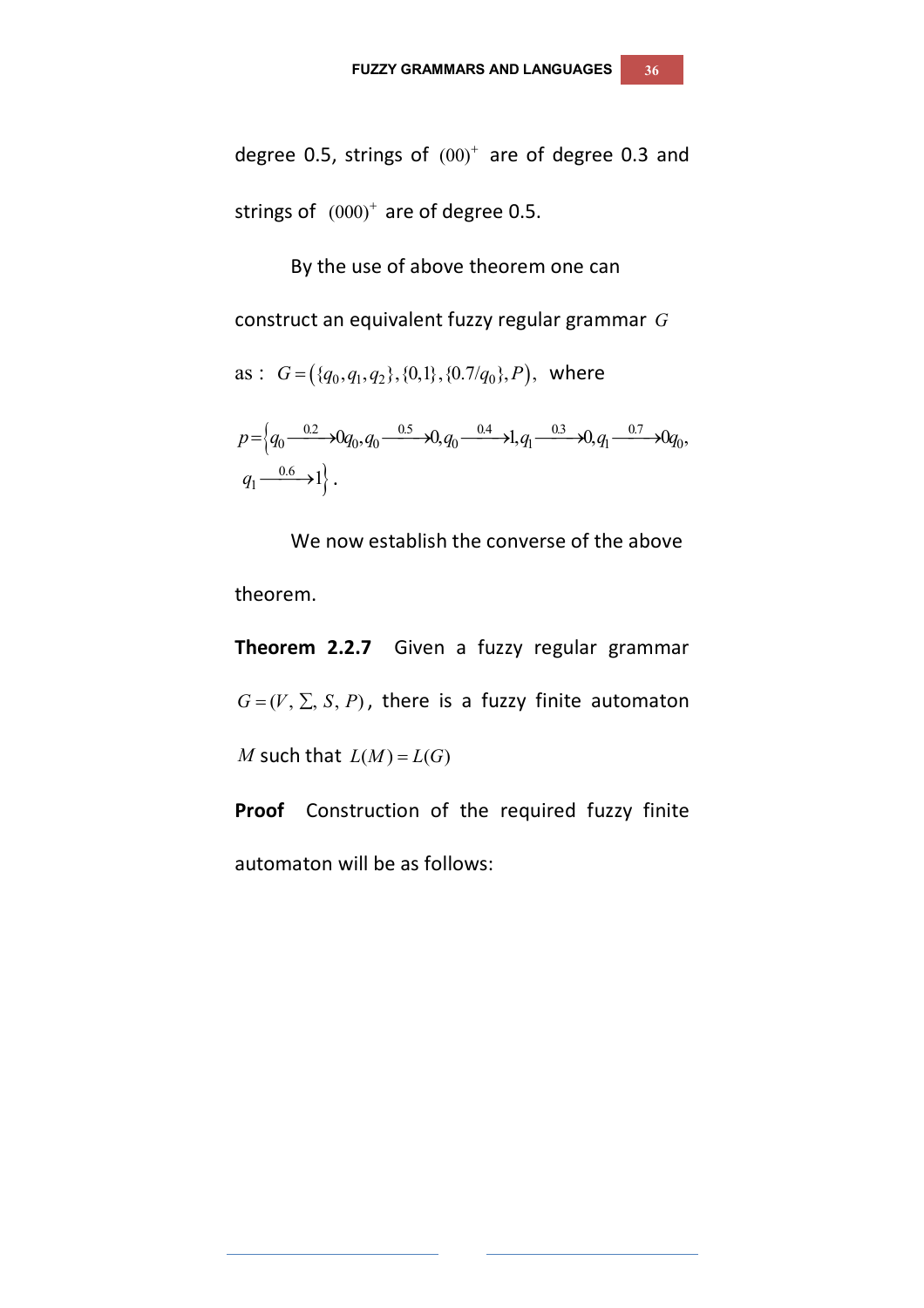$$
Q = V \cup \{q_f\}, \text{ where } q_f \text{ not in } V \text{ , } I = S \text{ , } F = \{1/q_f\}
$$

and  $\mu$  is defined as:

$$
\mu(q, a, p) = \sigma
$$
 if and only if  $q \xrightarrow{\sigma} ap$   
 $\mu(q, a, q_f) = \sigma$  if and only if  $q \xrightarrow{\sigma} a$ 

Theorem 2.2.5 and theorem 2.2.7 combinely establishes the equivalence between the fuzzy finite automaton and the fuzzy regular grammar.

#### **2.3 Forms of Fuzzy Grammars**

 In this section we introduce various forms of fuzzy grammars namely fuzzy grammar in normal form, fuzzy linear grammar, fuzzy left linear grammar and fuzzy right linear grammar. We prove that all these forms of fuzzy grammars are equivalent to a fuzzy regular grammar in the sense that, they generate the same language.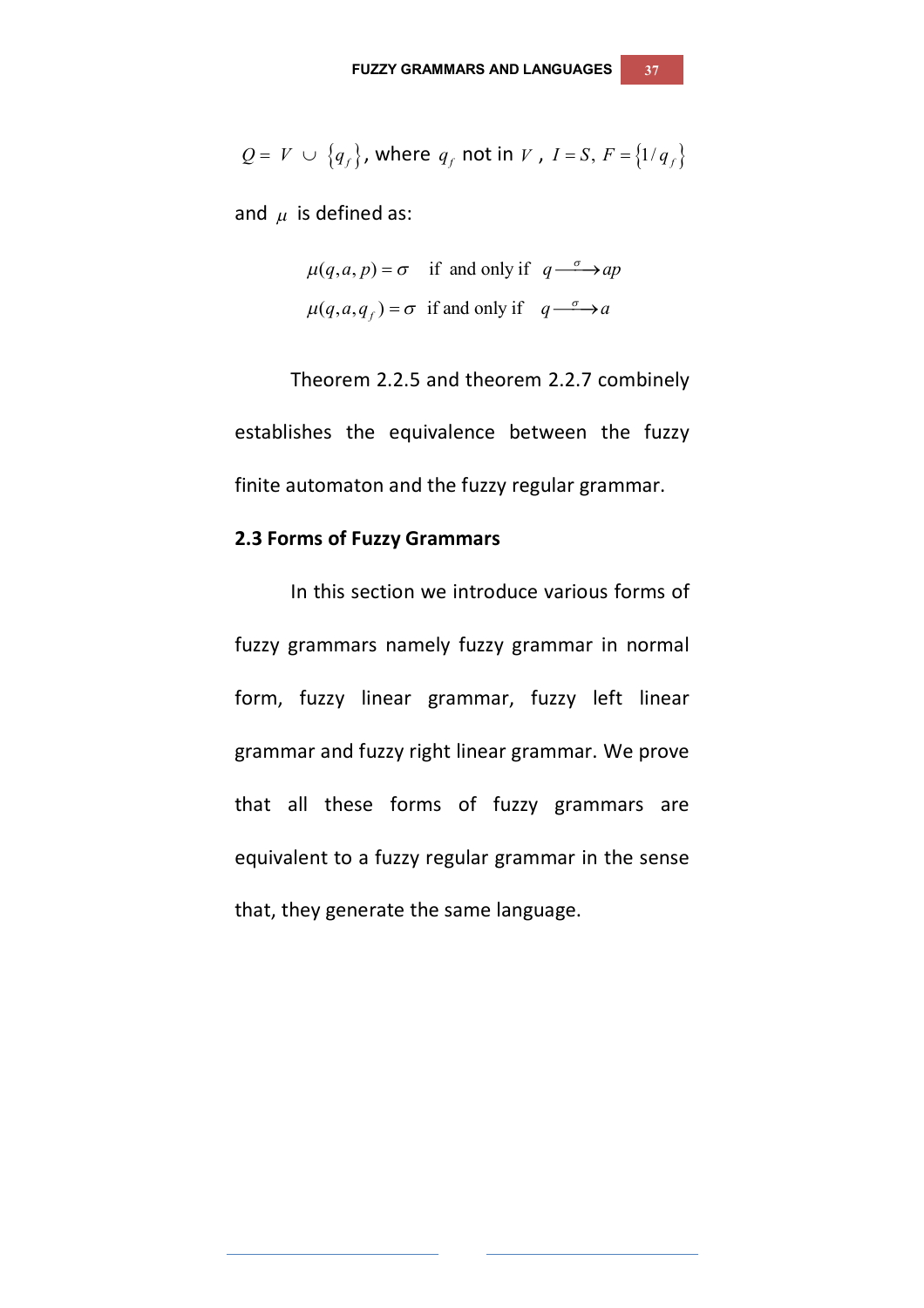said to be in *normal form* if it has either of the following types fuzzy production  $A \xrightarrow{\sigma} aB$  or  $A \xrightarrow{\sigma} \Lambda$ , where  $A, B \in V$ ,  $a \in \Sigma$ , and  $\sigma > 0$ 

**Definition 2.3.1** A fuzzy grammar  $G = (V, \Sigma, S, P)$  is

**Remark 2.3.2** Every fuzzy regular grammar can be made fuzzy grammar in normal form by changing its fuzzy production  $A \xrightarrow{\sigma} a$  by two fuzzy productions  $A \xrightarrow{\sigma} aC$ ,  $C \notin V$  and  $C \xrightarrow{\sigma} \Lambda$ 

**Theorem 2.3.3** For every fuzzy grammar  $G = (V, \Sigma, S, P)$  in normal form, there is a fuzzy finite automaton *M* such that  $L(M) = L(G)$ .

**Proof** Consider  $Q = V$ ,  $I = S$ . Define  $F:Q \rightarrow [0, 1]$ 

by  $F(q) = \sigma$  if  $q \rightarrow \Lambda \in P$ 

and  $F(q) = 0$ , otherwise; and define  $\mu Q \propto \sum Q \rightarrow 0$  *I*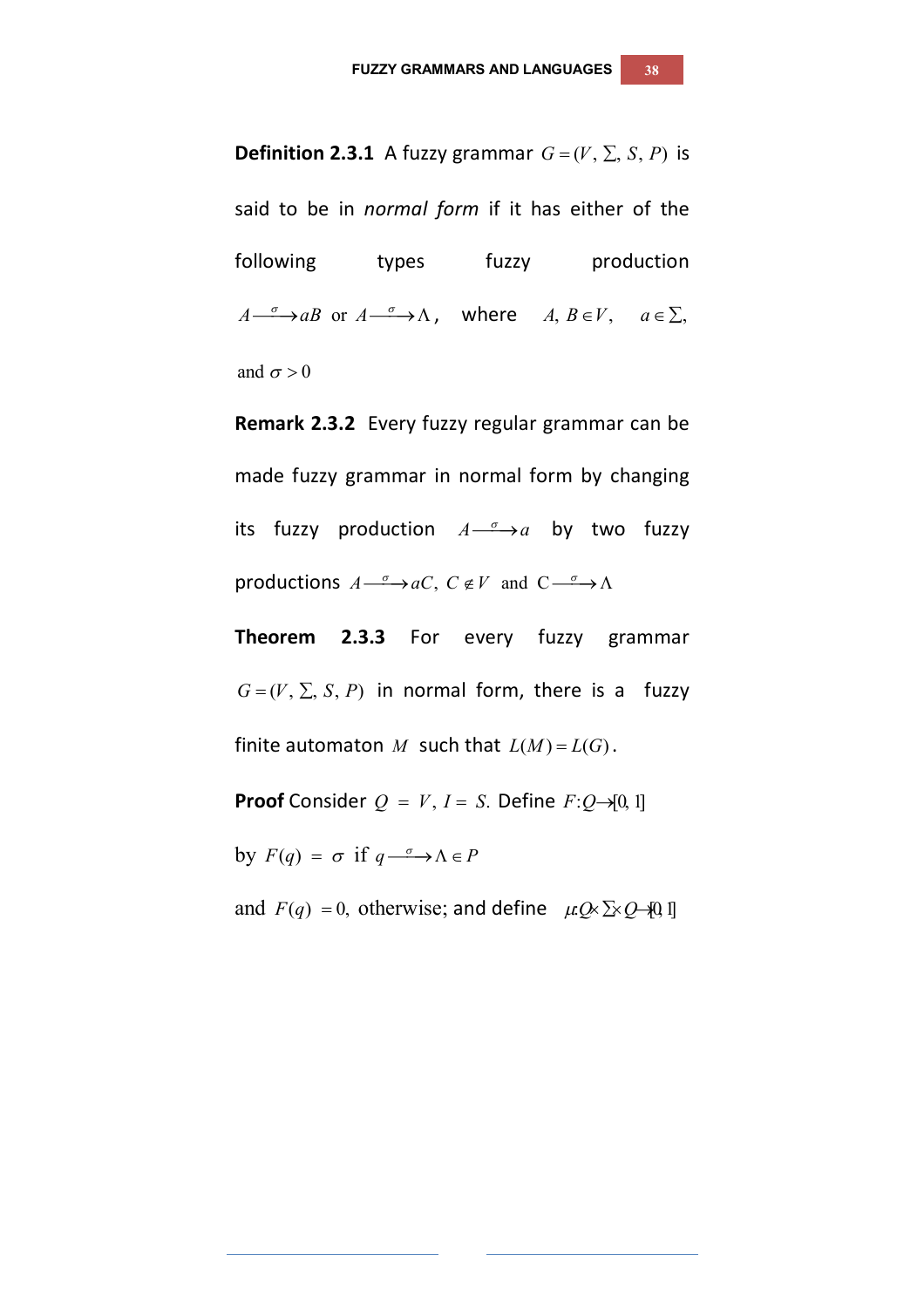by 
$$
\mu(q, a, p) = \sigma
$$
, if  $q \xrightarrow{\sigma} ap \in P$  and

 $\mu(q, a, p) = 0$ , otherwise.

We prove that fuzzy finite automaton  $M = (Q, \Sigma, \mu, I, F)$  is equivalent to *G*. Let  $x \in L(G)$  and  $x = a_1 a_2 ... a_{n-1} a_n$ , implies that for

$$
a_i \in \Sigma
$$
  $S(q_0) > 0$  and  $d(q_0 \Rightarrow x) > 0$ , for some  $q_0 \in V$ .

Since  $d(q_0 \Rightarrow x) > 0$  we have there exist  $q_1, q_2, ..., q_n \in V$  and  $\sigma_1, \sigma_2, ..., \sigma_{n+1} \in (0, 1]$  such that

$$
q_0 \xrightarrow{\sigma_1} a_1 q_1 \xrightarrow{\sigma_2} a_1 a_2 q_2 \dots \xrightarrow{\sigma_n} a_1 a_2 \dots a_n q_n \xrightarrow{\sigma_{n+1}} a_1 a_2 \dots a_n \Lambda = x
$$

Then *P* must have following fuzzy productions:

$$
q_0 \xrightarrow{\sigma_1} a_1 q_1 , q_1 \xrightarrow{\sigma_2} a_2 q_2 , \dots , q_{n-1} \xrightarrow{\sigma_n} a_n q_n \text{ and}
$$
  

$$
q_n \xrightarrow{\sigma_{n+1}} \Lambda
$$

Therefore,  $\mu(q, a, q) = \sigma$ ,  $\mu(q, a, q) = \sigma$ , ...,  $\mu(q_{n+1}, a_n, q_n) = \sigma$  and  $F(q_n) = \sigma_{n+1}$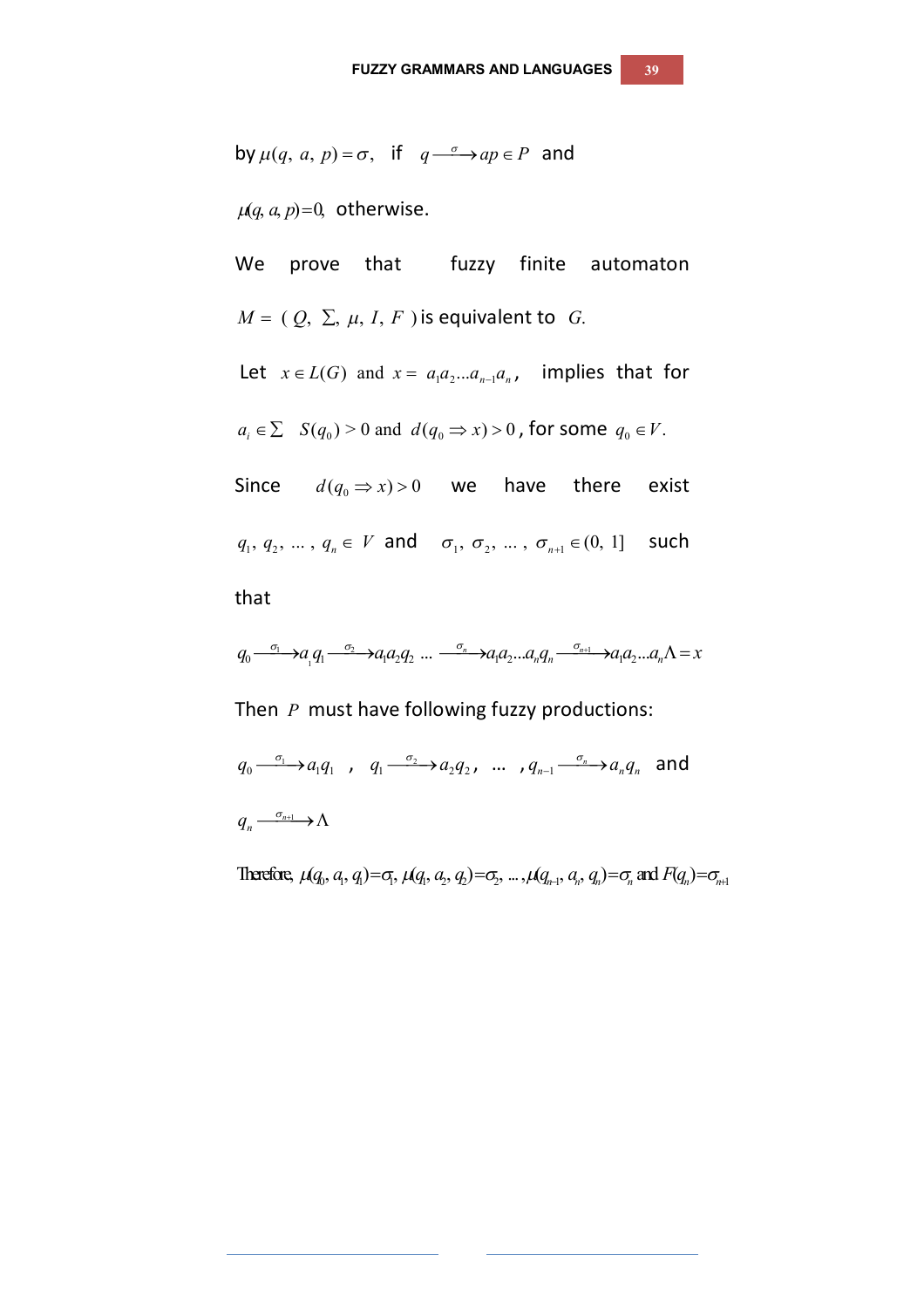But  
\n
$$
\mu(q_0, a_1, q_1) \wedge \mu(q_1, a_2, q_2) \wedge ... \wedge \mu(q_{n-2}, a_{n-1}, q_{n-1}) \wedge \mu(q_{n-1}, a_n, q_n) > 0
$$

and  $F(q_n) > 0$ 

Thus, 
$$
\bigvee
$$
 { $I(q) \wedge \mu(q, x, p) \wedge F(p) | q, p \in Q$ } > 0

i.e.  $x \in L(M)$ 

Converse is similar.

Theorem 2.2.5 enables us to conclude that

**Corollary 2.3.4** For every fuzzy grammar *G* in

normal form, there is a fuzzy regular

grammar  $G_1$  such that  $L(G_1) = L(G) - \{\Lambda\}$ .

**Definition 2.3.5** A fuzzy grammar  $G = (V, \Sigma, S, P)$ 

is called *linear grammar*, if it has either of the following productions:

(i)  $A \xrightarrow{\sigma} x$  or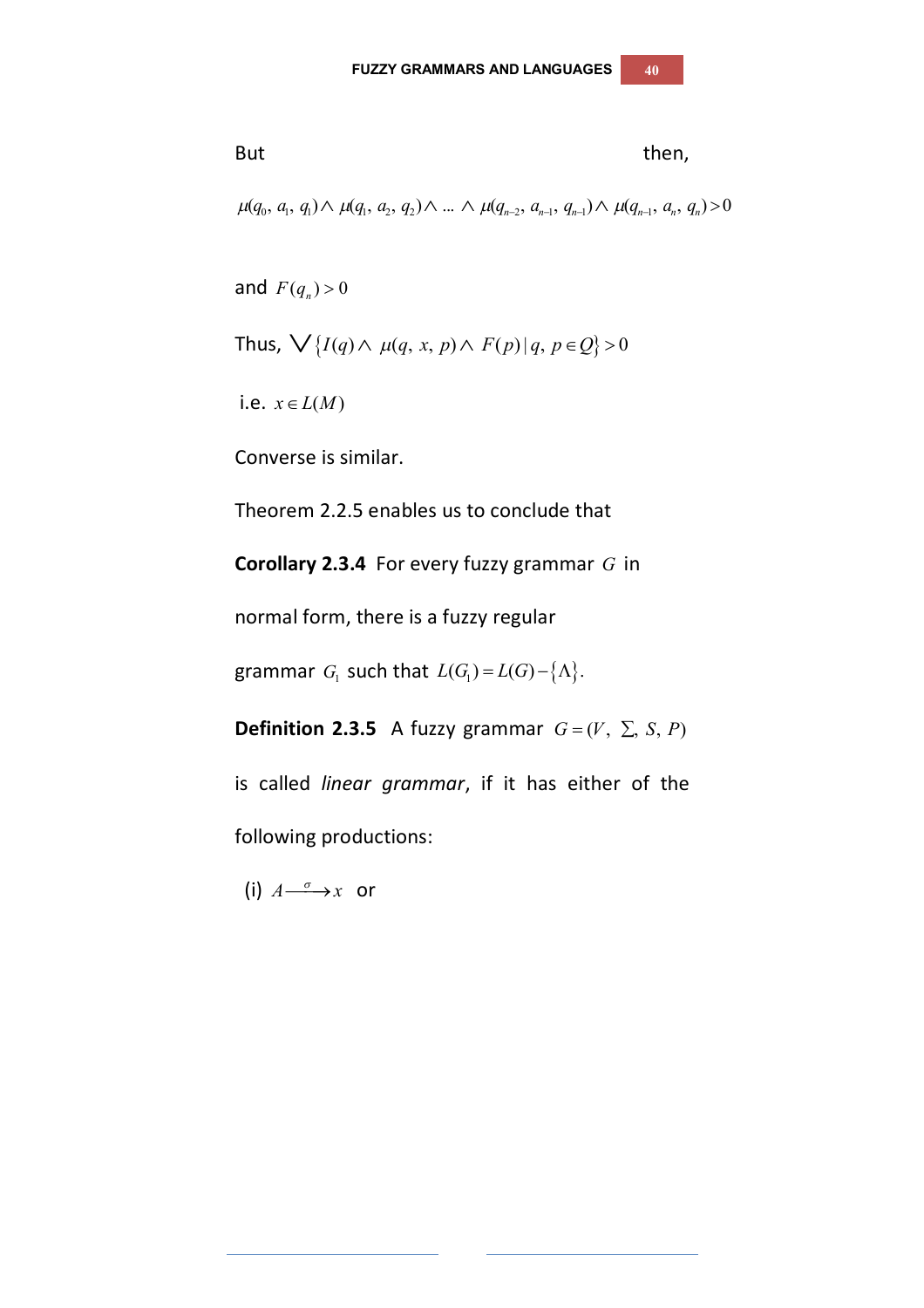(ii)  $A \xrightarrow{\sigma} x_1 B x_2$ , where  $A, B \in V$ ,  $x_1, x_2, x \in \Sigma^*$  and  $\sigma > 0$ 

If  $x_1 = \Lambda$  then *G* is called the *left linear grammar* and if  $x_2 = \Lambda$  then it is called the *right linear grammar*.

**Definition 2.3.6** A language *L* is *fuzzy linear* (*left linear* , *right linear*), if there is fuzzy linear (left linear , right linear respectively) grammar *G* such that  $L(G) = L$ .

**Remark 2.3.7** By the definition of fuzzy linear grammar, one can obviously guess that the class of fuzzy regular languages is contained in the class of fuzzy linear languages.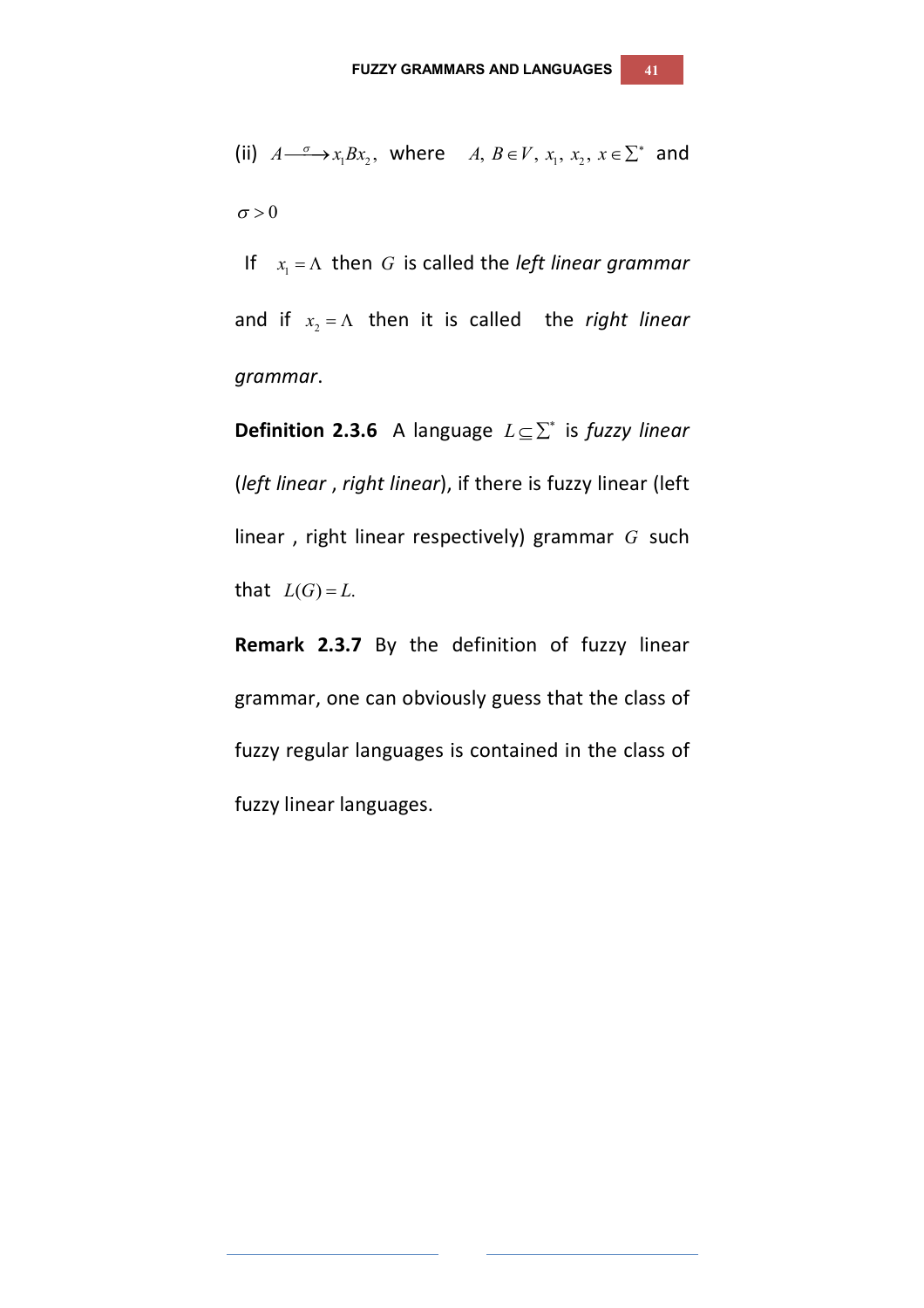**Theorem 2.3.8** Fuzzy left linear grammar and fuzzy right linear grammar generates the same language. (i.e. they are equivalent)

**Proof** Let  $G = (V, \Sigma, S, P)$  is a fuzzy left linear grammar. Let us construct a fuzzy right linear grammar  $G' = (V, \Sigma, S, P')$  with the fuzzy productions set *P'* as follows:

1.  $q_0 \stackrel{\sigma}{\longrightarrow} x$  in *P'* if and only if  $q_0 \stackrel{\sigma}{\longrightarrow} x$  in *P*,  $S(q_0) > 0$ 

2.  $q_0 \longrightarrow xA$  in *P'*, for  $S(q_0) > 0$  if and only if  $A \xrightarrow{\sigma} x$  in *P*,  $S(A) = 0$ 3.  $A \xrightarrow{\sigma} x$  and  $A \xrightarrow{\sigma} xq_0$  in *P'* if and only if  $q_0 \xrightarrow{\sigma} Ax$  in *P*,  $S(q_0) > 0$ 4.  $A \xrightarrow{\sigma} xB$  in *P'* if and only if  $B \xrightarrow{\sigma} Ax$  in *P*,  $S(B) = 0$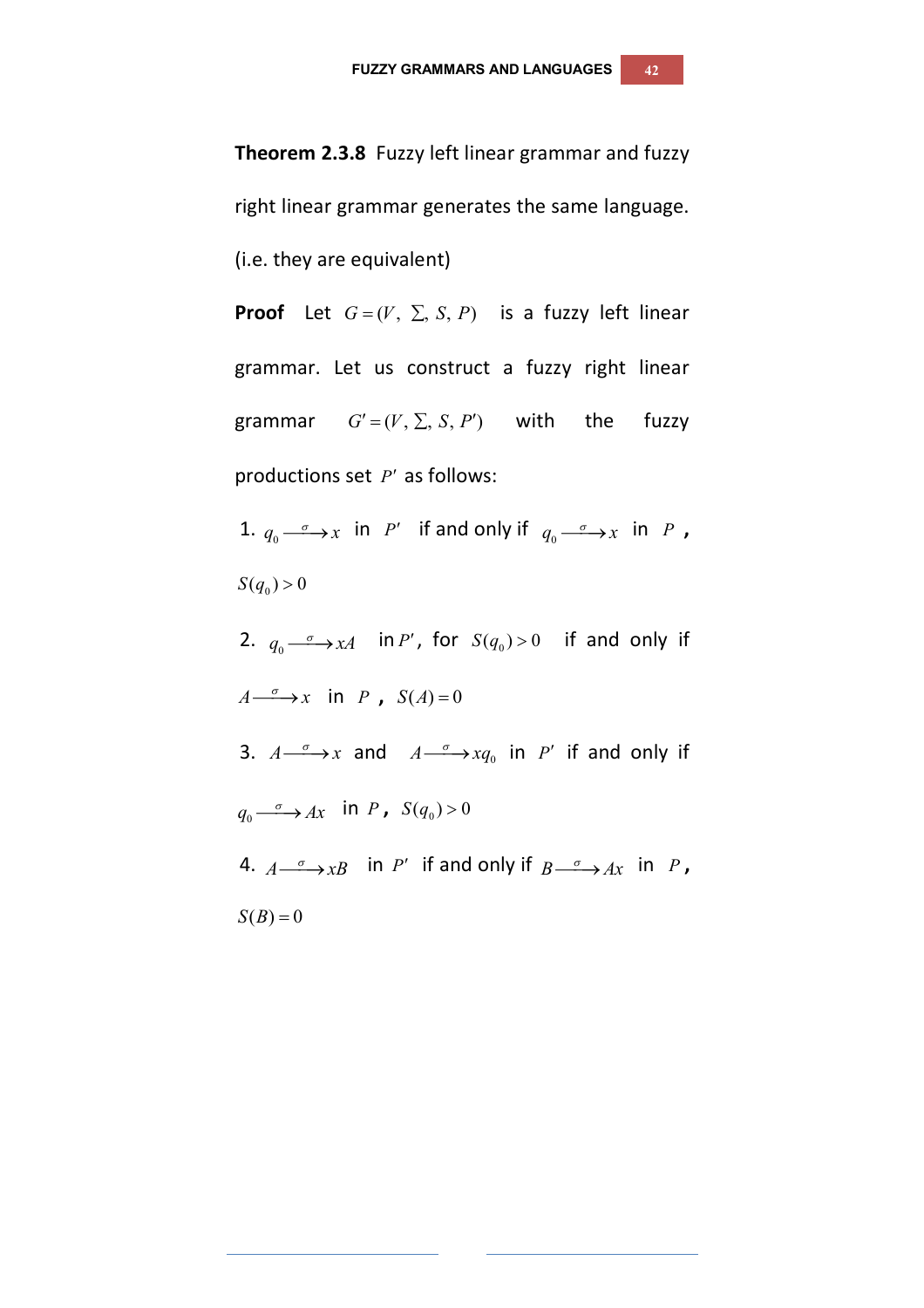We prove that  $L(G') = L(G)$ Let  $x \in L(G)$ , where  $x = x_1 x_2 ... x_{n-1} x_n$ ;  $x_i \in \Sigma^*$ Then,  $\bigvee_{q \in V} \{ S(q) \land d(q \Rightarrow x) \} > 0$ Thus, there exists  $q_0 \in V$  such that  $S(q_0) > 0$  and  $d(q_0 \Rightarrow x) > 0$  in G If  $q_0 \stackrel{\sigma}{\longrightarrow} x$  is a productions in *P* for some  $\sigma \in (0, 1]$  then  $q_0 \xrightarrow{\sigma} x$  is in *P'* and  $x \in L(G')$ . Otherwise there exist  $A_n, A_{n-1}, \ldots, A_2 \in V$  and  $\sigma_1, \sigma_2, ..., \sigma_n \in (0, 1]$  *such* that  $q_0 \xrightarrow{\sigma_n} A_n x_n \xrightarrow{\sigma_{n-1}} A_{n-1} x_{n-1} x_n \xrightarrow{\sigma_{n-2}} \cdots \xrightarrow{\sigma_2} A_2 x_2 x_3 \dots x_{n-1} x_n$  $\overrightarrow{a_1}$   $\rightarrow$   $x_1x_2...x_{n-1}x_n = x$ 

But then, corresponding to above derivation chain,

*P* must have following fuzzy productions: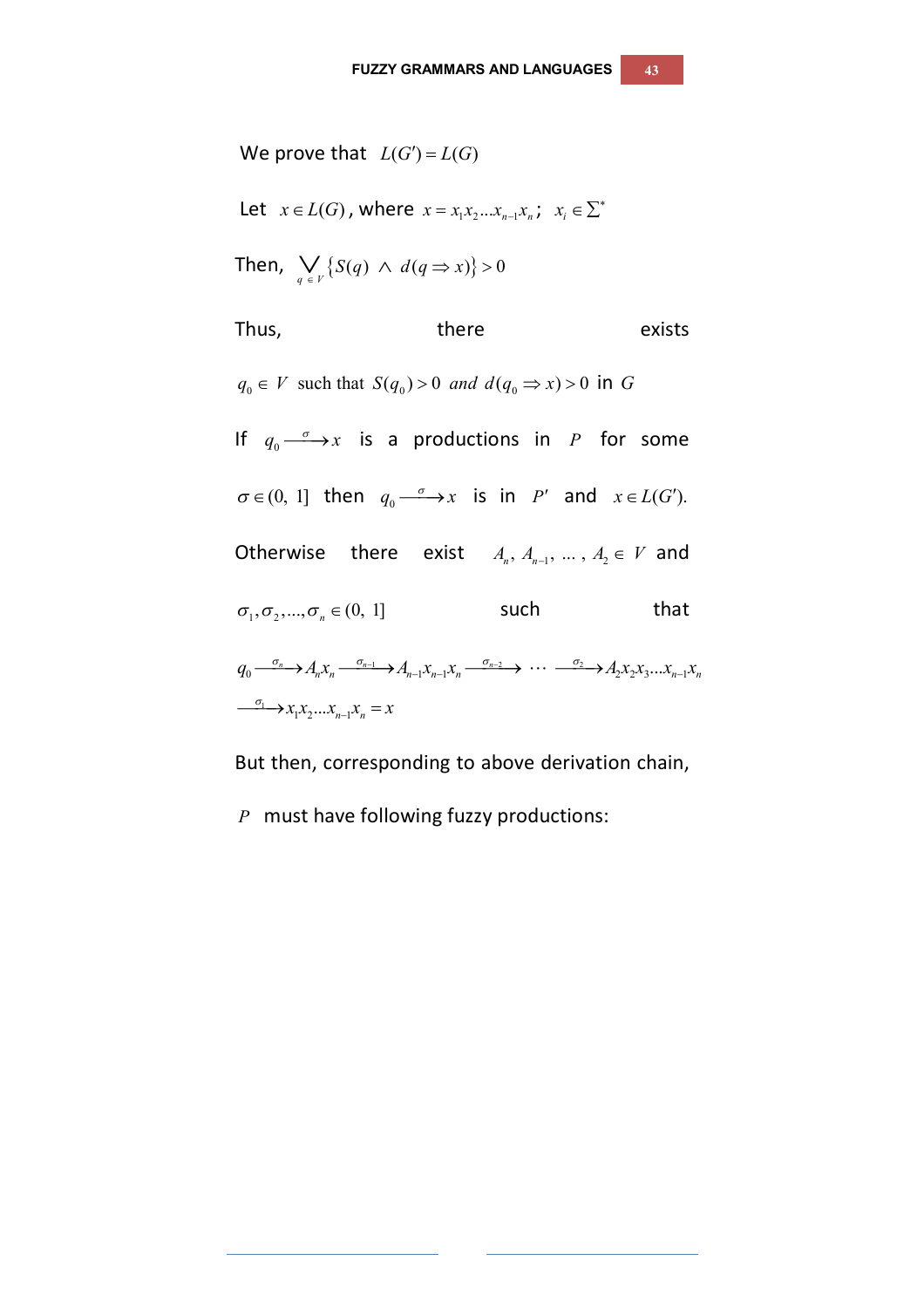$$
q_0 \xrightarrow{\sigma_n} A_n x_n \quad , \quad A_n \xrightarrow{\sigma_{n-1}} A_{n-1} x_{n-1} \quad \dots \quad , \quad A_3 \xrightarrow{\sigma_2} A_2 x_2
$$

and  $A_2 \xrightarrow{\sigma_1} x_1$ 

Therefore, P'should have following fuzzy productions

$$
A_n \xrightarrow{\sigma_n} x_n, \quad A_{n-1} \xrightarrow{\sigma_{n-1}} x_{n-1} A_n, \quad \dots \quad A_2 \xrightarrow{\sigma_2} x_2 A_3 \quad ,
$$

 $q_0 \xrightarrow{\sigma_1} x_1 A_2$ 

Thus, there is a derivation chain for  $x$  in  $G'$ :

 $q_0 \xrightarrow{\sigma_1} x_1 A_2 \xrightarrow{\sigma_2} x_1 x_2 A_3 \qquad \dots \qquad \xrightarrow{\sigma_{n-2}} x_1 x_2 \dots x_{n-2} A_{n-1}$  $\longrightarrow x_1 x_2 ... x_{n-1} A_n \longrightarrow x_1 x_2 ... x_{n-1} x_n = x$ 

Therefore, there exist  $q_0 \in V$  such that  $S(q_0) > 0$ 

and  $d(q_0 \Rightarrow x) > 0$ 

i.e. 
$$
\bigvee_{q \in V} \{S(q) \land d(q \Rightarrow x)\} > 0
$$

Hence,  $x \in L(G')$ 

On the similar line one can prove the other part.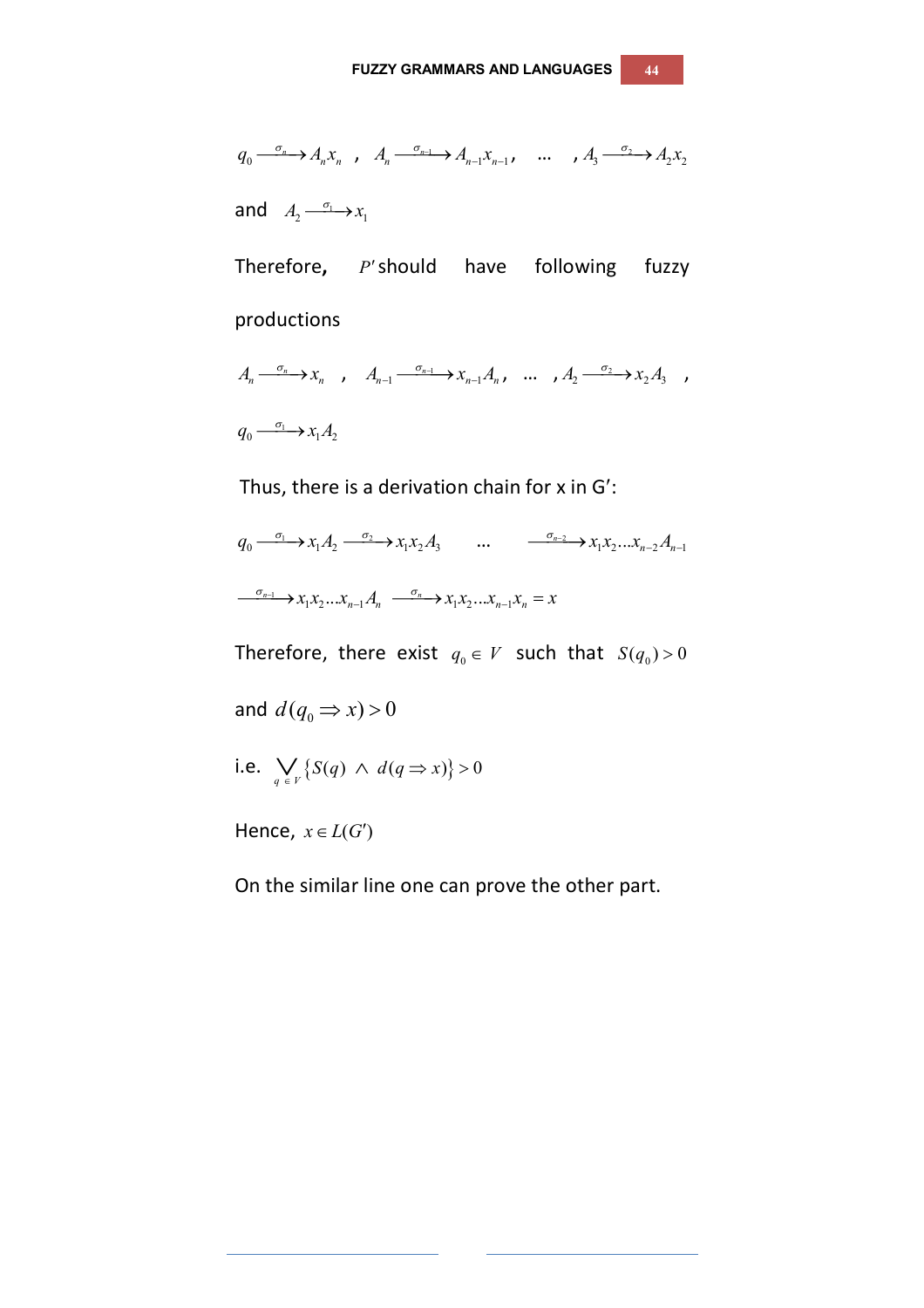**Theorem 2.3.9** Every fuzzy right linear language can be generated by a fuzzy grammar in normal form.

**Proof** We first construct a fuzzy regular grammar  $G_1 = (V', \Sigma, S, P_1)$  such that  $G' \square G_1$ . Then construct a fuzzy grammar  $G' = (V', \Sigma, S, P')$  in normal form from  $G_1$  equivalent to  $G_1$  proves the theorem.

**Case** 1. Let  $G = (V, \Sigma, S, P)$  be given fuzzy right linear grammar.

Any fuzzy production  $A \xrightarrow{\sigma} xB$  or  $A \xrightarrow{\sigma} x$  of *P* with  $|x|\leq 1$  , is a fuzzy production in  $P_{\scriptscriptstyle \rm I}$  , and for any fuzzy production  $A \xrightarrow{\sigma} xB$  in *P* with  $|x| > 1$  ,  $x = a_1 a_2 ... a_{n-1} a_n$ , we add in  $P_1$  a set of fuzzy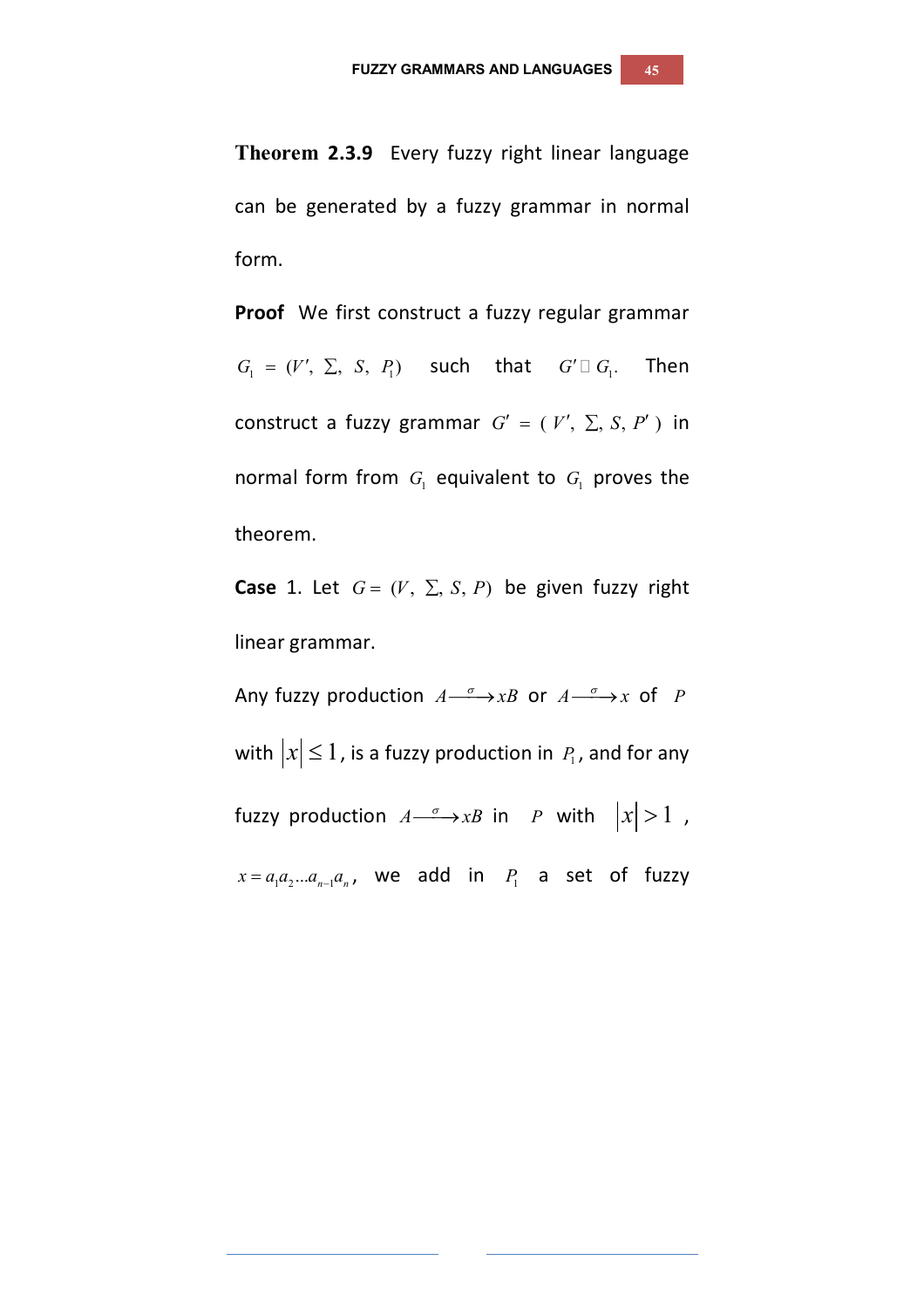productions  $A \xrightarrow{\sigma} a_1 Z_1$ ,  $Z_1 \xrightarrow{\sigma} a_2 Z_2$ , ...,  $Z_{n-1} \xrightarrow{\sigma} a_n B$ , where  $Z_1, Z_2, \dots, Z_{n-1}$  are new variables not belonging to  $V$ . Similarly, for a fuzzy production  $A \longrightarrow a_1 a_2 ... a_m$ ,  $m \ge 2$  and  $\sigma > 0$ , we add in  $P_1$  a set of fuzzy productions  $A \xrightarrow{\sigma} a_1 Y_1$ ,  $Y_1 \xrightarrow{\sigma} a_2 Y_2$ , ...,  $Y_{m-1} \xrightarrow{\sigma} a_m Y_m$ ,  $Y_m \xrightarrow{\sigma} \Lambda$ , where and  $Y_1, Y_2, ..., Y_{m-1}, Y_m$  are new variables not belonging to *V* .

Let  $V'$  be the set of all variables in  $V$  and new variables added in the above process.

Thus, we have fuzzy grammar  $G_1 = (V', \Sigma, S, P_1)$  with having following types of fuzzy productions:

1.  $A \xrightarrow{\sigma} aB$ 

2.  $A \xrightarrow{\sigma} B$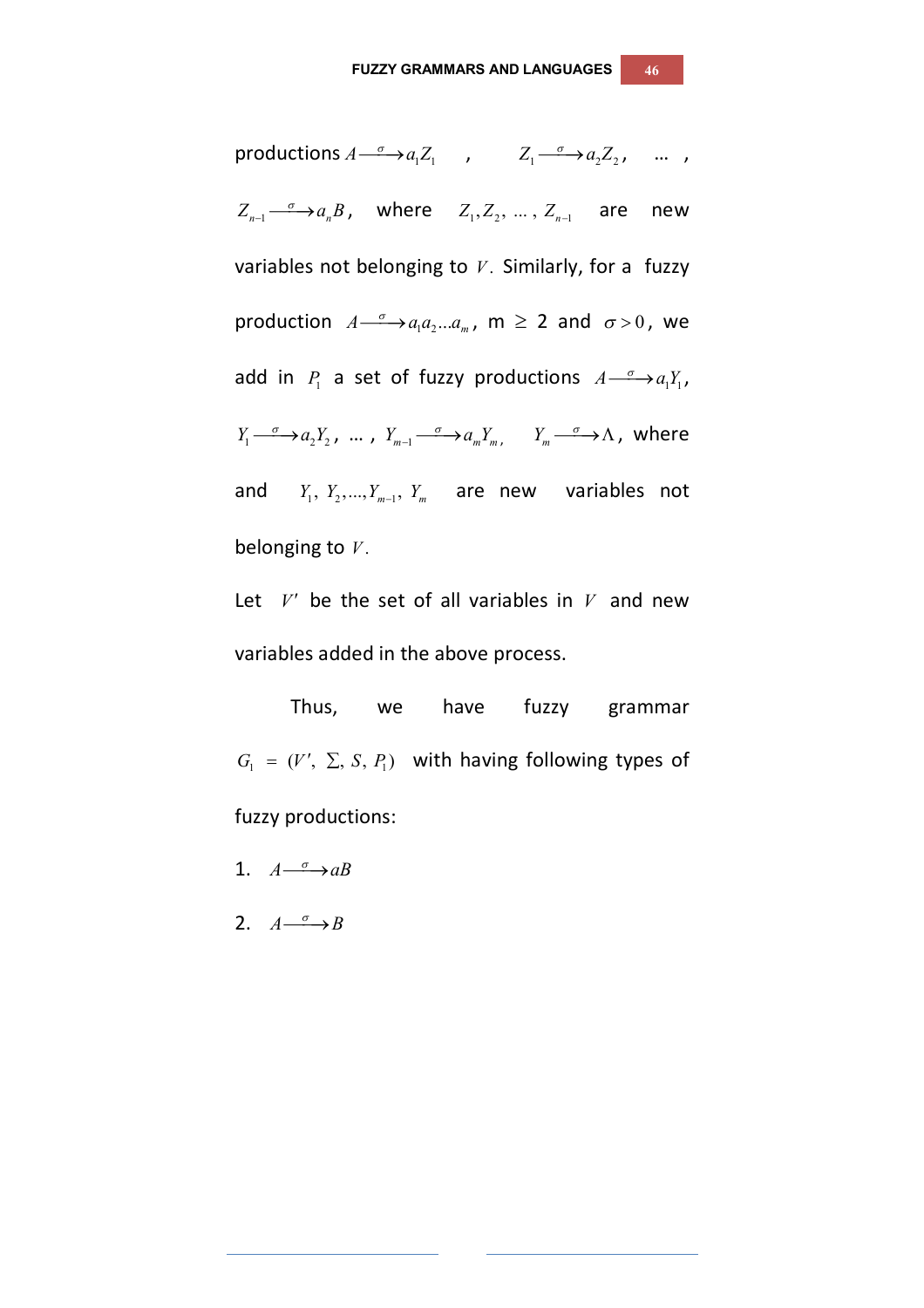3. 
$$
A \xrightarrow{\sigma} \Lambda
$$
, where  $A, B \in V'$ ,  $\Lambda \in \Sigma^*$ ,  $a \in \Sigma$  and

 $\sigma > 0$ .

We now prove that  $G \, \Box \, G_1$  .

Let 
$$
x \in L(G)
$$
. Then  $\bigvee \{S(q) \land d(q \Rightarrow x)\} > 0$ 

i.e. there exists

 $q_0 \in V$  such that  $S(q_0) > 0$  and  $d(q_0 \implies x) > 0$ 

If  $q_0 \stackrel{\sigma}{\longrightarrow} x$  is a fuzzy production in *P* and  $|x|=1$ ,

then clearly  $q_0 \stackrel{\sigma}{\longrightarrow} x$  in  $P_1$ .

Now, if  $|x| > 1$  and  $x = a_1 a_2 ... a_{n-1} a_n$ ,  $a_i \in \Sigma$ , then

there exist  $q_{_1}, q_{_2},..., q_{_{n-1}} \in V'$  such that

$$
q_0 \xrightarrow{\sigma} a_1 q_1 \xrightarrow{\sigma} a_1 a_2 q_2, \cdots, q_{n-1} \xrightarrow{\sigma} a_1 a_2 \cdots a_n = x
$$

i.e.  $q_0 \stackrel{\sigma}{\Longrightarrow} x$  in  $G_1$ 

Therefore, there exists

 $q_0 \in V'$  such that  $S(q_0) > 0$  and  $d(q_0 \Rightarrow x) > 0$  in  $G_1$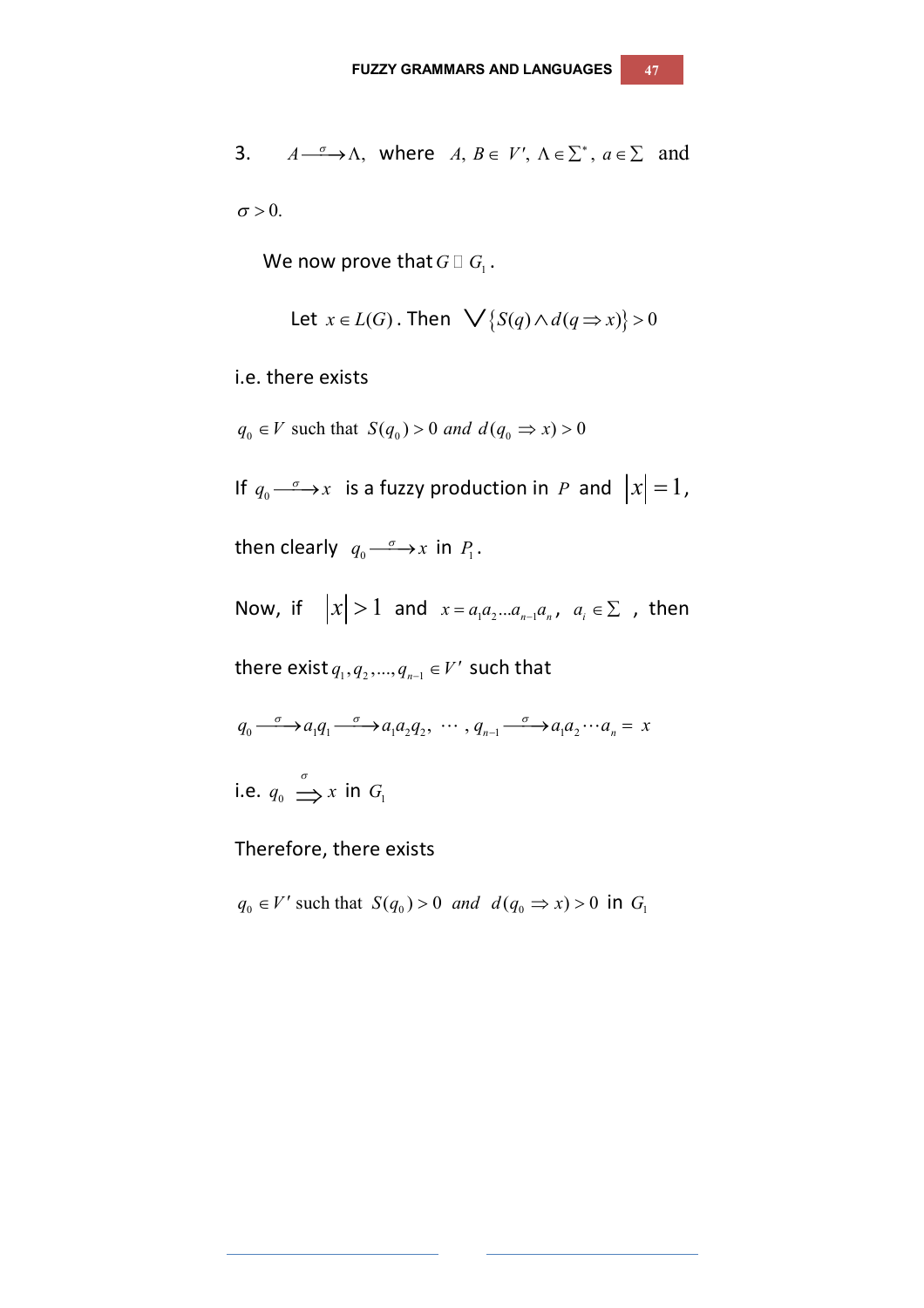Hence,  $x \in L(G_1)$ 

Consider 
$$
x \in L(G_1)
$$
. Then  
\n
$$
\bigvee_{q \in V'} \{S(q) \land d(q \Rightarrow x)\} > 0
$$
\ni.e. there exists

 $q_0 \in V'$  such that  $S(q_0) > 0$  and  $d(q_0 \Rightarrow x) > 0$  in  $G_1$ 

Now  $d(q_0 \Rightarrow x) > 0$ 

Therefore, there is a derivation chain of  $x$  in  $G_1$  as:

$$
q_0 \xrightarrow{\sigma_1} a_1 A_1 \xrightarrow{\sigma_2} a_1 a_2 A_2' \xrightarrow{\sigma_3} \cdots \xrightarrow{\sigma_s} a_1 a_2 \cdots a_n A_n' \xrightarrow{\sigma_{s+1}} x_1 q_1
$$
  

$$
\xrightarrow{\delta_1} x_1 b_1 B_1' \xrightarrow{\delta_2} x_1 b_1 b_2 B_2' \xrightarrow{\delta_3} \cdots \xrightarrow{\delta_m} x_1 b_1 b_2 \cdots b_m B_m' \xrightarrow{\delta_{m+1}} x_1 x_2 q_2
$$
  

$$
\xrightarrow{\theta_1} \cdots \xrightarrow{\tau_{r+1}} x_1 x_2 \cdots x_{n-1} q_{n-1} \xrightarrow{\eta_1} x_1 x_2 \cdots x_{n-1} c_1 C_1' \xrightarrow{\eta_2} \cdots
$$
  

$$
\xrightarrow{\eta_n} x_1 x_2 \cdots x_n q_n \xrightarrow{\eta_{n+1}} x_1 x_2 \cdots x_n \Lambda = x
$$

Thus, the productions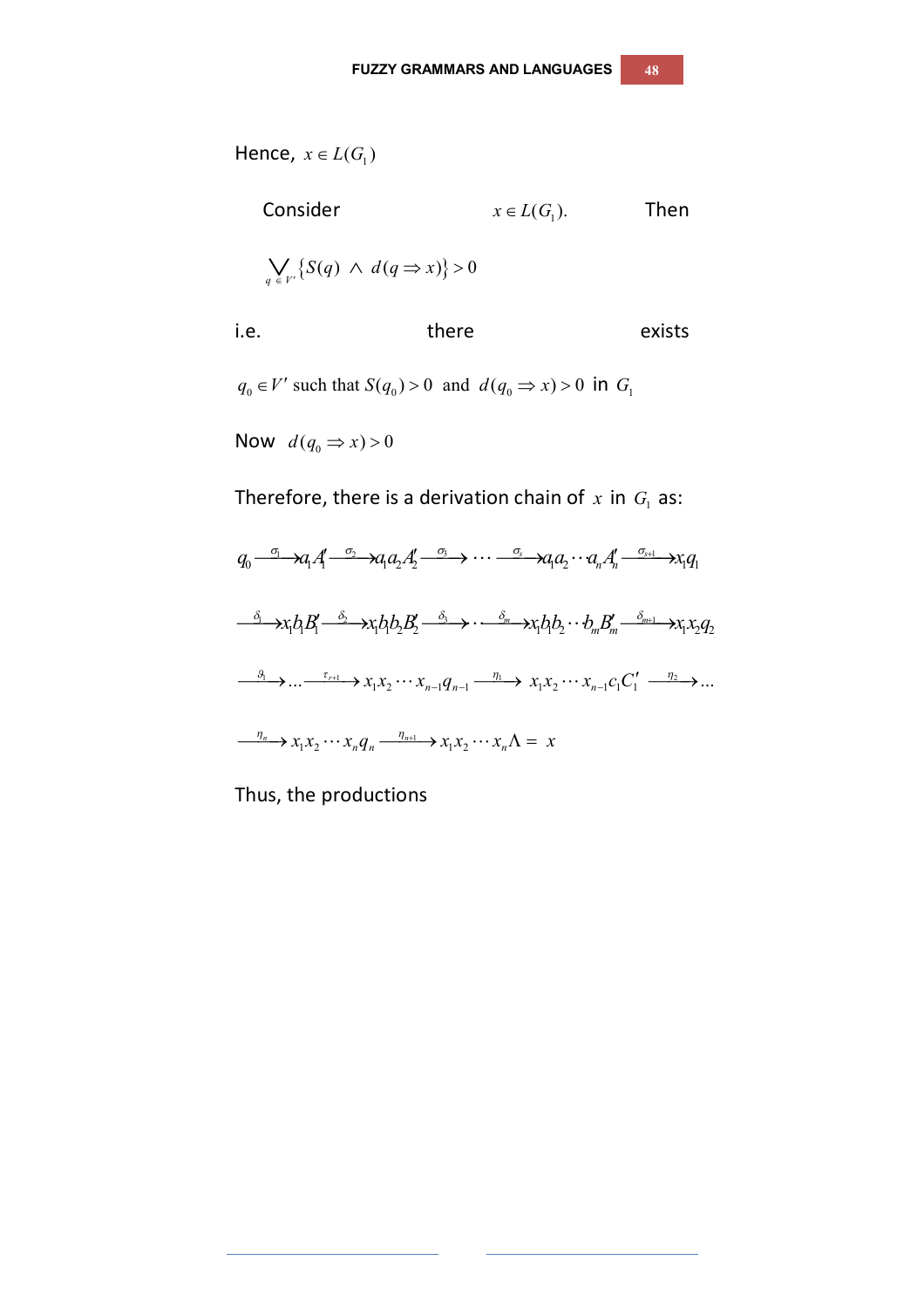$$
q_0 \xrightarrow{\sigma_1} \mathcal{A}_1 A, A \xrightarrow{\sigma_2} \mathcal{A}_2 A'_2, \cdots, A_{-1} \xrightarrow{\sigma_n} \mathcal{A}_1 A'_{+1} \xrightarrow{\sigma_{i+1}} \mathcal{A}_{i+1} A'_{+2}, \ldots, A_{n} \xrightarrow{\sigma_{s+1}} \mathcal{A}_1,
$$
  

$$
q_1 \xrightarrow{\delta_2} \mathcal{A}_1 A'_1, A_2 \xrightarrow{\delta_2} \mathcal{A}_2 A'_2, \cdots, B'_{n} \xrightarrow{\delta_{n+1}} \mathcal{A}_2, \ldots, C_{n-1} \xrightarrow{\eta_n} \mathcal{X}_n A_n, q_n \xrightarrow{\eta_{n+1}} \mathcal{A}_1
$$

are in  $P_1$ 

Thus, there is a derivation chain of *x* in *G* as:

 $q_0 \stackrel{\sigma}{\longrightarrow} \mathbf{x}_i q_1 \stackrel{\delta}{\longrightarrow} \mathbf{x}_i x_2 q_2 \stackrel{g}{\longrightarrow} \cdots \stackrel{\eta}{\longrightarrow} \mathbf{x}_i x_2 \cdots x_n q_n \stackrel{\eta_{n+1}}{\longrightarrow} \mathbf{x}_i x_2 \cdots x_n \Lambda = x$ , where

 $\sigma = \sigma_1 \wedge \sigma_2 \wedge \ldots \wedge \sigma_{n+1}$ ,  $\delta = \delta_1 \wedge \delta_2 \wedge \ldots \wedge \delta_{n+1}$ ,  $\theta = \theta_1 \wedge \theta_2 \wedge \ldots \wedge \theta_{n+1}$ , ...,  $\eta = \eta \wedge \eta_2 \wedge \ldots \wedge \eta_n$ 

#### Thus there exists

 $q_0 \in V$  such that  $S(q_0) > 0$  and  $d(q_0 \implies x) > 0$  in G

Therefore,  $\bigvee_{q \in V} \{ S(q) \land d(q \Rightarrow x) \} > 0$ 

Hence,  $x \in L(G)$ .

Thus,G is equivalent to  $G_{\!\scriptscriptstyle 1}$ 

**Case** 2. . We note that *V'* contains all variables in

*V* and new variables introduced in the above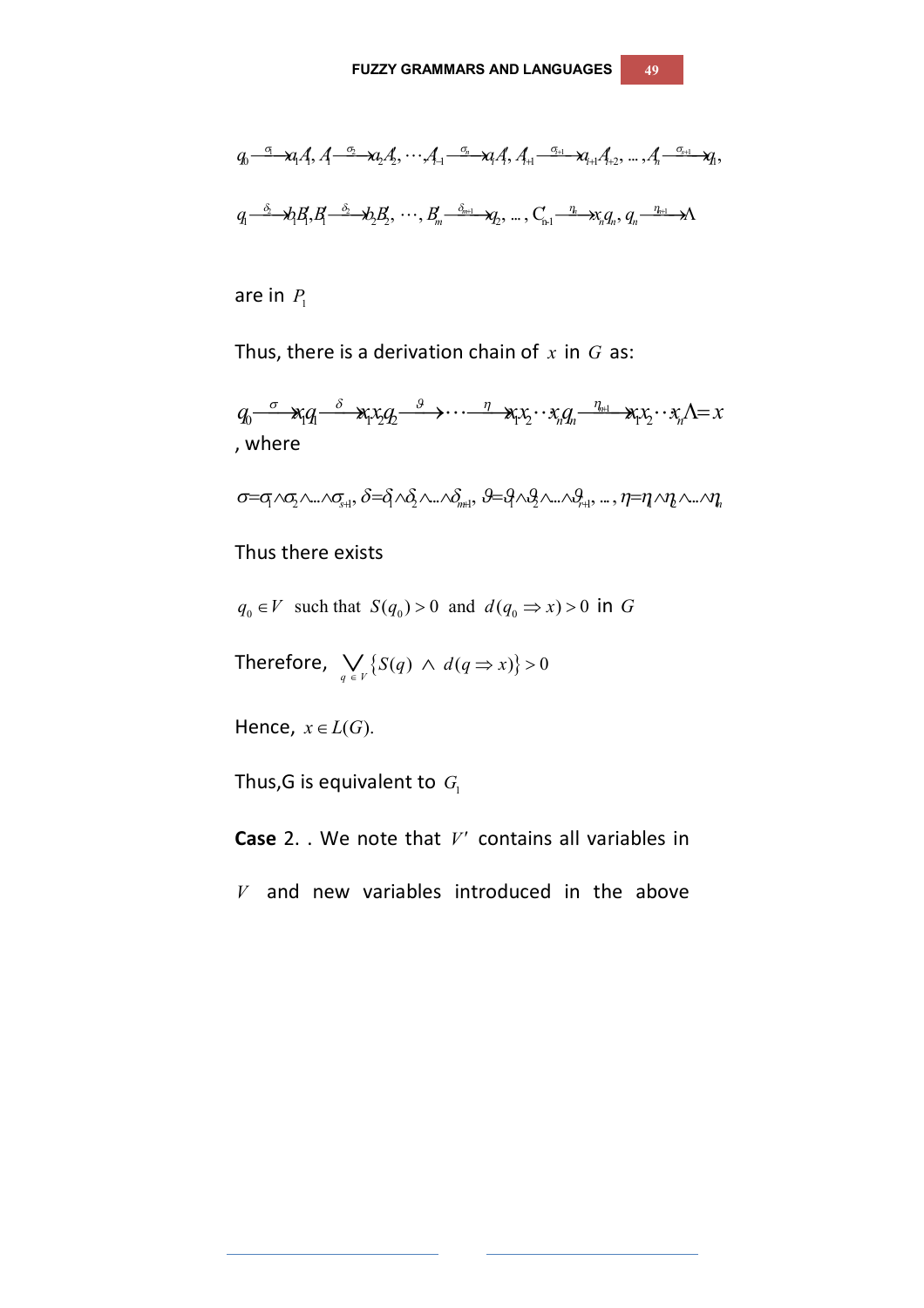procedure for finding $G_{\!\scriptscriptstyle 1}$ . Fuzzy production like  $A \longrightarrow B$  is called fuzzy chain rule.

We describe an algorithm to eliminate all such fuzzy chain rules as follows.

For this we construct the set  $U_i(A)$  =  $\{A\}$  , for

 $A \in V'$ , and

 $U_{i+1} = U_i(A) \cup \{B | B \longrightarrow Z \in P_i \text{ for some } Z \in U_i(A), \sigma > 0\}$ 

Since *V'* is finite, there exist an integer *K* such that

 $U_{K+j}(A) = U_K(A)$ ,  $j = 1, 2, ...$ 

We denote this  $U_K(A)$  by  $U(A)$ , for all  $A \in V'$ 

We now construct the required fuzzy grammar  $G' = (V', \Sigma, S, P')$ .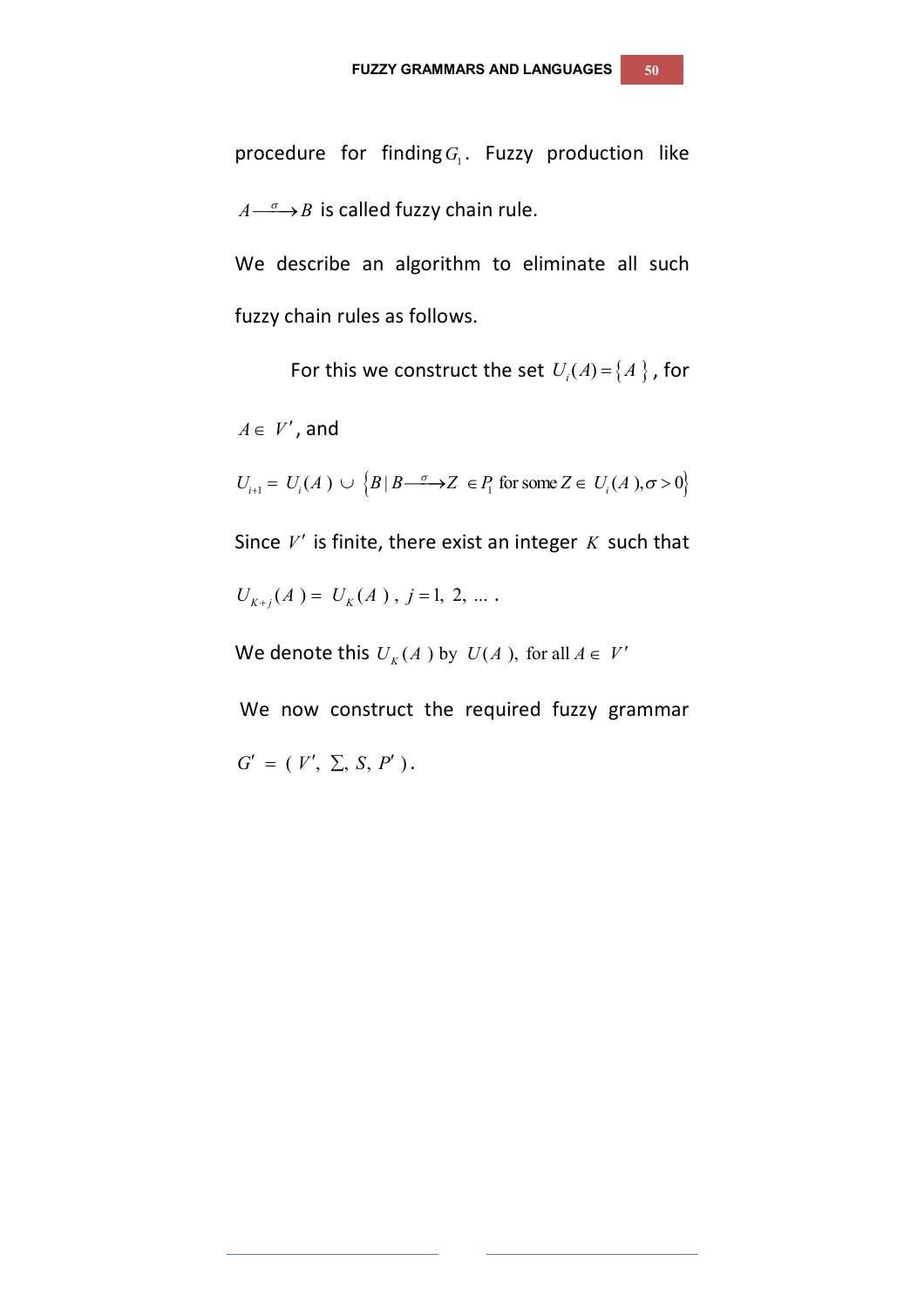1.  $A \xrightarrow{\delta \wedge \sigma} AB$ , in *P'* if and only if  $\exists Z \in V'$  such that  $A \in U(Z)$  and  $Z \xrightarrow{\sigma} aB$  in  $P_1$ ,  $\delta = d(A \Rightarrow Z)$ Here,  $\delta \wedge \sigma$  denotes the minimum of  $\delta$  and  $\sigma$ ) 2.  $A \xrightarrow{\delta \wedge \sigma} A$ , in *P'* if and only if  $\exists Z \in V'$  such that  $A \in U(Z)$  and  $Z \xrightarrow{\sigma} \Lambda$  in  $P_1$ ,  $\delta = d(A \Rightarrow Z)$ Clearly, the fuzzy grammar  $G' = (V', \Sigma, S, P')$  is in the normal form. It is now easy to see that  $G_{\text{I}}$  is equivalent to G'.

**Example 2.3.10** Consider a fuzzy right linear grammar  $G = (V, \Sigma, S, P)$ , where  $V = \{q_0, q_1, q_2, q_3\}$ ,  $S = \{0.2/q_0, 0.3/q_1\},\$  $\Sigma = \{0, 1\}$ ,  $P = \left\{q_0 \xrightarrow{0.1} 110q_1, q_1 \xrightarrow{0.7} 0.0q_2, q_1 \xrightarrow{0.3} 11q_3, \right\}$  $q_2 {\longrightarrow} 0.4 \rightarrow$   $01 q_3, q_2 {\longrightarrow} 0.5 \rightarrow$   $00, q_1 {\longrightarrow} 0.4 \rightarrow$   $q_2$  . This grammar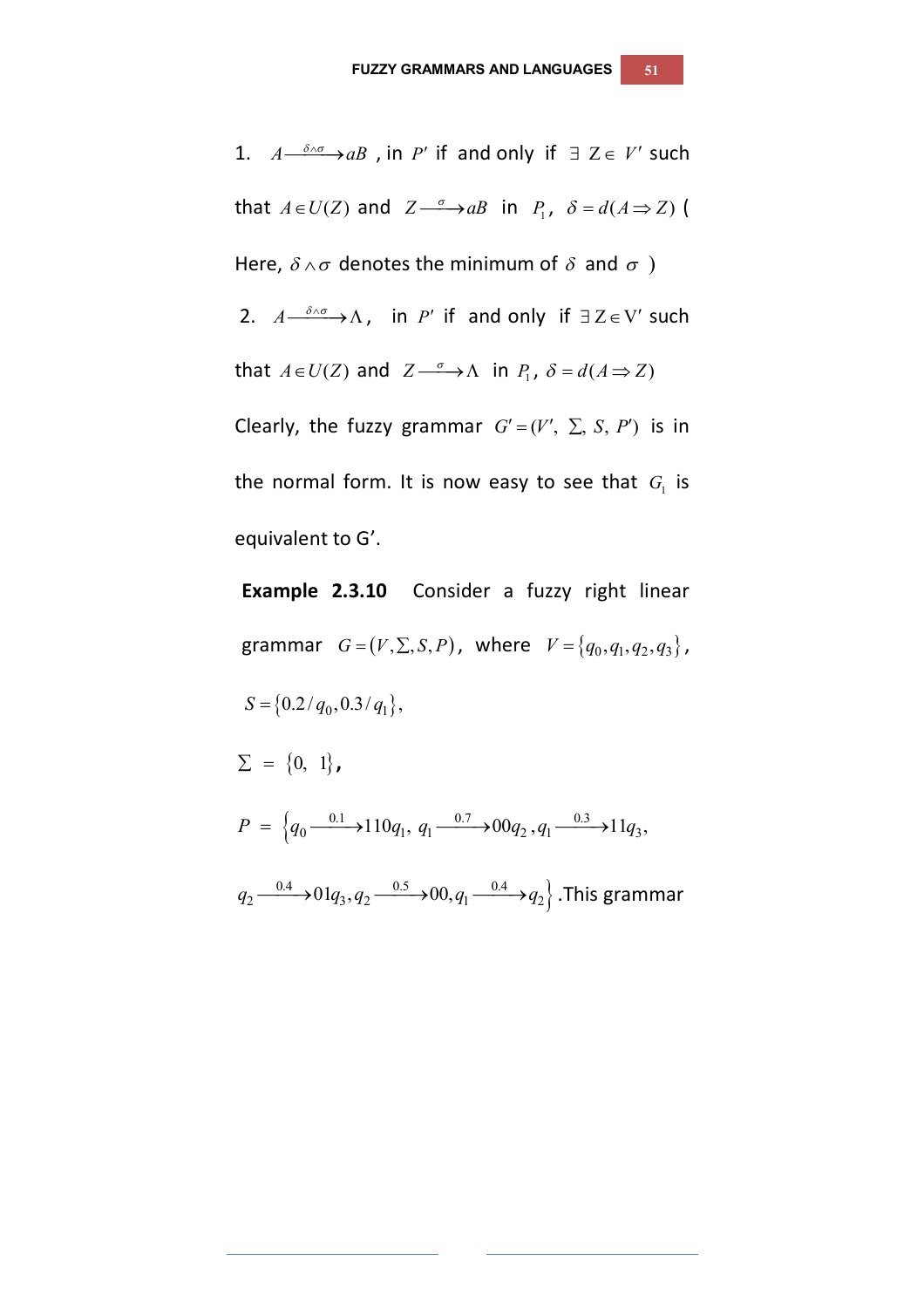generates string 11000 of degree 0.1, string 1100000 of degree 0.1, string 00 of degree 0.3 and string 0000 of degree 0.3.

Construct 
$$
G' = (V', \Sigma, S, P')
$$
, where  
\n $V' = V \cup \{A_1, A_2, B_1, C_1, C_2, D_1, D_2\}$  and  
\n $P = \left(q_0 \frac{0.1}{0.1} \lambda A_1, A_1 \frac{0.1}{0.1} \lambda A_2, A_2 \frac{0.1}{0.1} \lambda A_1, A_2 \frac{0.1}{0.1} \lambda A_1, A_2 \frac{0.1}{0.1} \lambda A_1, A_2 \frac{0.1}{0.1} \lambda A_1, A_2 \frac{0.1}{0.1} \lambda A_1, A_2 \frac{0.1}{0.1} \lambda A_1, A_2 \frac{0.1}{0.1} \lambda A_1, A_2 \frac{0.1}{0.1} \lambda A_1, A_2 \frac{0.1}{0.1} \lambda A_1, A_2 \frac{0.1}{0.1} \lambda A_1, A_2 \frac{0.1}{0.1} \lambda A_1, A_2 \frac{0.1}{0.1} \lambda A_1, A_2 \frac{0.1}{0.1} \lambda A_1, A_2 \frac{0.1}{0.1} \lambda A_1, A_2 \frac{0.1}{0.1} \lambda A_1, A_2 \frac{0.1}{0.1} \lambda A_1, A_2 \frac{0.1}{0.1} \lambda A_1, A_2 \frac{0.1}{0.1} \lambda A_1, A_2 \frac{0.1}{0.1} \lambda A_1, A_2 \frac{0.1}{0.1} \lambda A_1, A_2 \frac{0.1}{0.1} \lambda A_1, A_2 \frac{0.1}{0.1} \lambda A_1, A_2 \frac{0.1}{0.1} \lambda A_1, A_2 \frac{0.1}{0.1} \lambda A_1, A_2 \frac{0.1}{0.1} \lambda A_1, A_2 \frac{0.1}{0.1} \lambda A_1, A_2 \frac{0.1}{0.1} \lambda A_1, A_2 \frac{0.1}{0.1} \lambda A_1, A_2 \frac{0.1}{0.1} \lambda A_1, A_2 \frac{0.1}{0.1} \lambda A_1, A_2 \frac{0.1}{0.1} \lambda A_1, A_2 \frac{0.1}{0.1} \lambda A_1, A_2 \frac{0.1}{0.$ 

Then by above theorem  $L(G') = L(G)$ .

This enables us to write

**Corollary 2.3.11** Fuzzy right linear grammar is equivalent to fuzzy regular grammar except for  $\Lambda$ . We can summaries all these theorems into a theorem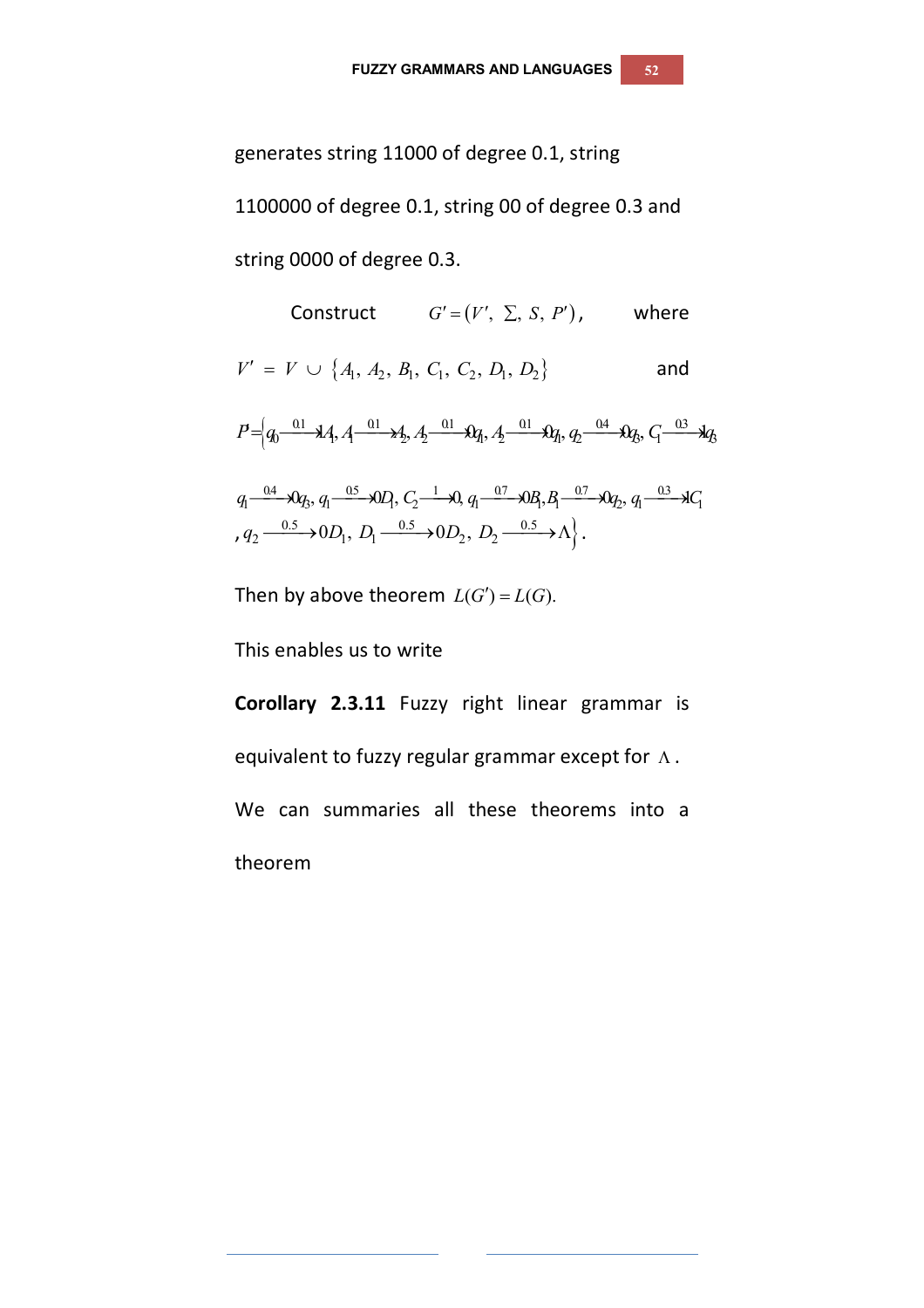# **Theorem 2.3.12** The followings are equivalent except for  $\Lambda$ .

- (1) Fuzzy regular grammar
- (2) Fuzzy left linear grammar
- (3) Fuzzy right linear grammar
- (4) Fuzzy grammar in normal form.

#### **2.4 Reduction of Fuzzy Grammars**

By a reduction of a fuzzy grammar, we mean an elimination of those variables that do not take part in the generation of the language. This is precisely the aim of the present section. We do this with the help of elimination of null and unit productions. Finally, we use these reduced grammars to find an equivalent Chomsky normal form for a given fuzzy grammar. This Chomsky normal form of fuzzy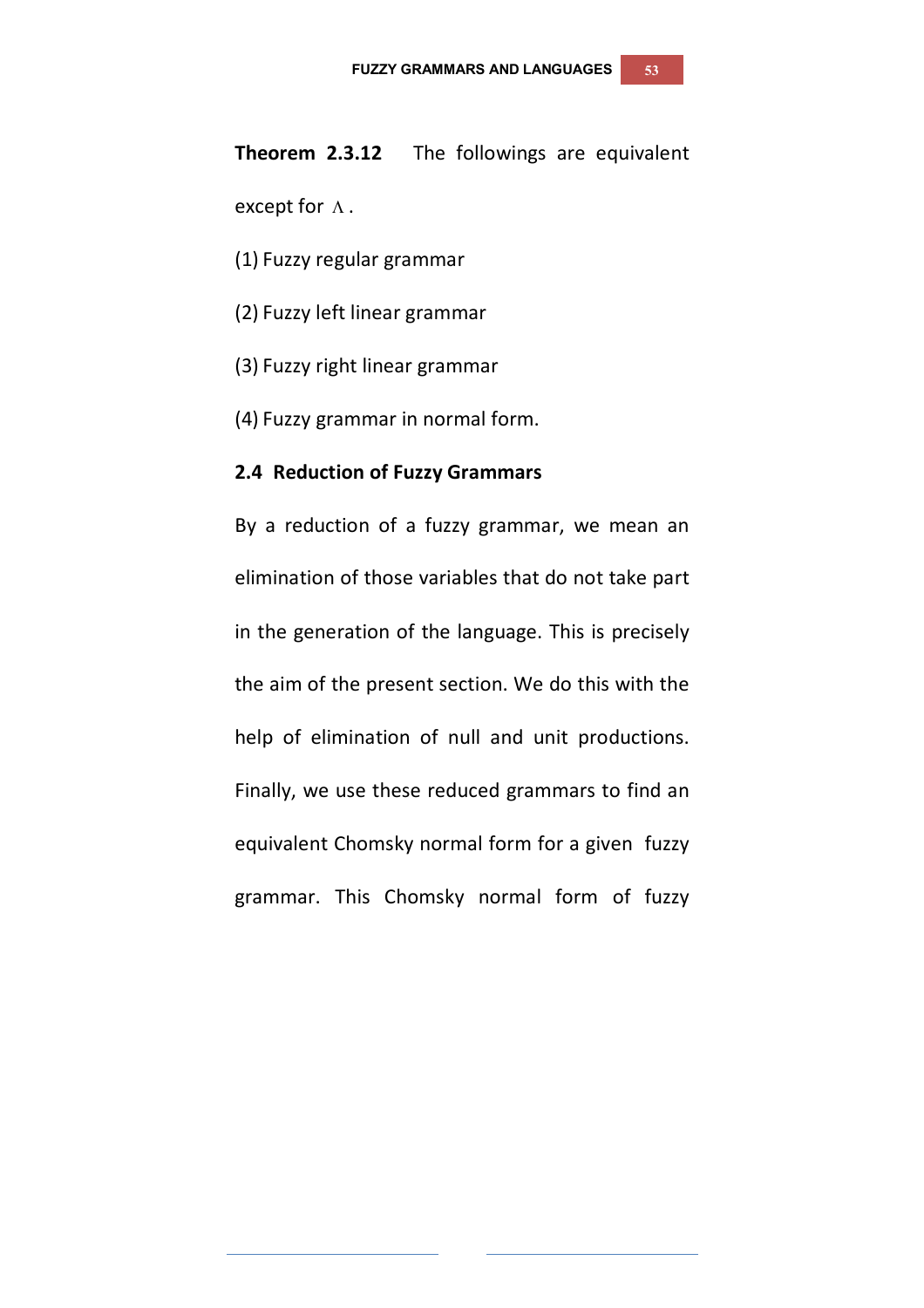grammar will have an important role in compilation of computer languages.

**Definition 2.4.1** Let  $G = (V, \Sigma, S, P)$  be a fuzzy right linear grammar. A variable  $A \in V$  is called *nullable variable*, if  $\Lambda$  derives empty string. A fuzzy production of the form  $B \longrightarrow \Lambda$ , if exists in *P* is called a *- production*.

**Algorithm 2.4.2** {To find nullable variables of the

given fuzzy regular grammar*G* }

 $N_0 = \{ A \in V | P \text{ contains a fuzzy production } A \longrightarrow \Lambda, \sigma > 0 \};$ 

 $i = 0$ 

*do*

 $i = i + 1$ 

 $N_i = N_{i-1} \cup \{B \in V | P \text{ contains a fuzzy production } B \longrightarrow C, C \in N_{i-1}, \sigma > 0 \};$ 

While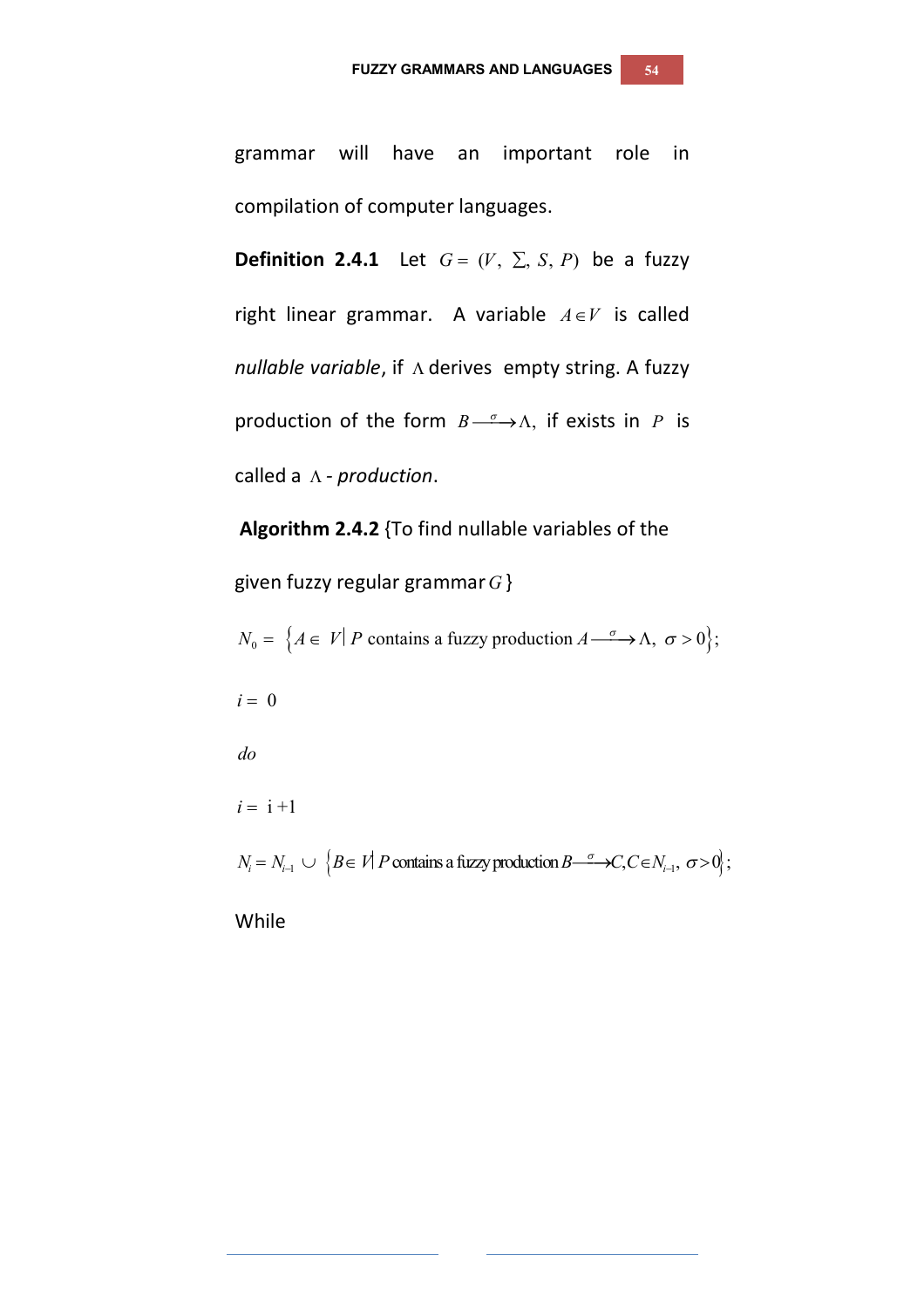$N_i \neq N_{i-1}$ 

 $N<sub>i</sub>$  is the set of nullable variables.

**Algorithm 2. 4.3** [To find an equivalent fuzzy right

linear grammar with no  $\wedge$  production ]

Given a fuzzy right linear grammar

 $G = (V, \Sigma, S, P)$ . Construct a fuzzy

right linear grammar  $G_1 = (V, \Sigma, S, P_1)$  with no  $\wedge$ 

production as follows:

- 1. Initialize  $P_1$  to  $P_2$
- 2. Find all nullable variables in *V* using Algorithm

2.3.2.

3. For every production  $A \rightarrow yB$  such that B is nullable in P and  $\sigma$  > 0, add to  $P_1$  the set of

fuzzy productions

 $\{A \xrightarrow{\sigma} y\} \cup \{A \xrightarrow{\sigma \wedge d} yxc \mid B \xrightarrow{d} xC, x \in \Sigma^*, d > 0\}.$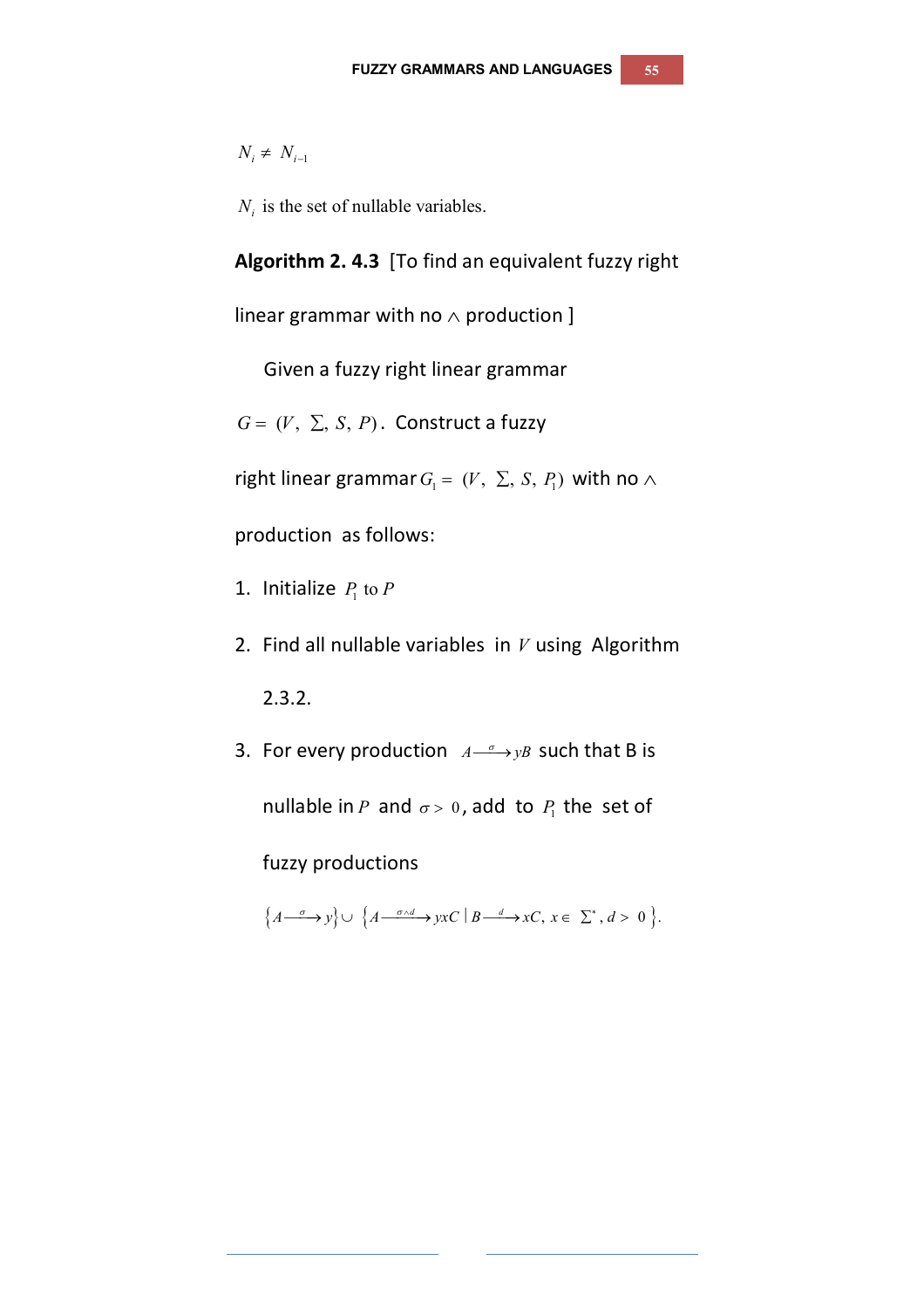Delete all null productions and repeated ones from  $P_1$ 

**Theorem 2.4.4** For a fuzzy right linear grammar *G* , there is an equivalent fuzzy right linear grammar  $G_1$  without  $\Lambda$  productions except for the empty string.

**Proof:** Let  $G = (V, \Sigma, S, P)$  be a fuzzy right linear grammar.

We construct a fuzzy right linear grammar  $G_1 = (V_1, \Sigma, S, P_1)$ , where  $V_1$  be the set of nonnullable variables in *G*

 $A \xrightarrow{\sigma} x \in P_1$  if  $A \xrightarrow{\sigma} x \in P$ 

 $A \longrightarrow xB \in P_1$  if  $A \longrightarrow xB \in P$  and B is not nullable.

 $A \xrightarrow{\sigma} x \in P_1$  if  $A \xrightarrow{\sigma} xB \in P$  and B is nullable.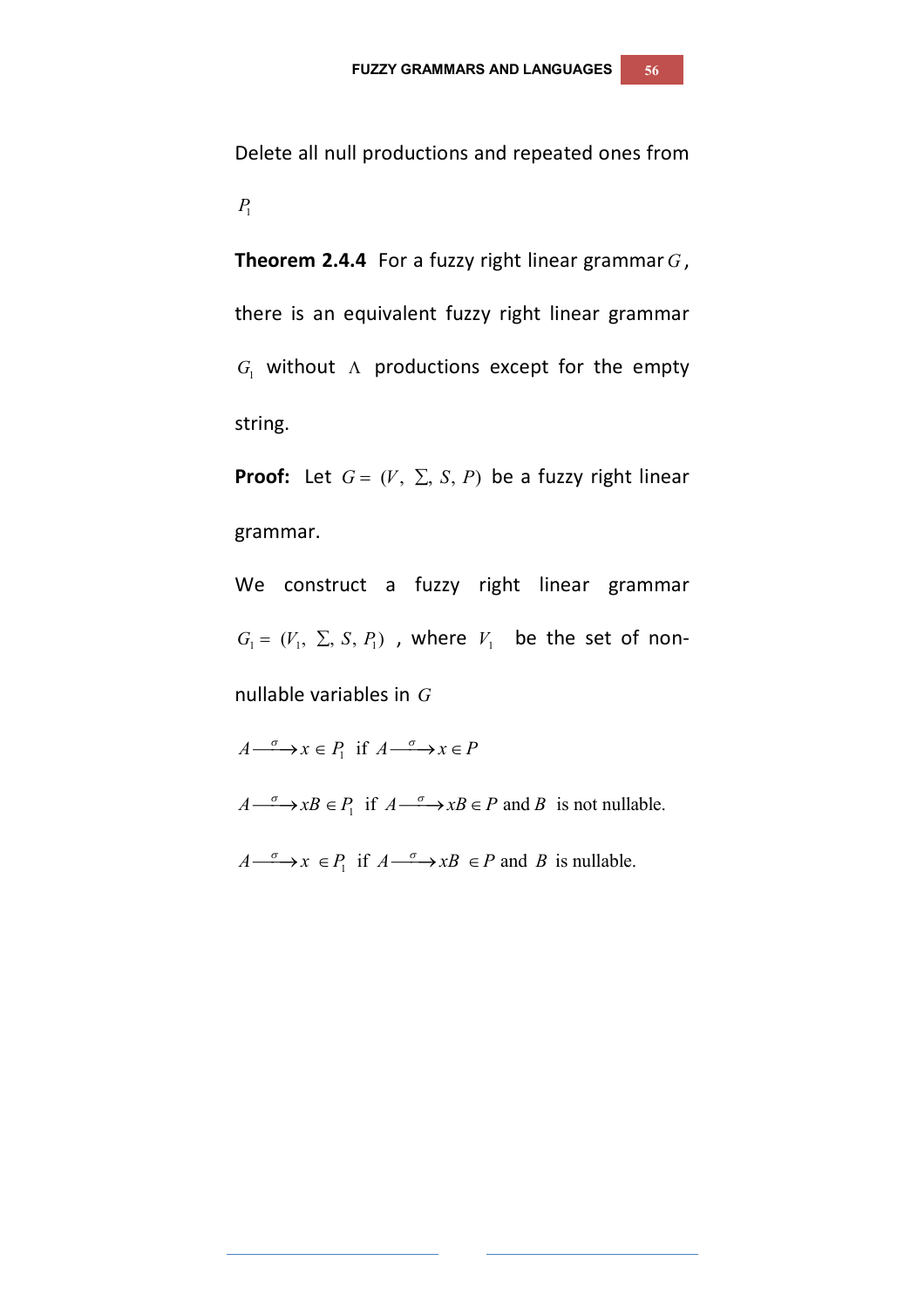$A \xrightarrow{\sigma} \mathbf{x} \in P_1$  and  $A \xrightarrow{\sigma \cdot \delta} \mathbf{x}$ ,  $C \in P_1$  if  $A \xrightarrow{\sigma} \mathbf{x}$ ,  $B \xrightarrow{\delta} \mathbf{y}$ ,  $C \in P$ ,  $C \in V \cup \{N\}$  and  $B$  is nullable Assume that  $P_1$  has no  $\Lambda$  productions and repetitions. Let  $x \in L(G)$  and  $x \neq \Lambda$ Then,  $\bigvee_{q \in V} \{ S(q) \land d(q \Rightarrow x) \} > 0$ i.e. there exists  $q_0 \in V$  such that  $S(q_0) \wedge d(q_0 \Rightarrow x) > 0$ 

We use the notation  $q_0 \Rightarrow p$  $q_0 \Rightarrow_{G}^{q} x$  to mean that there is

a n-step derivation of  $x$  of degree  $\sigma$ 

from  $q_0$  in  $G$ 

We claim that , if  $q_0 \Rightarrow r$  $q_0 \Rightarrow_{G}^{n} x$ , then  $q_0 \Rightarrow_{G_1}^{g} x$ .

For this, if  $q_0 \Rightarrow_0^1 x$ , then  $q_0 \stackrel{\sigma}{\longrightarrow} x$  must be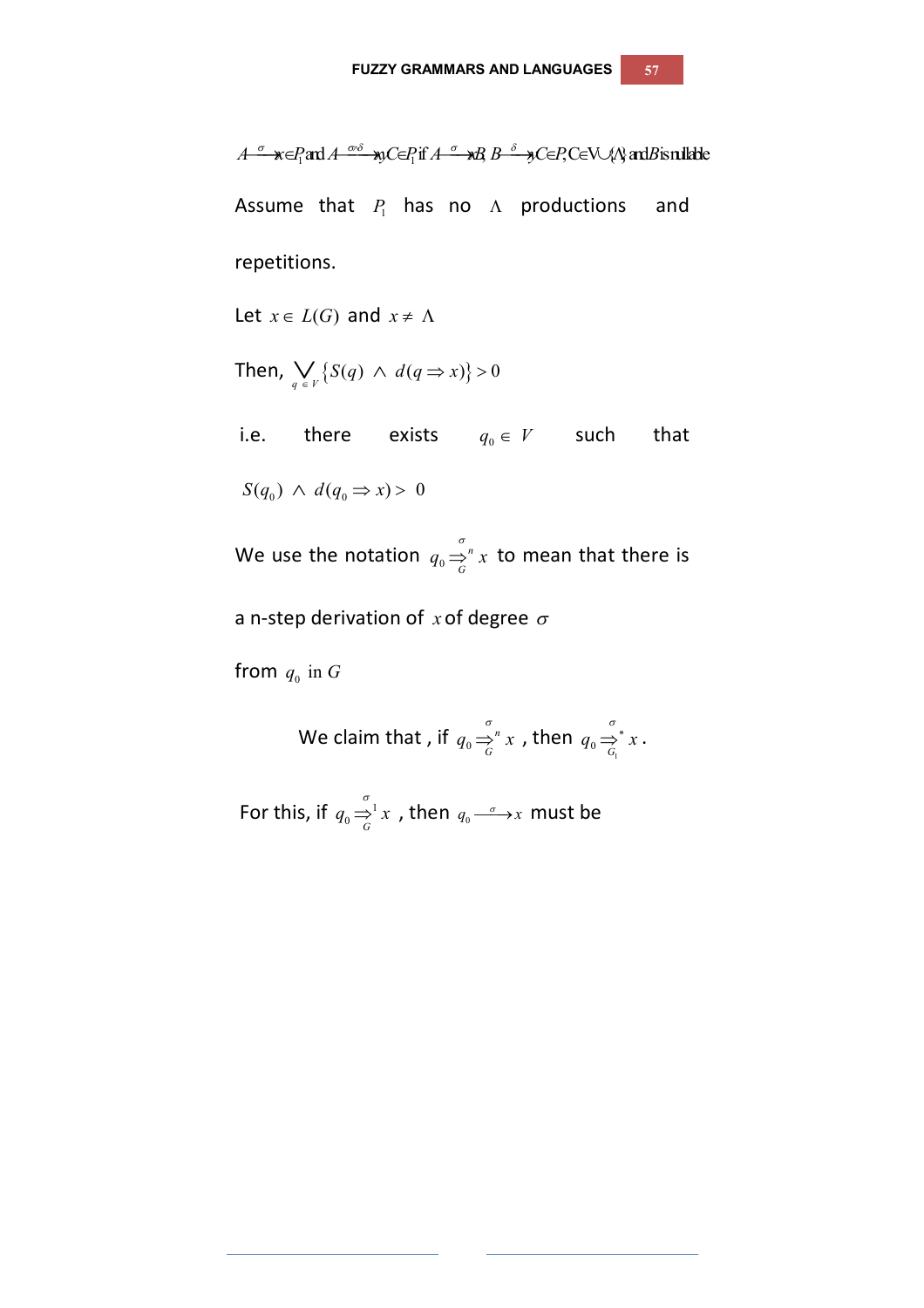a fuzzy production in *P* and hence a fuzzy production in *P*<sub>1</sub>, since 
$$
x \neq \Lambda
$$
. Thus,  $q_0 \stackrel{\sigma}{\Rightarrow}^* x$ .

Let  $q_0 \Rightarrow^{n+1}_{C}$ *n*  $q_0 \Rightarrow_{G}^{\sigma_{n+1}} x$ . Suppose the  $(n+1)$ -step derivation of

*x* in *G* is as follows:

 $q_0 \stackrel{\sigma_1}{\longrightarrow} x_1 q_1 \stackrel{\sigma_2}{\longrightarrow} x_1 x_2 q_2 \stackrel{\sigma_3}{\longrightarrow} \dots \stackrel{\sigma_n}{\longrightarrow} x_1 x_2 \dots x_n q_n \stackrel{\sigma_{n+1}}{\longrightarrow} x_1 x_2 \dots x_n x_{n+1} = x$ where  $\sigma_i \in (0, 1]$  ........( i )

Corresponding to this derivation chain of *x*, *P* 

must have following fuzzy productions

required derivation chain for  $x$  in  $G_1$ 

$$
q_0 \xrightarrow{\sigma_1} x_1 q_1, q_1 \xrightarrow{\sigma_2} x_2 q_2, \ldots, q_{n-1} \xrightarrow{\sigma_n} x_n q_n, q_n \xrightarrow{\sigma_{n+1}} x_{n+1}
$$

Then either no  $q_i$  is nullable or some of the  $q_i$ 's are nullable.

If no  $q_i$  is nullable in  $G$ , then the above chain is the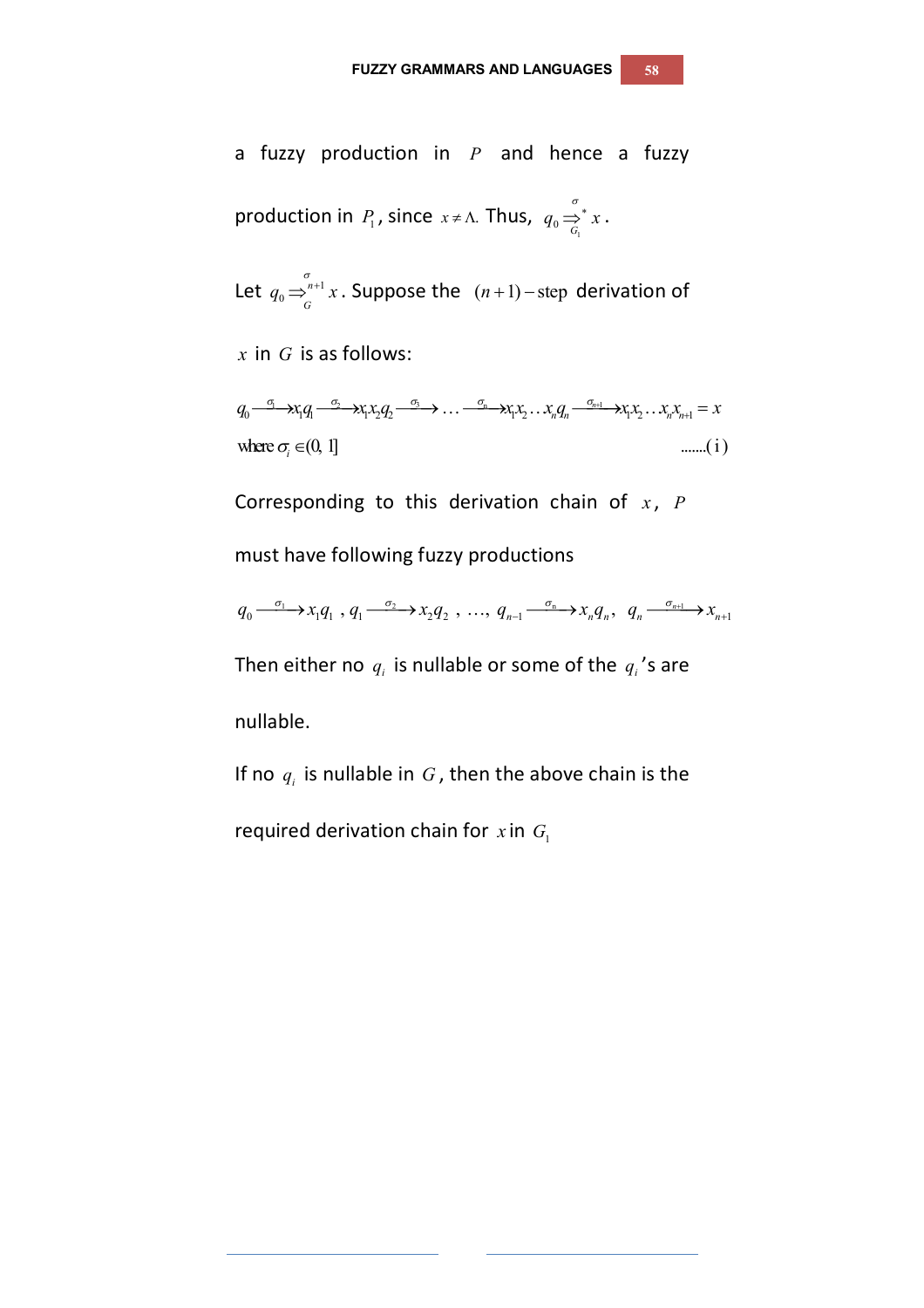Suppose  $q_i$  is a null variable for some  $i$ , then corresponding to fuzzy production  $q_{_{i-1}} {\xrightarrow{\sigma_i} } x_i q_i$ in  $P$ , we have following fuzzy productions in  $P_1$ 

 $q_{i-1} \xrightarrow{\sigma_i} x_i$  and  $q_{i-1} \xrightarrow{\sigma_i \wedge \sigma_{i+1}} x_i x_{i+1} q_{i+1}$ 

Thus, the derivation chain for  $x$  in  $G_{\rm l}$  takes the following form:

$$
q_0 \xrightarrow{\sigma_1} x_1 q_1 \xrightarrow{\sigma_2} x_1 x_2 q_2 \xrightarrow{\sigma_3} \dots \xrightarrow{\sigma_{i}} x_i x_2 \dots x_{i-1} q_{i-1} \xrightarrow{\sigma_i \sigma_{i+1}} x_1 x_2 \dots x_{i-1} x_i x_{i+1} q_{i+1}
$$
  

$$
\xrightarrow{\sigma_{i+2}} x_1 x_2 \dots x_{i+1} x_{i+2} q_{i+2} \xrightarrow{\sigma_{i+3}} \dots \xrightarrow{\sigma_n} x_1 x_2 \dots x_n q_n \xrightarrow{\sigma_{i+1}} x_1 x_2 \dots x_n x_{n+1} = x
$$
  
Therefore,  $q_0 \xrightarrow{\sigma}_{G_1}^{\sigma} x$ 

Thus, there exists  $q_0 \in V_1$  such that  $S(q_0) > 0$  and

 $q_0 \Rightarrow^* x$ 

i.e.  $\bigvee_{q \in V_1} \{ S(q) \land d(q \Rightarrow x) \} > 0$ 

Hence,  $x \in L(G_1)$ . The converse can be proved similarly.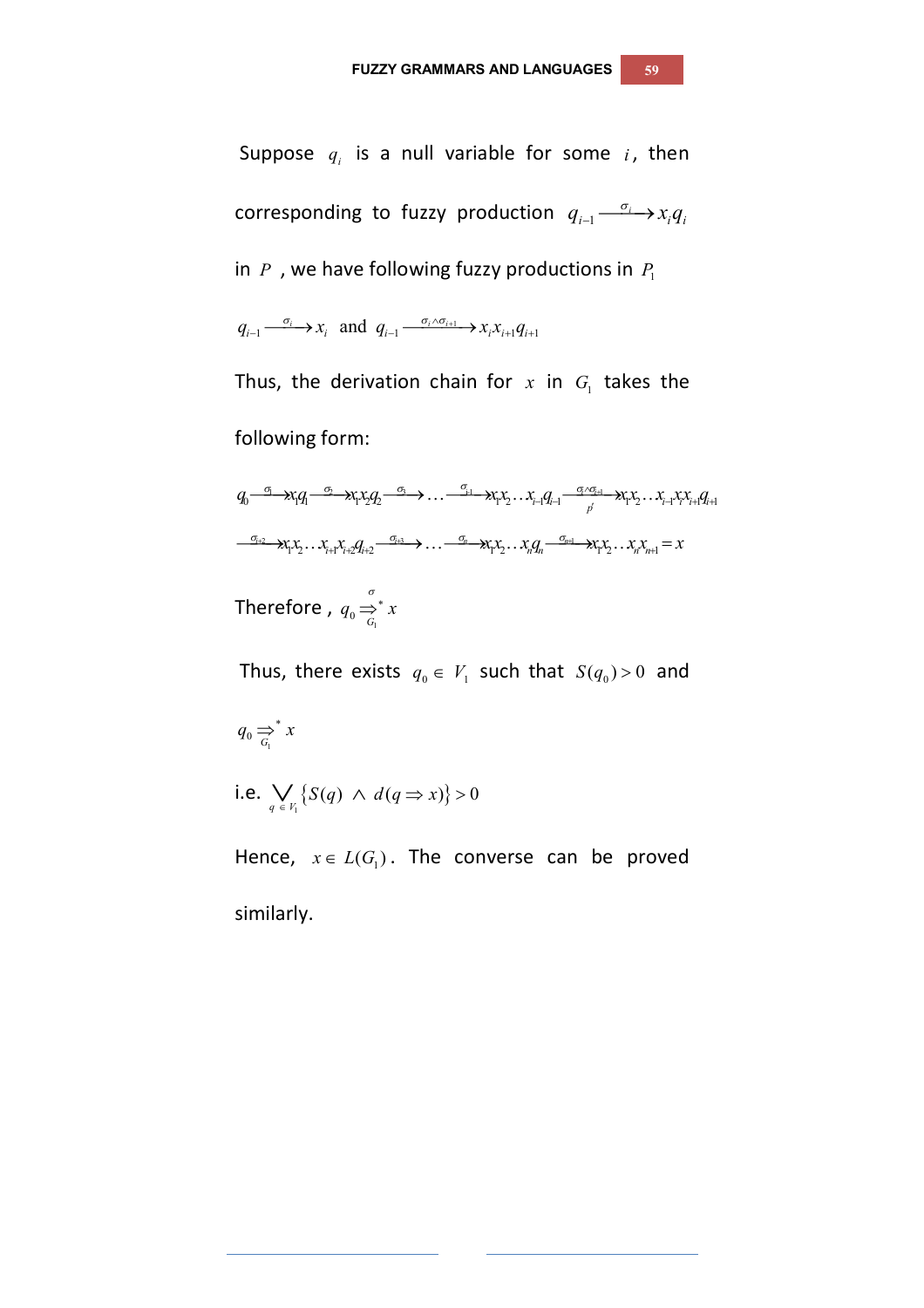**Definition 2.4.5** For a variable *A* of a fuzzy regular grammar  $G = (V, \Sigma, S, P)$ , *A*-*derivable variable* is recursively defined as follows:

(1) If  $A \xrightarrow{\sigma} B$  is a fuzzy production, then *B* is

called *A* -derivable

(2) If *C* is *A*-derivable and  $C \rightarrow B$  is a fuzzy

production and  $B \neq A$ , then *B* is

A-derivable

(3) No other variable in *V* is *A*- derivable.

A fuzzy production of the form

 $A \longrightarrow B$ , A, B  $\in$  V is called an unit production

**Algorithm 2.4.6** To Find *A* -derivable variables

Let  $G = (V, \Sigma, S, P)$  be a fuzzy regular grammar.

 $N_0 = \{ B \in V | P \text{ contains a fuzzy production } A \longrightarrow B, \sigma > 0 \};$ 

 $i = 0$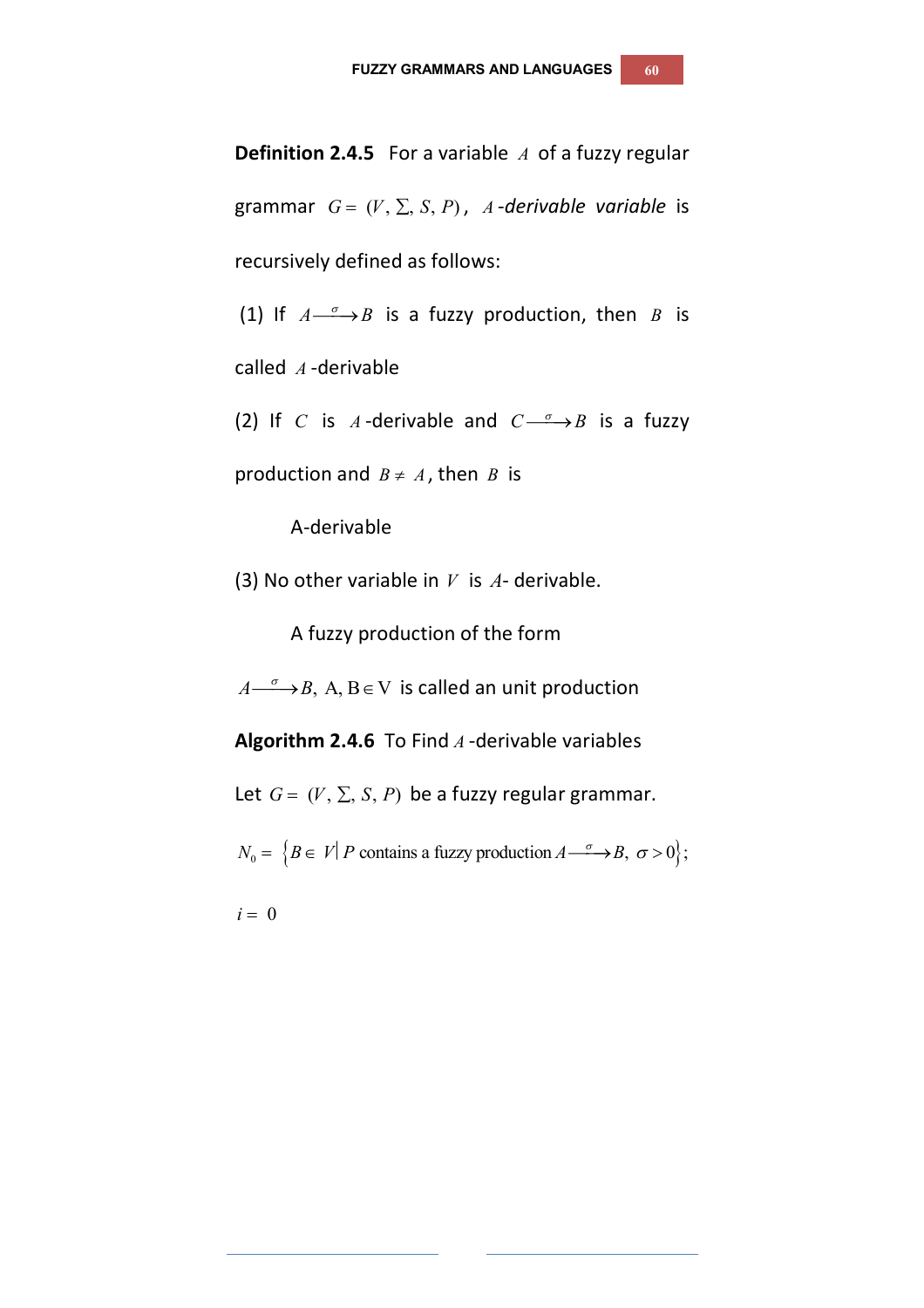*do*  $i = i + 1$  $N_{\scriptscriptstyle \!f}=N_{\scriptscriptstyle \!f\!-\!1} \cup \left\{C\!\in\mathit{Vl}~\mathit{P}\right.$  contains a fuzzy production  $B\!\!-\!\!^\sigma\!\!\!\!\!-\mathcal{K}\!,$  for some  $\mathrm{BeN}_{\scriptscriptstyle \!f\!-\!1}$  ,  $\sigma\!\!>\!\!0\!\!\!/\,;$ 

#### While

 $N_i \neq N_{i-1}$ 

 $N_i$  is the set of A-derivable variables.

#### **Algorithm 2.4.7** To find an equivalent fuzzy regular

grammar with non unit production

Given a fuzzy regular grammar

 $G = (V, \Sigma, S, P)$ , we construct a fuzzy regular

grammar  $G_1 = (V, \Sigma, S, P_1)$  as follows

- 1. Initialize  $P_1$  to  $P_2$
- 2. For each  $A \in V$ , Find the set of  $A$ -derivable

variables using Find *A*- derivable Algorithm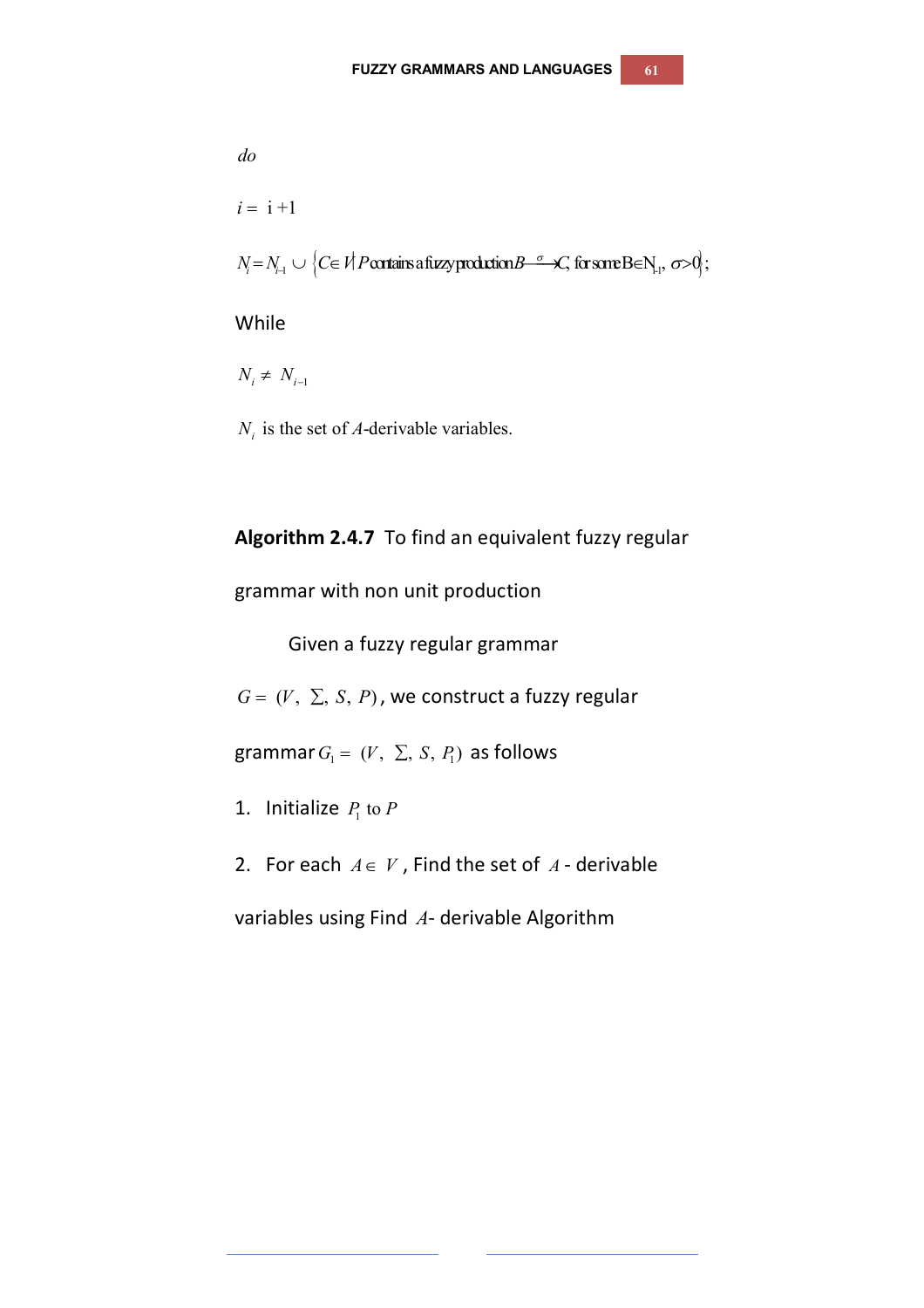3. For every pair $(A, B)$  such that *B* is *A*-derivable and every non unit fuzzy production

 $B \longrightarrow \alpha$ , add the production  $A \longrightarrow \alpha$  to  $P_1$ , if

not already present in  $P_1$ .

Delete all unit productions from *P*<sup>1</sup>

**Theorem 2.4.8** For a fuzzy right linear grammar *G* without  $\Lambda$  - productions, there is fuzzy right linear grammar  $G_1$  with no unit productions such that  $L(G_1) = L(G)$ 

**Proof** Let  $V_1$  be the set of variables which is not *A* - derivable Construct fuzzy right linear grammar  $G_1 = (V_1, \Sigma, S, P_1)$ , where

 $P_1 = P \cup \{A \xrightarrow{\sigma \cdot \delta} \mathcal{X} \in P | B \xrightarrow{\sigma} \mathcal{X} \in P \}$  is a munit fuzy production and  $A \xrightarrow{\delta} B \in P \}$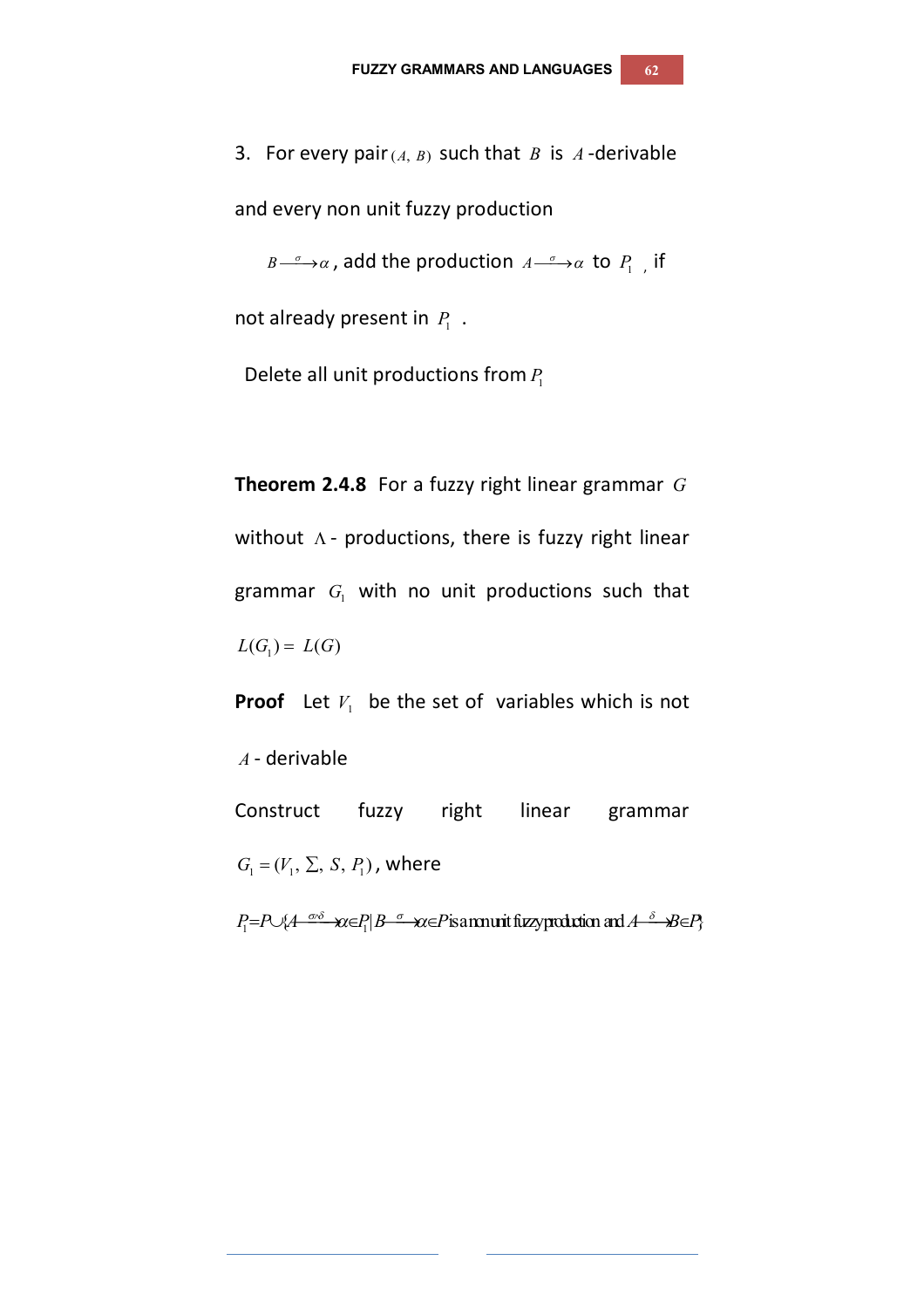We assume that  $P_1$  has no repetitions.

Let  $x \in L(G)$ , where  $x = x_1 x_2 ... x_{n+1}$ ,  $x_i \in \sum^*$ Then,  $\bigvee_{q \in V} \{ S(q) \land d(q \Rightarrow x) \} > 0$ Thus, there exists  $q_0 \in V$  such that  $S(q_0) \wedge d(q_0 \Rightarrow x) > 0$ We claim that  $q_0 \Rightarrow^n x$  in *G* iff  $q_0 \Rightarrow^* x$  in  $G_1$ If  $q_0 \Rightarrow_0^{\sigma} x$ , then  $q_0 \stackrel{\sigma}{\longrightarrow} x$  must be a fuzzy a production in P and hence  $q_0 \stackrel{\sigma}{\longrightarrow} x$  a fuzzy production in  $\textit{ P}_{\!\scriptscriptstyle 1}$  . Thus,  $\textit{ q}_{\scriptscriptstyle 0} \!\Rightarrow_{\textit{ G}_{\!\scriptscriptstyle 1}}$ 1  $q_0 \Rightarrow_{G_1}^{\sigma_1} x$ Let  $q_0 \Rightarrow^{n+1}_{C}$ *n*  $q_0 \Rightarrow_{G}^{\sigma_{n+1}} x$ . Suppose that the ( n+1)<sup>th</sup> step

derivation of *x* in *G* is as follows:

 $q_0 \stackrel{\sigma_1}{\longrightarrow} x_1 q_1 \stackrel{\sigma_2}{\longrightarrow} x_1 x_2 q_2 \stackrel{\sigma_3}{\longrightarrow} \dots \stackrel{\sigma_n}{\longrightarrow} x_1 x_2 \dots x_n q_n \stackrel{\sigma_{n+1}}{\longrightarrow} x_1 x_2 \dots x_n x_{n+1} = x,$ where

 $\sigma_i \in (0, 1]$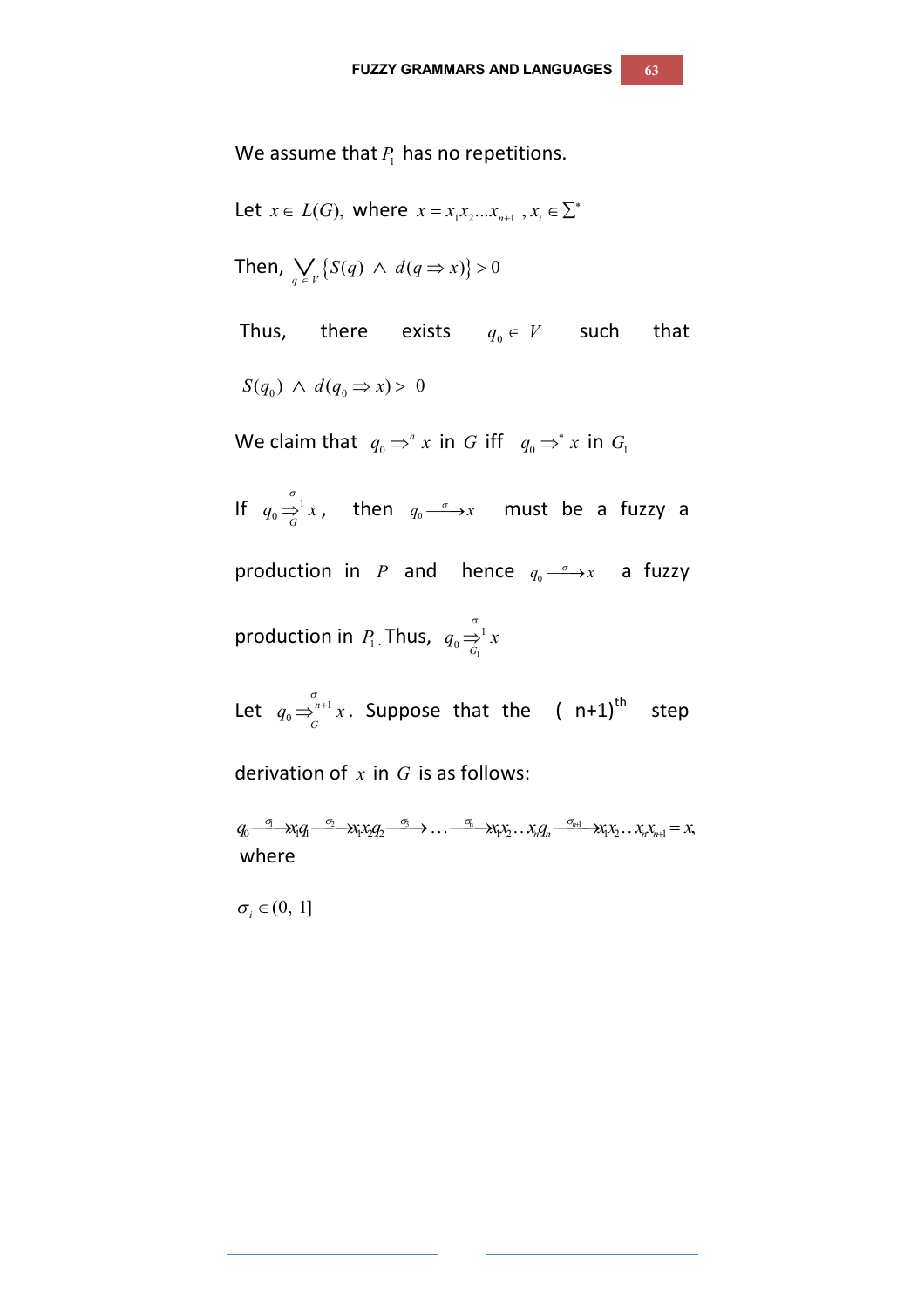If no  $q_i$  is  $q_{i-1}$  derivable variable in the above chain, then the above chain is the required derivation chain for  $x$  in  $G_1$ 

If some  $q_i$  is  $q_{i-1}$  derivable of degree  $\delta \in (0, 1]$  in the above chain, then *P* must have following fuzzy productions

$$
q_0 \xrightarrow{\sigma_1} x_1 q_1, q_1 \xrightarrow{\sigma_2} x_2 q_2, \ldots, q_{i-2} \xrightarrow{\sigma_{i-1}} x_{i-1} q_{i-1}, q_{i-1} \xrightarrow{\sigma_i} q_i,
$$
  

$$
q_i \xrightarrow{\sigma_{i+1}} x_i x_{i+1} q_{i+1}, q_{i+1} \xrightarrow{\sigma_{i+2}} x_{i+2} q_{i+2}, \ldots, q_n \xrightarrow{\sigma_{n+1}} x_{n+1}
$$

But then  $P_1$  must contains following type of fuzzy

productions

$$
q_0 \xrightarrow{\sigma_1} x_1 q_1, q_1 \xrightarrow{\sigma_2} x_2 q_2, \dots, q_{i-2} \xrightarrow{\sigma_{i-1}} x_{i-1} q_{i-1}, q_{i-1} \xrightarrow{\delta \wedge \sigma_{i+1}} x_i x_{i+1} q_{i+1},
$$
  

$$
q_{i+1} \xrightarrow{\sigma_{i+2}} x_{i+2} q_{i+2}, \dots, q_n \xrightarrow{\sigma_{n+1}} x_{n+1}
$$

Thus, the derivation chain for  $x$  in  $G<sub>1</sub>$  takes the following form: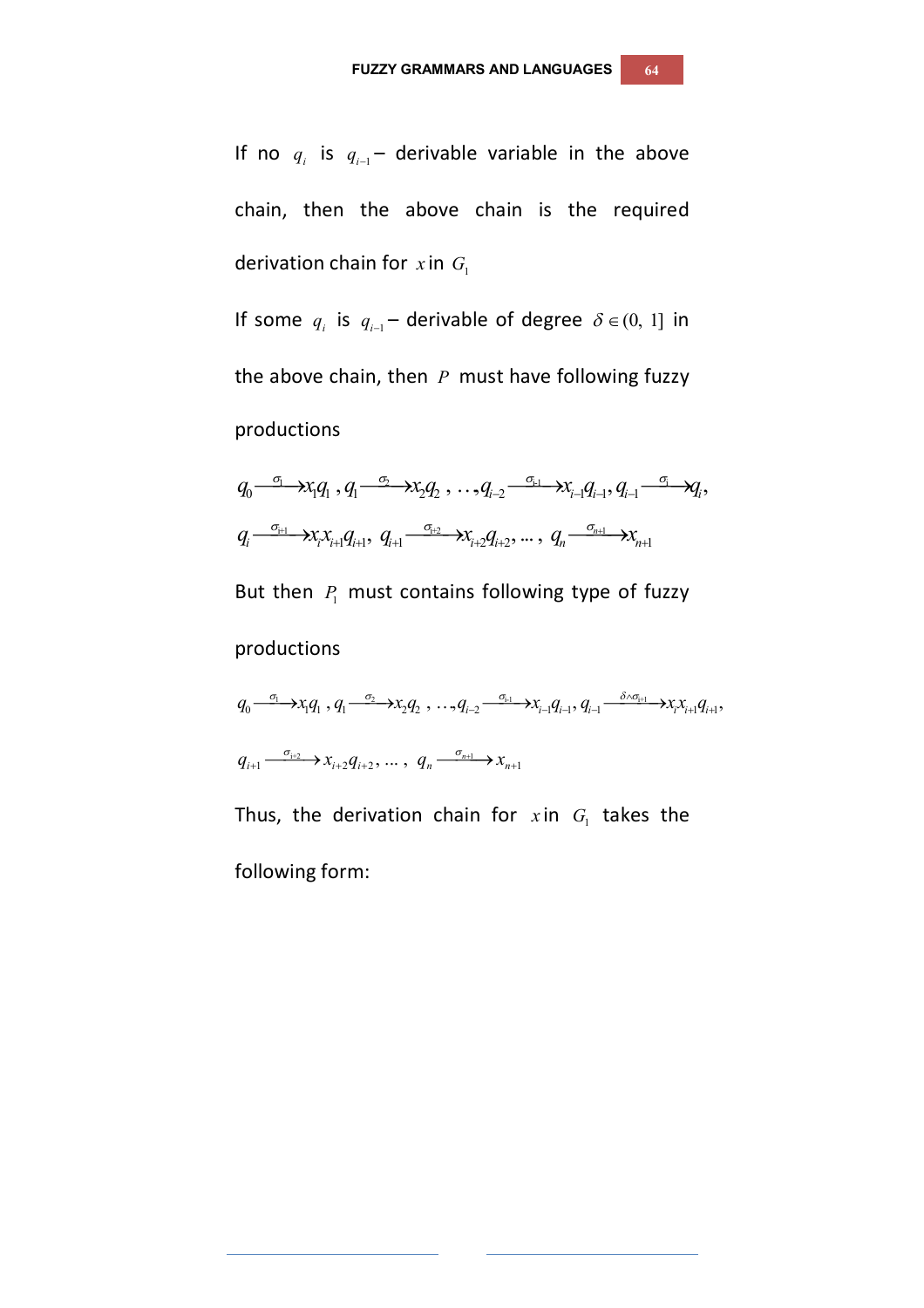$$
q_0 \xrightarrow{\sigma_1} x_i q_1 \xrightarrow{\sigma_2} x_i x_2 q_2 \xrightarrow{\sigma_3} \dots \xrightarrow{\sigma_{i}} x_i x_2 \dots x_{i-1} q_{i-1} \xrightarrow{\delta \wedge \sigma_{i+1}} x_i x_2 \dots x_i x_{i+1} q_{i+1}
$$
  

$$
\xrightarrow{\sigma_{i+2}} x_1 x_2 \dots x_{i+1} x_{i+2} q_{i+2} \xrightarrow{\sigma_{i+3}} \dots \xrightarrow{\sigma_{n+1}} x_1 x_2 \dots x_n x_{n+1} = x
$$

Therefore,  $q_0 \Rightarrow^* x$  in  $G_1$ 

Thus, there exists  $q_0 \in V_1$  such that  $S(q_0) > 0$  and

 $q_0 \Rightarrow^* x$ 

i.e. 
$$
\bigvee_{q \in V_1} \{ S(q) \land d(q \Rightarrow x) \} > 0
$$

Hence,  $x \in L(G_1)$ .

Conversely, let  $x \in L(G_1)$ 

Thus,  $\bigvee_{q \in V_1} \{ S(q) \land d(q \Rightarrow x) \} > 0$ 

i.e. there exists  $q_0 \in V_1$  such that  $S(q_0) > 0$  and

 $d(q_0 \Rightarrow x) > 0$ 

We now claim that  $q_0 \Rightarrow^n x$  in  $G_1$  iff  $q_0 \Rightarrow^* x$  in  $G$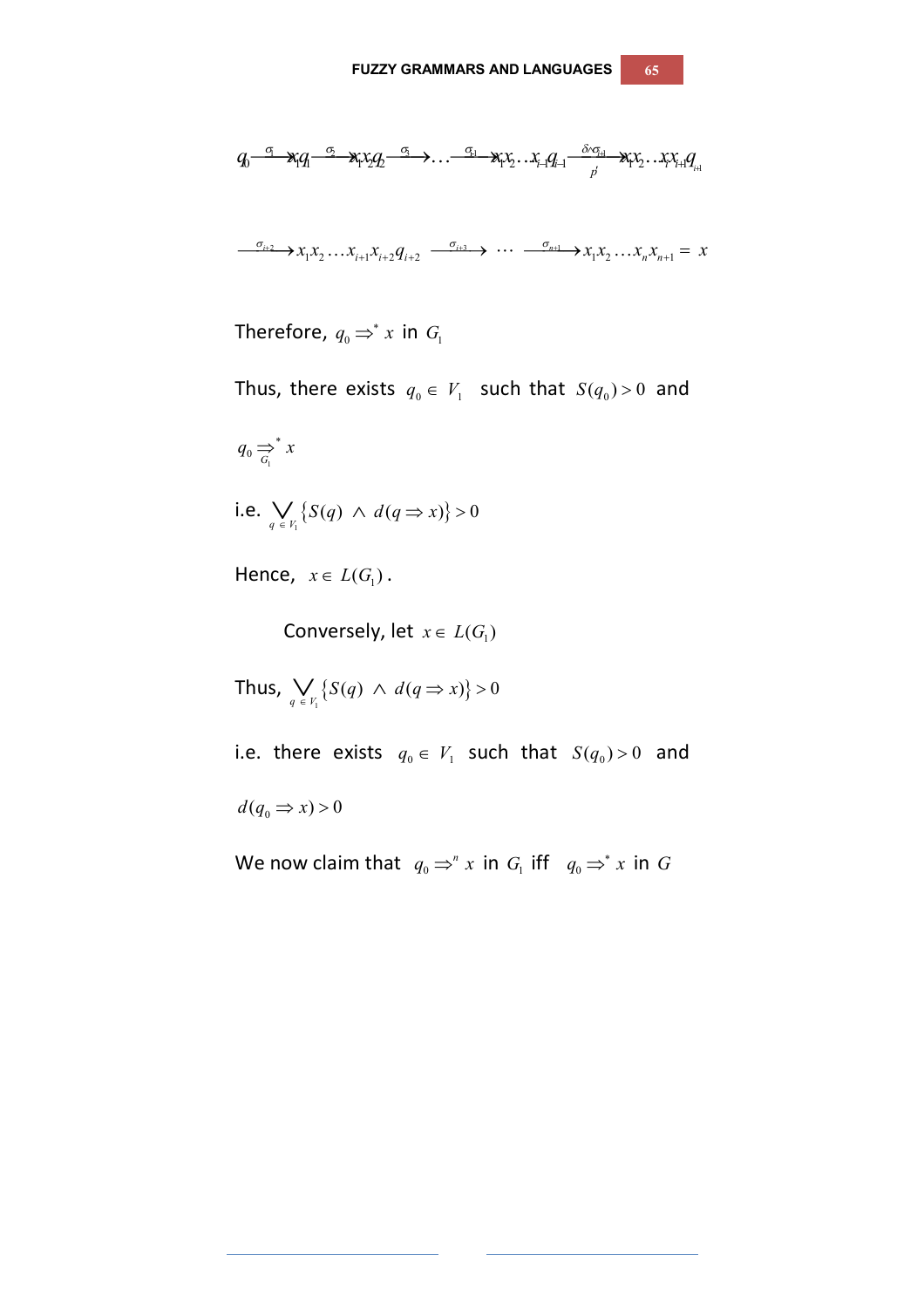Suppose  $q_0 \stackrel{\sigma}{\Rightarrow}^1 x$ , then  $q_0 \stackrel{\sigma}{\longrightarrow} x$  must be a fuzzy a production in  $P_1$ . Then  $P_1$  have following types of fuzzy productions

(1) 
$$
q_0 \xrightarrow{\sigma} x
$$
 or

(2)

 $q_0$ <sup> $\frac{\delta_1}{\delta_2}$ </sup> $\gamma$ <sub>*n*</sub>,  $q_1$ <sup> $\frac{\delta_2}{\delta_3}$ </sup> $\gamma$ <sub>*n*,  $q_n$ <sup> $\frac{\delta_1}{\delta_4}$ </sup> $\gamma$ , for some  $n \geq 1$  and  $\delta_1$   $\wedge \delta_2$   $\wedge$  ... $\delta_{n+1}$   $=$   $\sigma$ </sub> But in either the case  $q_0 \Rightarrow^* x$  in  $G$ Let  $q_0 \Rightarrow^{n+1}$  $q_0 \Rightarrow^{n+1} x$ . Suppose the  $(n+1)$ -step derivation of  $x$  in  $G_{\text{I}}$  is as follows 1 2 3 1  $q_0 \xrightarrow{\sigma_1} x_1 q_1 \xrightarrow{\sigma_2} x_1 x_2 q_2 \xrightarrow{\sigma_3} \cdots q_{i-1} \xrightarrow{\sigma_i \wedge \sigma_{i+1}} x_1 x_2 \cdots x_{i-1} x_i q_{i+1}$  $\longrightarrow X_1 X_2 \dots X_r X_{r+1} Q_{r+2} \longrightarrow \longrightarrow \longrightarrow \longrightarrow X_1 X_2 \dots X_n Q_{n+1} \longrightarrow X_1 X_2 \dots X_n X_{n+1} = x$ 

## Then  $P_1$  has following types of fuzzy productions

1 2 1 1  $q_0 \stackrel{\sigma_1}{\longrightarrow} x_i q_1, q_1 \stackrel{\sigma_2}{\longrightarrow} x_2 q_2, \ldots, q_{i-2} \stackrel{\sigma_{i-1}}{\longrightarrow} x_{i-1} q_{i-1}, q_{i-1} \stackrel{\sigma_i \wedge \sigma_{i+1}}{\longrightarrow} x_i x_{i+1} q_{i+1}$ 

 $q_{i+1} \xrightarrow{\sigma_{i+2}} x_{i+2} q_{i+2}, \dots, q_n \xrightarrow{\sigma_{n+1}} x_{n+1}$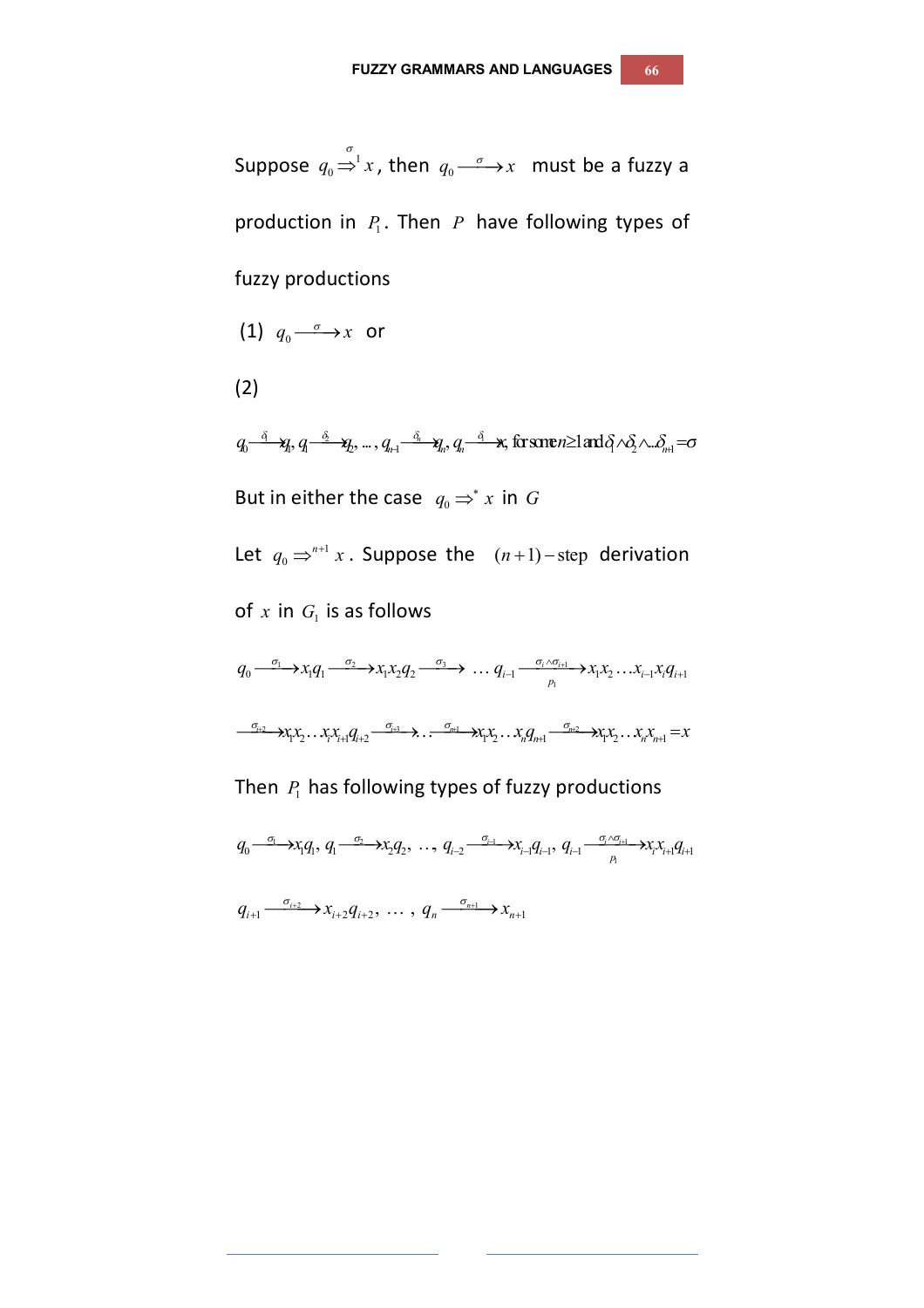For every fuzzy production  $q_i \xrightarrow{\sigma_{i+1}} x_{i+1} q_{i+1}$  in  $P_1$ , we

have following types of fuzzy productions in *P*

(1) 
$$
q_i \xrightarrow{\sigma_{i+1}} x_{i+1} q_{i+1}
$$
  
\n $(2) q \xrightarrow{\alpha} \gamma, p_i \xrightarrow{\alpha_2} p_2 \dots, p_{m+1} \xrightarrow{\alpha_m} p_m$  and  $p_m \xrightarrow{\alpha_{m+1}} x_{i+1} q_{i+1}$ , for some  $m \ge 1$  and  
\n $\alpha_1 \wedge \alpha_2 \wedge \dots \wedge \alpha_{m+1} = \sigma_{i+1}$ 

But in either the case  $q_0 \Rightarrow$  $0 \rightarrow \lambda_{i+1} \mathbf{y}_{i+1}$  $q_{\scriptscriptstyle 0}$   $\Rightarrow^*$   $x_{\scriptscriptstyle i+1}$  $q_{\scriptscriptstyle i+1}$  in  $G$ 

Therefore, the derivation chain for *x* in *G* will be as

follows

$$
q_0 \xrightarrow{\sigma_1} x_1 q_1 \xrightarrow{\sigma_2} x_1 x_2 q_2 \xrightarrow{\sigma_3} \dots \xrightarrow{\sigma_n} x_1 x_2 \dots x_n q_n \xrightarrow{\sigma_{n+1}} x_1 x_2 \dots x_n x_{n+1} = x
$$

i.e.  $q_0 \Rightarrow^* x$  in  $G$ 

Therefore  $q_0 \Rightarrow^* x$  in  $G$ 

Thus, there exists  $q_0 \in V$  such that  $S(q_0) > 0$  and

 $d(q_0 \Rightarrow x) > 0$ 

i.e.  $\bigvee_{q \in V} \{ S(q) \land d(q \Rightarrow x) \} > 0$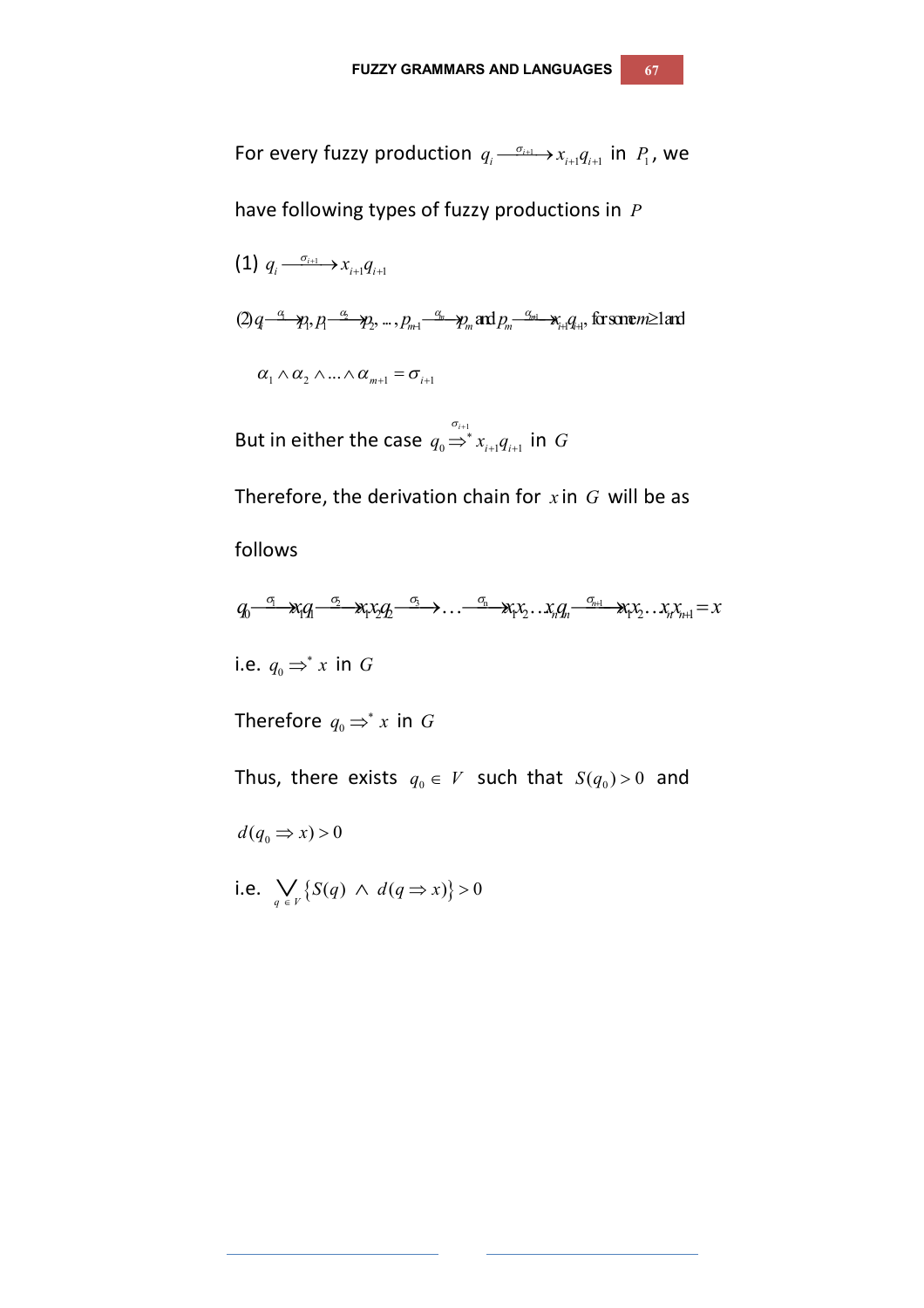Hence,  $x \in L(G)$ 

**Definition 2.4.9** A fuzzy grammar *G* is said to be in Chomsky normal form, if every production is of the form  $A \xrightarrow{\sigma} a$  or  $A \xrightarrow{\sigma} AB$ ,  $\forall A, B \in V, a \in \Sigma$  and  $\sigma \in (0, 1]$ 

**Theorem 2.4.10** For fuzzy right linear grammar *G* , there is a fuzzy grammar $G_{\text{I}}$  in Chomsky normal form such that  $L(G_1) = L(G) - \{\Lambda\}$ 

**Proof** Let  $G = (V, \Sigma, S, P)$  be any fuzzy right linear grammar.

By using Theorems 2.3.4 and 2.3.8, one can obtain a fuzzy right linear grammar say  $G' = (V', \Sigma, S, P')$ , without any  $A$ -production and any unit production.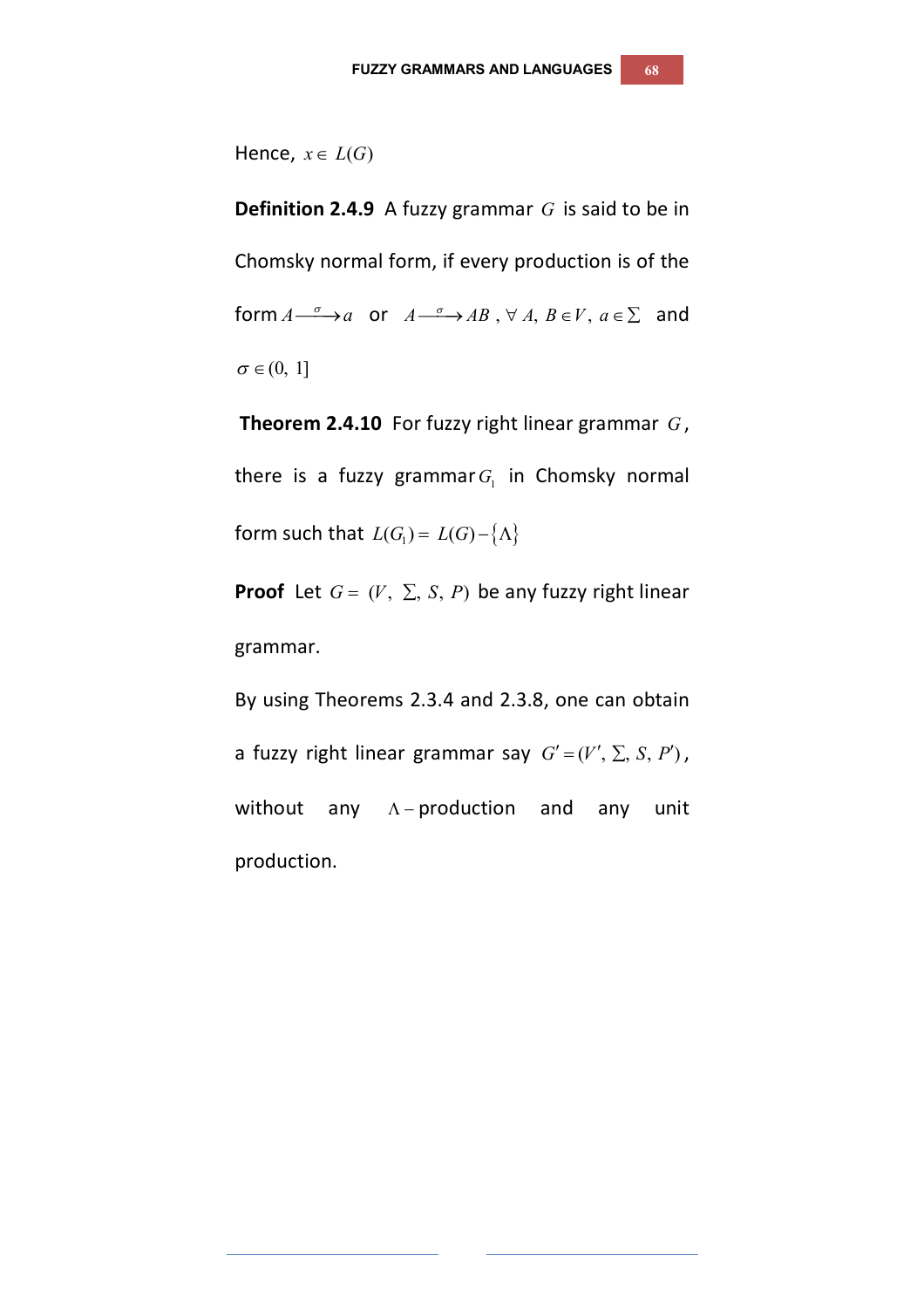We now construct a fuzzy grammar  $G_1 = (V_1, \Sigma, S, P_1)$ If  $A \longrightarrow a_1 a_2 ... a_n B$ ,  $n \ge 2$  is a fuzzy production in *P'*, then add in  $P_1$  a set of fuzzy productions  $A \xrightarrow{\sigma} \mathcal{L}_1 D, D_1 \xrightarrow{\sigma} \mathcal{L}_2 D, ..., D_{n-2} \xrightarrow{\sigma} \mathcal{L}_{n-1} D_{n-1}, D_{n-1} \xrightarrow{\sigma} \mathcal{L}_n B, C_1 \xrightarrow{1} \mathcal{L}_1 D,$  $C_2 \longrightarrow a_2, \dots, C_n \longrightarrow a_n$ , where  $C_i$ 's and  $D_j$ 's are new variables not belongs to V'. Similarly, If  $A \xrightarrow{\sigma} a_1 a_2 ... a_n$ ,  $n \ge 2$  is a fuzzy production in *P'*, then we replace it by the set of fuzzy productions  $A \xrightarrow{\sigma} Y_1 Z_1, Z_1 \xrightarrow{\sigma} Y_2 Z_2, ..., Z_{n-2} \xrightarrow{\sigma} Y_{n-1} Z_{n-1}, Y_1 \xrightarrow{1} A_1, Y_2 \xrightarrow{1} A_2$ , ... ,  $Y_{n-1} \xrightarrow{1} \mathcal{A}_{n-1}$ ,  $Z_{n-1} \xrightarrow{1} \mathcal{A}_n$  in  $P_1$ , where  $Y_i$ 's and  $Z_j$ 's are new variables.

And all other fuzzy productions in  $P'$  are taken as it is in  $P_1$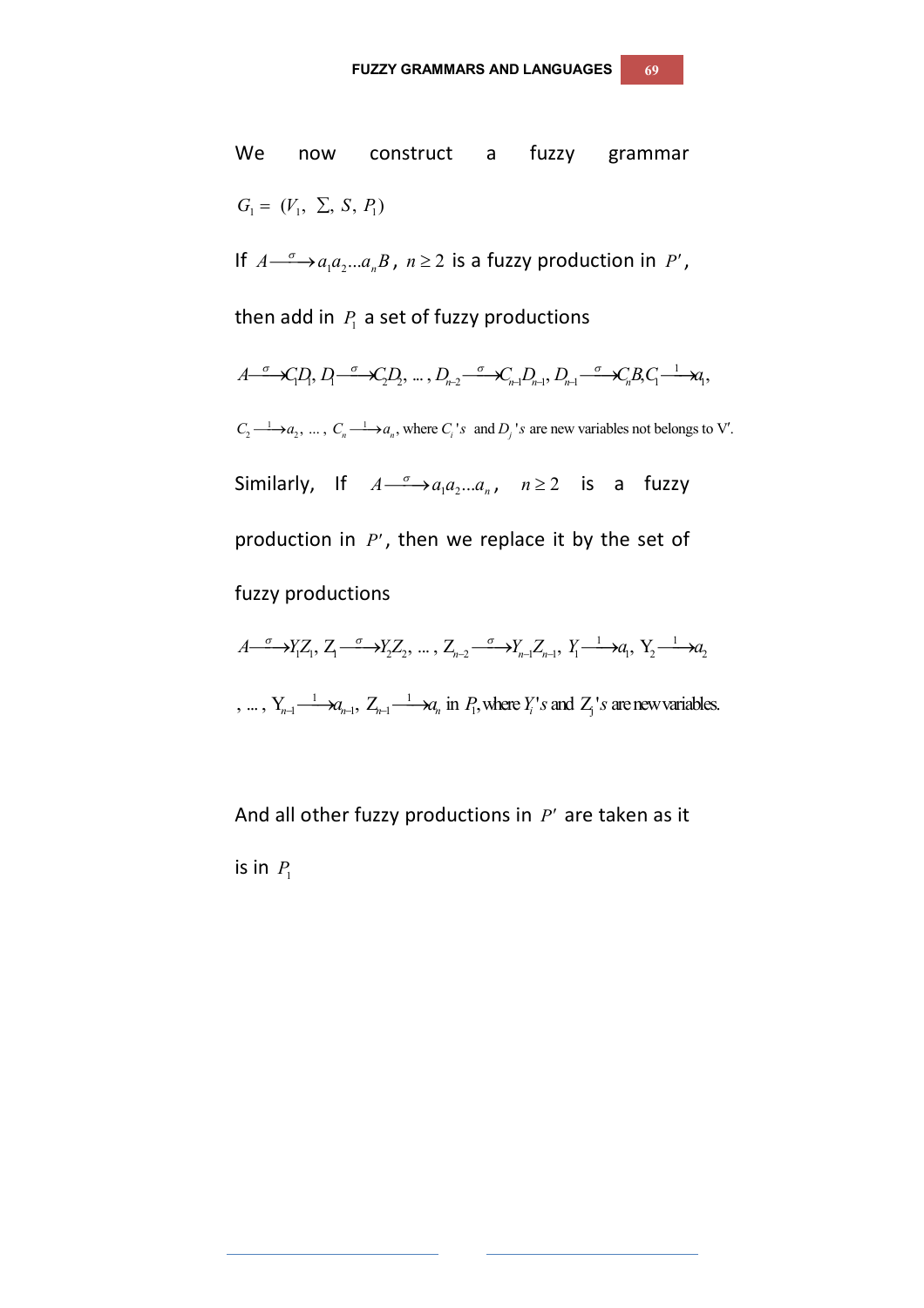We claim that  $G_{\!\scriptscriptstyle 1}$  is the required grammar

Let 
$$
x \in L(G')
$$
,  $x = a_1 a_2 ... a_n$ ,  $a_i \in \Sigma$   
\nThen,  $\bigvee_{q \in V'} \{S(q) \land d(q \Rightarrow x)\} > 0$   
\ni.e. there exists  $q_0 \in V'$  such that  
\n $S(q_0) \land d(q_0 \Rightarrow x) > 0$   
\nWe set a claim, if  $q_0 \Rightarrow^n x$  in  $G'$ , then  $q_0 \Rightarrow^* x$  in  $G_1$   
\nIf  $q_0 \Rightarrow^1 x$  in  $G'$ , then  $q_0 \xrightarrow{\sigma} x$  must be a fuzzy  
\nproduction in  $P'$ . But then there is a set of fuzzy

productions in  $P_1$ 

 $A \longrightarrow Y_1 Z_1, Z_1 \longrightarrow Y_2 Z_2, \dots, Z_{m-2} \longrightarrow Y_{m-1} Z_{m-1},$  $Y_1 \longrightarrow a_1, Y_2 \longrightarrow a_2, \dots, Y_{m-1} \longrightarrow a_{n-1},$  $Z_{m-1} \longrightarrow a_n$ , for some  $m \ge 1$ 

This proves that,  $q_{\scriptscriptstyle 0}$   $\Rightarrow$  x in  $G_{\scriptscriptstyle 1}$  also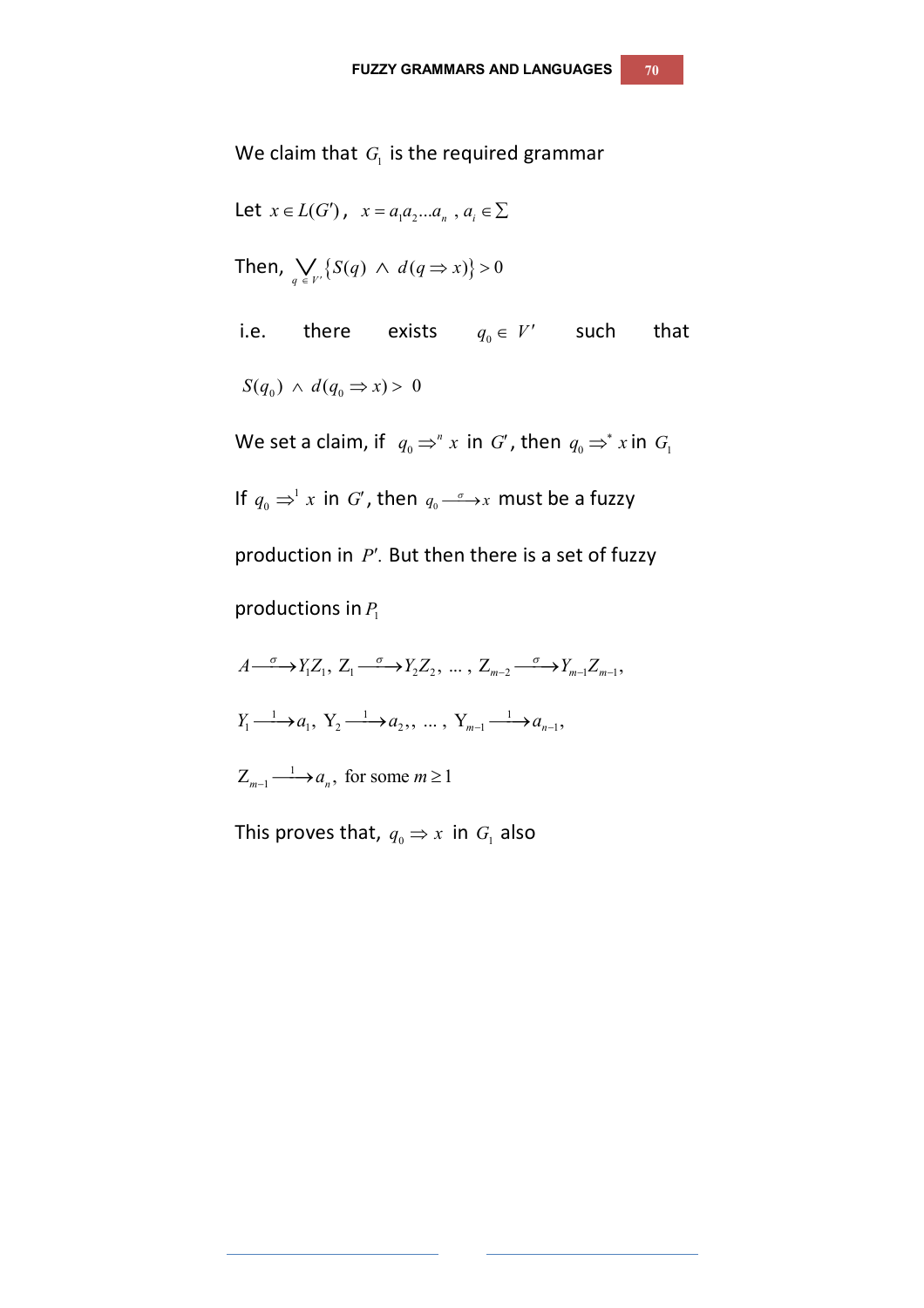Let  $q_0 \Rightarrow^n x$ , for  $n \ge 2$ . Suppose the  $n^{th}$  step derivation of  $x$  in  $G'$  is  $q_0 \xrightarrow{\sigma_1} x_1 q_1 \xrightarrow{\sigma_2} x_1 x_2 q_2 \xrightarrow{\sigma_3} \dots \xrightarrow{\sigma_{n_1}} x_1 x_2 \dots x_{n_1} q_{n_1} \xrightarrow{\sigma_n} x_1 x_2 \dots x_n = x$ 

Corresponding to this derivation chain of *x P'* must have following fuzzy productions

 $q_0 \xrightarrow{\sigma_1} x_1 q_1, q_1 \xrightarrow{\sigma_2} x_2 q_2, \ldots, q_{n-2} \xrightarrow{\sigma_{n-1}} x_{n-1} q_{n-1}, q_{n-1} \xrightarrow{\sigma_n} x_n$ 

By definition, to each fuzzy production  $q_i \stackrel{\sigma}{\longrightarrow} x_{i+1} q_{i+1}$  in *P'*, we have the following set fuzzy productions in  $P_1$ 

 $1 \rightarrow Y$  a  $Y$   $1 \rightarrow a$   $2$ 1,1  $u_{i+1,1}$   $u_{i+1,1}$   $u_{i+1,2}$   $u_{i+1,2}$  $q_0 \stackrel{\sigma_1}{\longrightarrow} X_{a_{i+1,1}} q_1, X_{a_{i+1,1}} \stackrel{1}{\longrightarrow} a_{i+1,1}, q_1 \stackrel{\sigma_2}{\longrightarrow} X_{a_{i+1,2}} q_2, X_{a_{i+1,2}} \stackrel{1}{\longrightarrow} a_{i+1,2}, \ldots,$ n-1  $1_{n-1}$  1  $n \leq a_{i+1,n-1}$  $q_{n-2} \xrightarrow{\sigma_{n-1}} X_{a_{i+1,n-1}} q_n, X_{a_{i+1,n-1}} \xrightarrow{1} a_{i+1,n-1}, q_n \xrightarrow{\sigma_n} a_{i+1,n}$ 

Clearly,  $q_0 \Rightarrow^* x$  in  $G_1$ 

Therefore, by induction  $q_{_0} \rightleftarrows^* x$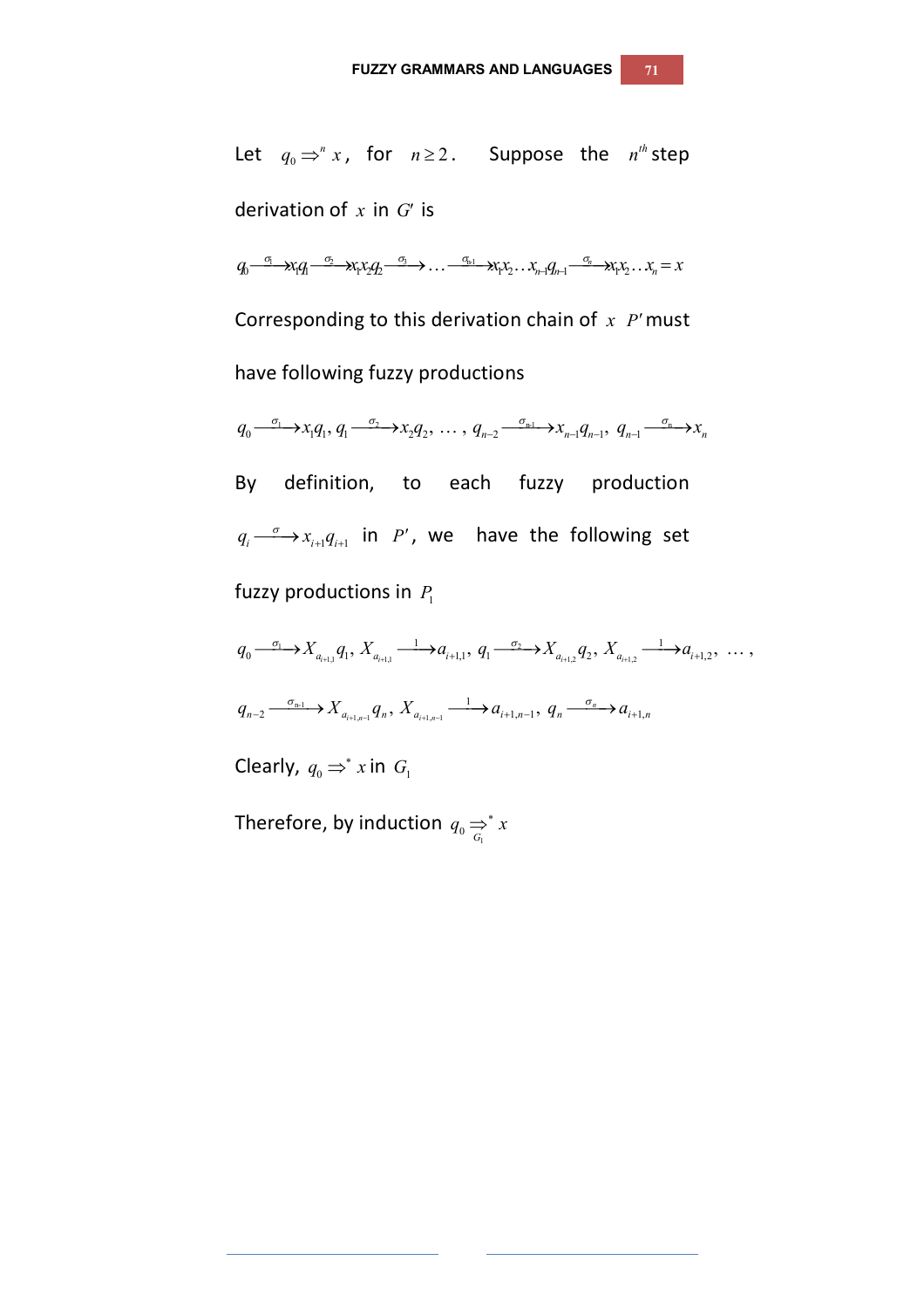Thus, there exists  $q_0 \in V_1$  such that  $S(q_0) > 0$  and  $d(q_0 \Rightarrow x) > 0$ i.e.  $\bigvee_{q \in V_1} \{ S(q) \land d(q \Rightarrow x) \} > 0$ Hence,  $x \in L(G_1)$ . The converse can be traced back

easily.

### **Example 2.4.11** Consider a fuzzy right linear

$$
\text{grammar } G = (V, \Sigma, S, P) \text{ with } V = \{q_0, q_1, q_2\},
$$

$$
S = \{1/q_0\}, \quad \Sigma = \{0, 1\},
$$
\n
$$
p = \left\{q_0 \xrightarrow{0.3} 0.01q_2, q_0 \xrightarrow{0.4} 0.0q_1, q_1 \xrightarrow{0.5} 0.1q_2, q_2 \xrightarrow{1.0} 1.0q_2, q_2 \xrightarrow{0.9} 0.0q_1, q_1 \xrightarrow{0.9} 0.0q_1, q_2 \xrightarrow{0.9} 0.0q_2, q_2 \xrightarrow{0.9} 0.0q_2, q_2 \xrightarrow{0.9} 0.0q_2, q_2 \xrightarrow{0.9} 0.0q_2, q_2 \xrightarrow{0.9} 0.0q_2, q_2 \xrightarrow{0.9} 0.0q_2, q_2 \xrightarrow{0.9} 0.0q_2, q_2 \xrightarrow{0.9} 0.0q_2, q_2 \xrightarrow{0.9} 0.0q_2, q_2 \xrightarrow{0.9} 0.0q_2, q_2 \xrightarrow{0.9} 0.0q_2, q_2 \xrightarrow{0.9} 0.0q_2, q_2 \xrightarrow{0.9} 0.0q_2, q_2 \xrightarrow{0.9} 0.0q_2, q_2 \xrightarrow{0.9} 0.0q_2, q_2 \xrightarrow{0.9} 0.0q_2, q_2 \xrightarrow{0.9} 0.0q_2, q_2 \xrightarrow{0.9} 0.0q_2, q_2 \xrightarrow{0.9} 0.0q_2, q_2 \xrightarrow{0.9} 0.0q_2, q_2 \xrightarrow{0.9} 0.0q_2, q_2 \xrightarrow{0.9} 0.0q_2, q_2 \xrightarrow{0.9} 0.0q_2, q_2 \xrightarrow{0.9} 0.0q_2, q_2 \xrightarrow{0.9} 0.0q_2, q_2 \xrightarrow{0.9} 0.0q_2, q_2 \xrightarrow{0.9} 0.0q_2, q_2 \xrightarrow{0.9} 0.0q_2, q_2 \xrightarrow{0.9} 0.0q_2, q_2 \xrightarrow{0.9} 0.0q_2, q_2 \xrightarrow{0.9} 0.0q_2, q_2 \xrightarrow{0.9} 0.0q
$$

 $L(G) = \left( \left( 01 \right)^{+} 001 \left( 10 \right)^{*} 0 \right) + \left( 001 \left( 10 \right)^{*} 0 \right)$  and every

strings of  $(01)^+0011(10)^*0$  are of degree 0.3 and

strings of  $~0011(10)^*0~$  are of degree 0.4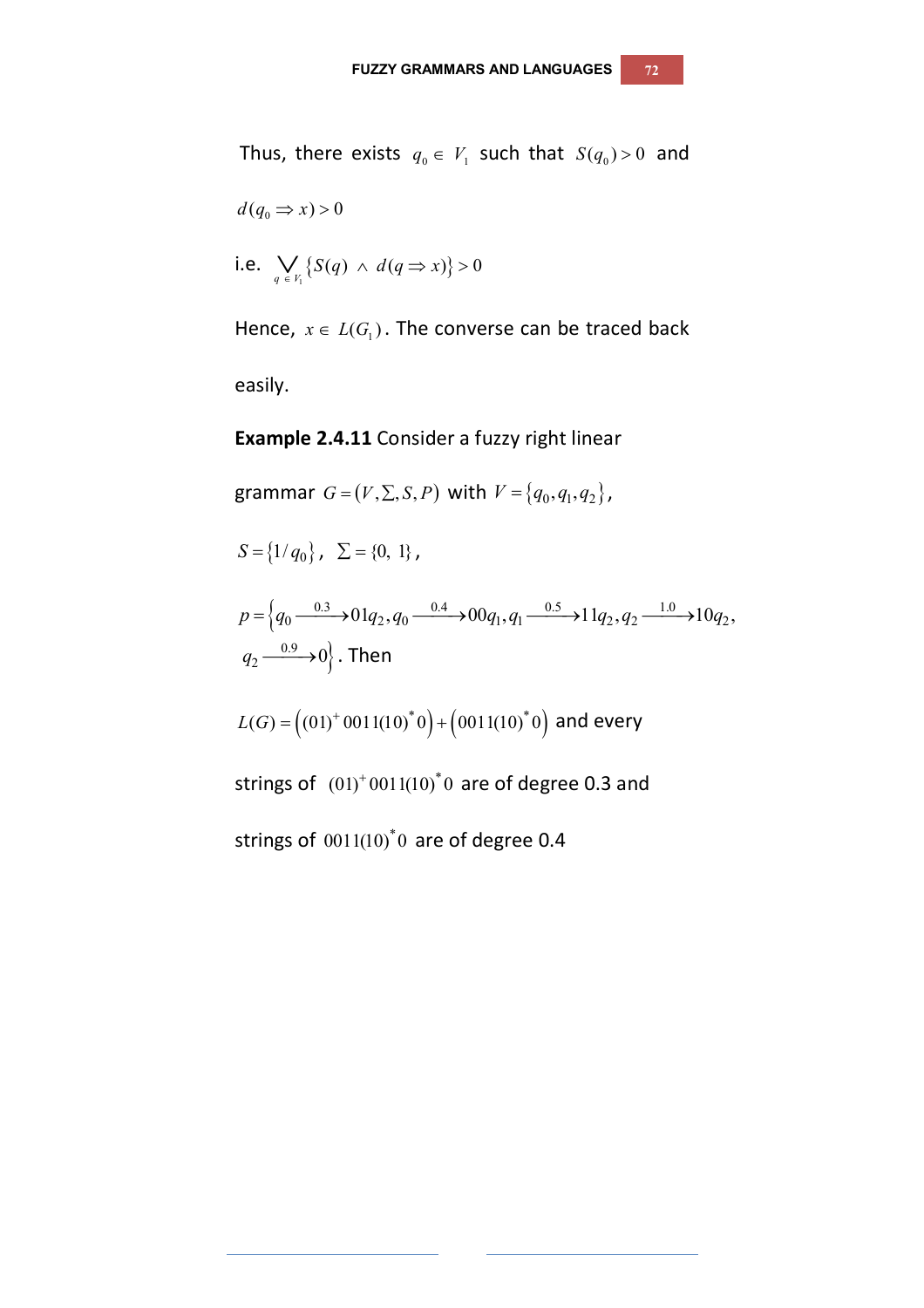Construct 
$$
G_1 = (V', \Sigma, S, P')
$$
, where  
\n
$$
V' = V \cup \{C_1, D_1, C_2, D_2, C_3, D_3, C_4, D_4\} \text{ and } P' \text{ contains}
$$

following fuzzy productions

$$
q_0 \xrightarrow{0.3} C_1 D_1, C_1 \xrightarrow{1} 0,
$$
  
\n
$$
D_1 \xrightarrow{0.3} 1 q_0, q_0 \xrightarrow{0.4} C_2 D_2, C_2 \xrightarrow{1} 0, D_2 \xrightarrow{0.4} 0 q_1
$$
  
\n
$$
q_0 \xrightarrow{0.5} C_3 D_3, C_3 \xrightarrow{1} 1,
$$
  
\n
$$
D_3 \xrightarrow{0.5} 1 q_2, q_2 \xrightarrow{1} C_4 D_4, C_4 \xrightarrow{1} 1, D_4 \xrightarrow{1} 0 q_2,
$$
  
\n
$$
q_2 \xrightarrow{0.9} 0.
$$

One can verify that  $G_{\rm l}$  is in Chomsky normal form and  $L(G_1) = L(G)$ .

**Corollary 2.4.12** For fuzzy regular grammar *G* , there is a fuzzy grammar  $G_{\text{I}}$  in Chomsky normal form such that  $L(G_1) = L(G)$ .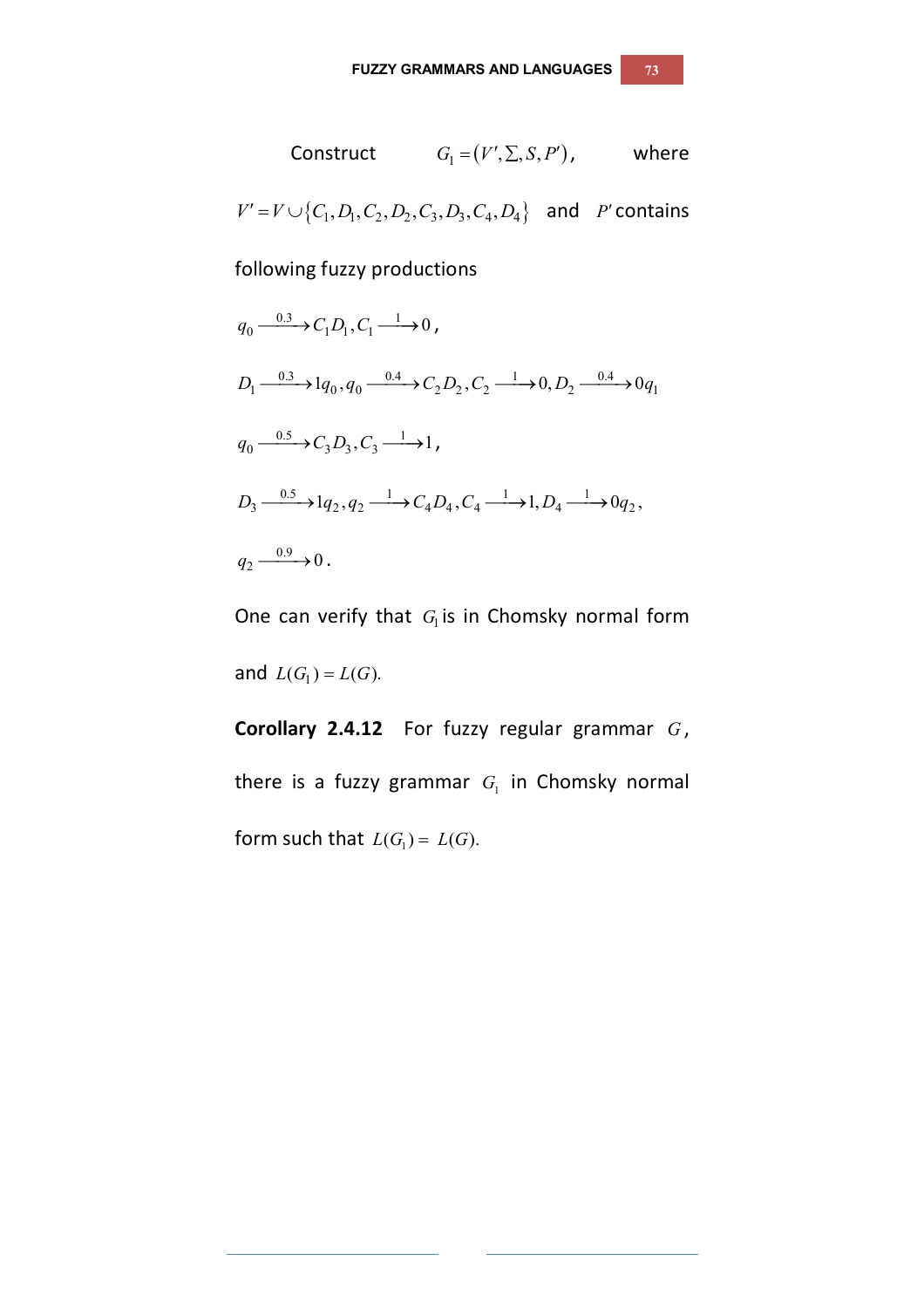We conclude this chapter by proving the pumping lemma for fuzzy regular languages, by the use of fuzzy regular grammar. We show that the pumping lemma is useful mainly for showing that certain fuzzy languages are not regular.

**Theorem 2.4.13** Let *L* be a fuzzy regular language. Then there is a positive integer n such that if *x* is any word in *L* with  $|x| \ge n$ , then  $x = uvw$ ,  $|uv| \le n$ ,  $|v| \ge 1$  and  $uv^m w \in L$ , for any  $m \ge 0$ .

**Proof** Let  $G = (V, \Sigma, S, P)$  be a fuzzy regular grammar having n variables such that  $L(G) = L$ .

Let  $x \in L$  such that  $|x| \ge n$ . Suppose

 $x = a_1 a_2 ... a_p, a_i \in \Sigma.$ 

Then,  $\bigvee_{q \in Q} \{ S(q) \wedge d(q \Rightarrow x) \} > 0.$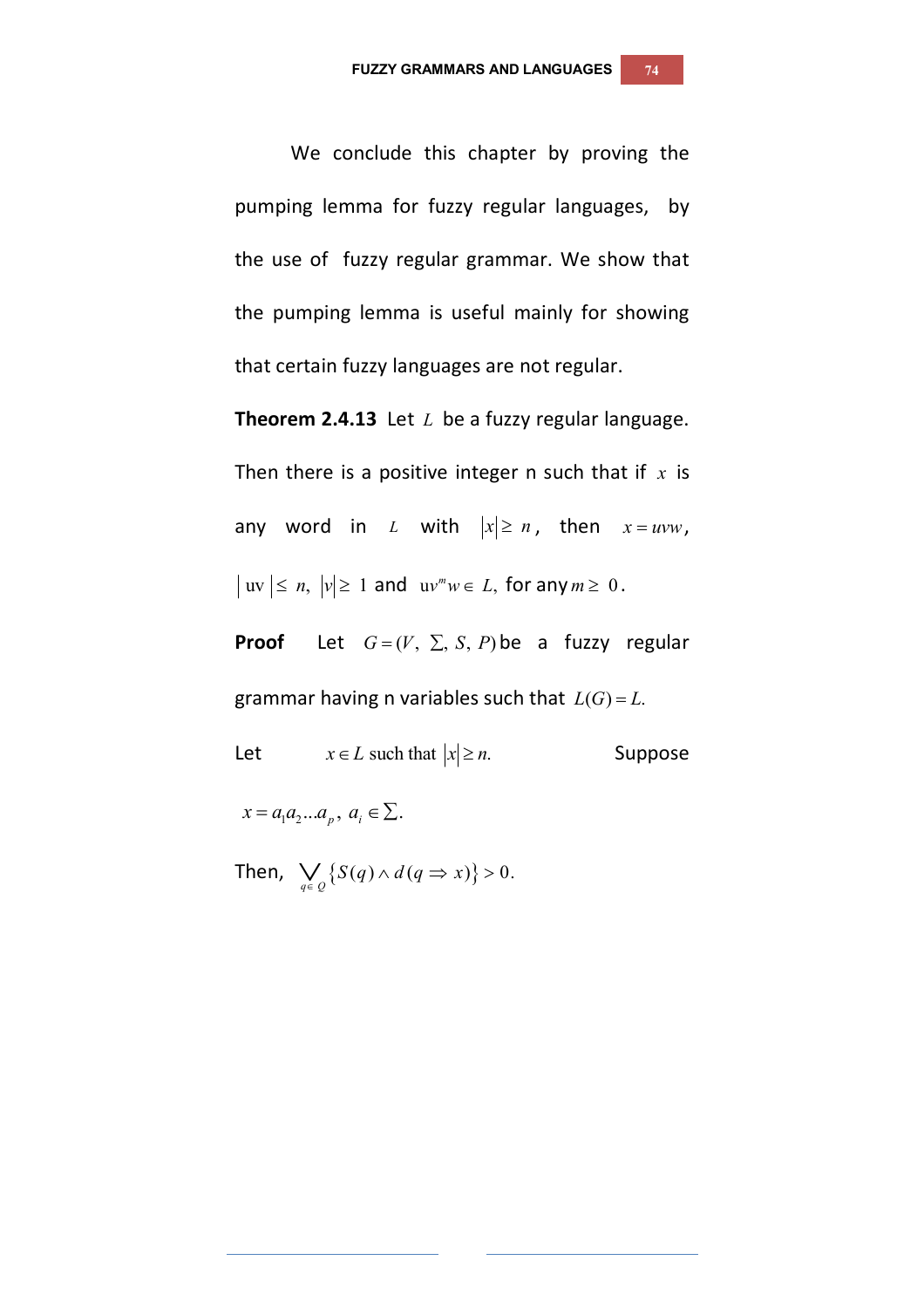This implies there exists  $q_0 \in V$  such that  $S(q_0) > 0$ and  $d(q_0 \Rightarrow x) > 0$ . This implies there exists  $q_0, q_1, \dots, q_{p-1} \in V$  such that  $S(q_0) > 0$  and  $q_0 \xrightarrow{\sigma_1} a_1 q_1$ ,  $q_1 \frac{\sigma_2}{\sigma_1}$   $\rightarrow$   $a_2 q_2$ ,  $\cdots$ ,  $q_{p-1}$   $\frac{\sigma_n}{\sigma_n}$   $\rightarrow$   $a_n$ , where  $\sigma_i \in (0, 1], 1 \le i \le p.$ Since  $|V| = n$ , there exists  $i \neq j$  such that  $0 \leq i < j \leq n$ and  $q_i = q_j$ . Let  $u = a_1 a_2 \cdots a_i$ , Then,  $x = uvw, \quad |uv| \le n$  and  $|v| \ge 1$ . Let  $q_0 \stackrel{p_1}{\Rightarrow} uq_i^-, q_i \stackrel{p_2}{\Rightarrow}$  $q_0 \stackrel{\rho_1}{\Rightarrow} uq_i^-, q_i \stackrel{\rho_2}{\Rightarrow} vq_j^-,$  and  $q_j \stackrel{\rho_3}{\Rightarrow} w$ . Since,  $q_i \Rightarrow vq_i \Rightarrow vvq_i$  and  $q_i \Rightarrow vq_i$ , we have ,  $v = a_{i+1} a_{i+2} \cdots a_j$ ,  $w = a_{j+1} a_{j+2} \cdots a_p$ .

 $(q_i \Rightarrow v^2 q_i)$  $d(q_i \Rightarrow v^2 q_i) \ge \rho_2$ .

Let, if , possible  $d(q_i \Rightarrow v^2 q_i)$  $d(q_i \Rightarrow v^2 q_i) > \rho_2.$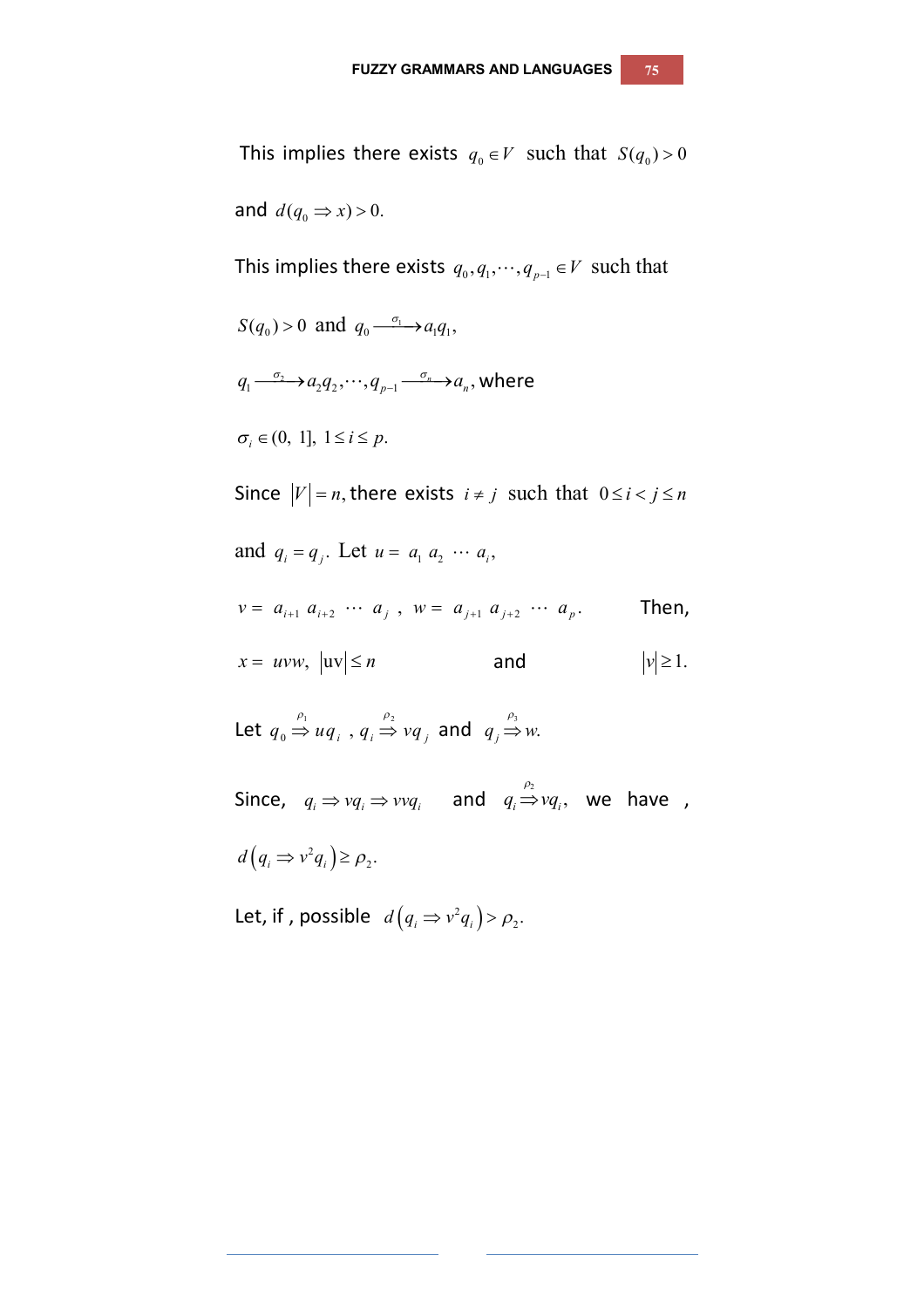Then,  $d(q_i \Rightarrow vq_r) \wedge d(q_r \Rightarrow vq_i) \ge \rho_2$ , for some  $q_r \in V$ . But then,  $q_r \in \{q_{i+1}, q_{i+2}, \cdots, q_j = q_i\}$ , since  $v = a_{i+1} a_{i+2} \cdots a_i$ Therefore,  $d(q_i \Rightarrow vq_i) \ge d(q_i \Rightarrow vq_r) > \rho_2$ , which is a contradiction to  $d\left(q_{i} \Rightarrow vq_{j}\right) = \rho_{2}.$ Hence,  $d(q_i \Rightarrow v^2 q_i)$  $d(q_i \Rightarrow v^2 q_i) = \rho_2.$ Inductively one can prove that  $d(q_i \Rightarrow v^m q_i) = \rho_2,$ ,

for all  $m \geq 0$ .

Hence,

$$
d(q_0 \Rightarrow uv^m w) \ge d(q_0 \Rightarrow uq_i) \land d(q_i \Rightarrow v^m q_j) \land d(q_j \Rightarrow w) > 0.
$$

Therefore,  $S(q_0) > 0$  and  $d(q_0 \Rightarrow uv^m w) > 0$ .

Hence,  $uv^m w \in L$ 

We now use pumping lemma to show that the given language is not regular.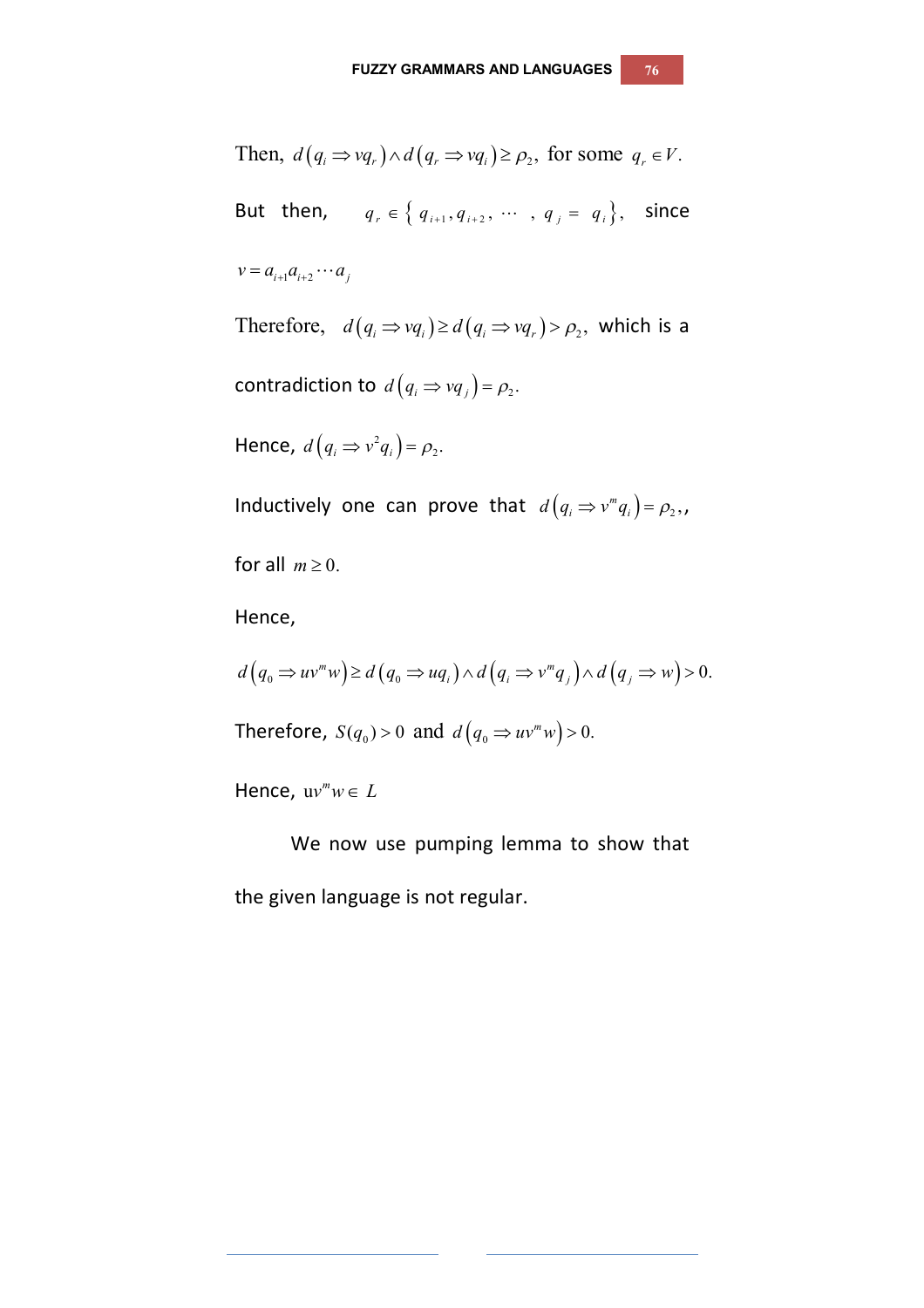#### **Example 2.4.14**

 $L = \{0^r \mid r \text{ is a perfect square of an integer } \ge 1\}$  is not a fuzzy regular language.

**Solution:** Suppose *L* is fuzzy regular language. Then there exists a fuzzy regular grammar  $G=(V, \Sigma, S, P)$  such that  $L = L(G)$ . Let  $|V|=n$ and Let  $x = 0^{n^2}$ , then  $|x| = n^2 > n$ .

By Pumping Lemma,  $x = uvw$ , where  $1 \leq |v| < n$ ,  $|uv| \leq n$  and  $uv^iw \in L(G)$ , for all  $i \geq 1$ . For  $i = 2$ , we have  $n^2 = |x| < |uv^2w| = |uvw| + |v|$  $\leq n^2 + n < (n+1)^2$ i.e.  $n^2 < |uv^2w| < (n+1)^2$ Hence,  $uv^2w \notin L = L(G)$ 

Therefore, *L* is not regular.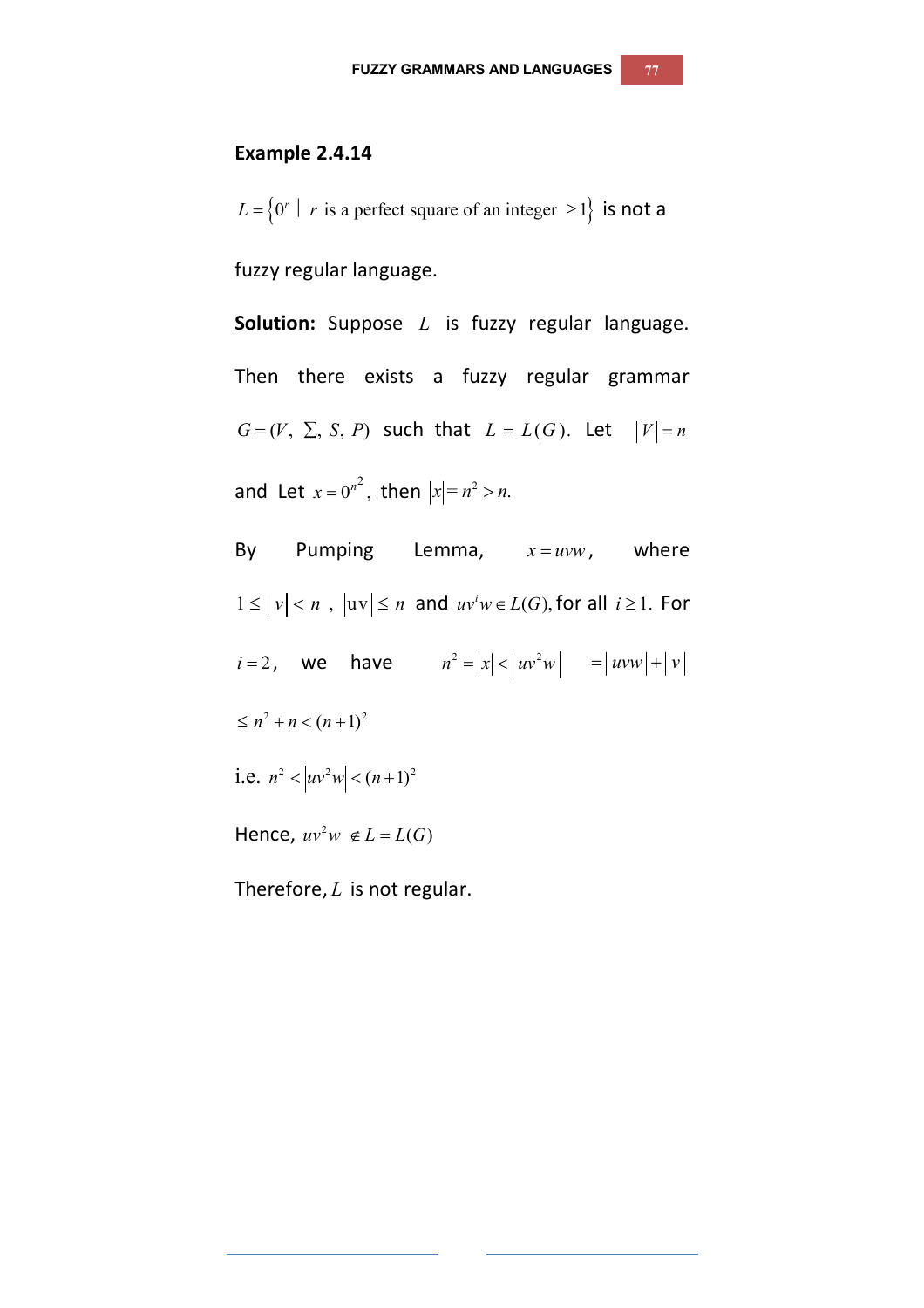## **Chapter 3**

# **Fuzzy Automaton Languages**

#### **3.1 Introduction:**

**Lee and Zadeh** [38] discussed fuzzy language generalized by fuzzy grammar which is an extension of crisp language generated by (fuzzy) grammar. In this chapter we first discuss few closure properties of fuzzy automaton languages and then introduce fuzzy languages generated by fuzzy automata with fuzzy initial states. To establish closure properties of homomorphic and an inverse homomorphic images of fuzzy language generated by fuzzy automaton, we use extension principle. Further, we point out that a class of fuzzy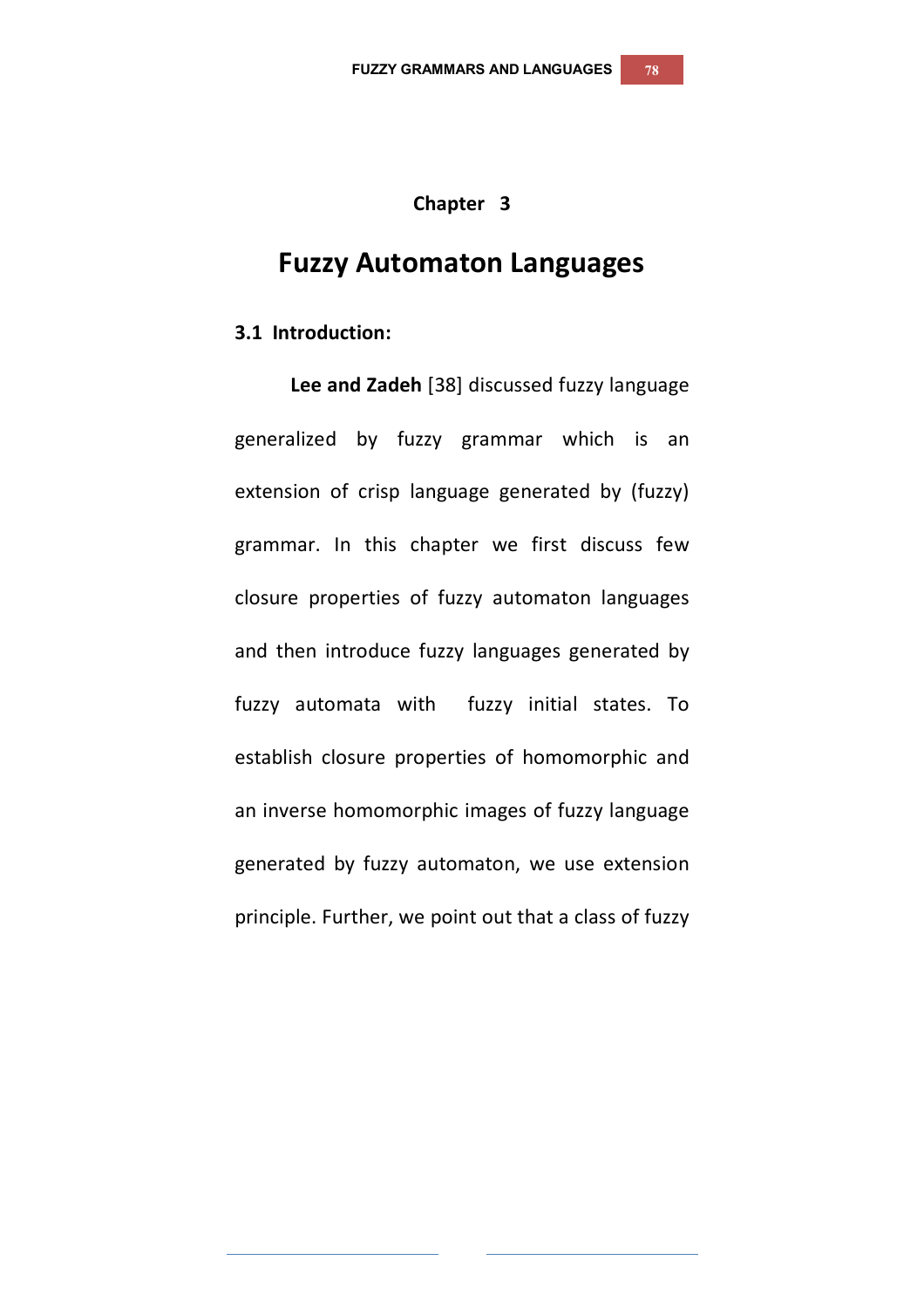languages generated by fuzzy automata is not closed with respect to complementation. At the end, we introduce an equivalent fuzzy regular grammar for a given fuzzy automaton with fuzzy initial states.

**3.2 Fuzzy Automaton Crisp Languages and their Closure Properties**

In this section, we discuss fuzzy automaton languages and discuss their closure properties with respect to union, intersection, reversal, homomorphic and inverse homomorphic image.

**Theorem 3.2.1** [33] Let  $\Sigma$  be any non-empty set.

Then

(a)  $\{x\}$ ,  $x \in \Sigma^*$  (b)  $\phi$  (c)  $\Sigma$  and (d)  $\Sigma^*$  are

fuzzy automaton languages.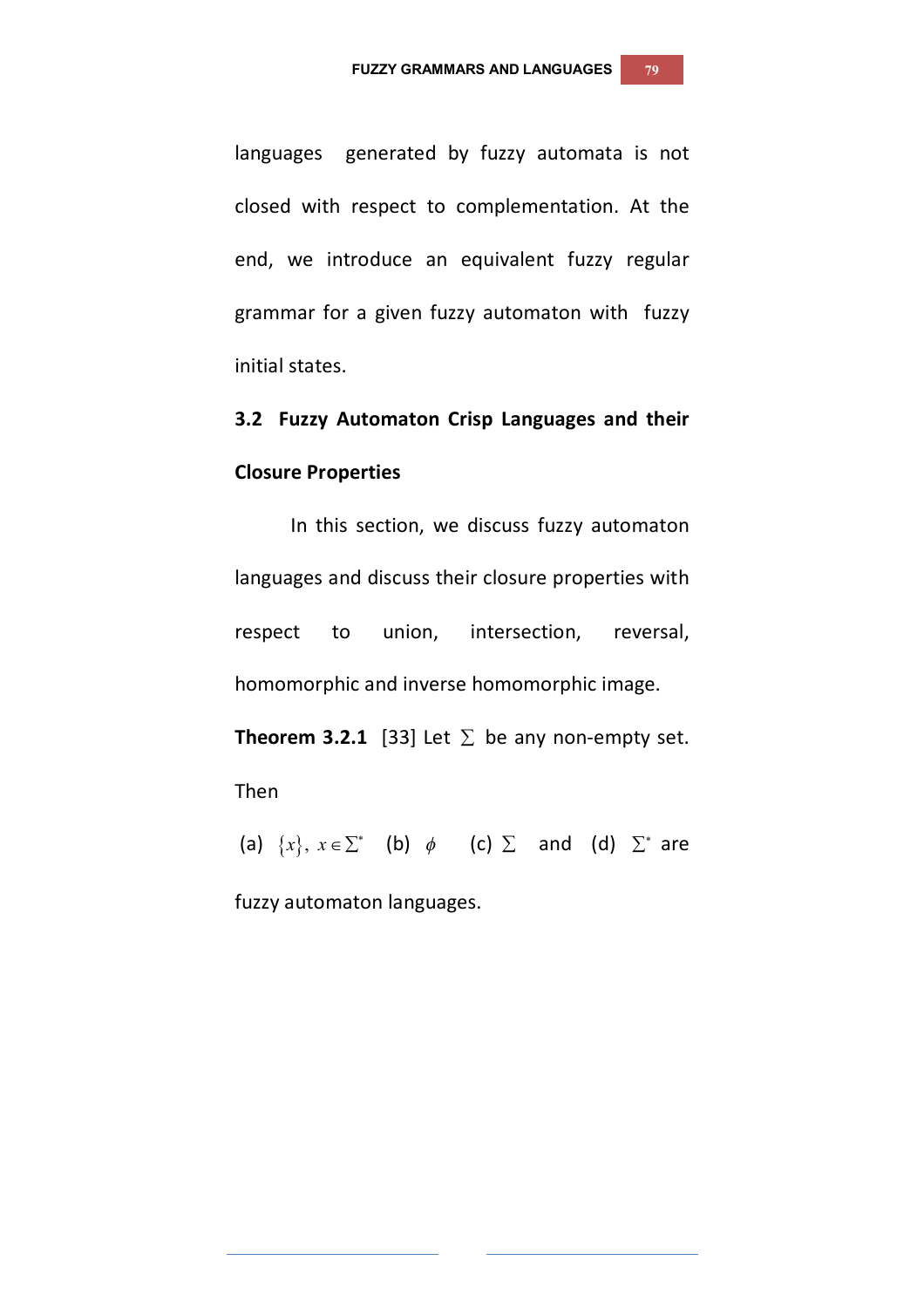**Theorem 3.2.2** [34, 42] The class of fuzzy automaton languages is closed under union, intersection, complement, kleen closure and product.

We now establish closure properties for languages namely homomorphic and inverse homomorphic image properties with the help of extension principle.

**Definition 3.2.3** An onto mapping  $f : \Sigma \to \Delta^*$  is called a *homomorphism*, if  $f(ab) = f(a)f(b)$ ,  $\forall a, b \in \Sigma$ .

The homomorphism *f* is extended to  $f: \sum^* \to \Delta^*$  as  $f(\wedge) = \wedge$ ,  $f(\sigma) = \sigma$ , and  $f(\sigma x) = f(\sigma) f(x)$ , for all  $\sigma \in \Sigma$  and  $x \in \Sigma^*$ .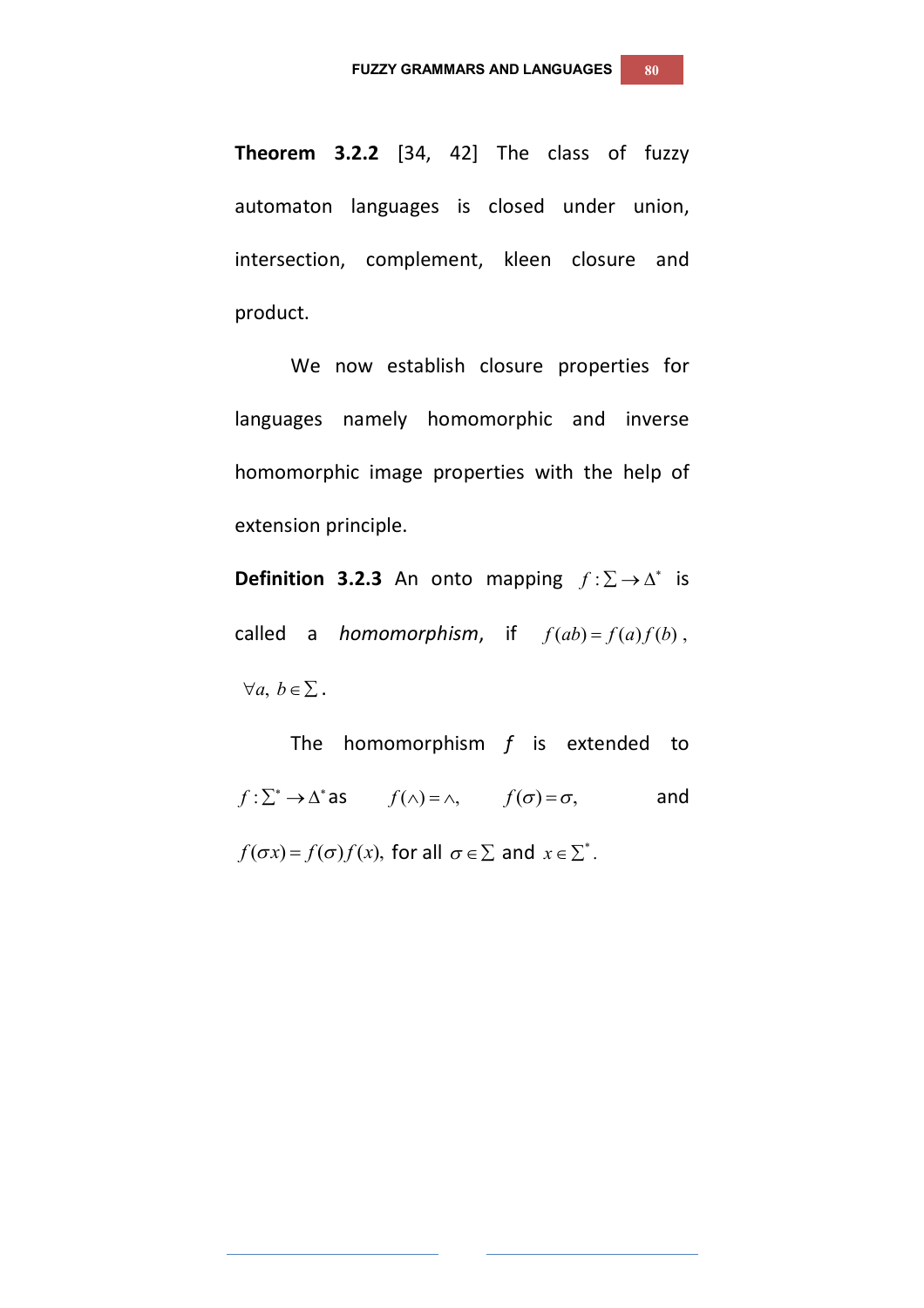Thus, the following theorem is immediate by induction on the length of y, i.e.  $|y|$ .

**Theorem. 3.2.4** If  $f : \Sigma \to \Delta^*$  is a homomorphism,

then for any  $x, y \in \sum^*$ , we have  $f(xy) = f(x)f(y)$ .

It can be noted that, for each  $y \in \Delta^*, \exists x \in \Sigma^*$  such that  $f(x) = y$ .

**Theorem. 3.2.5** The class of fuzzy automaton languages is closed under homomorphism and inverse homomorphism.

**Proof** Let  $f: \Sigma \to \Delta^*$  be a homomorphism and let  $M = (Q, \Sigma, \mu, I, F)$  be a fuzzy finite automaton such that  $L(M) = L$ .

We construct a fuzzy finite automaton  $M' = (Q, \Delta, \mu', I, F)$ , where  $\mu': Q \times \Delta \times Q \rightarrow [0, 1]$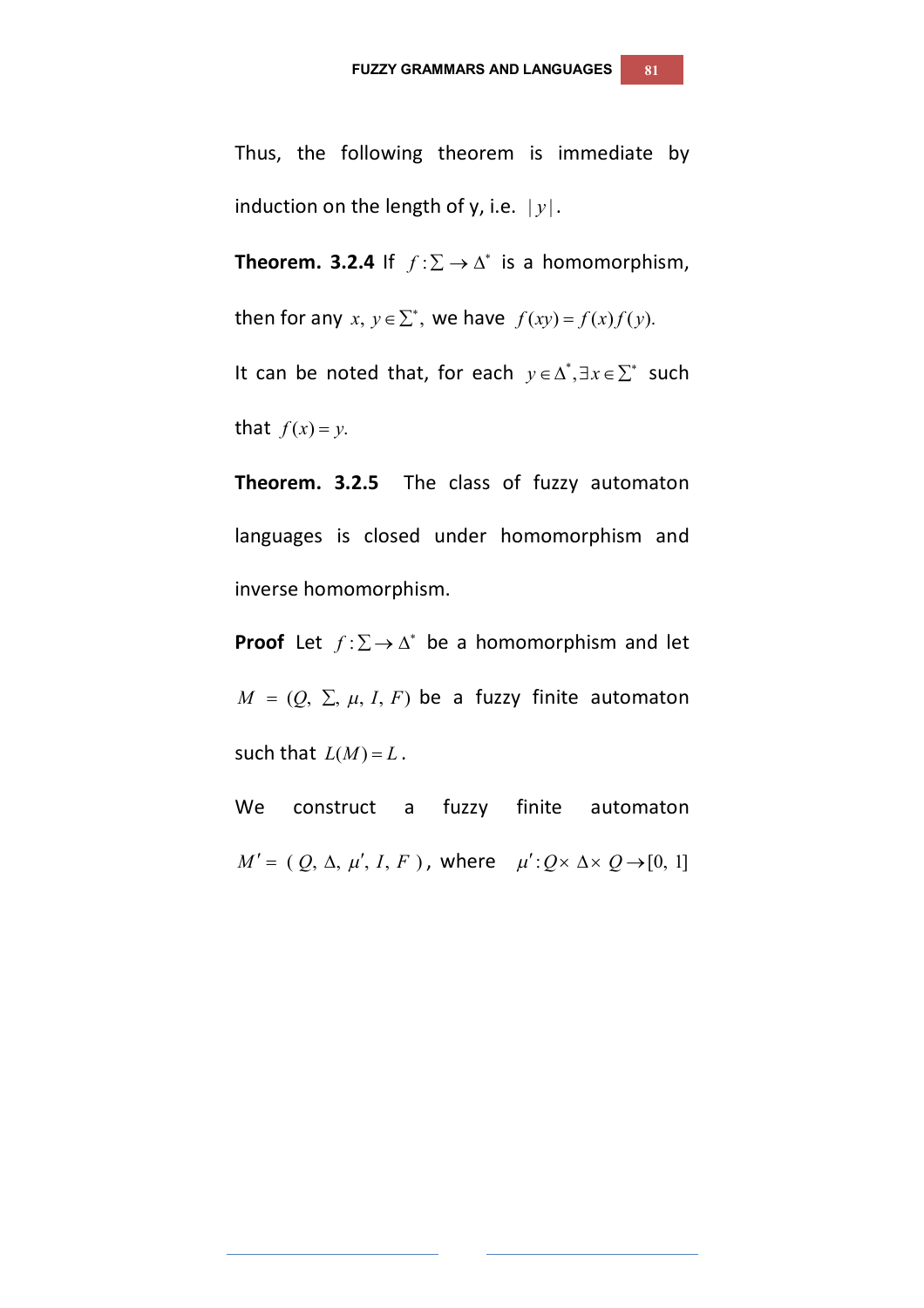is defined by  $\mu'(q_0, \alpha, q)$  =  $\sigma$ , whenever  $\exists x \in \sum^*$ such that  $f(x) = \alpha$  and  $\mu(q_0, x, q) = \sigma > 0$ .

 $\alpha \in L(M')$ . Then  $I(q_0) \wedge \mu'(q_0, \alpha, q) \wedge F(q) > 0$ , for some  $q_0, q \in Q$ 

Thus,  $\exists x \in \sum^*$  such that  $f(x) = \alpha$  and  $\mu(q_0, x, q) = \mu'(q_0, \alpha, q)$ 

*i.e.* 
$$
\exists x \in \sum^*
$$
 such that  $f(x) = \alpha$  and  $I(q_0) \wedge \mu(q_0, x, q) \wedge F(q) > 0$ 

Hence,  $x \in L(M) = L$ 

Therefore,  $f(x) \in f(L)$ 

*i.e*  $\alpha \in f(L)$ 

Let

Conversely, if  $\alpha \in f(L)$ , then  $\exists x \in L$  such that

 $\alpha = f(x)$  and

 $I(q_0) \wedge \mu(q_0, x, q) \wedge F(q) > 0$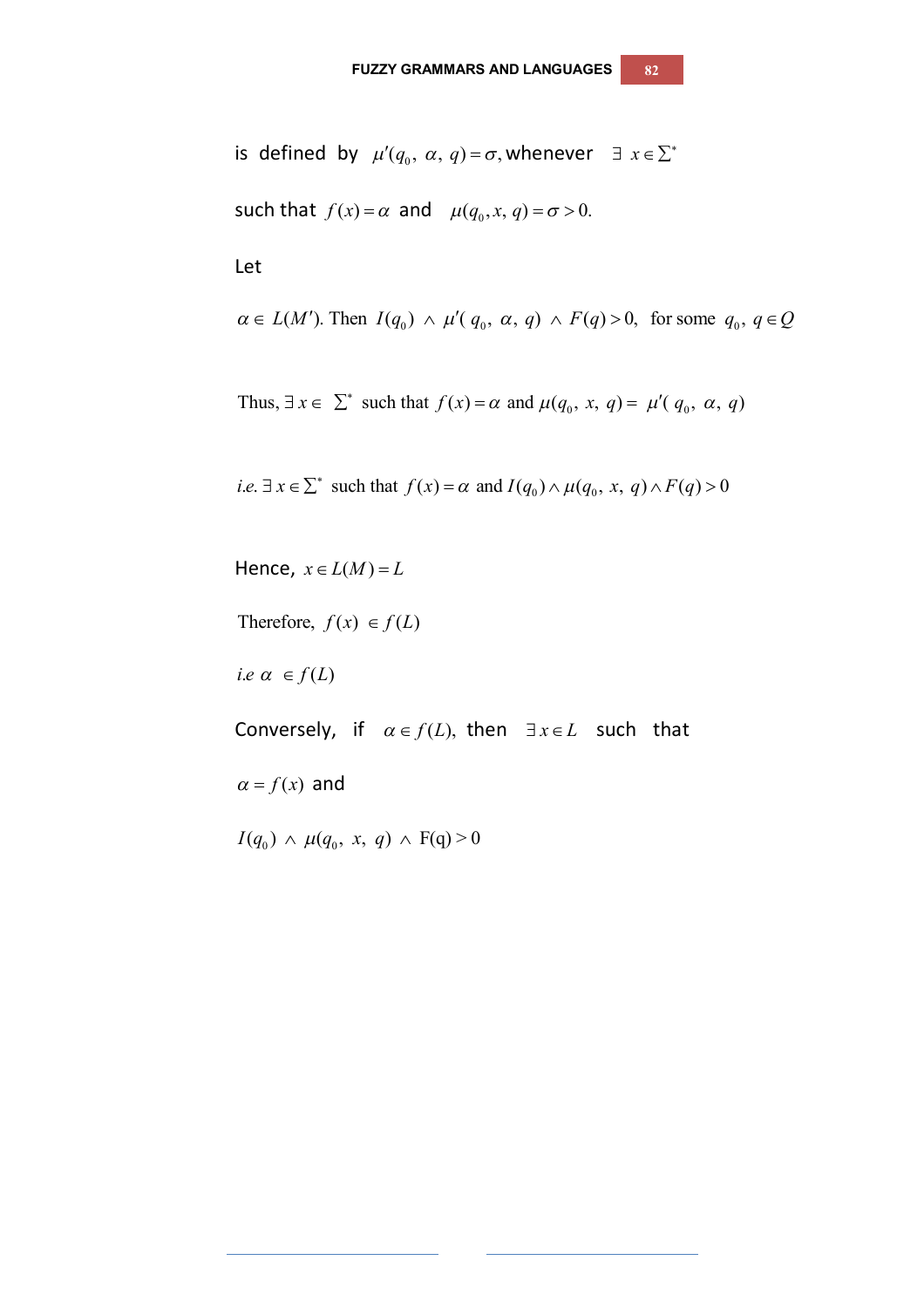Since  $\mu' ( q_0, \alpha, q) = \mu ( q_0, x, q),$  we have  $I(q_0) \wedge \mu'(q_0, \alpha, q) \wedge F(q) > 0.$ 

Thus,  $\alpha \in L(M')$ 

Therefore,  $f(L)$  is a fuzzy automaton language.

We now prove that the class of fuzzy automaton languages is closed under inverse homomorphism.

For closure property under inverse homomorphism, let  $M = (Q, \Delta, \mu, I, F)$  be a fuzzy finite automaton such that  $L(M) = L$ .

Then  $M' = (Q, \Sigma, \mu', I, F)$  is a fuzzy finite automaton, where  $\mu' : Q \times \sum^* \times Q \rightarrow [0, 1]$  is defined by  $\mu'(q_0, x, q) = \mu(q_0, f(x), q)$ , for all  $q_0, q \in Q$  all  $x \in \Sigma^*$ .

Now,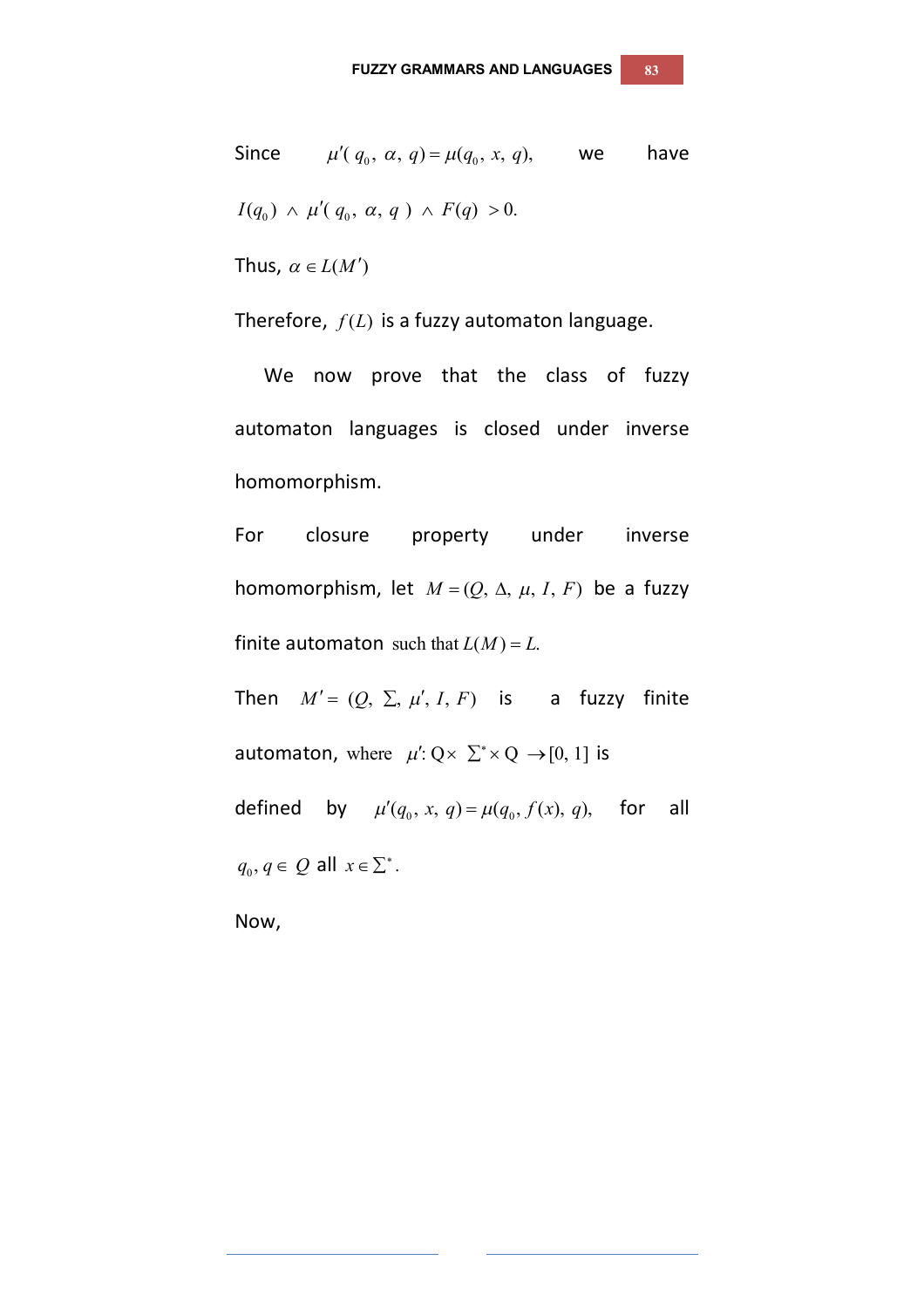$$
x \in L(M') \Leftrightarrow I(q_0) \wedge \mu'(q_0, x, q) \wedge F(q) > 0
$$
  

$$
\Leftrightarrow I(q_0) \wedge \mu(q_0, f(x), q) \wedge F(q) > 0
$$
  

$$
\Leftrightarrow f(x) \in L(M) = L
$$
  

$$
\Leftrightarrow x \in f^{-1}(L)
$$

This proves that  $f^{-1}(L)$  is also a fuzzy automaton language.

**Theorem 3.2.6 The** class of fuzzy automaton languages is closed under the quotient with arbitrary set.

**Proof** Let  $L_1 \subseteq \Sigma^*$  be a fuzzy automaton language and  $L_2 \subseteq \Sigma^*$  be any set. Let  $M = (Q, \Sigma, \mu, I, F)$ be a fuzzy finite automaton such that  $L(M) = L_1$ . Construct  $M' = (Q, \Sigma, \mu, I, F')$ , where  $F'$ :  $Q \rightarrow [0, 1]$  is defined by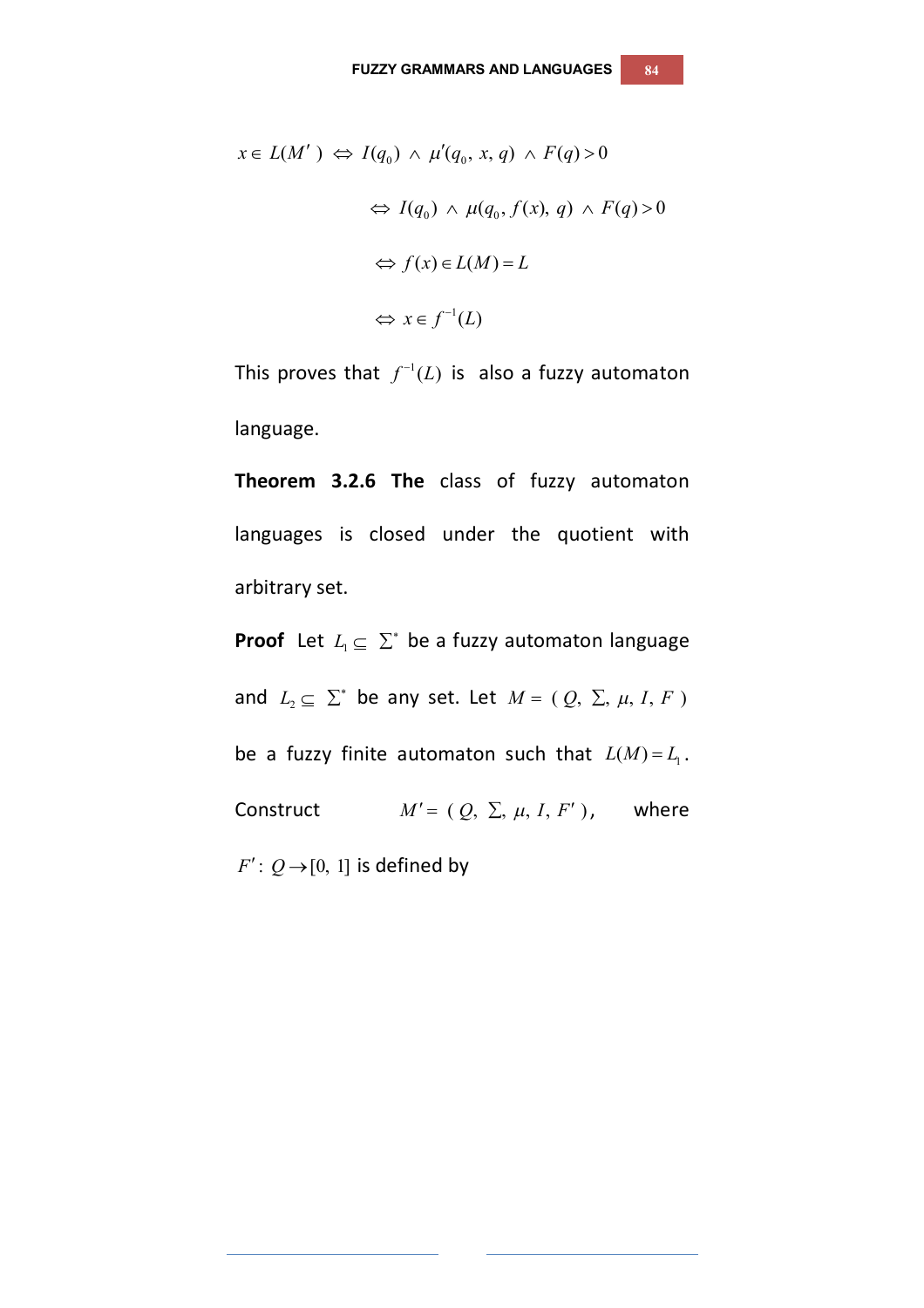$$
F'(q) = \bigvee_{y \in L_2} \{ \mu(q, y, q') \wedge F(q') \}.
$$

If  $x \in L(M')$ , then there exist  $q_0, q \in Q$  such that

$$
I(q_0) \wedge \mu(q_0, x, q) \wedge F'(q) > 0
$$

Thus, there is  $y \in L_2$  such that  $\mu(q, y, q') \wedge F(q') > 0$ ,

since  $F'(q) > 0$ .

Hence,  $I(q_0) \wedge \mu(q_0, x, q) \wedge \mu(q, y, q') \wedge F(q') > 0$ ,

for some  $y \in L_2$ 

i.e.

 $I(q_0) \wedge \mu(q_0, xy, q') \wedge F(q') > 0$ , for some  $q_0, q \in Q$  and  $y \in L_2$ 

Thus,  $xy \in L(M) = L_1$ , for some  $y \in L_2$ 

Hence,  $x \in L_1 L_2^{-1}$ .

Converse is similar in nature.

## **3.3 Fuzzy Languages of Fuzzy Automaton**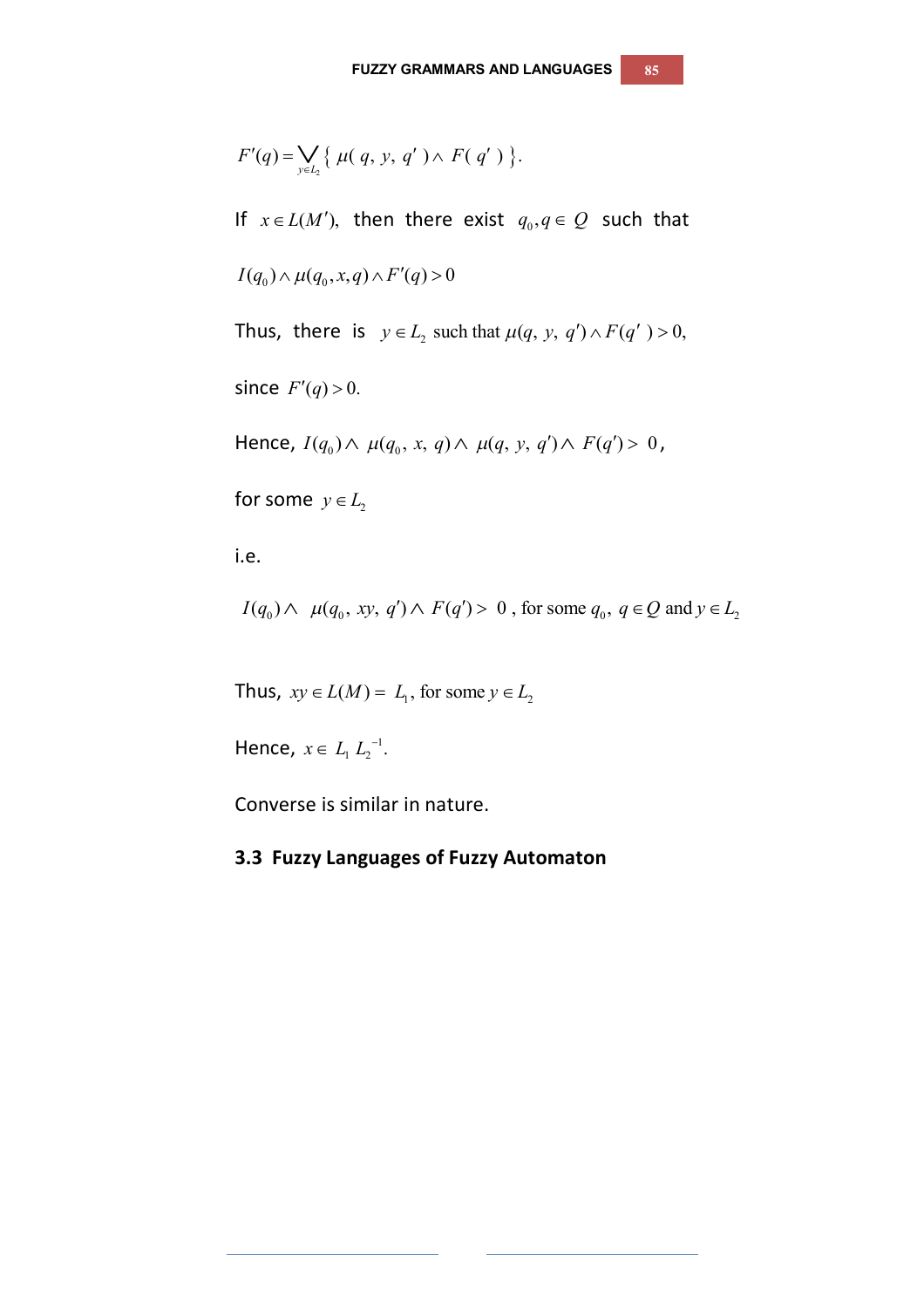We recall that, fuzzy language *L* over the alphabet  $\Sigma$  is a fuzzy sets of  $\Sigma^*$ . i.e.  $L:\Sigma^*\to [0,1]$ . Also, fuzzy language of fuzzy automaton  $M = (Q, \Sigma, \mu, I, F)$  is a fuzzy set  $L(M) \neq \Sigma^*$  defined as  $L(M)(x) = \bigvee_{p,q \in Q} \{ I(p) \wedge \mu(p,x,q) \wedge F(q) \}.$  $(x) = \bigvee \{ I(p) \wedge \mu(p, x, q) \wedge F(q) \}.$  $p, q \in Q$  $L(M)(x) = \bigvee \{I(p) \wedge \mu(p,x,q) \wedge F(q)\}$  $=\bigvee_{p,\,q\,\in\,\mathcal{Q}}\bigl\{I(p)\wedge\,\mu(p,x,q)\wedge\,F(q)\bigr\}.$  Here,

we discuss closure properties of fuzzy languages of fuzzy automata namely union, intersection, Cartesian product and reversal. We also established closure properties of homomorphic and inverse homomorphic images with the help of extension principal. We show that the class of fuzzy languages generated by fuzzy automata is not closed with respect to complementation.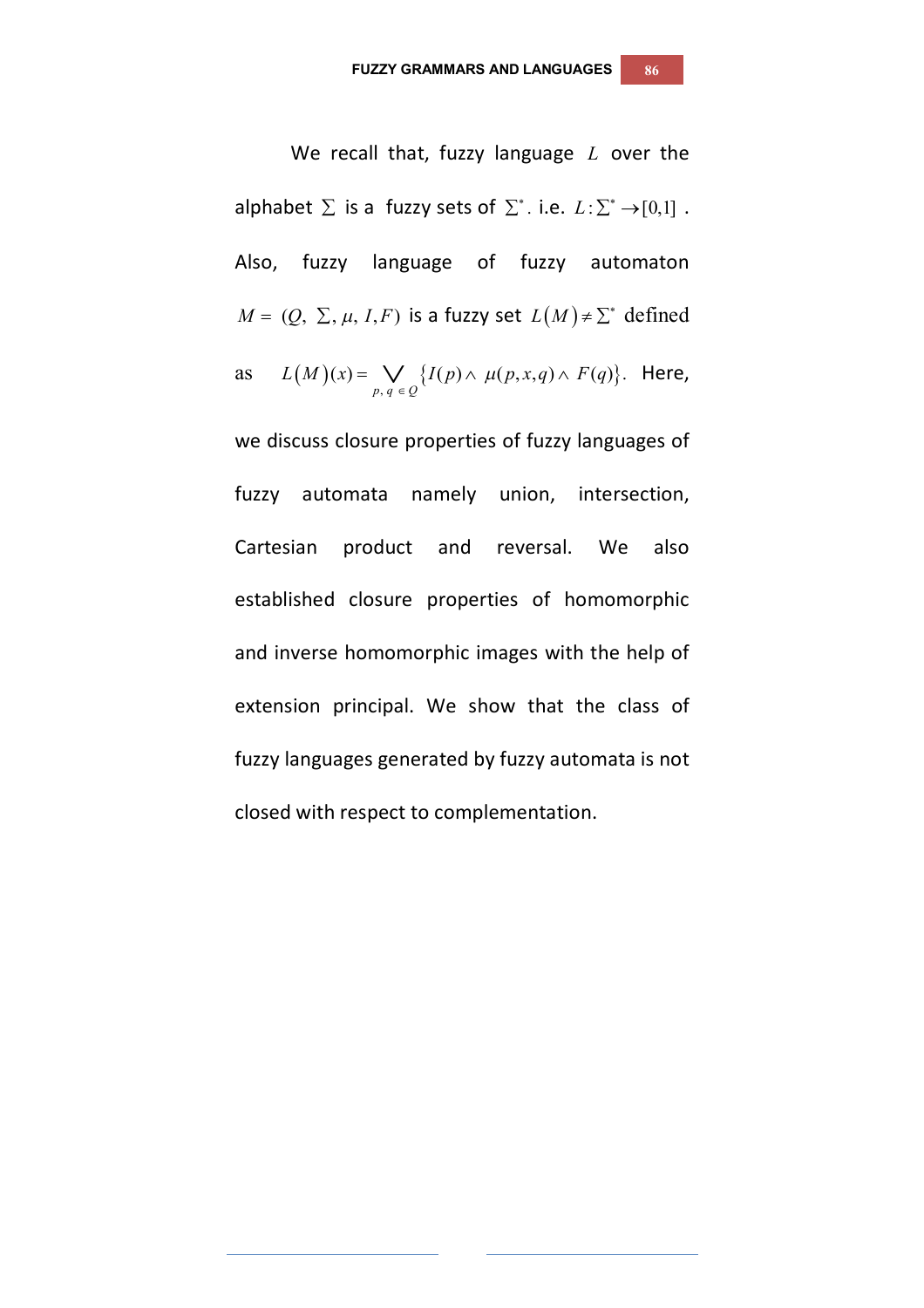**Definition 3.3.1** If  $f : \Sigma \to \Delta^*$  is a homomorphism and  $L: \sum^* \rightarrow [0, 1]$  is a fuzzy language over  $\Sigma$ , then (due to extension principle)  $[3]$ ,  $f(L)$  is a fuzzy language over  $\triangle$  defined as follows: For all  $\forall y \in \Delta^*$ .

$$
f(L)(y) = \begin{cases} \sum_{x \in f^{-1}(y)} L(x), & \text{if } f^{-1}(y) \neq \phi \\ 0, & \text{otherwise} \end{cases}
$$

We call this fuzzy language,  $f(L)$ , the *homomorphic image* of the fuzzy language *L*.

Similarly, if  $K: \Delta^* \rightarrow [0, 1]$  is a fuzzy language over  $\Delta$ , then  $f^{-1}(K)$  is a fuzzy language over  $\Sigma$ defined as

$$
[f^{-1}(K)](x) = K[f(x)], \forall x \in \Delta^*.
$$

This fuzzy language  $f^{-1}(K)$  is called the *inverse homomorphic* image of the fuzzy language *K* .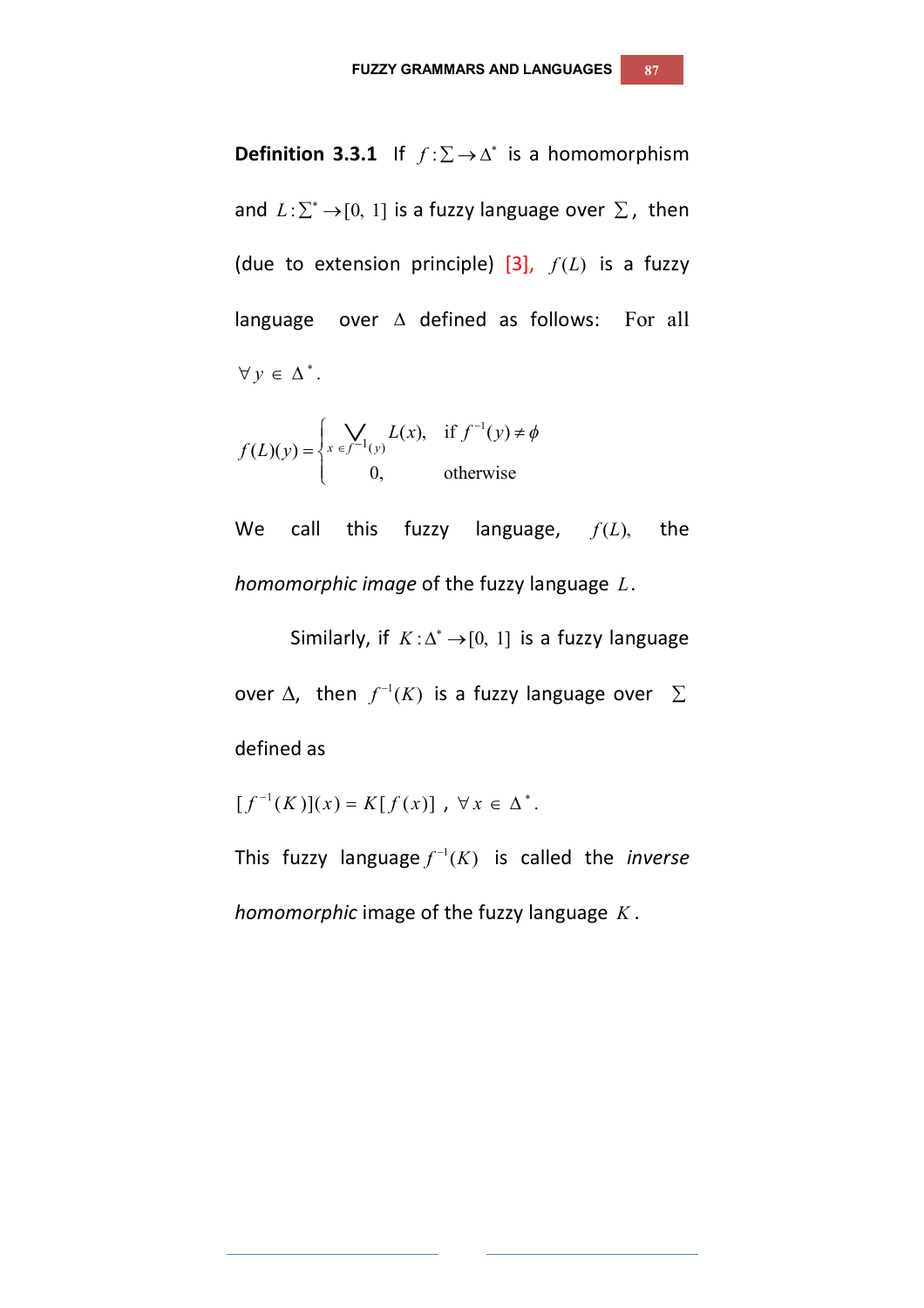We now recall fuzzy language of a fuzzy finite automaton discussed in [34]:

**Definition 3.3.2** [60] Let  $M = (Q, \Sigma, \mu, I, F)$  be a fuzzy finite automaton. Then the fuzzy language  $L(M)$  of  $\Sigma^*$  defined as  $(M)(x) = \bigvee_{p,q \in Q} \{I(p) \wedge \mu(p,x,q) \wedge F(q)\}\$  $(x) = \bigvee \{ I(p) \wedge \mu(p, x, q) \wedge F(q) \}$  $p, q \in Q$  $L(M)(x) = \bigvee \{I(p) \wedge \mu(p,x,q) \wedge F(q)\}$  $=\bigvee_{p,q\in Q}\{I(p)\wedge \mu(p,x,q)\wedge F(q)\}\$  is called

the *fuzzy language generated* by *M* .

We now discuss closure properties of fuzzy languages accepted by fuzzy automata.

**Theorem 3.3.3** Let  $L_1$  and  $L_2$  are fuzzy languages generated by fuzzy automaton. Then  $L_1 \cup L_2$ ,  $L_1 \cap L_2$ ,  $L_1 \times L_2$ ,  $L^{\rho}$  are fuzzy languages generated by some fuzzy automaton.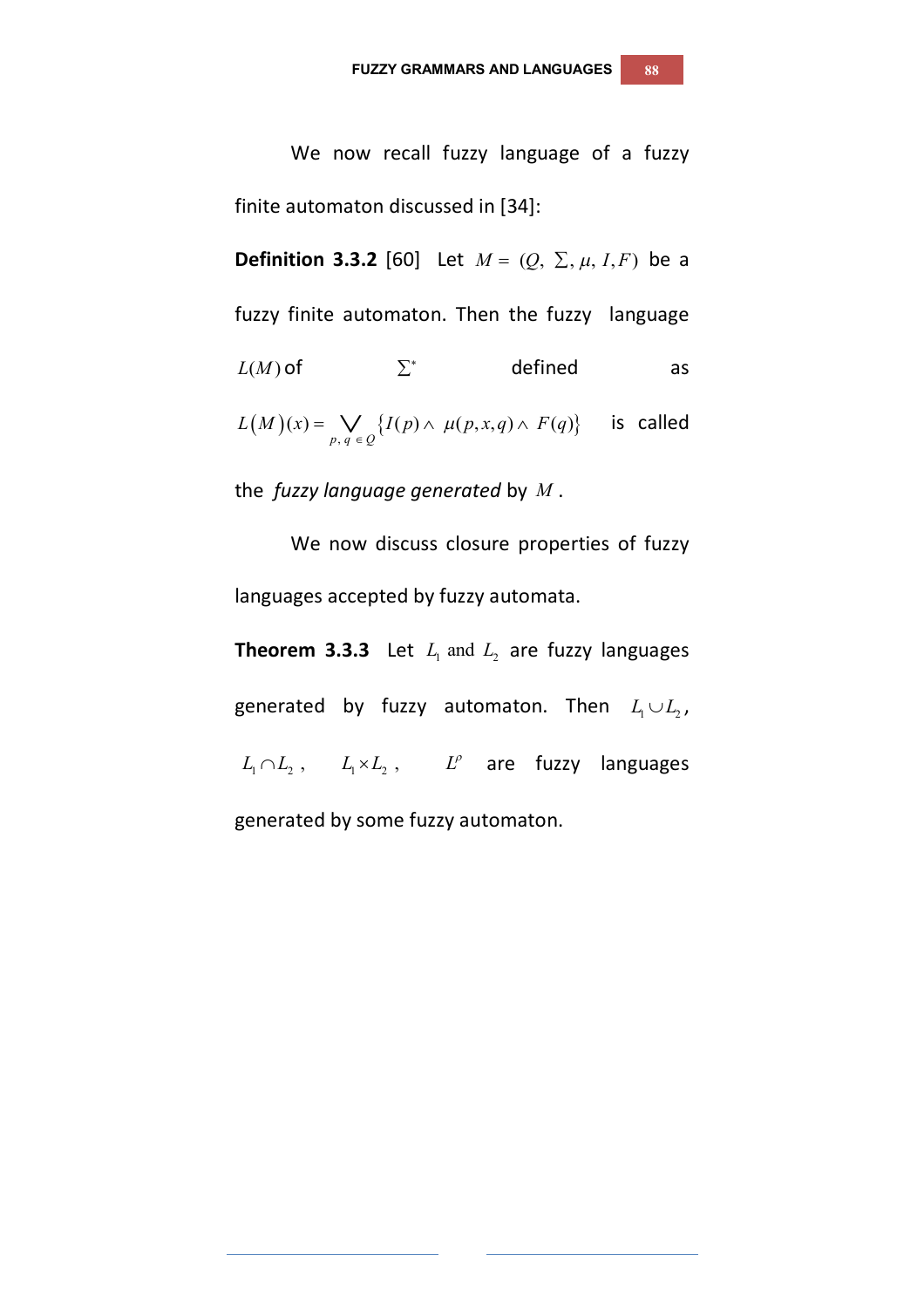**Proof** (1) Let

 $M_1 = (Q_1, \Sigma, \mu_1, I_1, F_1)$  and  $M_2 = (Q_2, \Sigma, \mu_2, I_2, F_2)$ be fuzzy finite automaton accepting  $L_1$  and  $L_2$ 

respectively.

**Construct** a fuzzy automaton  $M = (Q_1 \cup Q_2, \Sigma, \mu_1 \vee \mu_2, I_1 \vee I_2, F_1 \vee F_2)$ , by making  $Q_1 \cap Q_2 = \phi$  (possibly by renaming elements of either  $Q_1$  or  $Q_2$  ), where

$$
(\mu_1 \vee \mu_2)(q, a, p) = \begin{cases} \mu_1(q, a, p), & \text{if } q, p \in Q_1 \\ \mu_2(q, a, p), & \text{if } q, p \in Q_2 \\ 0 & \text{otherwise;} \end{cases}
$$

$$
(I_1 \vee I_2)(q) = \begin{cases} I_1(q), & \text{if } q \in Q_1 \\ I_2(q), & \text{if } q \in Q_2 \end{cases}
$$
 and  

$$
(F_1 \vee F_2)(p) = \begin{cases} F_1(p), & \text{if } p \in Q_1 \\ F_2(p), & \text{if } p \in Q_2 \end{cases}
$$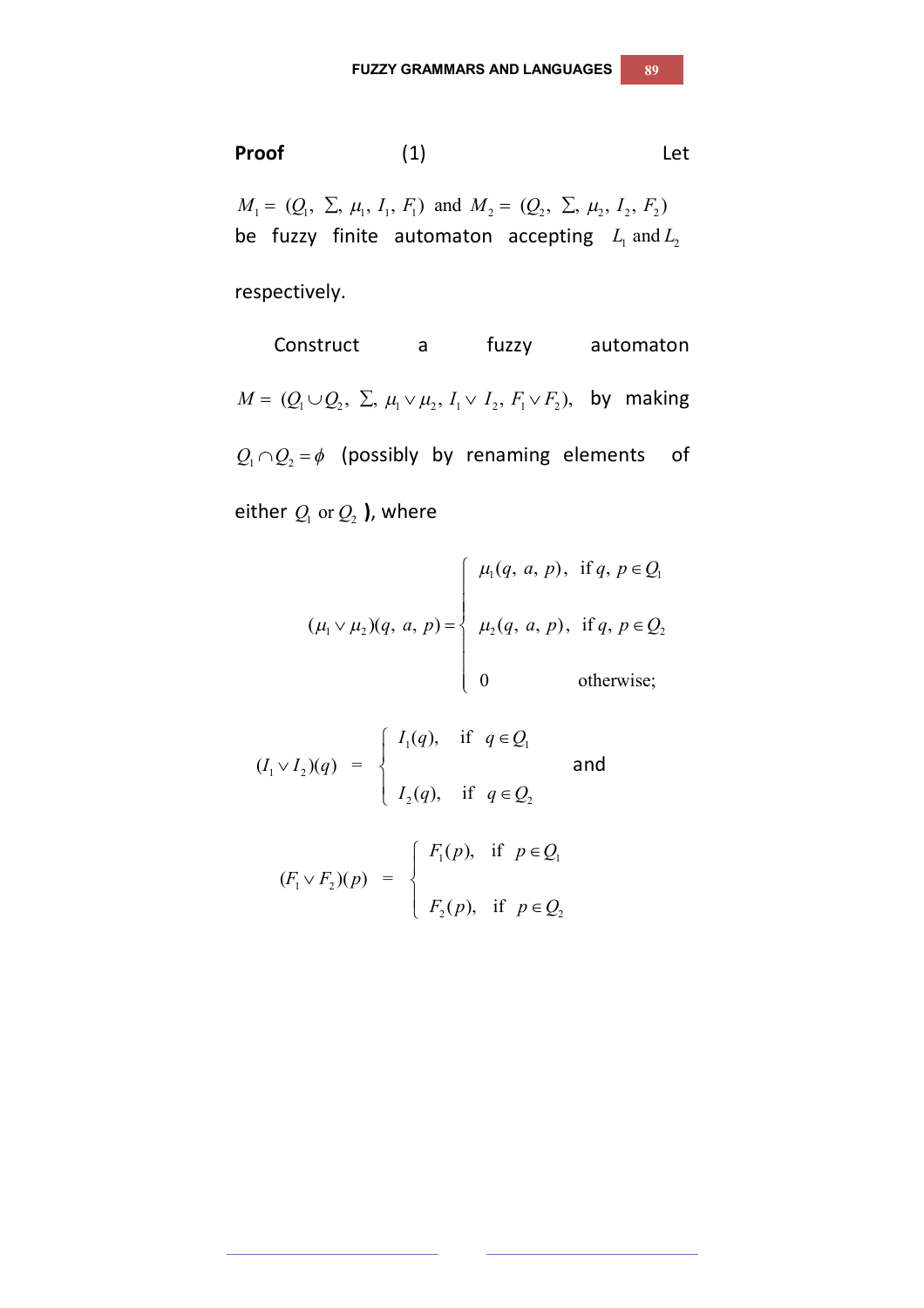Now,  
\n
$$
L(M)(x) = \bigvee_{q,p} \bigvee_{\in Q_1 \cup Q_2} \{ (I_1 \vee I_2)(q) \wedge (\mu_1 \vee \mu_2)(q, x, p) \wedge (F_1 \vee F_2)(p) \}
$$
\n
$$
= \bigg( \int_{q, p} \bigvee_{\in Q_1} \{ (I_1 \vee I_2)(q) \wedge (\mu_1 \vee \mu_2)(q, x, p) \wedge (F_1 \vee F_2)(p) \} \bigg) \vee \bigg( \int_{q, p} \bigvee_{\in Q_2} \{ (I_1 \vee I_2)(q) \wedge (\mu_1 \vee \mu_2)(q, x, p) \wedge (F_1 \vee F_2)(p) \} \bigg) \vee \bigg( \int_{p} \bigvee_{\in Q_1 \text{ and } q \in Q_2} \{ (I_1 \vee I_2)(q) \wedge (\mu_1 \vee \mu_2)(q, x, p) \wedge (F_1 \vee F_2)(p) \} \bigg) \vee \bigg( \int_{p} \bigvee_{\in Q_2 \text{ and } q \in Q_1} \{ (I_1 \vee I_2)(q) \wedge (\mu_1 \vee \mu_2)(q, x, p) \wedge (F_1 \vee F_2)(p) \} \bigg) \vee \bigg( \int_{q, p} \bigvee_{\in Q_1} \{ I_1(q) \wedge \mu_1(q, x, p) \wedge F_1(p) \} \bigg) \vee \bigg( \int_{q, p} \bigvee_{\in Q_2} \{ I_2(q) \wedge \mu_2(q, x, p) \wedge F_2(p) \} \bigg), \text{ since } Q_1 \cap Q_2 = \emptyset
$$
\n
$$
= L(M_1)(x) \vee L(M_2)(x)
$$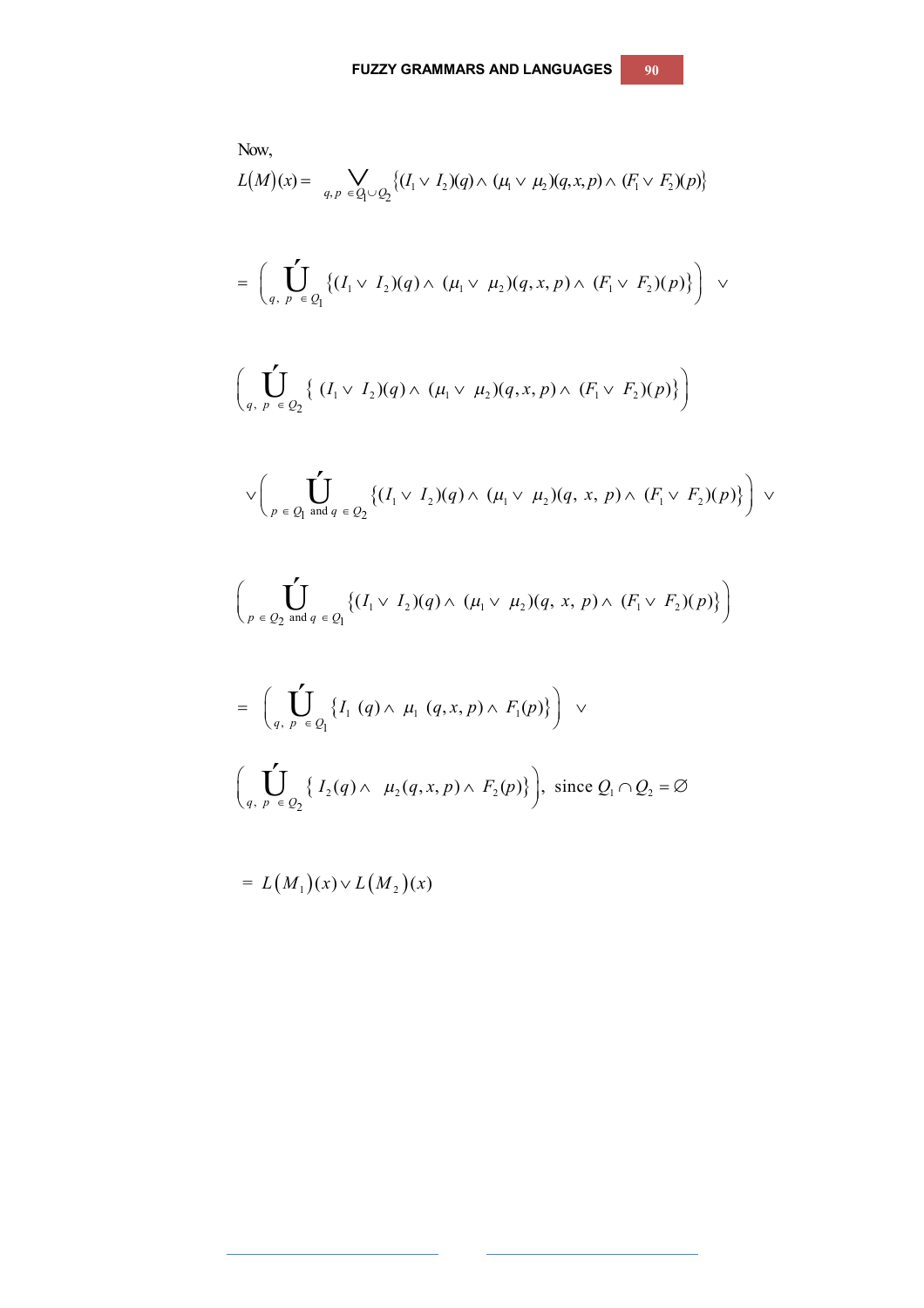$$
= (L_1 \cup L_2)(x)
$$

Thus,  $L_1 \cup L_2$  is fuzzy automaton language generated by fuzzy automaton *M* .

(2) Let 
$$
M_1 = (Q_1, \Sigma, \mu_1, I_1, F_1)
$$
 and

 $M_2 = (Q_2, \Sigma, \mu_2, I_2, F_2)$  be fuzzy finite automaton.

Construct 
$$
M = (Q_1 \times Q_2, \Sigma, \mu_1 \times \mu_2, I_1 \times I_2, F_1 \times F_2),
$$

where

$$
(\mu_1 \times \mu_2)((q_1, q_2), a, (p_1, p_2)) = \mu_1(q_1, a, p_1) \wedge \mu_2(q_2, a, p_2),
$$
  

$$
(I_1 \times I_2)(q_1, q_2) = I_1(q_1) \wedge I_2(q_2)
$$
 and

$$
(F_1 \times F_2)(p_1, p_2) = F_1(p_1) \wedge F_2(p_2).
$$

Then,

$$
L(M)(x)
$$
  
= 
$$
\bigcup_{(q_1,q_2), (p_1,p_2)\in Q_1\times Q_2} \{ (I_1 \times I_2)(q_1,q_2) \wedge (\mu_1 \times \mu_2)((q_1,q_2),x,(p_1,p_2)) \wedge (F_1 \times F_2)(p_1,p_2) \}
$$
  
= 
$$
\bigg( \bigvee_{q_1,p_1 \in Q_1} \big( I_1(q_1) \wedge \mu_1(q_1,x,p_1) \wedge F_1(p_1) \big) \bigg) \wedge \bigg( \bigvee_{q_2,p_2 \in Q_2} \big( I_2(q_2) \wedge \mu_2(q_2,x,p_2) \wedge F_2(p_2) \big) \bigg)
$$

$$
= L_1(x) \wedge L_2(x)
$$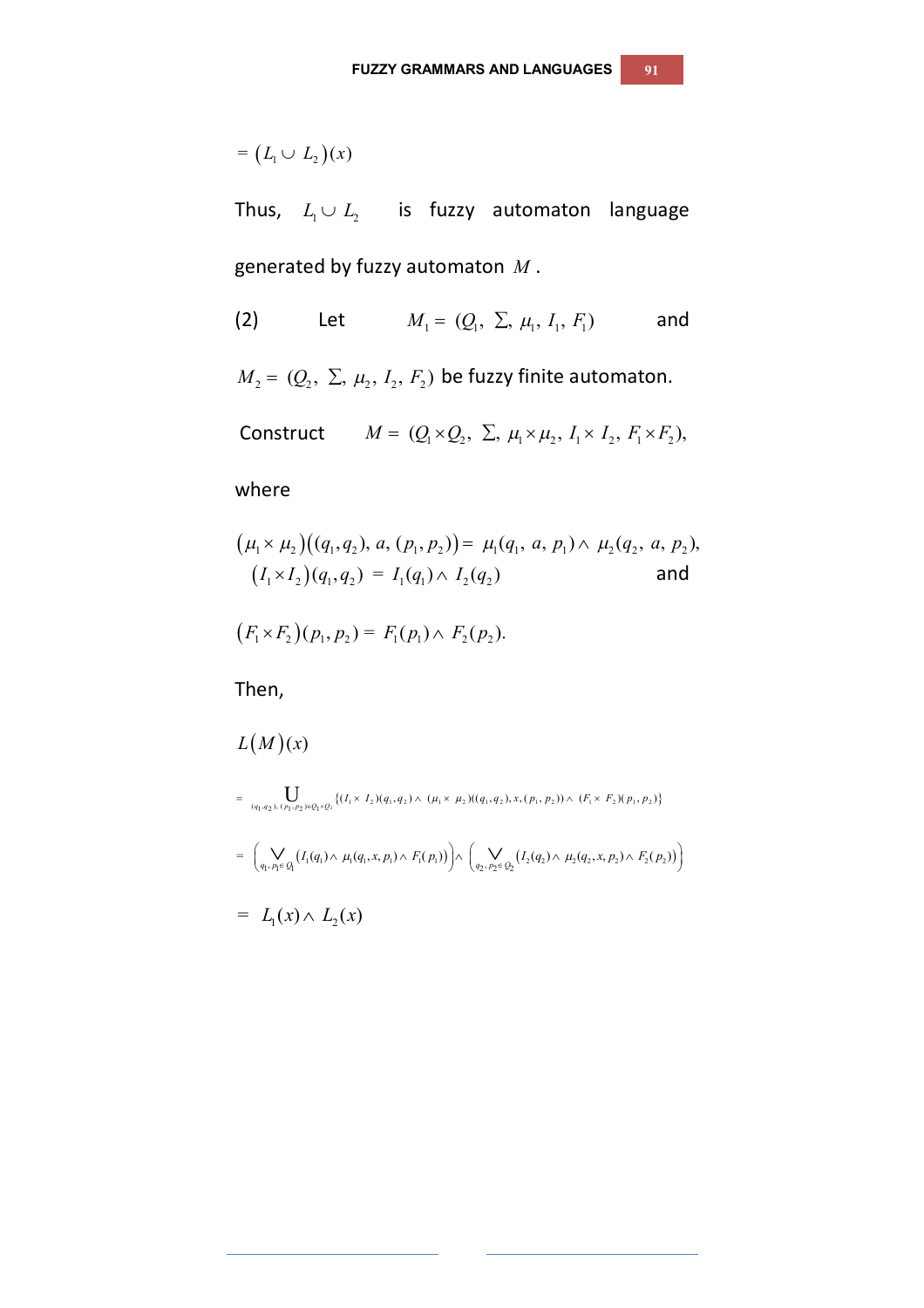$$
= (L_1 \cap L_2)(x)
$$

Thus,  $L_1 \cap L_2$  is a fuzzy language generated by fuzzy automaton *M* .

(3) Let 
$$
M = (Q, \Sigma, \mu, I, F)
$$
 and

 $M' = (Q', \Sigma', \mu', I', F')$  be fuzzy finite automaton

such that  $L_1 = L(M_1)$  and  $L_2 = L(M_2)$ 

Then  $M \times M' = (Q \times Q', \Sigma \times \Sigma', \mu \times \mu', I \times I', F \times F')$  is

a fuzzy finite automaton, where  $(\mu \times \mu')((q, q'), (x, x'), (p, p')) = \mu(q, x, p) \wedge \mu'(q', x', p'),$  $I \times I'(q,q') = I(q) \wedge I'(q')$  and

 $I \times I' (q,q') = I (q) \wedge I' (q')$ 

Then it is evident that  $L(M \times M')(x, x')$ 

 $= L(M)(x) \times L(M')(x')$ 

Thus,  $L_1 \times L_2$  is a fuzzy language generated by fuzzy

automaton  $M \times M'$ .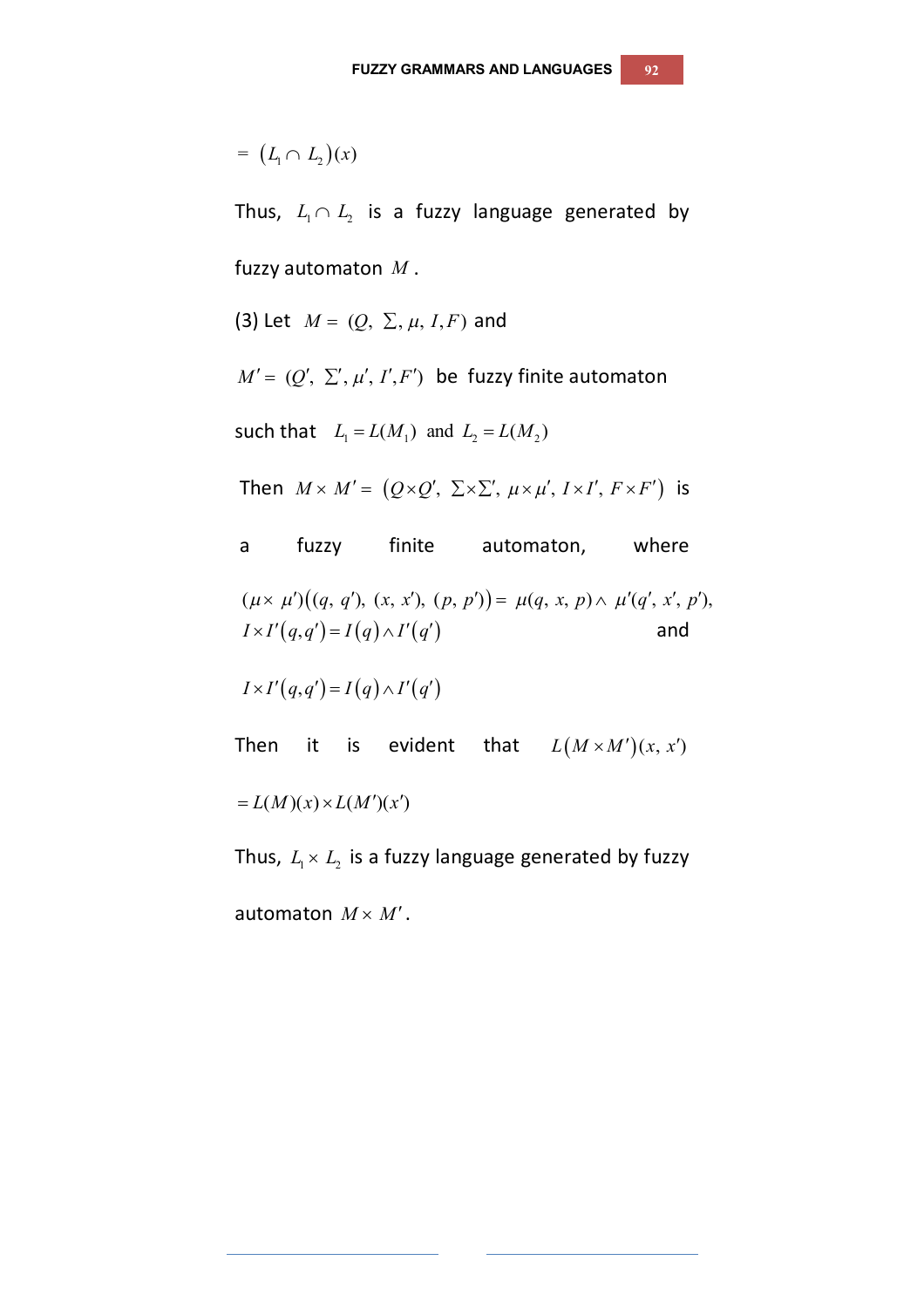(4) Let 
$$
M = (Q, \Sigma, \mu, I, F)
$$
 be a fuzzy finite

automaton such that  $L = L(M)$ .

Construct a fuzzy finite automaton  $M^{\rho} = (Q, \Sigma, \mu^{\rho}, F, I),$  where  $\mu^{\rho}(q, x, p) = \mu(q, \rho(x), p).$ 

Then,

$$
\begin{aligned}\n[L(M^{\rho})](x) \\
&= \bigvee_{p,\,q \,\in\, Q} \{F(p) \wedge \mu^{\rho}(p,\,x,\,q) \wedge I(q)\} \\
&= \bigvee_{q,\,p \,\in\, Q} \{I(q) \wedge \mu(q,\,\rho(x),\,p) \wedge F(p)\} \\
&= L(M)\rho(x) = [L(M)]^{\rho}(x)\n\end{aligned}
$$

Thus,  $L^{\rho}$  is fuzzy language generated by fuzzy finite automaton *M* .

**Theorem 3.3.4** Let *L* be fuzzy automaton language

by fuzzy finite automaton and  $f : \Sigma \to \Sigma'$  be a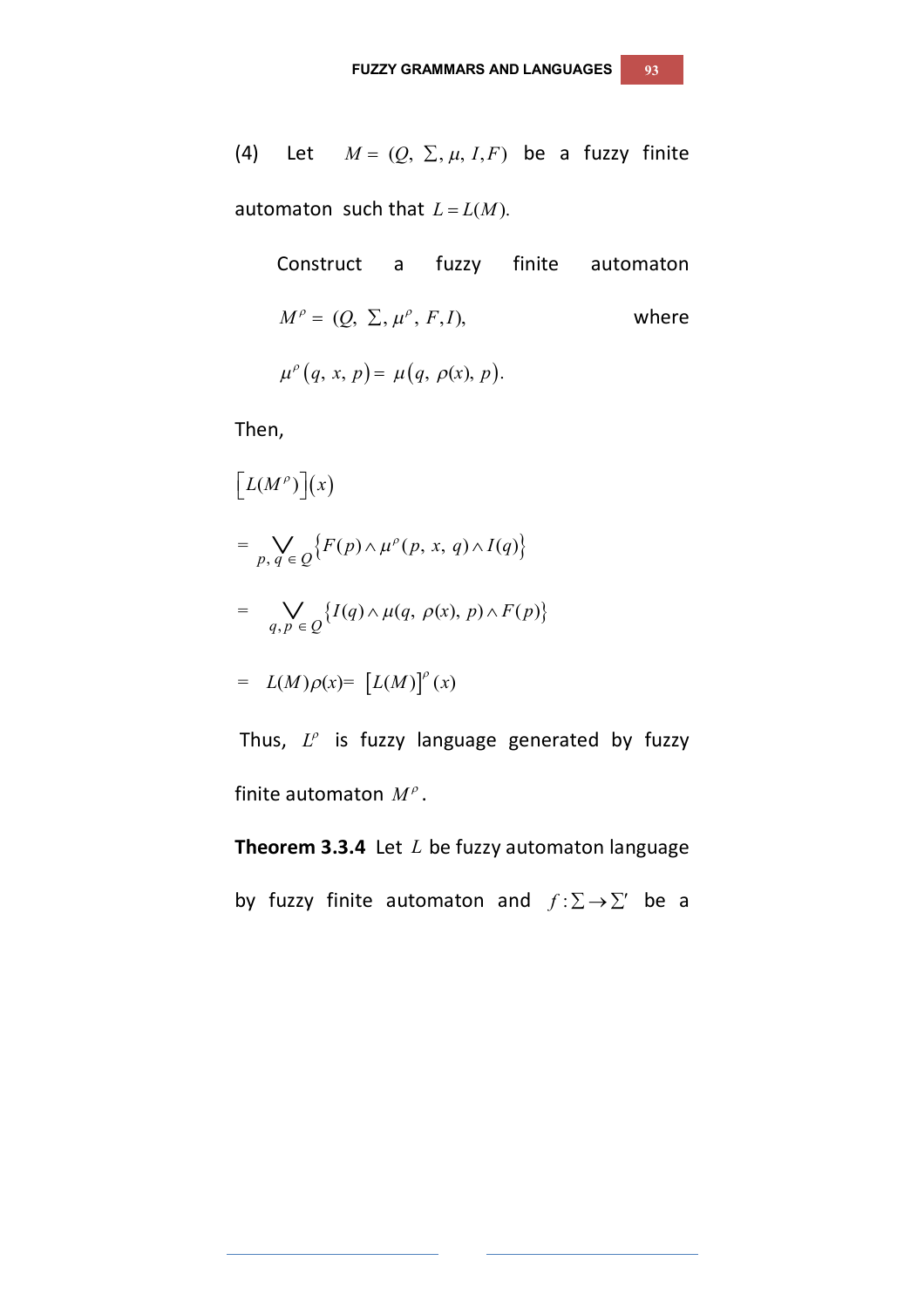homomorphism. Then  $f(L)$  and  $f^{-1}(L)$  are fuzzy languages generated by fuzzy finite automaton.

**Proof** (1) Let  $f : \Sigma \to \Sigma'$  be a homomorphim and  $M = (Q, \Sigma, \mu, I, F)$  be a fuzzy finite automaton such that  $L = L(M)$ .

Then  $f(M) = (Q, \Sigma', \mu', I, F)$  be a fuzzy finite

automaton, where

$$
\mu'(q, x', p) = \sum_{x: x' = f(x)} \{\mu(q, x, p)\}
$$

Now 
$$
f(L(M))(x') = \bigvee \{(L(M))(x) / x : x' = f(x)\},
$$

since *f* is onto.

$$
= \bigvee_{x:\,x'=f(x)} \left\{ \bigvee_{p,\,q \,\in\, Q} \big(I(q)\wedge \mu(q,\,x,\,p)\wedge F(p)\big)\right\}
$$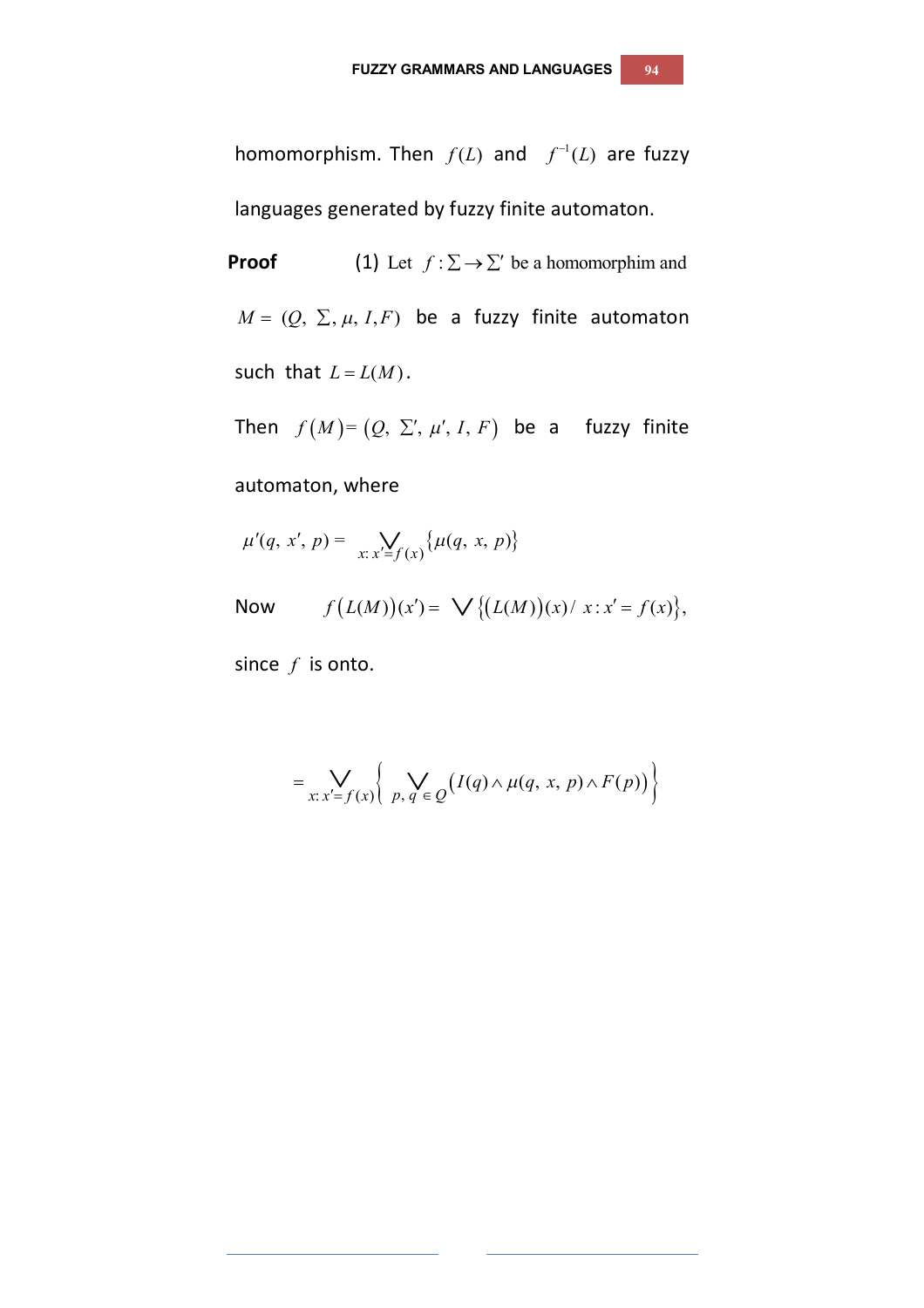$$
= \bigvee_{p,q \in Q} \left\{ \left( I(q) \wedge \left( \bigvee_{x:x'=f(x)} \mu(q, x, p) \right) \wedge F(p) \right) \right\}
$$

$$
= \bigvee_{p,q' \in Q} \left\{ I(q) \wedge \mu'(q, x', p) \wedge F(p) \right\}
$$

$$
= L(f(M))(x')
$$

Thus,  $f(L)$  is a fuzzy language generated by fuzzy finite automaton  $f(M)$ .

(2) Let  $M = (Q, \Sigma, \mu, I, F)$  be a fuzzy finite automaton such that  $L = L(M)$ Construct a fuzzy finite automaton  $f^{-1}(M) = (Q, \Sigma', \mu', I, F)$ , where  $\mu' : Q \times \Sigma' \times Q \rightarrow [0, 1]$  such that  $\mu'(p, \sigma', q) = \mu(p, f(\sigma'), q).$ Now,  $L\big(f^{-1}(M)\big)(x)$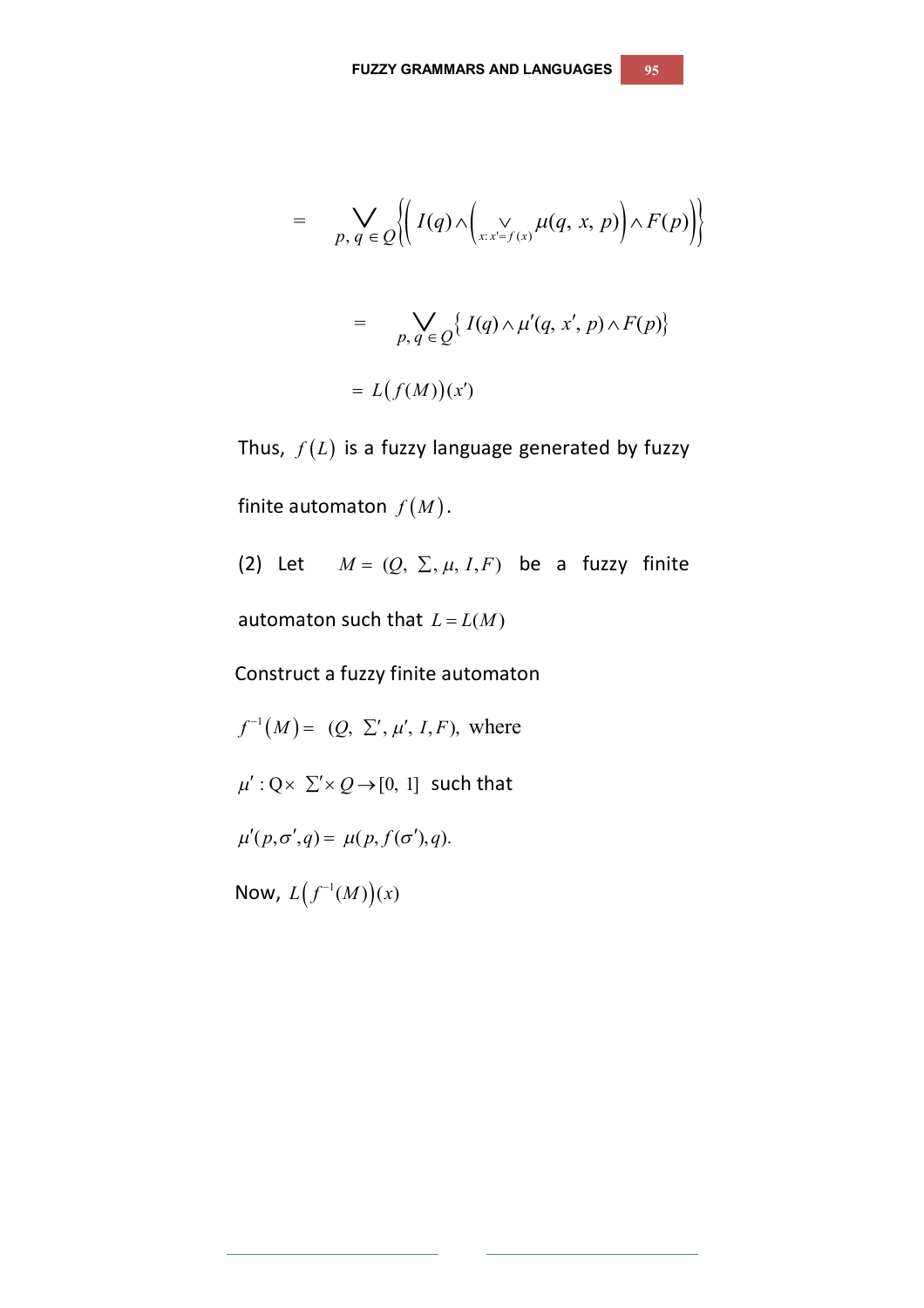$$
= \bigvee_{q,p \in Q} \{ I(q) \wedge \mu'(q, x, p) \wedge F(p) \}
$$

$$
= \bigvee_{q,p \in Q} \{ I(q) \wedge \mu(q, f(x), p) \wedge F(p) \}
$$

$$
= L(M)(f(x))
$$

$$
= f^{-1}(L(M))(x)
$$

Thus,  $f^{-1}(L)$  is a fuzzy language generated by fuzzy finite automaton  $f^{-1}(M)$ .

The complement of the fuzzy automaton crisp language is a fuzzy automaton crisp language, in reference to definitions given in [7, 22, 25, 26, 35], but the following example shows that this is not true for *fuzzy languages generated by fuzzy finite automaton*.

## **Example 3.3.5** Let

 $L = \{(y, L(y)) | y \in \{0, 1\}^* \text{ and } y \text{ ends with } 01\}$ , where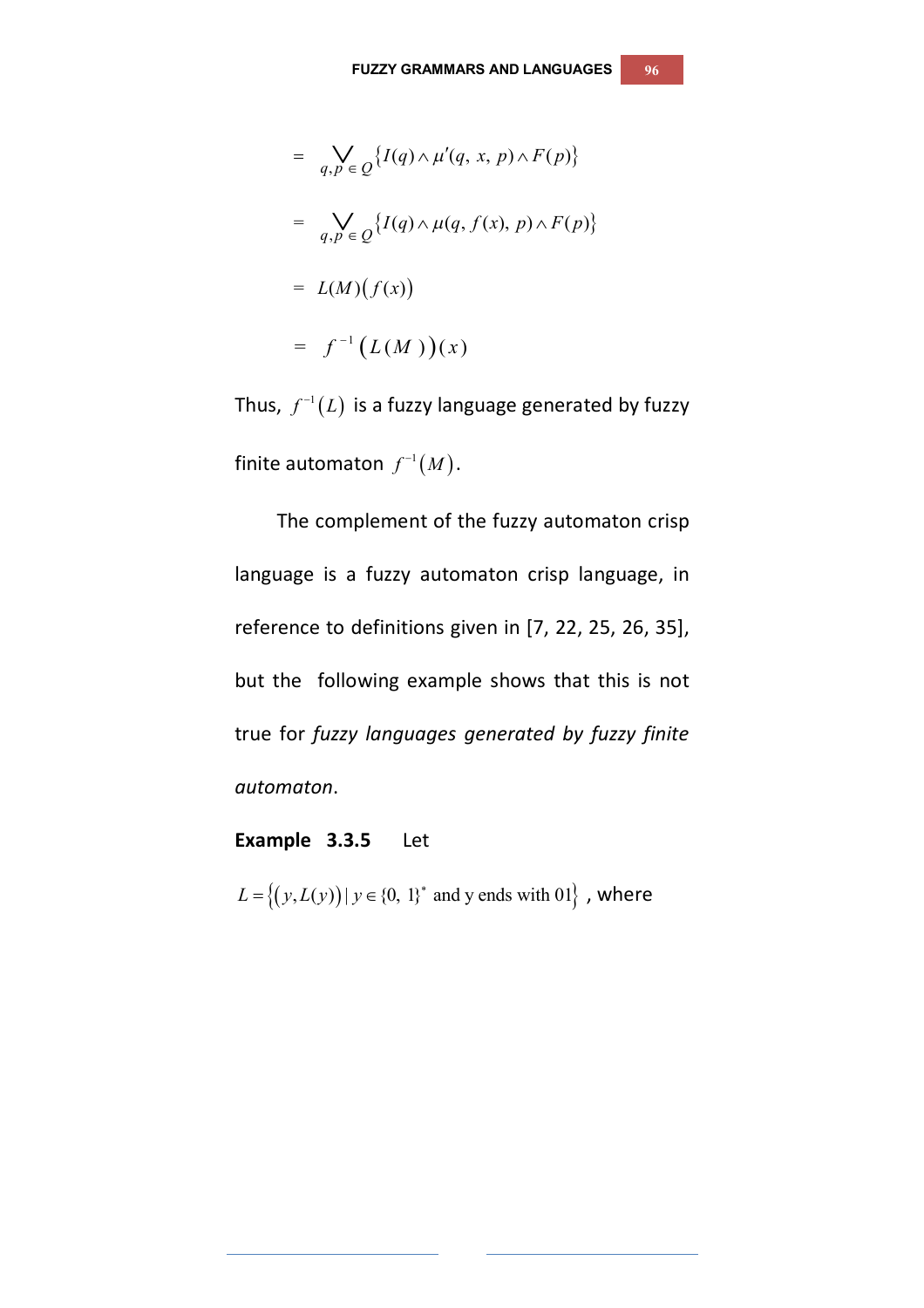$$
L(y) = \begin{cases} \frac{\text{no. of 0's in y}}{\text{no. of 1's in y}} , & \text{if no. of 1's are more than no. of 0's} \\ \frac{\text{no. of 1's in y}}{\text{no. of 0's in y}} , & \text{if no. of 0's are more than no. of 1's} \\ 1 , & \text{otherwise} \end{cases}
$$

Consider a fuzzy finite automaton  $M = (Q, \Sigma, \mu, I, F)$ , given below  $I(q_0) = F(q_f) = 1$ 

and  $\mu$  is defined as

$$
\mu(q_0, x, q_1) = \begin{cases}\n\frac{(\text{no. of 0's in } x) + 1}{(\text{no. of 1's in } x) + 1}, & \text{if no. of 1's are more than no. of 0's} \\
\frac{(\text{no. of 1's in } x) + 1}{(\text{no. of 0's in } x) + 1}, & \text{if no. of 0's are more than no. of 1's} \\
1, & \text{otherwise,} \n\end{cases}
$$

$$
\mu(q_1, 0, q_2) = 1
$$
 and  $\mu(q_2, 1, q_f) = 1$ .

The diagrammatic representation is as follows:

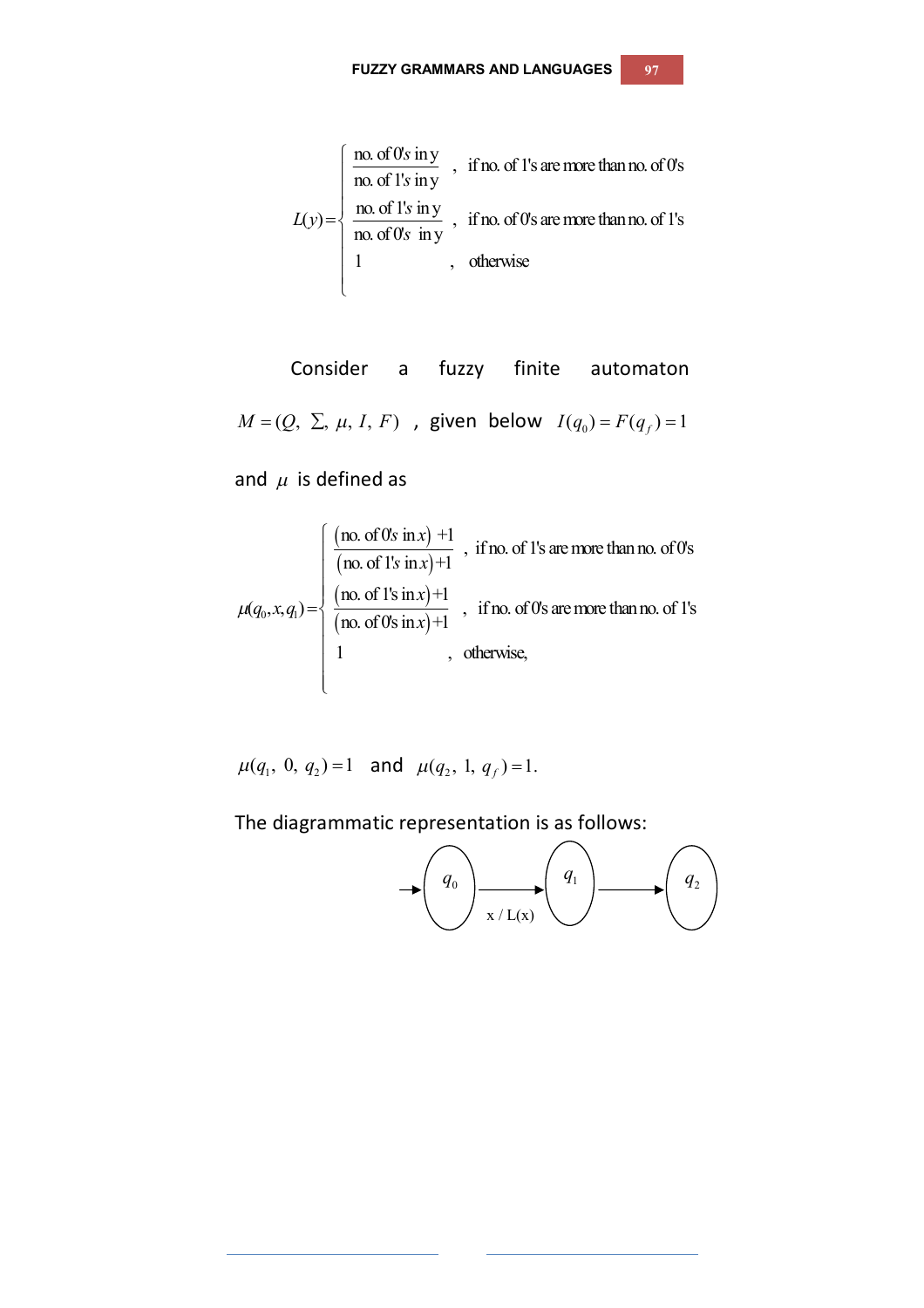

Now,

 $L(M)(y) = L(y)$ ,  $\forall y \in \{0, 1\}^*$  that ends with 01

But for fuzzy finite automaton  $M^c = (Q, \Sigma, \mu, I, F^c)$ , where  $F^c = Q - F$  in general , we have  $L(M<sup>c</sup>)(y) \neq L<sup>c</sup>(y)$ .

For this, let  $y = 00$ .

Then

$$
L(M^{c})(00) = \bigvee_{p,q' \in Q} \{ I(p) \wedge \mu(p,00,q) \wedge F^{c}(q) \} = \frac{1}{2} \quad \text{and}
$$

 $L^c(00) = 1 - L(00) = 1$ .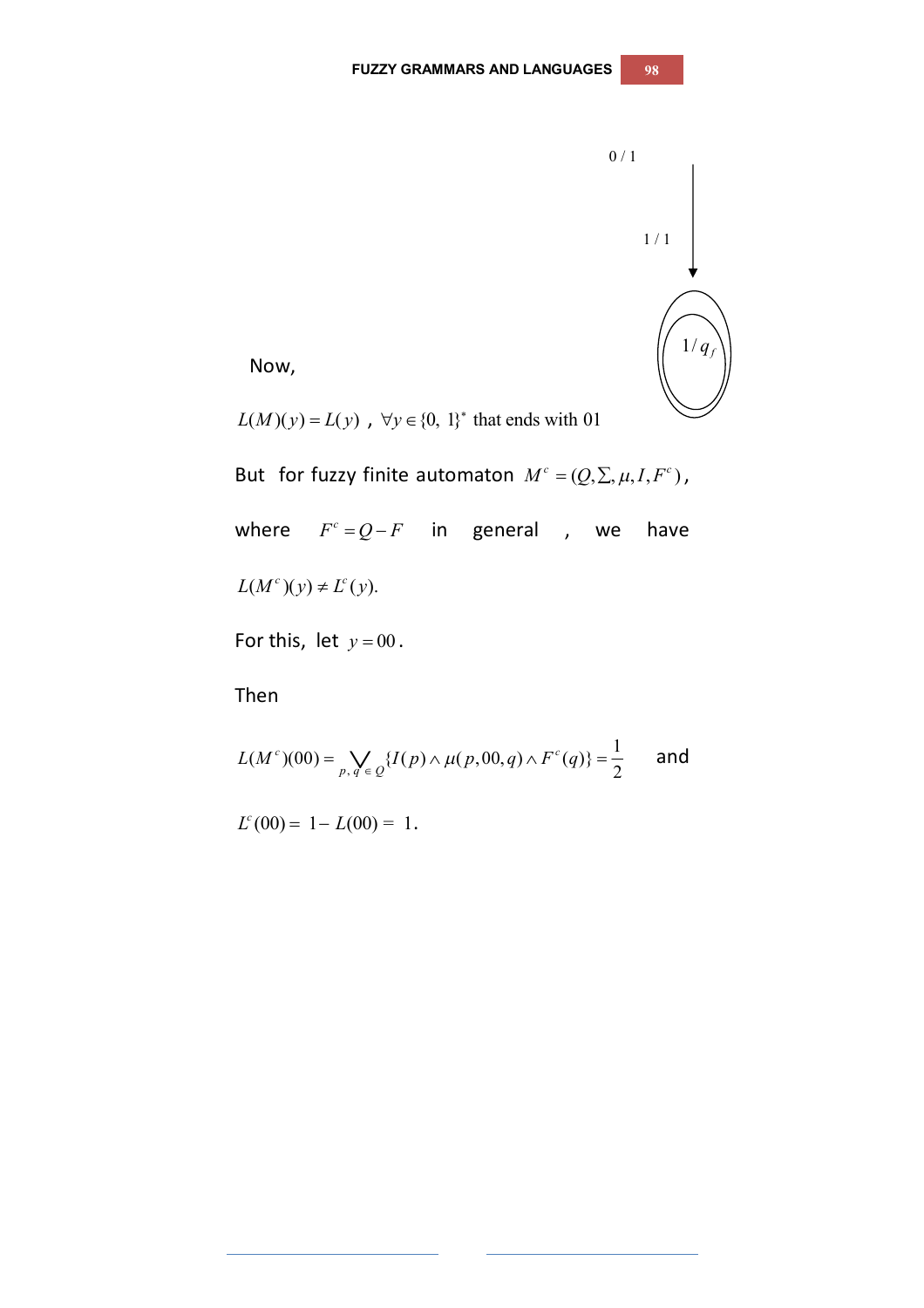Thus, the fuzzy language generated by fuzzy automaton is not necessarily closed under complementation.

We now define fuzzy quotient language and discuss its closure property

**Definition 3.3.6** Let  $L_1$  and  $L_2$  be two fuzzy languages over  $\Sigma^*$ . The *quotient of L*<sub>1</sub> *by L*<sub>2</sub>, denoted by  $L_1 L_2^{-1}$  (or  $L_1 / L_2$ ), is a fuzzy language over  $\Sigma^*$  which is defined as follows:  $L_1 L_2^{-1}(x) = \bigvee_{y} \{ L_1 (xy) \wedge L_2(y) \}, \forall x \in \Sigma^*$ .

**Theorem 3.3.7** If  $L_i$  is fuzzy language generated by fuzzy finite automaton and  $L_{2}$  is a fuzzy languages over  $\sum^*$ , then  $L_1 L_2^{-1}$  is a fuzzy language generated by fuzzy finite automaton.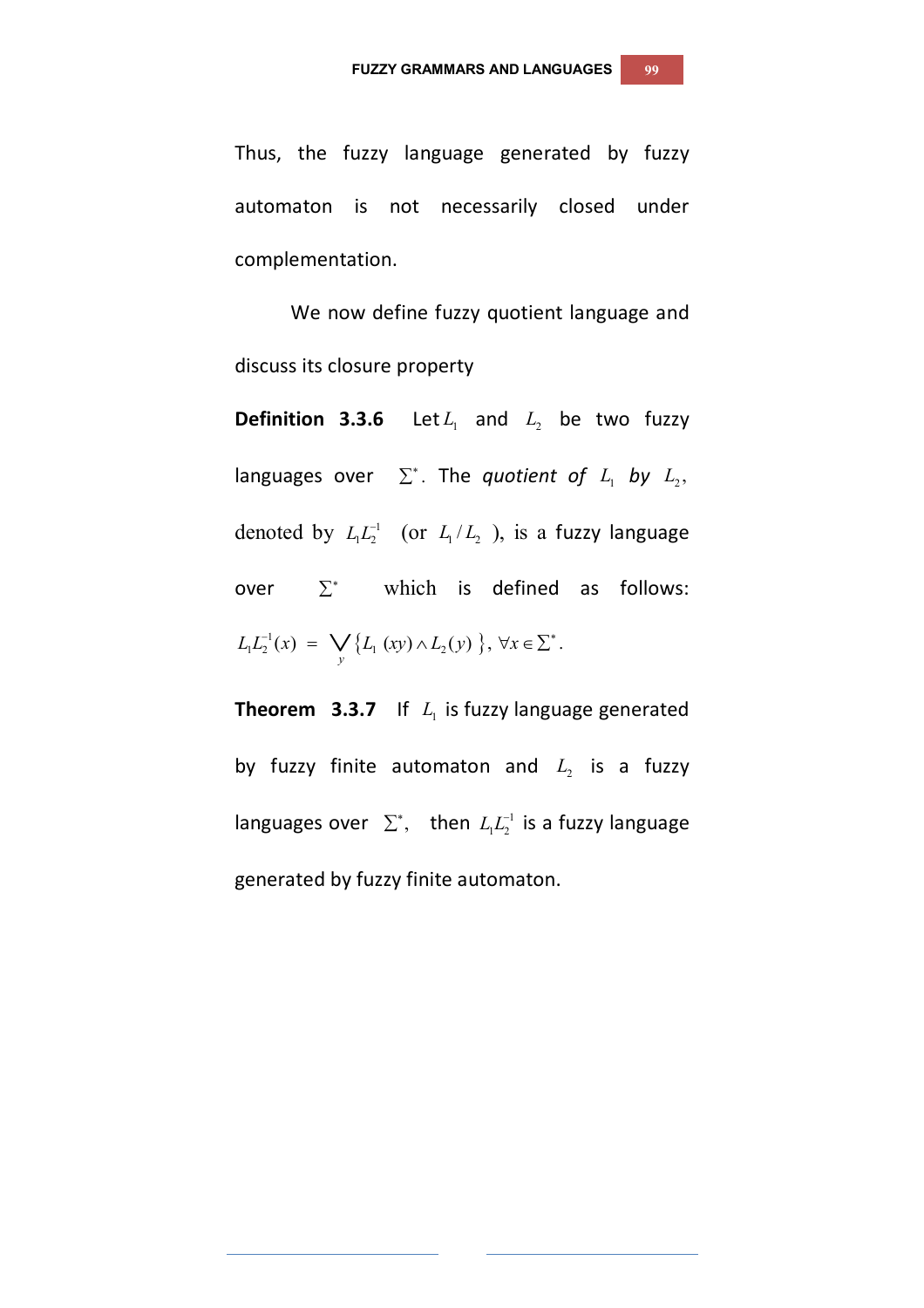**Proof** Let  $M = (Q, \Sigma, \mu, I, F)$  be a fuzzy finite automaton such that  $L(M) = L_1$ . Construct a fuzzy finite automaton  $M' = (Q, \Sigma, \mu, I, F')$ , where  $F' : Q \rightarrow [0, 1]$  defined by  $F'(q) = \bigvee_{y \in \Sigma^*} \{ \mu(q, y, q') \wedge F(q') \wedge L_2(y) \}.$ Now,  $L_1 L_2^{-1}(x) = \bigvee_{y} \{L_1(xy) \wedge L_2(y)\}$  $=\bigvee_{y}\left\{\bigvee_{q,p\in Q}\left\{I(q)\wedge\mu(q,xy,p)\wedge F(p)\right\}\wedge L_{2}(y)\right\}.$  $=\bigvee_{y}\left\{\bigvee_{q,p\in\mathcal{Q}}\left\{I(q)\wedge\left(\bigvee_{r}\left\{\mu(q,x,r)\wedge\mu(r,y,p)\right\}\right)\wedge F(p)\right\}\wedge L_{2}(y)\right\}.$  $=\bigvee_{p,q,r\in\mathcal{Q}}\biggl\{I(q)\wedge\mu(q,x,r)\wedge\biggl[\,\bigvee_y\bigl\{\mu(r,y,p)\bigr\}\wedge F(p)\wedge L_{_2}(y)\biggr]\biggr\}$  $=\bigvee_{q,r\in Q}\big\{I(q)\wedge\mu(q,x,r)\wedge F'(r)\big\}$  $= L(M')(x).$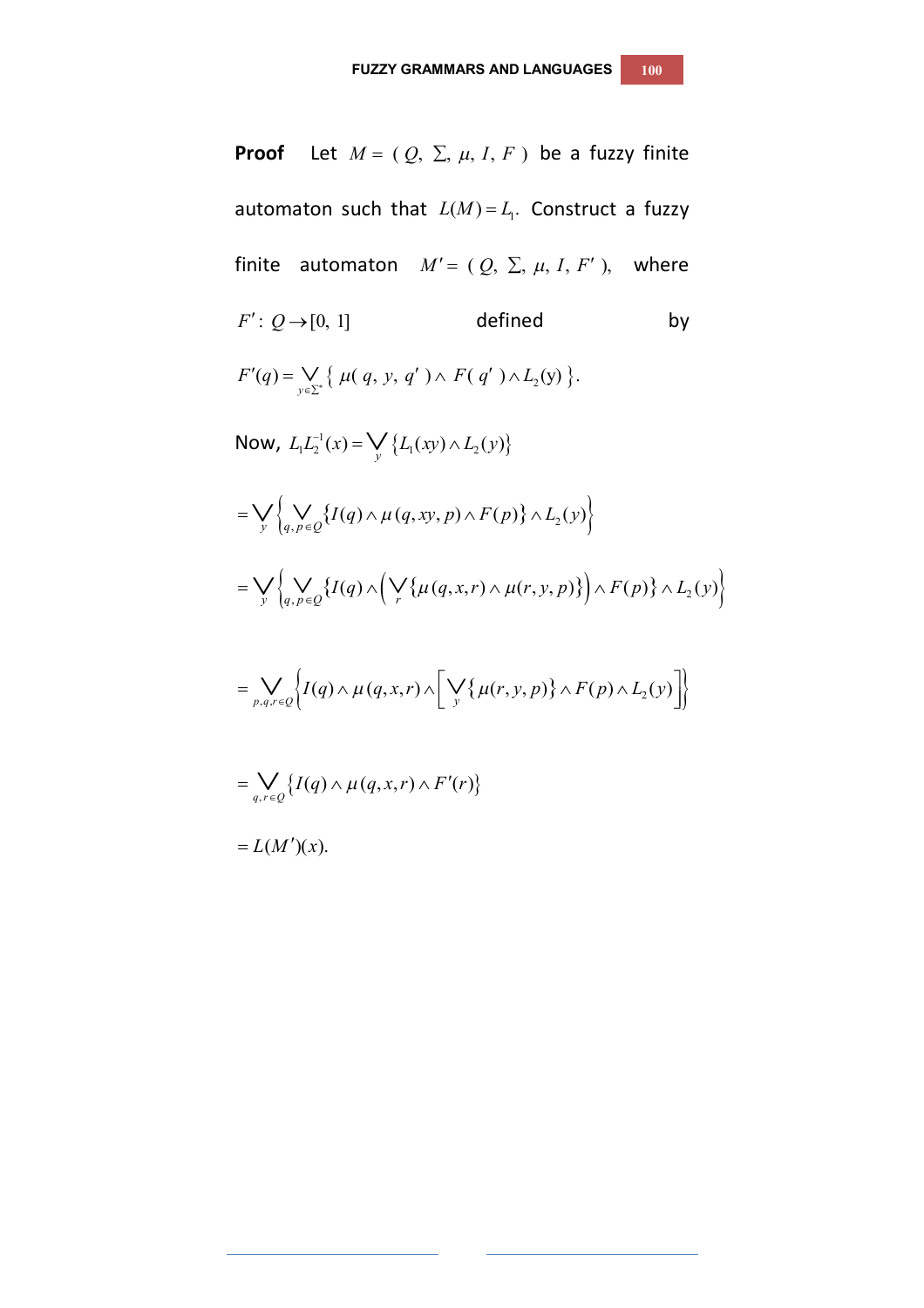Hence,  $L_1L_2^{-1}$  is a fuzzy language generated by fuzzy automaton *M* .

**Slight modification in the above definition, enable us to define Definition 3.3.8** Let  $L_1$  and  $L_2$  be two fuzzy languages over  $\Sigma^*$ . The *right quotient of*  $L_1$  *by*  $L_2$ , denoted by  $L_2^{-1}L_1$  (or  $L_1/L_2$ ), is a fuzzy language over  $\Sigma^*$  which is defined as follows:  $L_2^{-1}L_1(x) = \bigvee_{y} \{L_1(yx) \wedge L_2(y)\}\,$ ,  $\forall x \in \Sigma^*$ .

**Theorem 3.3.9** If  $L_i$  is fuzzy language generated by fuzzy finite automaton and  $L_{2}$  is a fuzzy languages over  $\sum^*$ , then  $L_2^{-1}L_1$  is a fuzzy language generated by fuzzy finite automaton.

**Proof** Let  $M = (Q, \Sigma, \mu, I, F)$  be a fuzzy finite automaton such that  $L(M) = L_1$ . Construct a fuzzy finite automaton  $M' = (Q, \Sigma, \mu, I', F)$ , where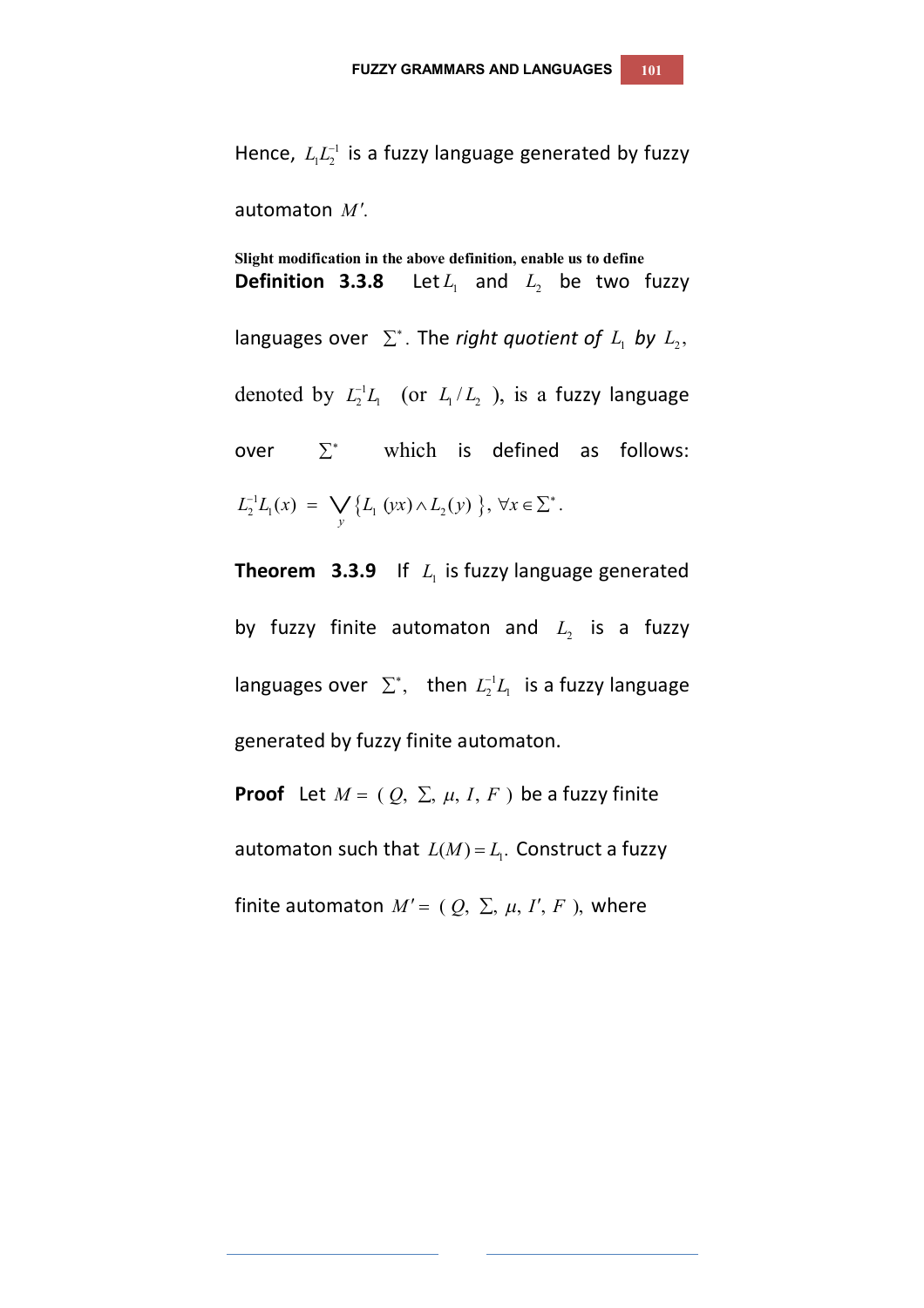$$
I': Q \rightarrow [0, 1] \text{ defined by}
$$
\n
$$
I'(q') = \bigvee_{y \in \Sigma'} \{ I(q) \land \mu(q, y, q') \land L_2(y) \}.
$$
\nNow,  $L_2^{-1}L_1(x) = \bigvee_{y} \{ L_1(yx) \land L_2(y) \}$ \n
$$
= \bigvee_{y} \left\{ \bigvee_{q, p \in Q} \{ I(q) \land \mu(q, yx, p) \land F(p) \} \land L_2(y) \right\}
$$
\n
$$
= \bigvee_{y} \left\{ \bigvee_{q, p \in Q} \{ I(q) \land \bigvee_{r} \{ \mu(q, y, r) \land \mu(r, x, p) \} \bigg) \land F(p) \} \land L_2(y) \right\}
$$
\n
$$
= \bigvee_{p, q, r \in Q} \left\{ \bigvee_{y} \{ I(q) \land \mu(q, y, r) \land L_2(y) \} \right\} \land \mu(r, x, p) \land F(p) \right\}
$$
\n
$$
= \bigvee_{r, p \in Q} \{ I'(r) \land \mu(r, x, p) \land F(p) \}
$$
\n
$$
= L(M')(x).
$$

Hence,  $L_2^{-1}L_1$  is a fuzzy language generated by fuzzy automaton M'.

**3.4 Fuzzy Regular Languages** In this section we introduce fuzzy regular grammars with fuzzy initial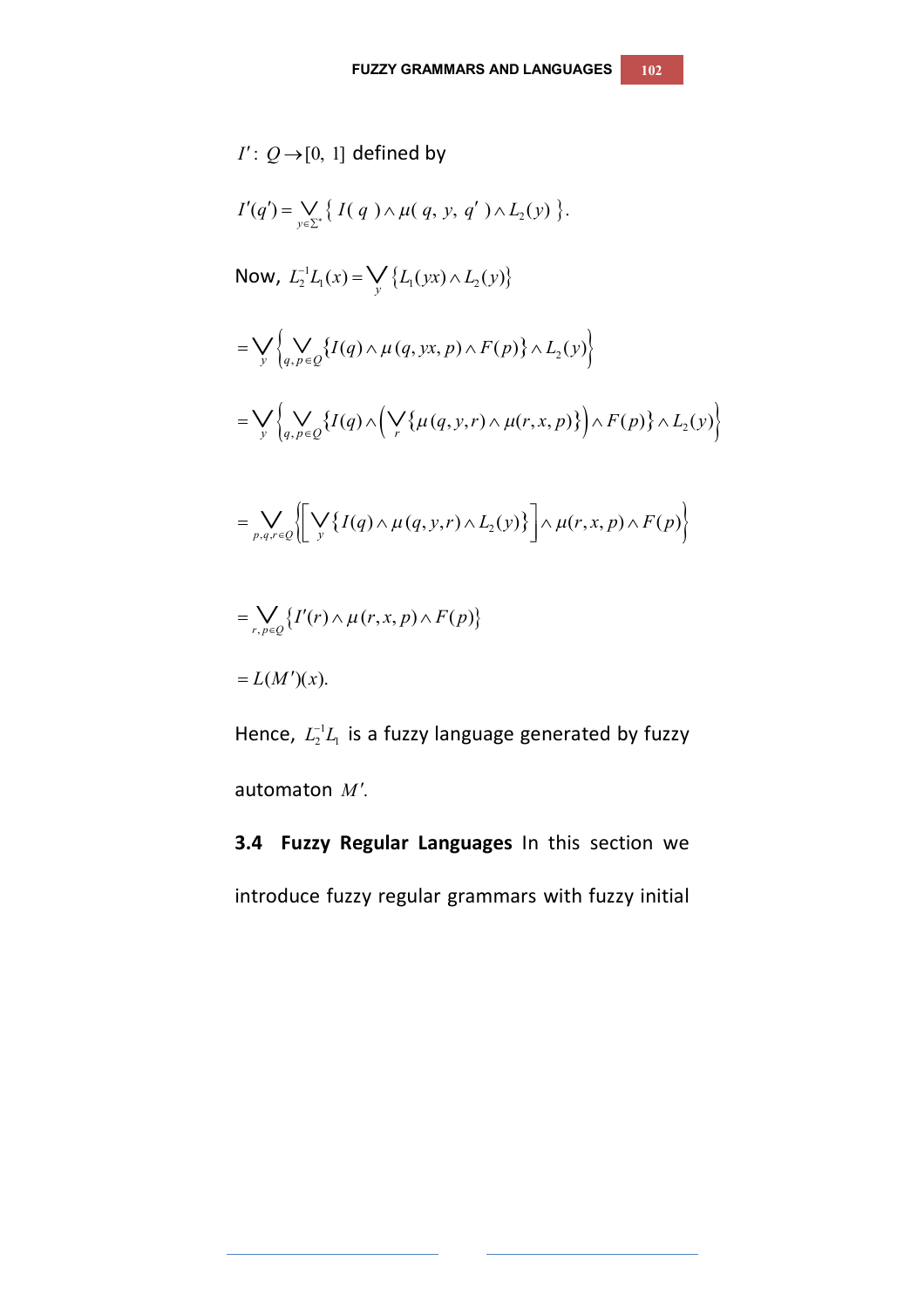variables and prove that they are equivalent to fuzzy finite automata, in the sense of same fuzzy language generation.

**Definition 3.4.1** Let  $G = (V, \Sigma, S, P)$  be a fuzzy regular grammar. Then the fuzzy language  $L(G)$  of  $\sum^*$  defined by  $L(G)(x) = \bigvee \{S(A_0) \wedge d(A_0 \Rightarrow x)\}$  $\mathbf{0}$  $(G)(x) = \bigvee \{ S(A_0) \wedge d(A_0 \Rightarrow x) \}$  $A_0 \in V$  $L(G)(x) = \bigvee \{S(A_0) \wedge d(A_0 \Rightarrow x)$  $=\bigvee_{A_0 \in V} \{S(A_0) \wedge d(A_0 \Rightarrow x)\}$  is

called the *fuzzy language generated* by *G* .

**Definition 3.4.2** A fuzzy language  $L$  of  $\Sigma^*$  is called a *regular language*, if their exists a fuzzy regular grammar *G* such that  $L = L(G)$ .

Following theorems establish equivalence between fuzzy language generated by fuzzy finite automaton and fuzzy regular language.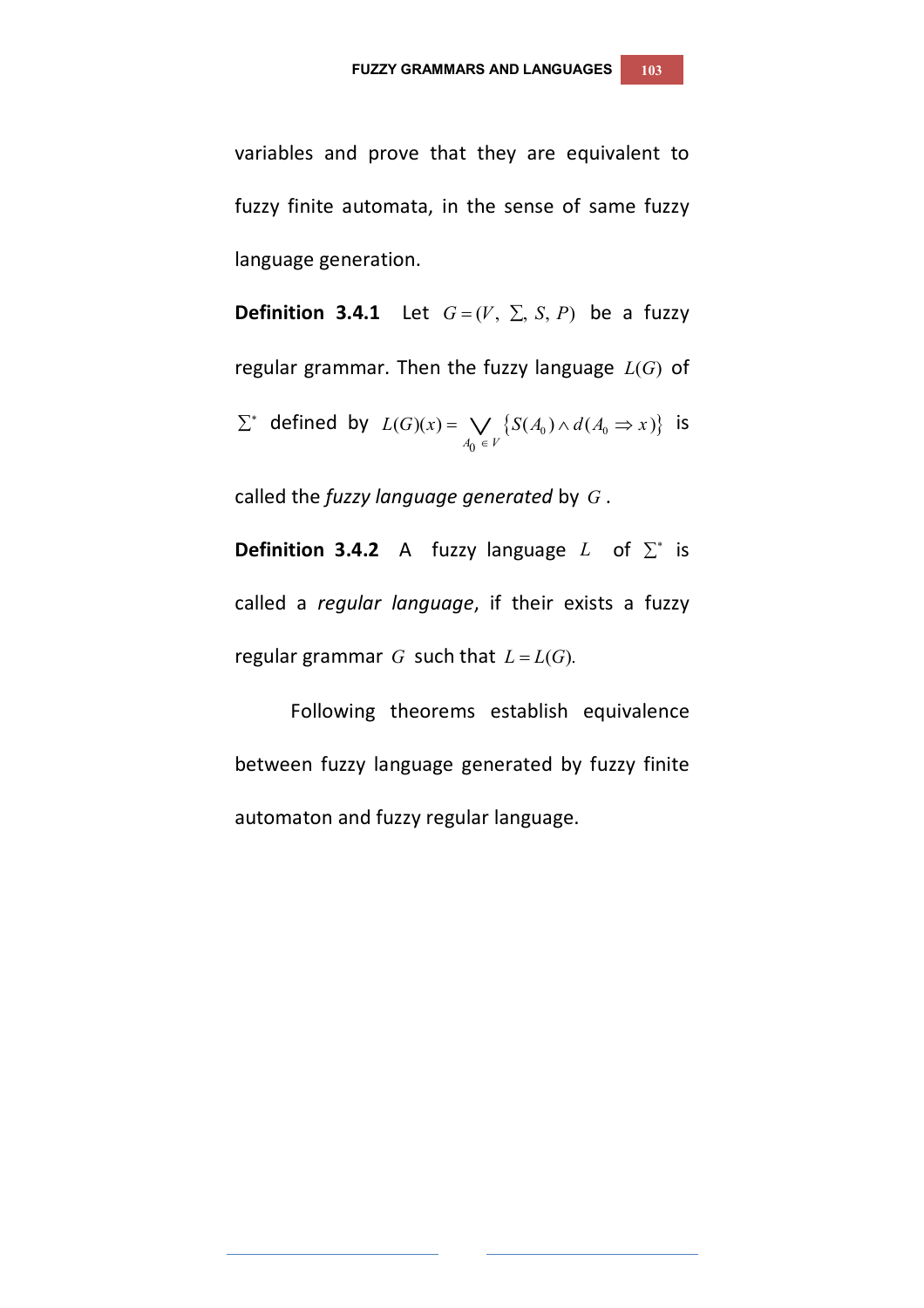## **Theorem 3.4.3** Every *non-null* fuzzy

language generated by fuzzy finite automaton is a fuzzy regular language.

**Proof** Let *L* be a fuzzy finite automaton language generated by fuzzy finite automaton

$$
M=(Q, \Sigma, \mu, I, F).
$$

Let

$$
P = \left\{ p \stackrel{\sigma}{\longrightarrow} aq \mid \mu(p, a, q) = \sigma \right\} \cup \left\{ p \stackrel{\sigma}{\longrightarrow} a \mid \mu(p, a, q) = \sigma \text{ and } F(q) > 0 \right\}
$$

Then  $G = (Q, \Sigma, I, P)$  is a fuzzy regular grammar.

Let  $x = a_1 a_2 ... a_{n-1} a_n$ ;  $a_i \in \Sigma$ . We have

 $L(M)(x) = \vee \{I(q) \wedge \mu(q, x, p) \wedge F(p) | q, p \in Q\}$  if and

only if there exist  $q_0, p_0 \in Q$ 

such that  $L(M)(x) = I(q_0) \wedge \mu(q_0, x, p_0) \wedge F(p_0)$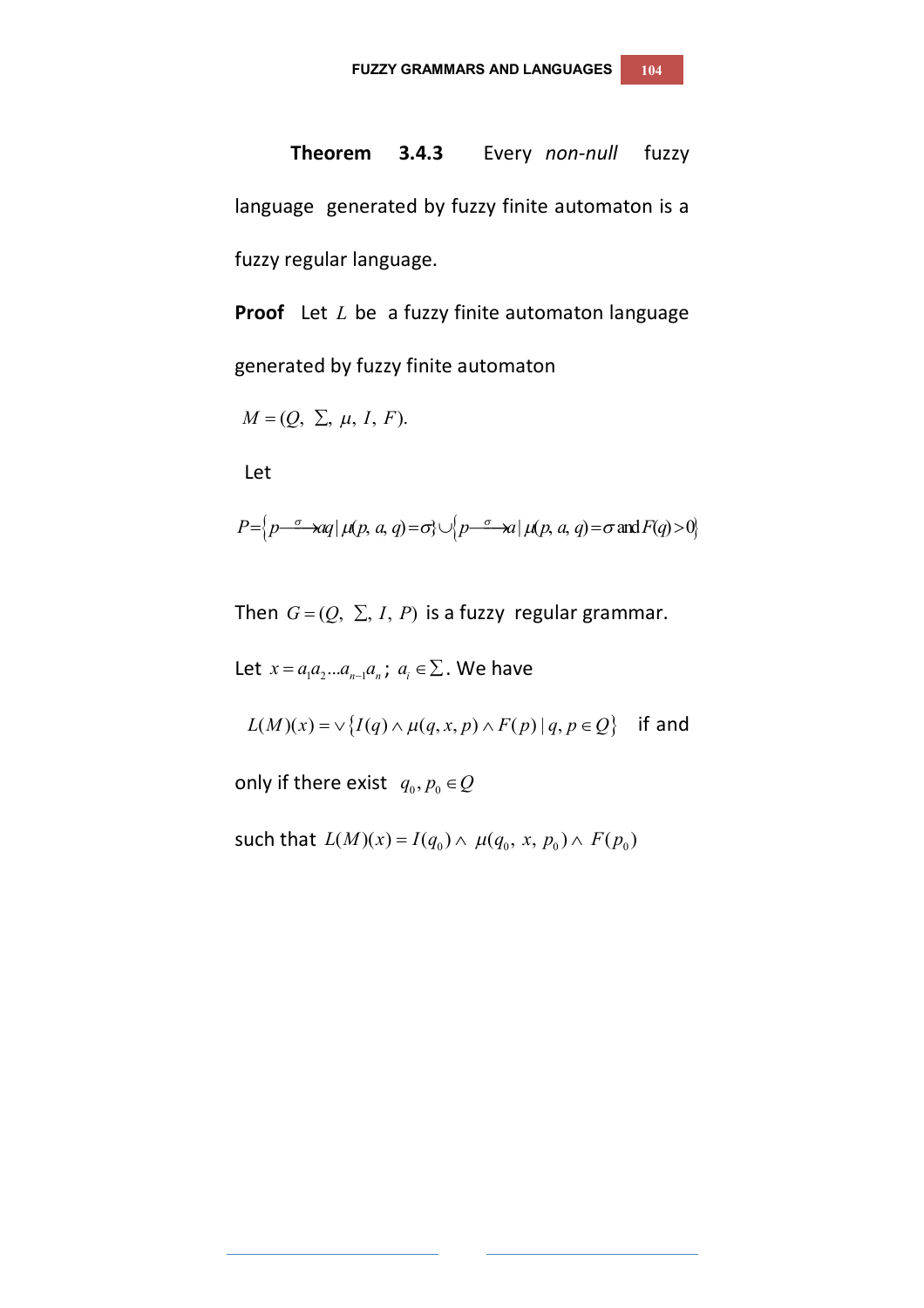$$
\mu(q_0, x, p_0) = \mu(q_0, a_1, q_1) \wedge \mu(q_1, a_2, q_2) \wedge \dots \wedge \mu(q_{n-2}, a_{n-1}, q_{n-1}) \wedge \mu(q_{n-1}, a_n, p_0)
$$
  
, for some  $q_1, q_2, \dots, q_{n-1} \in Q$ 

If

$$
\mu(q_0, q, q_1) = d_1, \mu(q_1, q_2, q_2) = d_2, \dots, \mu(q_{n-2}, q_{n-1}, q_{n-1}) = d_{n-1}, \mu(q_{n-1}, q_n, p_0) = d_n,
$$

where

 $d_i \in [0, 1]$  , then by definition of  $P$ 

 $_0 \longrightarrow a_1 q_1$  $q_0 \xrightarrow{d_1} a_1 q_1$ ,  $q_1 \xrightarrow{d_2} a_2 q_2$  $q_1 \xrightarrow{d_2} a_2 q_2$ , *.....,*  $q_{n-2} \xrightarrow{d_{n-1}} a_{n-1} q_{n-1}$  $q_{n-2} \stackrel{d_{n-1}}{\longrightarrow} a_{n-1} q_{n-1}$  ,  $a_n \rightarrow a_n p_0$  $q_{_{n-1}}$   $\overset{d_{_{n}}}{\longrightarrow}$   $a_{_{n}}p_{_{0}}$  and  $q_{_{n-1}}$   $\overset{d_{_{n}}}{\longrightarrow}$  $q_{n-1} \xrightarrow{d_n} a_n$  for all  $p \in V$  such

that  $F(p_0) > 0$ .

Now,

 $q_0$ <sup>-d</sup><sub>1</sub>  $\rightarrow$   $\alpha$ <sub>1</sub> $q_1$ <sup>-d<sub>2</sub>  $\rightarrow$   $\alpha$ <sub>4</sub> $\alpha$ <sub>2</sub>  $\rightarrow$   $\alpha$ <sub>n</sub><sup>-d<sub>n</sub>+</sub> $\alpha$ <sub>n</sub><sub>1</sub> $\alpha$ <sub>n</sub><sub>1</sub> $\alpha$ <sub>n</sub><sup>-d<sub>n</sub>+ $\alpha$ <sub>n</sub><sub>1</sub> $\alpha$ <sub>n</sub><sub>1</sub> $\alpha$ <sub>n</sub>= $x$ </sup></sup></sup>

implies that

 $q_0 \Rightarrow x$  in *G*; since  $F(p_0) > 0$ .

Thus,  $\mu(q_0, x, p_0) = d(q_0 \Rightarrow x)$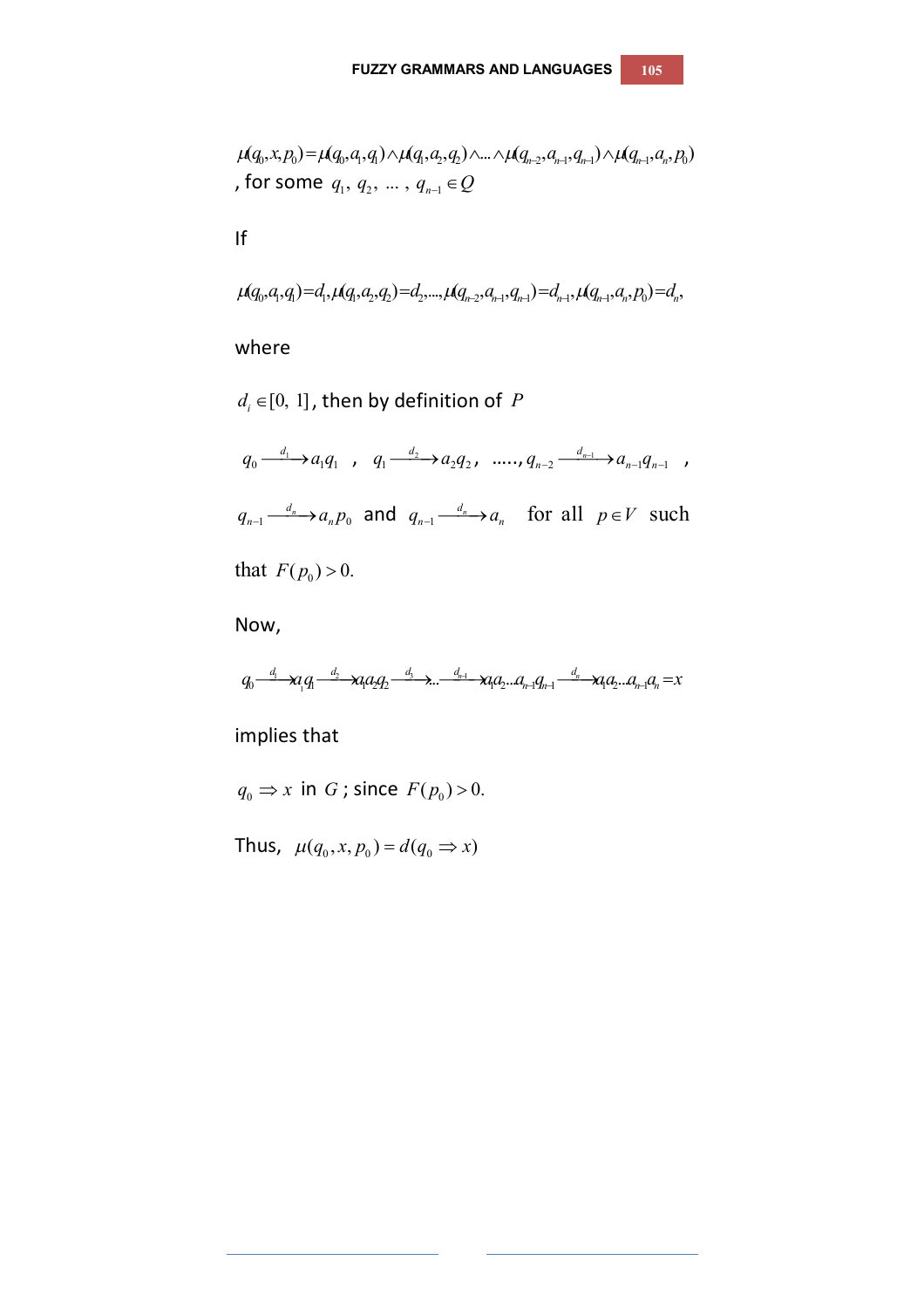Therefore, 
$$
L(M)(x) = S(q_0) \wedge d(q_0 \Rightarrow x)
$$
, for some  
\n
$$
q_0 \in V.
$$
\n
$$
\leq \bigvee_{q \in V} \{S(q) \wedge d(q \Rightarrow x)\}
$$
\n
$$
= L(G)(x)
$$
\nThus,  $L(M) \subseteq L(G)$   
\nNow,  $L(G)(x) = \bigvee_{q \in V} \{S(q) \wedge d(q \Rightarrow x)\}$   
\ni.e. there exists  $q_0 \in V$  such that  
\n $L(G)(x) = S(q_0) \wedge d(q_0 \Rightarrow x)$   
\nSince  $d(q_0 \Rightarrow x) = \sup\{\min(\sigma_1, \sigma_2, ..., \sigma_n)\}\}$ , where  
\nsupremum is taken over all derivation chains of x  
\nfrom  $q_0$ , there exist  
\n $q_1, q_2, ..., q_{n-1} \in V$  and  $d_1, d_2, ..., d_n \in [0, 1]$  such that  
\n $q_0 \xrightarrow{d} x_1 q_1 \xrightarrow{d_2} x_1 q_2 q_2 \xrightarrow{d_3} x_1 \xrightarrow{d_4} x_2 \xrightarrow{d_{n-1}} x_1 q_2 \xrightarrow{d_{n-1}} x_1 q_2 \xrightarrow{d_n} x_1 q_n = x$ 

Then, *P* must have following fuzzy productions: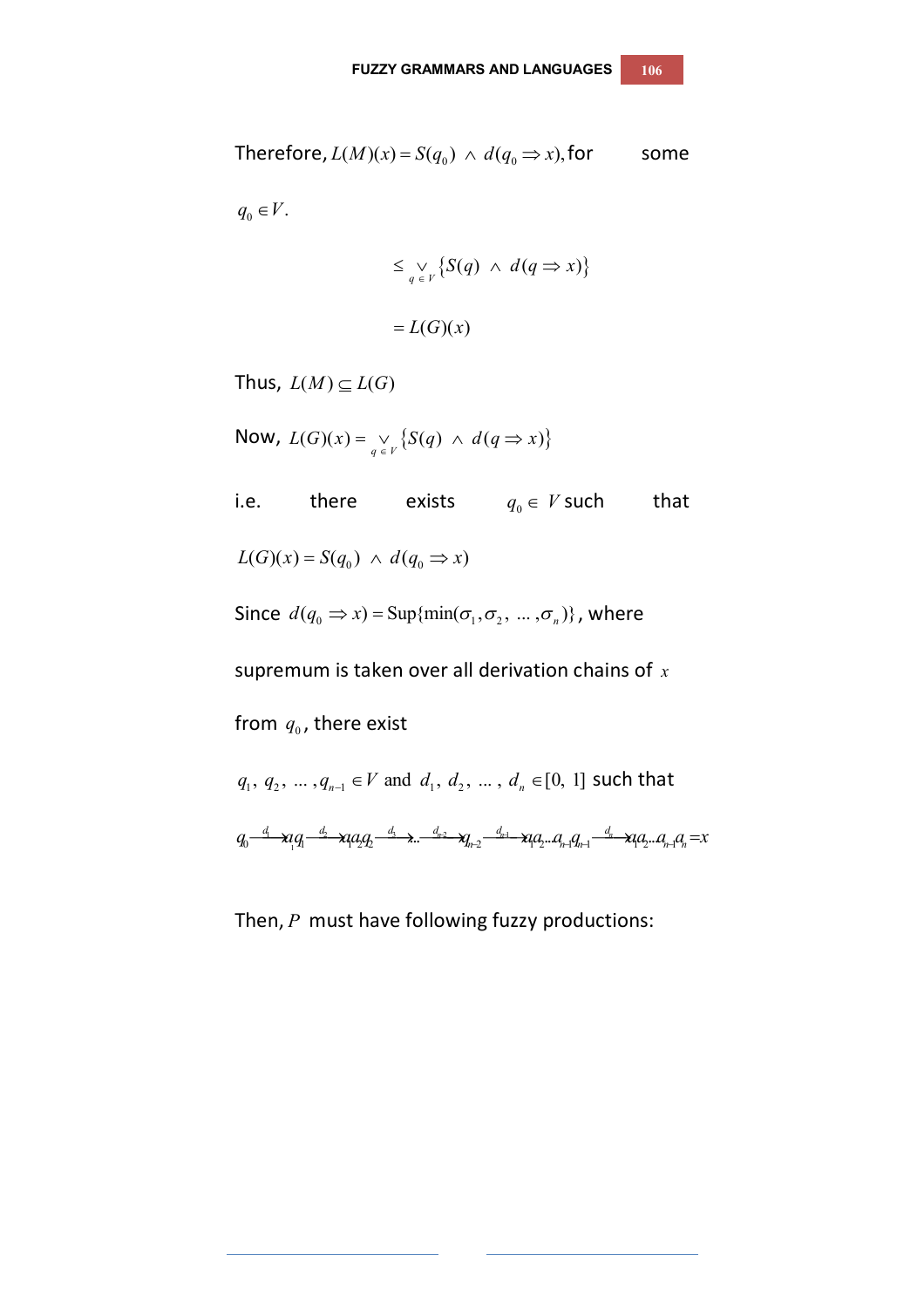$$
q_0 \xrightarrow{d_1} a_1 q_1 , q_1 \xrightarrow{d_2} a_2 q_2 , \dots , q_{n-2} \xrightarrow{d_{n-1}} a_{n-1} q_{n-1} \text{ and }
$$

 $\frac{d_n}{1}$  $q_{n-1} \stackrel{d_n}{\longrightarrow} a_n$  Whence,

 $\mu(q_0, a_1, q_1) = d_1, \ \mu(q_1, a_2, q_2) = d_2, \dots, \ \mu(q_{n-2}, a_{n-1}, q_{n-1}) = d_{n-1}, \ \mu(q_{n-1}, a_n, p_0) = d_n$ for some  $p_0 \in V$  such that  $F(p_0) > 0$ 

Clearly by vary choice of  $d_1, d_2, ..., d_n$ , we have

$$
\mu(q_0, x, p_0) = d(q_0 \Rightarrow x)
$$

Therefore,

$$
L(G)(x) = I(q_0) \wedge \mu(q_0, x, p_0) \wedge F(p_0) \text{ for some } q_0, p_0 \in V = Q
$$
  

$$
\leq \bigvee_{q_0, p_0 \in Q} \{ I(q_0) \wedge \mu(q_0, x, p_0) \wedge F(p_0) \}
$$

 $L(M)(x)$ 

**Example 3.4.4** Consider a fuzzy automaton *M* given below



 **Diagram : Fuzzy finite automaton**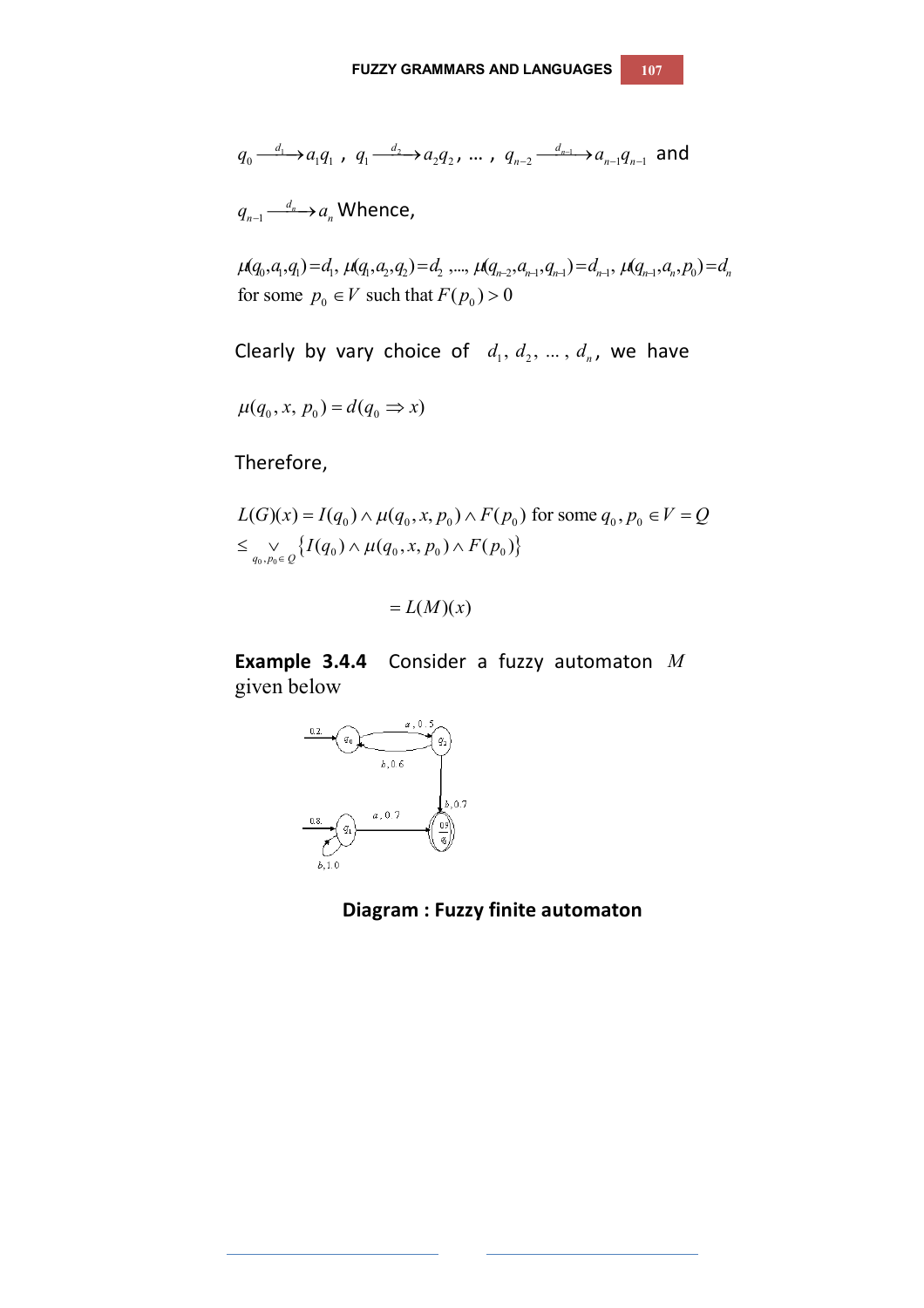Here, 
$$
L(M) = \left\{ \frac{0.2}{(ab)^*ab}, \frac{0.7}{b^*a} \right\}
$$

Then equivalent fuzzy grammar will be as follows:

 $q_0\frac{0.5}{2}\lambda q_2,q_1\frac{0.7}{2}\lambda q_3,q_1\frac{10}{2}\lambda q_1,q_1\frac{0.7}{2}\lambda a_1q_2\frac{0.6}{2}\lambda q_0,q_2\frac{0.7}{2}\lambda q_3$ and

0.7  $q_2 \xrightarrow{0.7} b.$ 

**Theorem 3.4.5** Every fuzzy regular language is generated by a fuzzy finite automaton.

**Proof** Consider  $Q = V \cup \left\{q_f\right\}$ , where  $q_f$  not in  $V$  ,

 $I = S, F = \{1/q_f\}.$ 

Define  $\mu$  :  $Q \times \Sigma \times Q \rightarrow [0,1]$  by

 $\mu(q, a, p) = \sigma$  if and only if  $q \rightarrow ap$  $\mu(q, a, q) = \sigma$  if and only if  $q \rightarrow a$ 

Then,  $M = (Q, \Sigma, \mu, I, F)$  is a fuzzy finite automaton

Let  $x = a_1 a_2 ... a_{n-1} a_n; a_i \in \Sigma$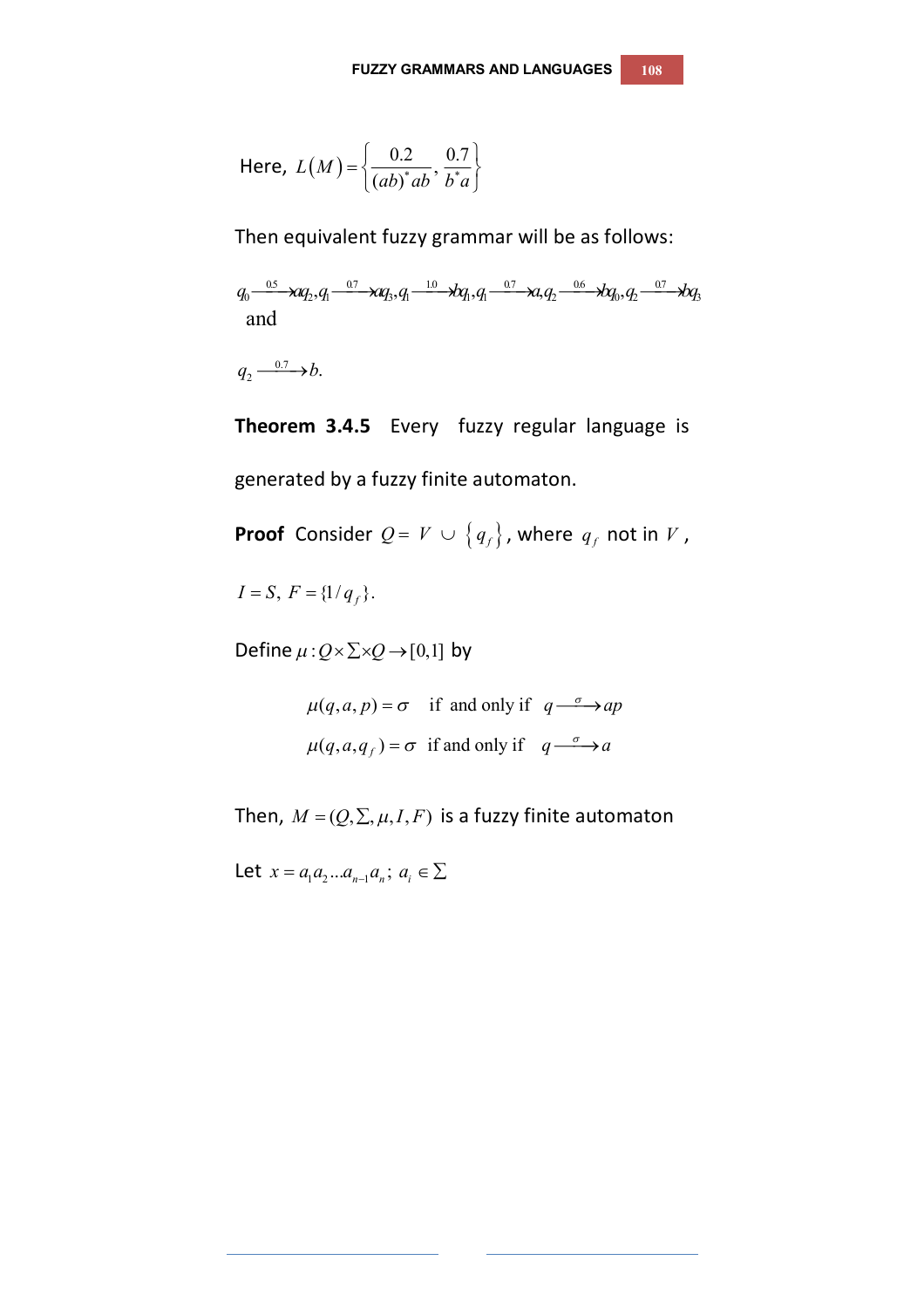$$
L(G)(x) = \bigvee_{q \in V} \{ S(q) \land d(q \Rightarrow x) \}
$$

i.e. there exists  $q_0 \in V$  such that  $L(G)(x) = S(q_0) \land d(q_0 \Rightarrow x)$ Since  $d(q_0 \Rightarrow x) = \text{Sup}\{\min(\sigma_1, \sigma_2, ..., \sigma_n)\}\)$ , where the supremum is taken over all derivation chains of *x* from *q*<sub>0</sub>, there exist  $q_1, q_2, ..., q_{n-1} \in V$  and  $d_1, d_2, ..., d_n \in [0, 1]$  such that  $q_0 \frac{d_1}{dt} \mathcal{A}_1 q_1 \frac{d_2}{dt} \mathcal{A}_2 q_2 \frac{d_3}{dt} \lambda \dots \frac{d_{n-1}}{dt} \mathcal{A}_l q_2 \dots q_{n-1} q_{n-1} \frac{d_n}{dt} \mathcal{A}_l q_2 \dots q_{n-1} q_n = x$ 

Then, corresponding to above derivation chain , *P* must have following fuzzy productions:

 $a_0 \longrightarrow a_1 q_1$  $q_0 \xrightarrow{d_1} a_1 q_1$ ,  $q_1 \xrightarrow{d_2} a_2 q_2$  $q_1 \xrightarrow{d_2} q_2 q_2$ , ...,  $q_{n-2} \xrightarrow{d_{n-1}} q_{n-1} q_{n-1}$  $q_{n-2} \xrightarrow{d_{n-1}} a_{n-1} q_{n-1}$  and  $\frac{d_n}{1}$  $q_{n-1} \xrightarrow{d_n} a_n$ 

Whence,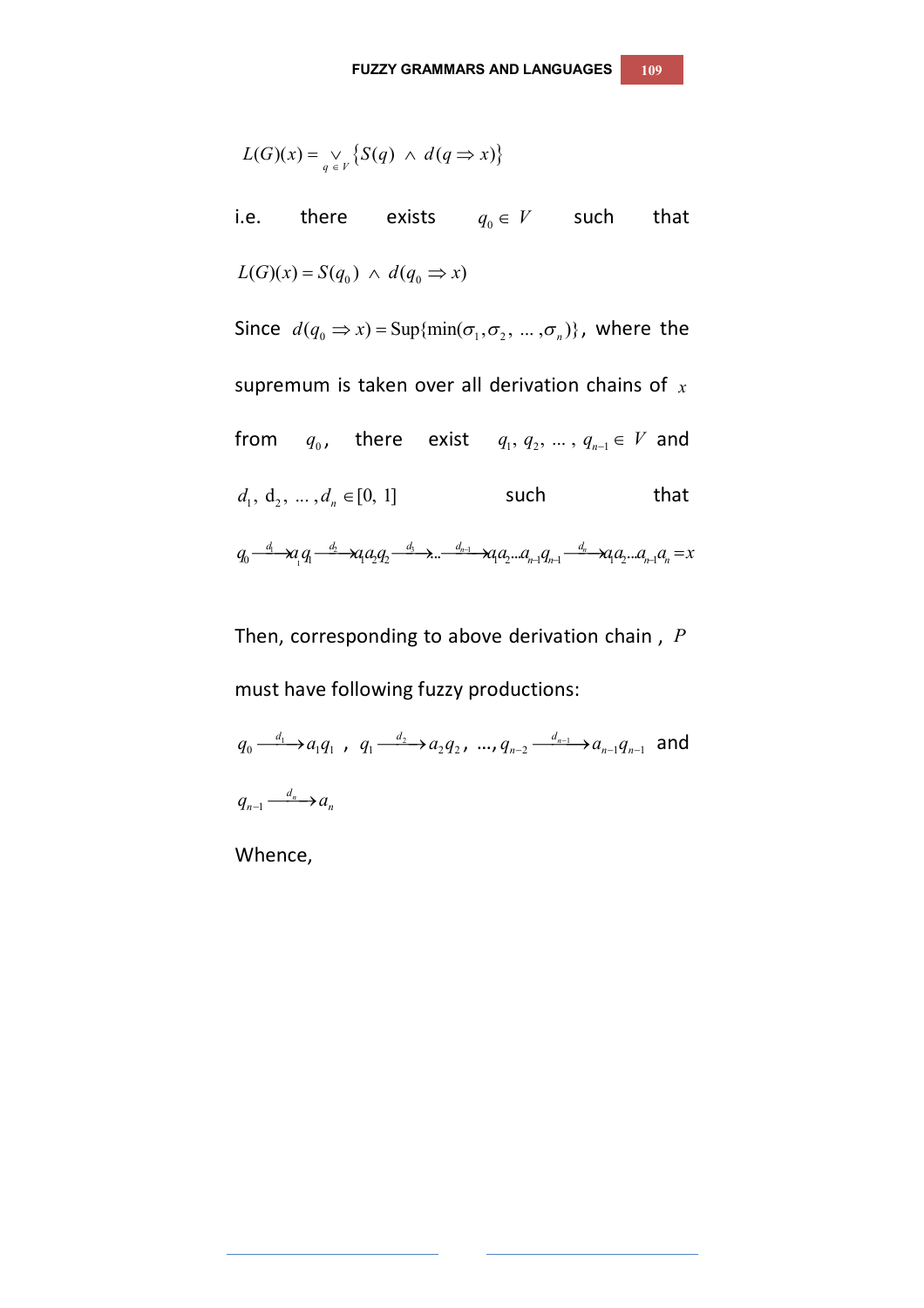$$
\mu(q_0, q, q) = d_1, \mu(q_1, q_2, q_1) = d_2, ..., \mu(q_{n-2}, q_{n-1}, q_{n-1}) = d_{n-1}
$$
 and  $\mu(q_{n-1}, q_n, q_n) = d_n$ 

Since

$$
\mu(q_0, a_1 a_2, p) = \vee \{ \mu(q_0, a_1, r) \mu(r, a_2, p) | r \in Q \} \quad ,
$$

we have

$$
\mu(q_0, x, q_f) =
$$
  
 
$$
\mu(q_0, a_1, q_1) \wedge \mu(q_1, a_2, q_2) \wedge ... \wedge \mu(q_{n-2}, a_{n-1}, q_{n-1}) \wedge \mu(q_{n-1}, a_n, q_f)
$$

Thus there exist  $q_0, q_f \in Q$  such that  $\mu(q_0, x, q_f) = d(q_0 \Rightarrow x)$  $L(G)(x) = I(q_0) \wedge \mu(q_0, x, q_f) \wedge F(q_f)$  for some  $q_0 \in V$  $\leq \bigvee_{q,q_f \in Q} \{I(q) \wedge \mu(q,x,q) \wedge F(q_f)\} = L(M)(x)$ Thus,  $L(G) \subseteq L(M)$ Now,  $L(M)(x) = \bigvee_{q, p \in Q} \{ I(q) \wedge \mu(q, x, p) \wedge F(p) \}$ 

i.e. there exist  $q_{0,}q_{f} \in Q$  such that  $L(M)(x) = I(q_0) \wedge \mu(q_0, x, q_f) \wedge F(q_f)$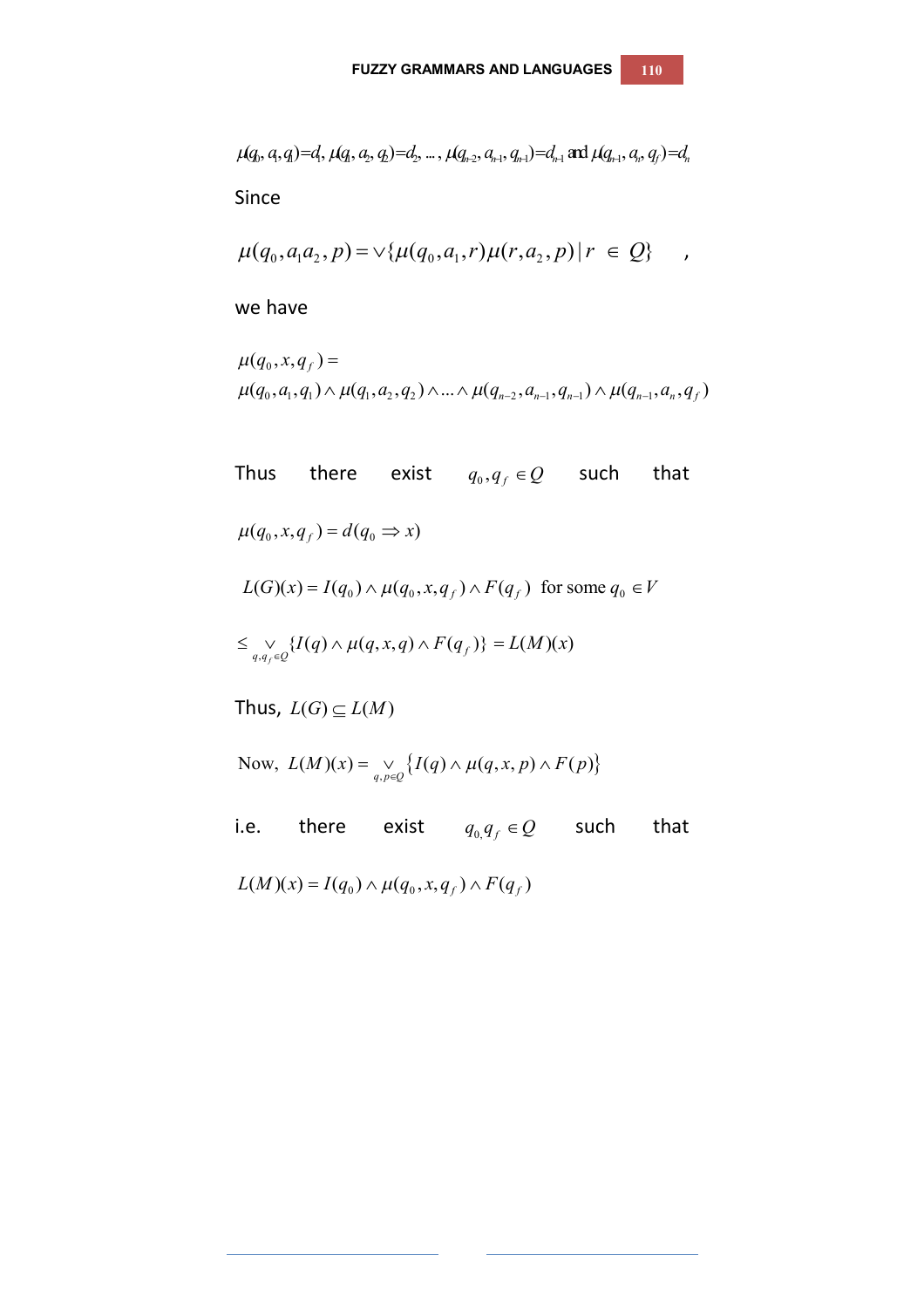By definition of  $\mu$ , there exist  $q_{_1},q_{_2},\,...\,,q_{_{n-1}}\!\in\!\mathcal{Q}$ 

such that

$$
\mu(q_0, x, q_f) =
$$
  

$$
\mu(q_0, a_1, q_1) \wedge \mu(q_1, a_2, q_2) \wedge ... \wedge \mu(q_{n-2}, a_{n-1}, q_{n-1}) \wedge \mu(q_{n-1}, a_n, q_f)
$$

Let

 $\mu(q_0, a_1, q_1) = d_1, \mu(q_1, a_2, q_2) = d_2, ..., \mu(q_{n-2}, a_{n-1}, q_{n-1}) = d_{n-1}$  and  $\mu(q_{n-1}, a_n, q_1) = d_n$ , where  $d_i \in [0, 1]$ 

Whence,

$$
q_0 \xrightarrow{d_1} a_1 q_1, q_1 \xrightarrow{d_2} a_2 q_2, \dots, q_{n-2} \xrightarrow{d_{n-1}} a_{n-1} q_{n-1}
$$
 and  

$$
q_{n-1} \xrightarrow{d_n} a_n, \text{ since } F(q_f) > 0
$$

Clearly by vary choice of  $d_1, d_2, ..., d_n$ , we have

 $\mu(q_0, x, p_0) = d(q_0 \Rightarrow x)$ 

Therefore,

 $L(M)(x) = S(q_0) \land d(q_0 \implies x)$  for some  $q_0 \in V$ 

$$
\leq \mathop{\vee}\limits_{q_0 \in V} \{ S(q_0) \; \wedge \; d(q_0 \Rightarrow x) \}
$$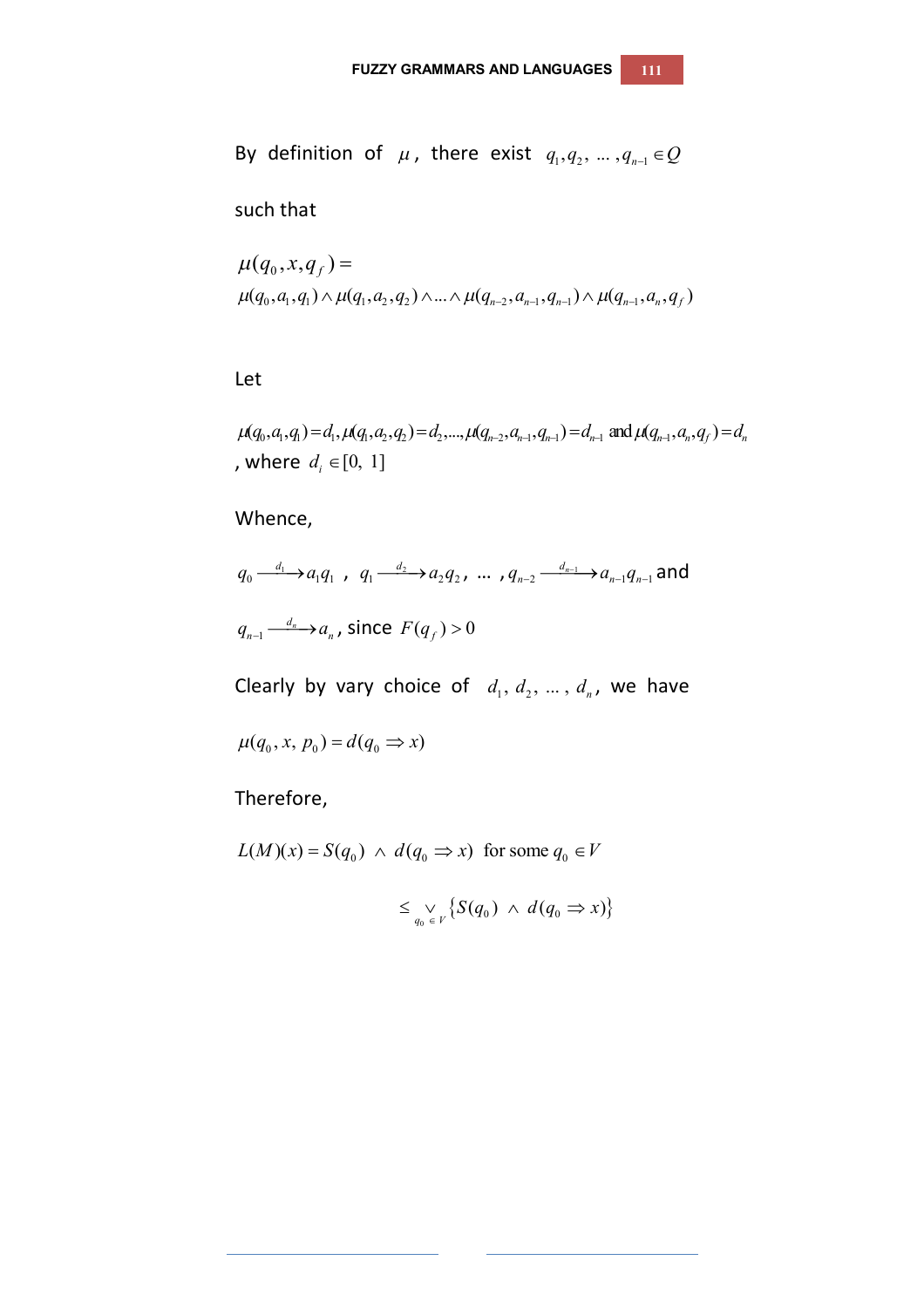$$
=L(G)(x).
$$

**Example 3.4.6** Consider a fuzzy grammar

$$
G=\left\{\left\{ABC\right\},\left\{0,1\right\},\left\{\frac{0.66}{A},\frac{0.4}{B}\right\},\left\{A-\frac{0.5}{A},B-\frac{0.6}{A},0,B-\frac{0.7}{A}\right\},QC-C-\frac{0.3}{A}A\right\}
$$

Then, 
$$
L(G) = \left\{ \frac{0.5}{1}, \frac{0.4}{0}, \frac{0.3}{01 \text{ }01} \right\}.
$$

An equivalent fuzzy finite automaton is :



**Diagram : Fuzzy finite automaton**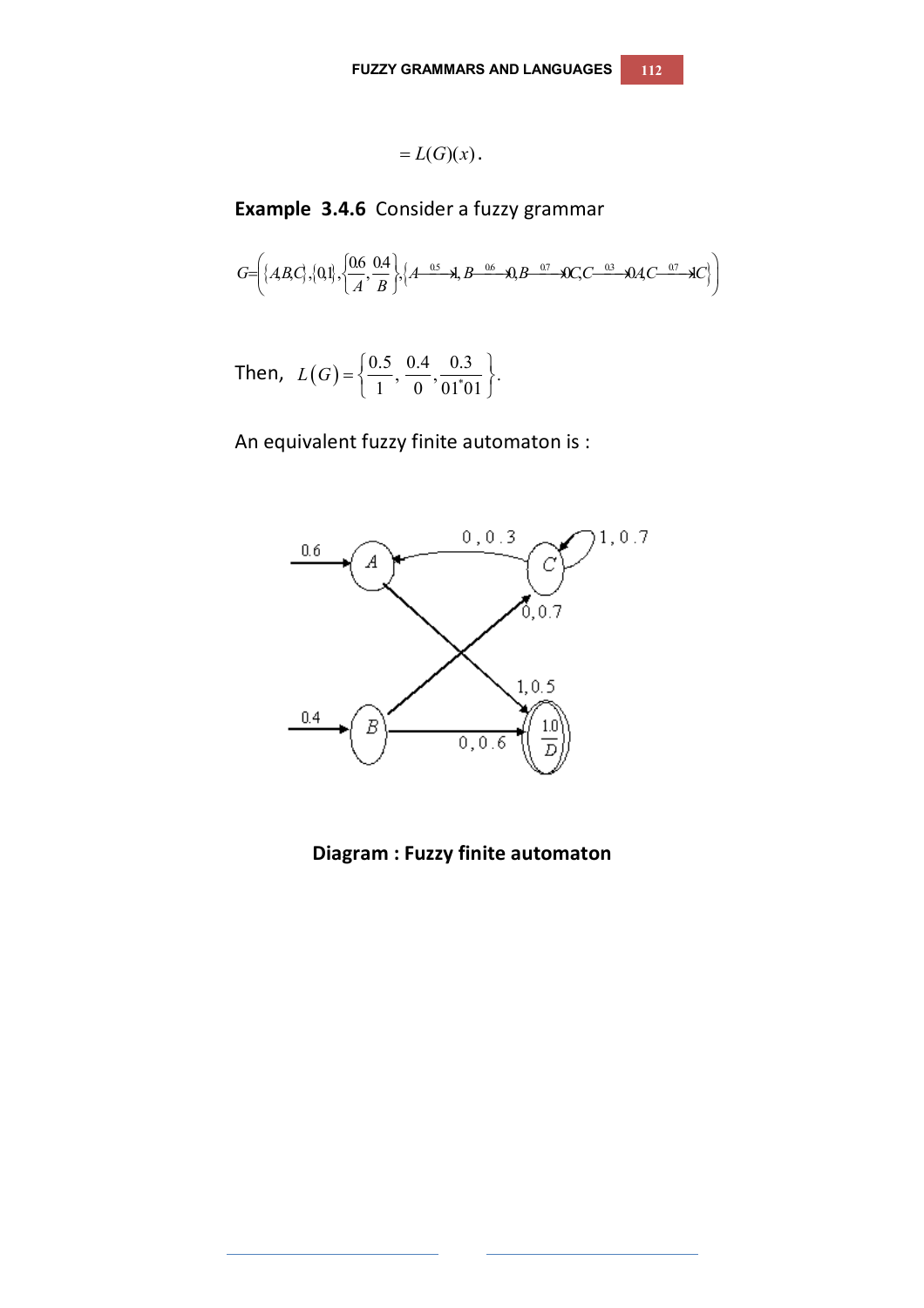**Corollary 3.4.7** Fuzzy finite automaton and fuzzy regular grammar are equivalent.

Theorem 3.3.3, 3.3.4 and 3.3.7 enable us to consider following remarks

## **Remarks 3.4.8**

- (1)Union, intersection, Cartesian product and reversal of fuzzy regular languages is a fuzzy regular language.
- (2) If  $L_1 \subseteq \Sigma^*$  be a fuzzy automaton language and
- $L_2 \subseteq \sum^*$  be any set, then  $L_1 L_2^{-1}$  and

 $L_2^{-1}L_1$  are fuzzy regular languages.

- (3) Let  $f : \Sigma \to \Delta^*$  be a homomorphism. Then
	- (1) If  $L \subseteq \Sigma^*$  is a fuzzy regular language, then
		- $f(L)$  is a fuzzy regular language.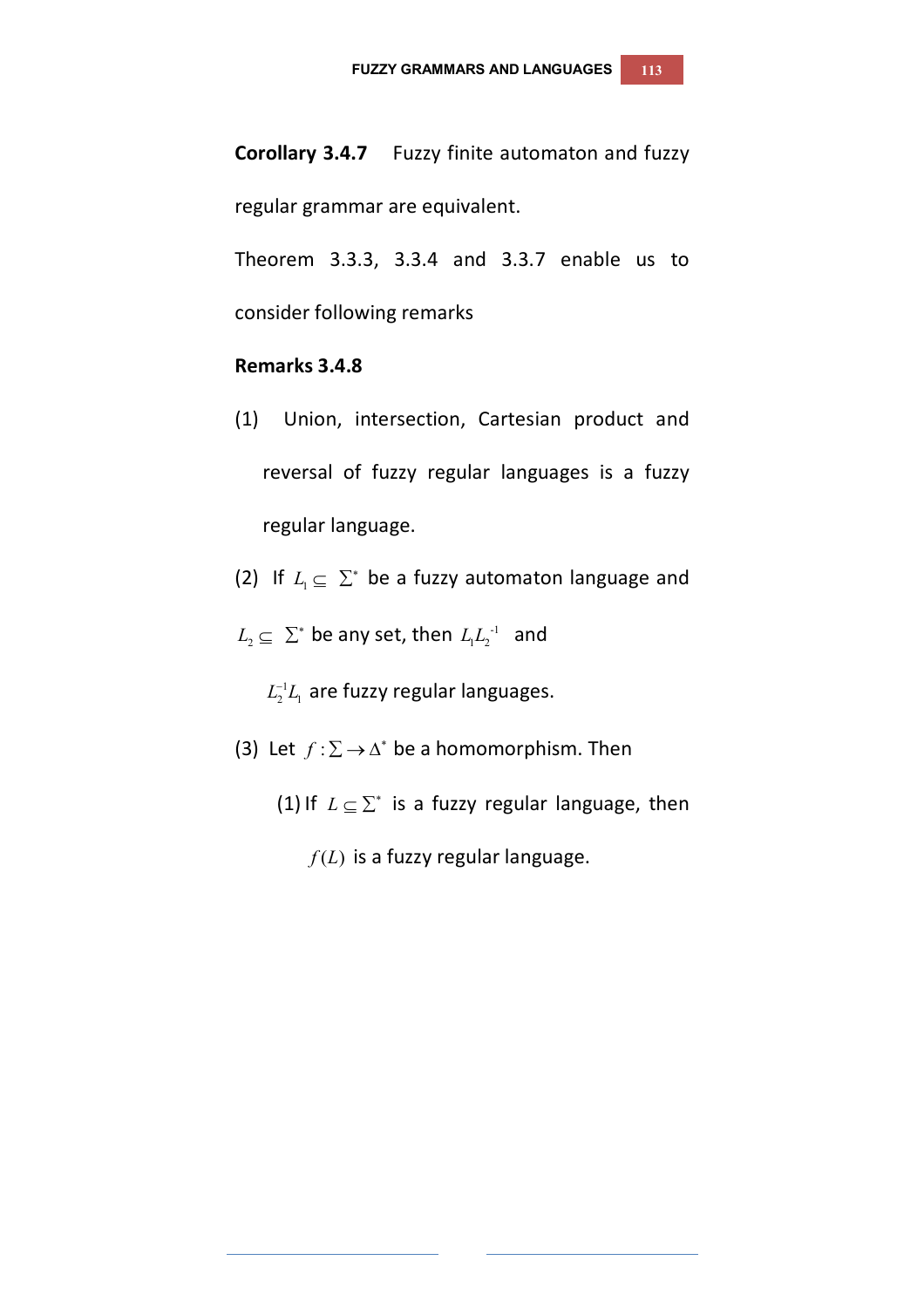- (2) If  $K \subseteq \Delta^*$  is a fuzzy regular language, then
	- $f^{-1}(K)$  is a fuzzy regular language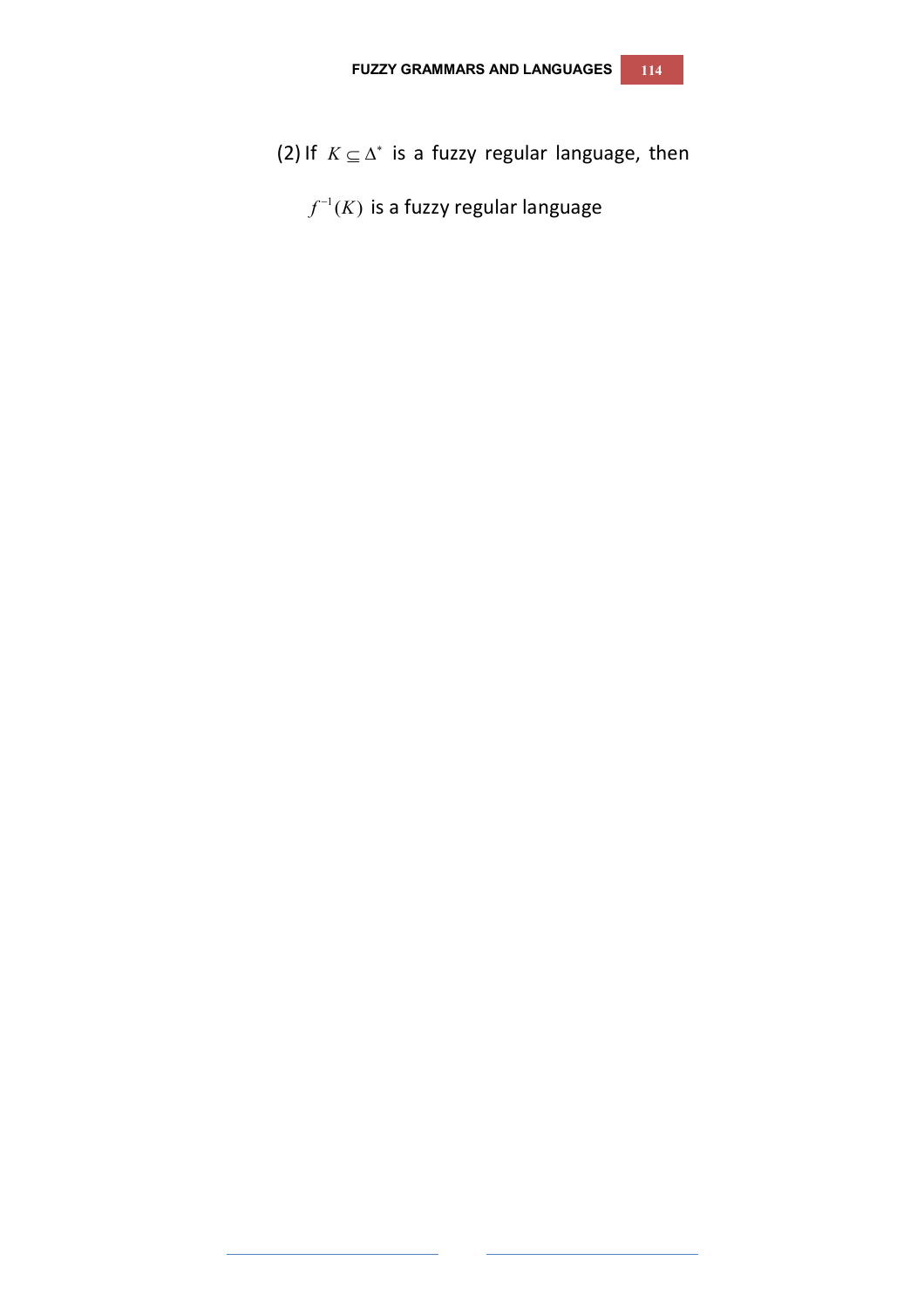## **Bibliography**

- [1] Abolpour K. and Zahedi M., Isomorphism between two BL- general fuzzy automata, *Soft Comput.,* **16(4)** (2012) pp. 729-736
- [2] Astrain J., Garitagoitia J., Gonzalez D., Mendivil J. , Villadangos J. and Fariña F., Approximate String Matching Using Deformed Fuzzy Automata*, Fuzzy Optimization and Decision Making,* **3(2)** (2004) pp. 141- 155.
- [3] Asveld P. R. J., Fuzzy context-free languages-Part 1: Generalized fuzzy context-free grammars, *Theoretical Computer Science* **347(1-2)** ( 2005) pp. 167-190.
- [4] Asveld P. R. J., Fuzzy context-free languages-Part 2: Generalized fuzzy context-free grammars, *Theoretical Computer Science* **347(1-2)** ( 2005) pp.191-213.
- [5] Belohlavek R., Determinism and fuzzy automata, *Information Sciences* **143** (2002) pp. 205-209.
- [6] Blanco A., Delgado M., Pegalajar M., *Fuzzy automaton induction using neural network*, Int. J. of Appro. Reasoning, **27** (2001) pp. 1 – 26.
- [7] Bucurescu I. and Pascu A., Fuzzy pushdown automata, *J. Comput.. Math.*, **10** (1981) pp. 109 – 119
- [8] Bucurescu I. and Pascu A., On the languages generated by context-sensitive fuzzy grammars, *International*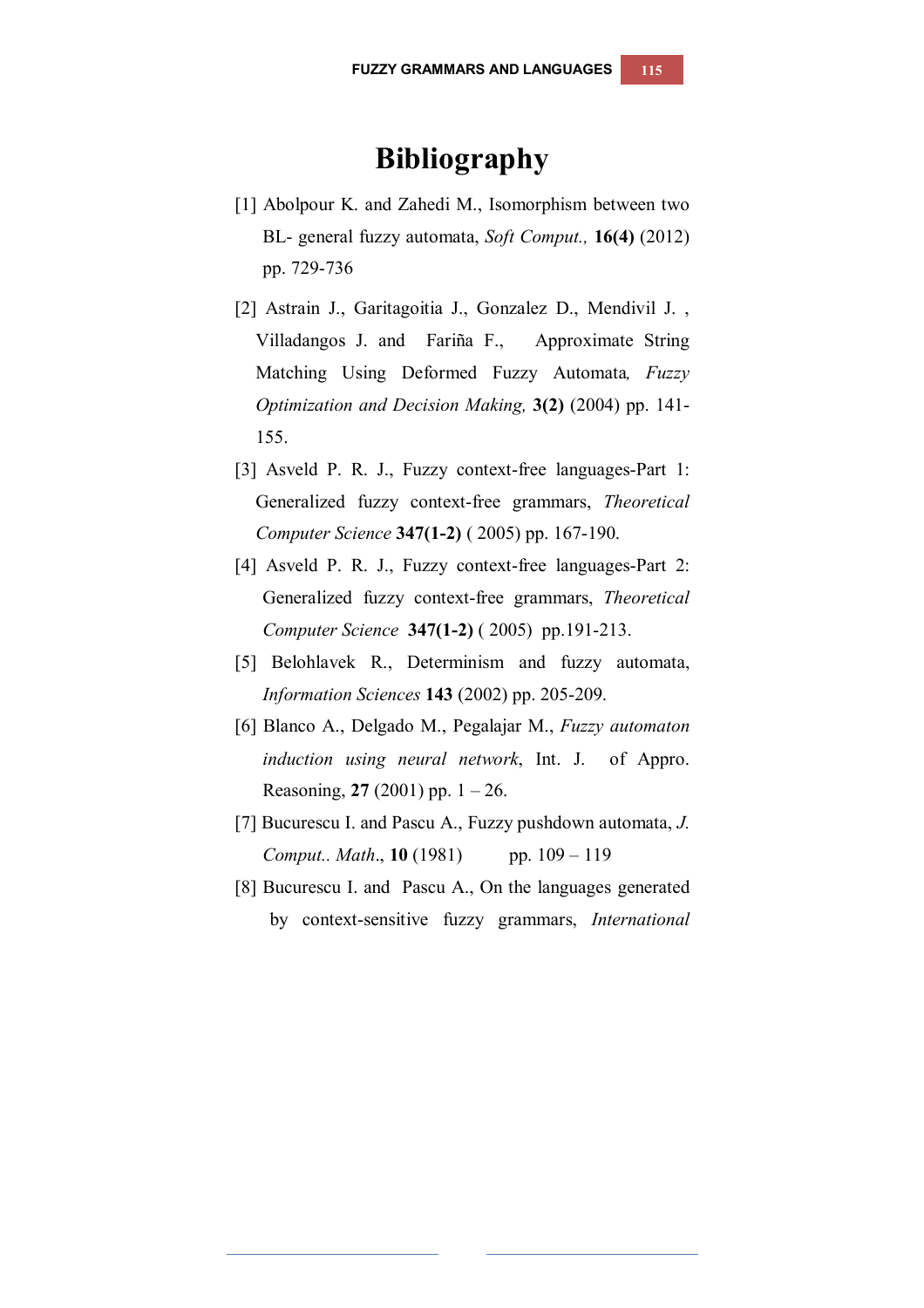*Journal of Computer Mathematics* **9(4)** (1981) pp. 277  $-285.$ 

[9] Cao Y. and Ezawa Y., Non-deterministic fuzzy automata, *Inf.. Sci.,* **191** (2012) pp. 86-97.

[10] Cheng W. and Mo Z., Minimization algorithm of fuzzy

- finite automata, *Comput. Math. with Appli.*, **57** (2009) pp. 949-960.
- [11] Ćirić M., Stamenković A., Ignjatović J. and Petković T., Fuzzy relation equations and reduction of fuzzy automata , *J. Comput. System Sci.,* **76** (*2009*) pp. 609- 633.
- [12] Dal Cin M., Fuzzy State Automata: Their Stability and Fault Tolerance, *International Journal of Computer and Inf. Sci.,* **4(1)** (1975) pp. 63-80.
- [13] Dal Cin M., Modification Tolerance of Fuzzy Automata, *International Journal of Computer and Inf. Sci.,* **4(1)** (1975) pp. 63-80.
- [14] Doostfatemeh M**.** and Kremer S.**,** *Representing Generalised fuzzy automata in recurrent neural networks*,proc. Canadin Con. On Electrical and Computer Engineering, **4** (2004), pp. 1901**-**1906.
- [15] Doostfatemeh M**.** and Kremer S.C.**,** New directions in fuzzy automata*, Int. J. of approximate reasoning,* **38** (2005), pp. 175**-**214.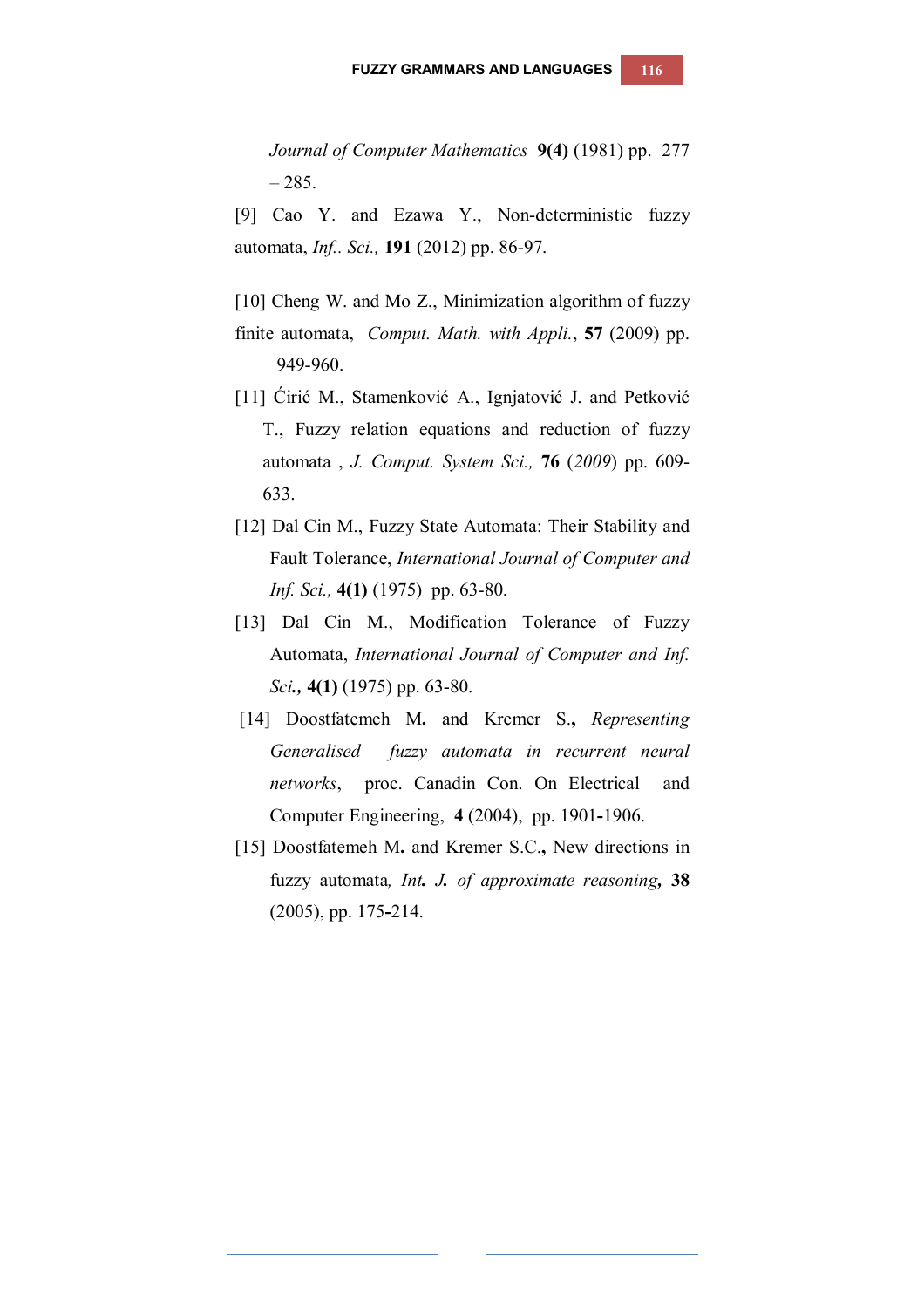- [16] Doostfatemeh M. and Kremer S. Biological Sequence Prediction using General Fuzzy Automata, *CIBCB* (2005) pp. 406-413.
- [17] Doostfatemeh M**.** and Kremer S.**,** General fuzzy automata, New Efficient Accepters for Fuzzy Languages**,** *proc. IEEE Int. Con. On Fuzzy Syst.,* (2006) pp. 2097**-**2103.
- [18] Dubois D. and Prade H., *Fuzzy Sets and Systems: Theory and Applications*, Academic Press Inc. 1980
- [19] Gerla G., Fuzzy grammars and recursively enumerable fuzzy languages*, Inform. Sciences* **60** (1992) pp. 137 – 143.
- [20] Gupta M., Saridas G. and Gaines B. , *Fuzzy Automata and Decision Processes*. North Holland, New York, 1977.
- [21] Holcombe W., *Algebraic Automata Theory*, Cambridge University press, 1982.
- [22] Hopcroft J., Ullman J., *Introduction to automata theory, languages and computation*, Addson-Wesley, New York, 1979.
- [23] Horry M. and Zahedi M., Hypergroups and general fuzzy automata, *Iranian J. of fuzzy systems,* **6(2)** (2009) pp. 61 – 74.
- [24] Horry M. and Zahedi M., On general fuzzy recognizers, *Iranian J. of Fuzzy Syst.* **8(3)** (2011), 125-135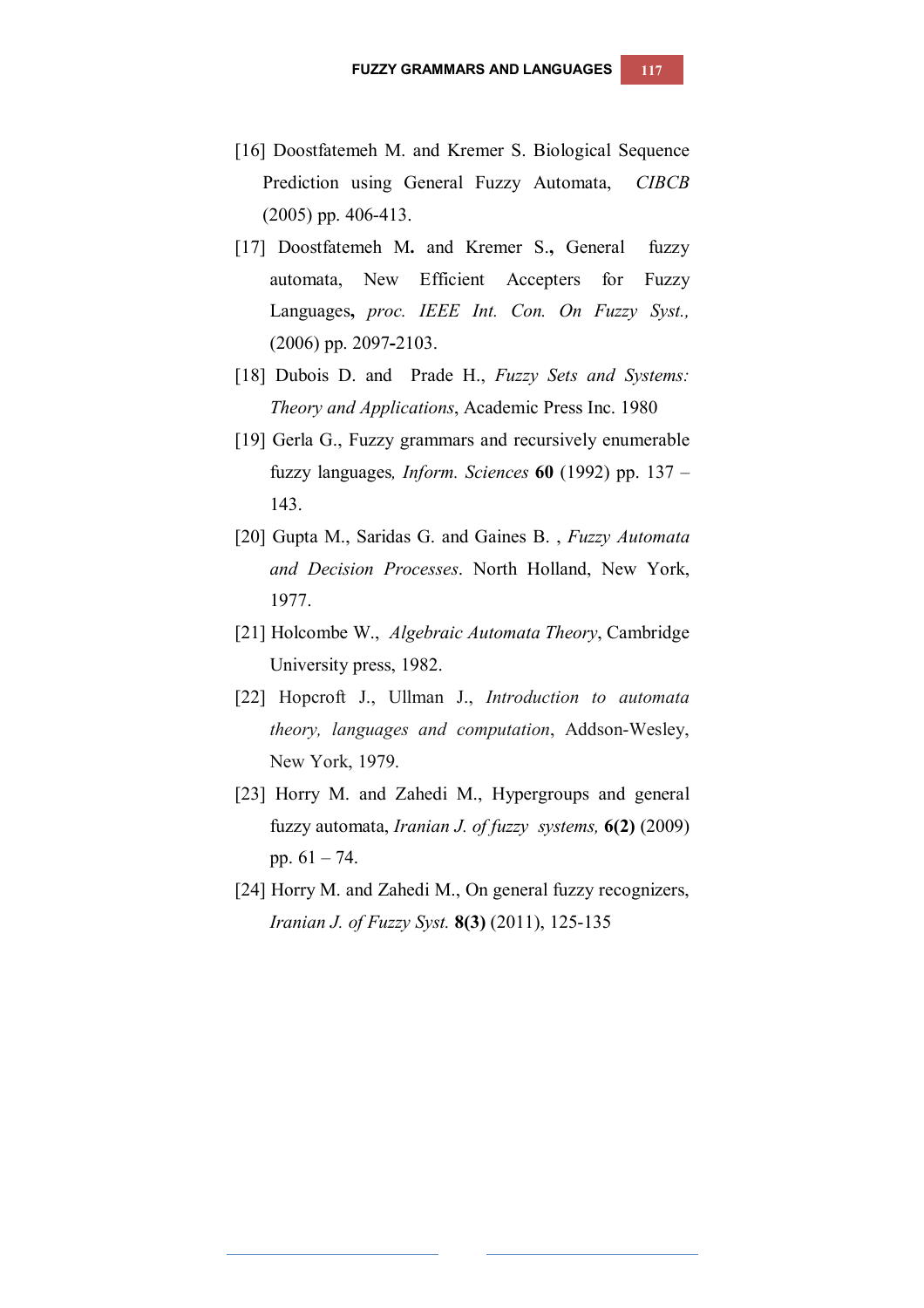- [25] Horry M. and Zahedi M., Uniform and semi-uniform topology on general fuzzy automata, Iranian J. of fuzzy Systems **6(2)** (2009) pp. 19 – 29.
- [26] Jahromi A., Karimaghaee P., Haghighi H., Doostfatemeh M**.** and Meng J. Intelligent selective packet discarding using general fuzzy Automata, *Proc. of IEEE Int. Con. On Syst., Man and Cybernetics*  (2008) pp. 3714 – 3720.
- [27] Jun L., Zhiwen M., Dong Q. and Yang W.**,** Products of Mealy-type fuzzy finite state Machines, *Fuzzy Sets and Syst.,* **160** (2009) pp. 2401-2415.
- [28] Jun Y. and Kavikumar J., Bipolar fuzzy finite state machines, *Bull. Malays. Math. Soc.* **(2) 34(1)** (2011) pp. 181 – 188.
- [29] Kandel A., and Lee S., *Fuzzy Switching and Automata: Theory and its Application*, Crane Rusak, 1980.
- [30] Kim H., Mizumoto M., Toyoda J. and Tanaka K., Lfuzzy grammars, *Inf.. Sci.* **8** (1975) pp  $123 - 140$ .
- [31] Kim Y., Kim J. and Cho S., Product of T-generalized state machines and Transformation semigroups, *Int. J. of Fuzzy Sets and Syst*. **93** (1998) pp. 87-97.
- [32] Klir G. J. and Yuan B., *Fuzzy Sets and Fuzzy Logic: Theory and Applications,* Prentice Hall, New York, 1995.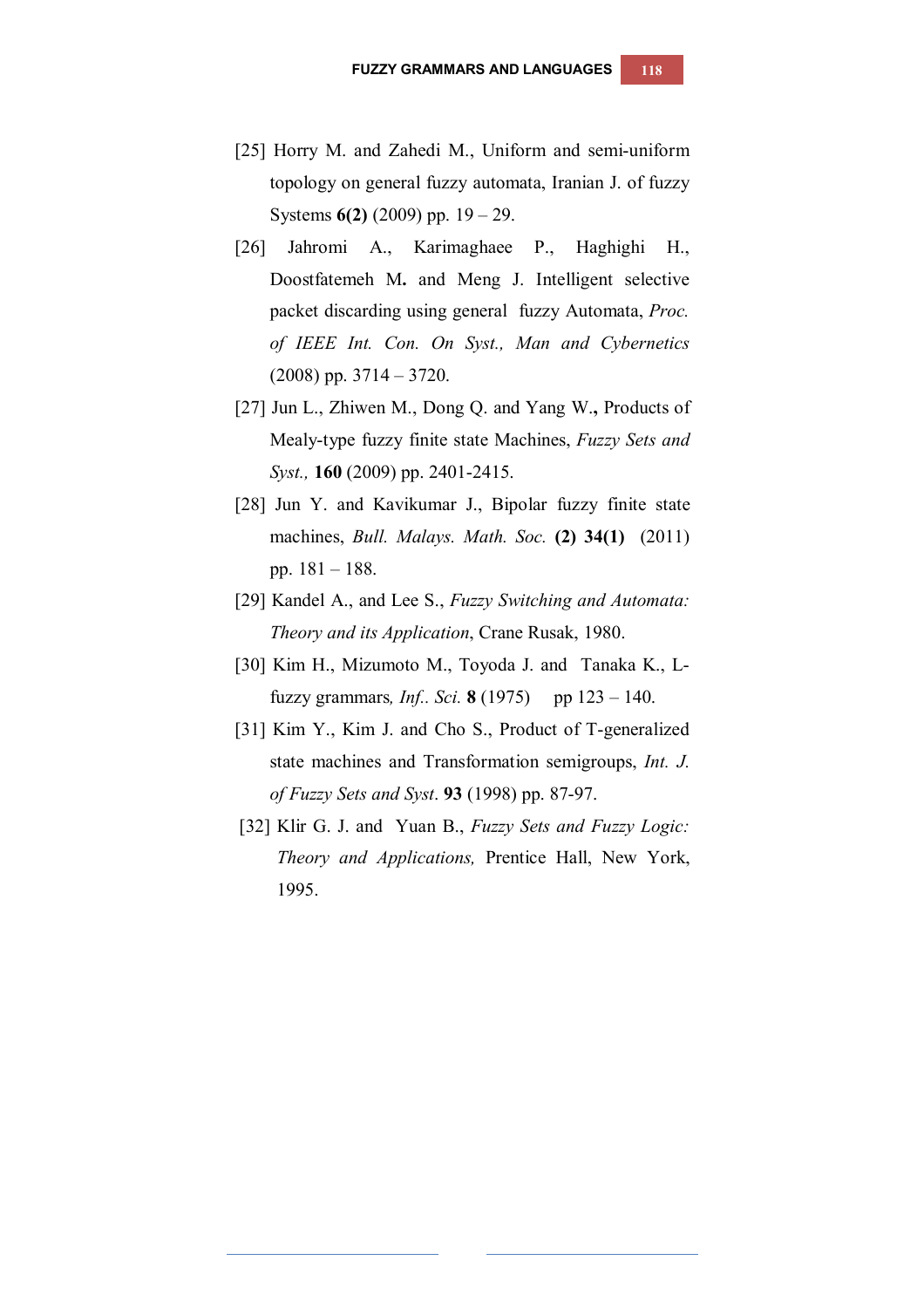- [33] Kumbhojkar H. and Chaudhari S. Advances in Pattern Recognition and Digital Techniques, *Proce. Narosa Publishing House,* (2000) pp. 261-264.
- [34] Kumbhojkar H. and Chaudhari S., Fuzzy recognizers and recognizable sets*, Fuzzy Sets and Syst.* **131( 3)**  $(2002)$  pp.  $381 - 392$ .
- [35] Kumbhojkar H. and Chaudhari S., On covering of Products of fuzzy finite state machines, *Int. J. of Fuzzy Sets and Syst.* **125** (2002), pp. 215-222.
- [36] Lan S., *Fuzzy Pushdown automata*, http:// www. polytech. univ-savoie.fr / fileadmin / polytech autres sites / sites/listic/busefal/Papers/49.zip/49\_10.pdf.
- [37] Lan S. and Zhiwen M., Closure of finite-state automaton languages, *Fuzzy Sets and Syst.* **75** ( 1995) pp. 393-397.
- [38] Lee E. T. and Zadeh L. A., Note on fuzzy languages, *Information Sciences* **1(4)**, (1969) pp. 421-434.
- [39] Lei H. and Li Y., Minimization of states in automata theory based on finite lattice-ordered monoids, *Inf.. Sci.,* **177**(2007) pp. 1413-1421.
- [40] Li Y. and Pedrycz W., Minimization of lattice finite automata and its application to the decomposition of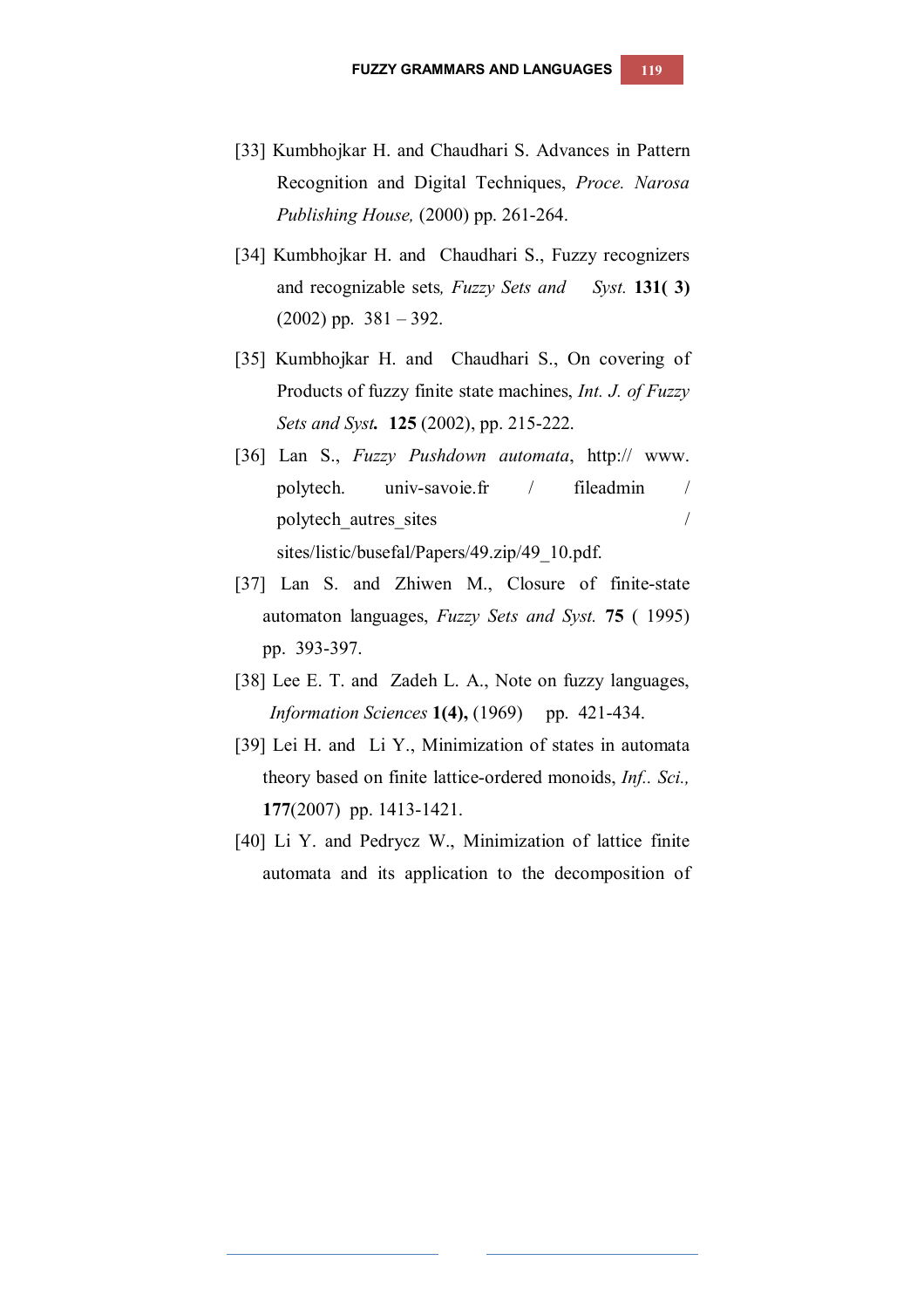lattice languages, *Fuzzy Sets and Syst.* **158** (2007) pp. 1423-1436.

- [41] Malik D., Mordeson J. and Sen M., On Fuzzy Regular Languages. *Inf. Sci.* **88(1-4)** (1996), pp. 263- 298**.**
- [42] Malik D. S. and Mordeson J. N., On fuzzy Recognizers, *Kybernetics* **28(1)** (1999) pp. 47-60
- [43] Malik D., Mordeson J., and Sen M., On Subsystem of fuzzy finite state machines, *Int. J. of Fuzzy Sets and Syst.* **68** (1994) pp. 83-92.
- [44] Malik D., Mordeson J. and Sen M., Product of fuzzy finite state machines, *Int. J. of Fuzzy Sets and Syst.* **92**(1997) pp. 95-102.
- [45] Malik D., Mordeson J., and Sen M., The Cartesian Composition of fuzzy Finite State Machines, *Kybernetics* **24(4)** (1995) pp. 98-110
- [46] Mateescu A., Salomaa A., Salomaa K. and Yu S., Lexical Analysis with a Simple Finite-Fuzzy-Automaton Model, *Journal of Universal Computer Science*, **1(5)** (1995) pp. 292-311
- [47] Mizumoto M., Tanaka J. and Tanaka K., Some consideration on fuzzy automata, *J. Comput. System Sci.* **3** (1969) pp. 409–422.
- [48] Mizumoto M., Toyada J. and Tanaka K., Various kinds of automata, with weights*, J. Comput. System Sci.***10(2)** (1975) pp. 219–236.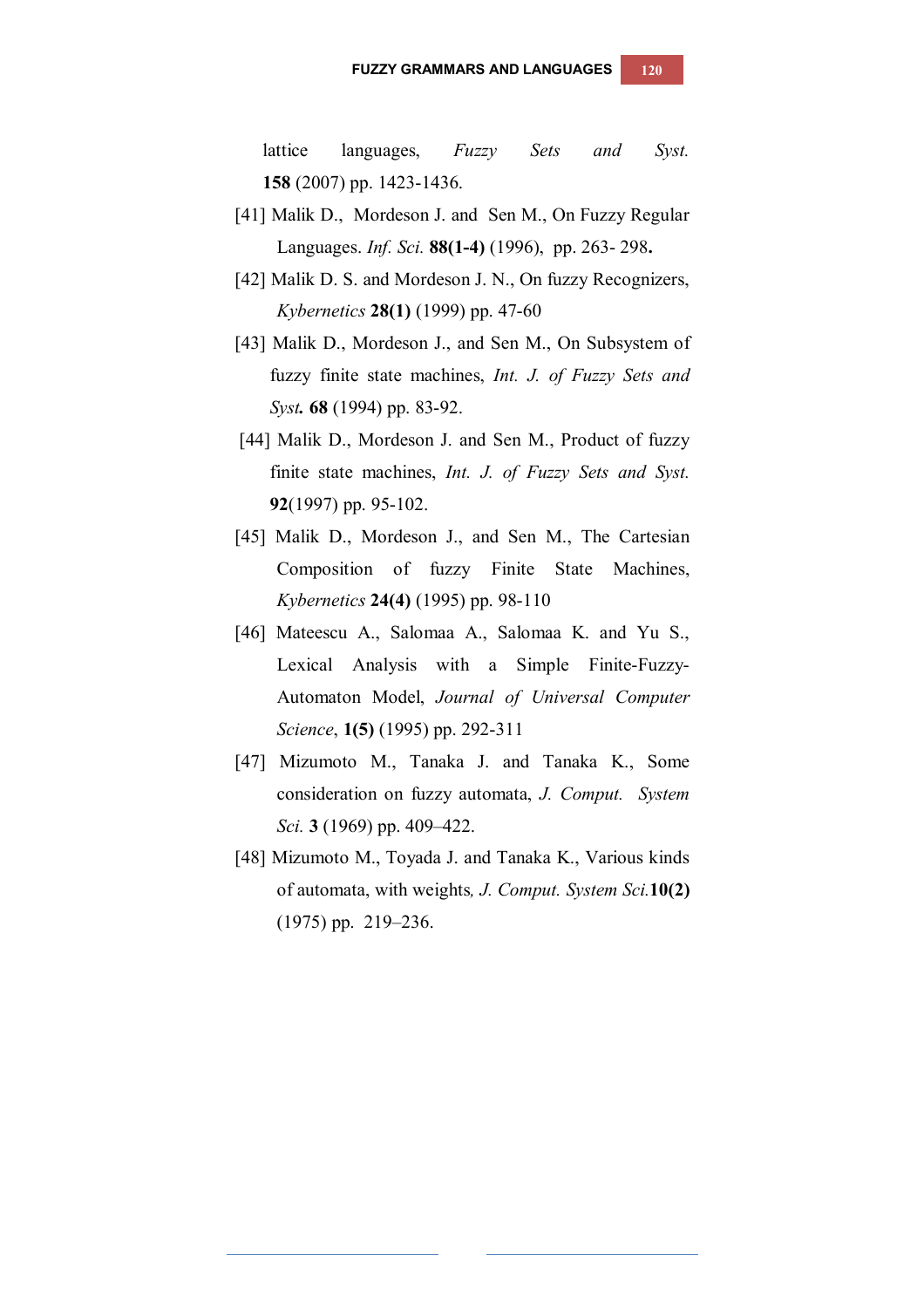- [49] Mizumoto M., Toyoda J. and Tanaka K., General formulation of formal grammars, *Inf.. Sci.* **4** (1972), pp. 87–100.
- [50] Mizumoto M., Toyoda J. and Tanaka K., N-fold fuzzy grammars, *Inf. Sci*. **5** (1973) pp. 25-43.
- [51] Mordeson J. N. and Malik D. S., *Fuzzy Automata and Languages: Theory and Applications*, Chapman & Hall/CRC, 2002.
- [52] Ning Q. and Terrence J. S., Predecting the secondary structure of globular protein Using Neural Network Model, *J. Molucular Biology* **202** (1988) pp. 865-884.
- [53] Omlin C. and Giles C., Extraction of rules from discrete-time recurrent Neural Network, *Neural Network* **9(1)**, (1996) pp. 41-52.
- [54] Paz A., Fuzzy Star Functions, Probabilistic Automata and Their Approximation by Non-probabilistic Automata, *J. Comput. Syst. Sci.***1** (1967) pp. 280-290.
- [55] Petkovic T. Congruences and homomorphisms of fuzzy automata, *Fuzzy Sets and Syst.* **157**(2006) pp. 444-458.
- [56] Ping Li. and Yong-ming Li, Algebraic properties of LA-languages, *Inf. Sci.* **176 (21)** (2006) pp. 3232-3255.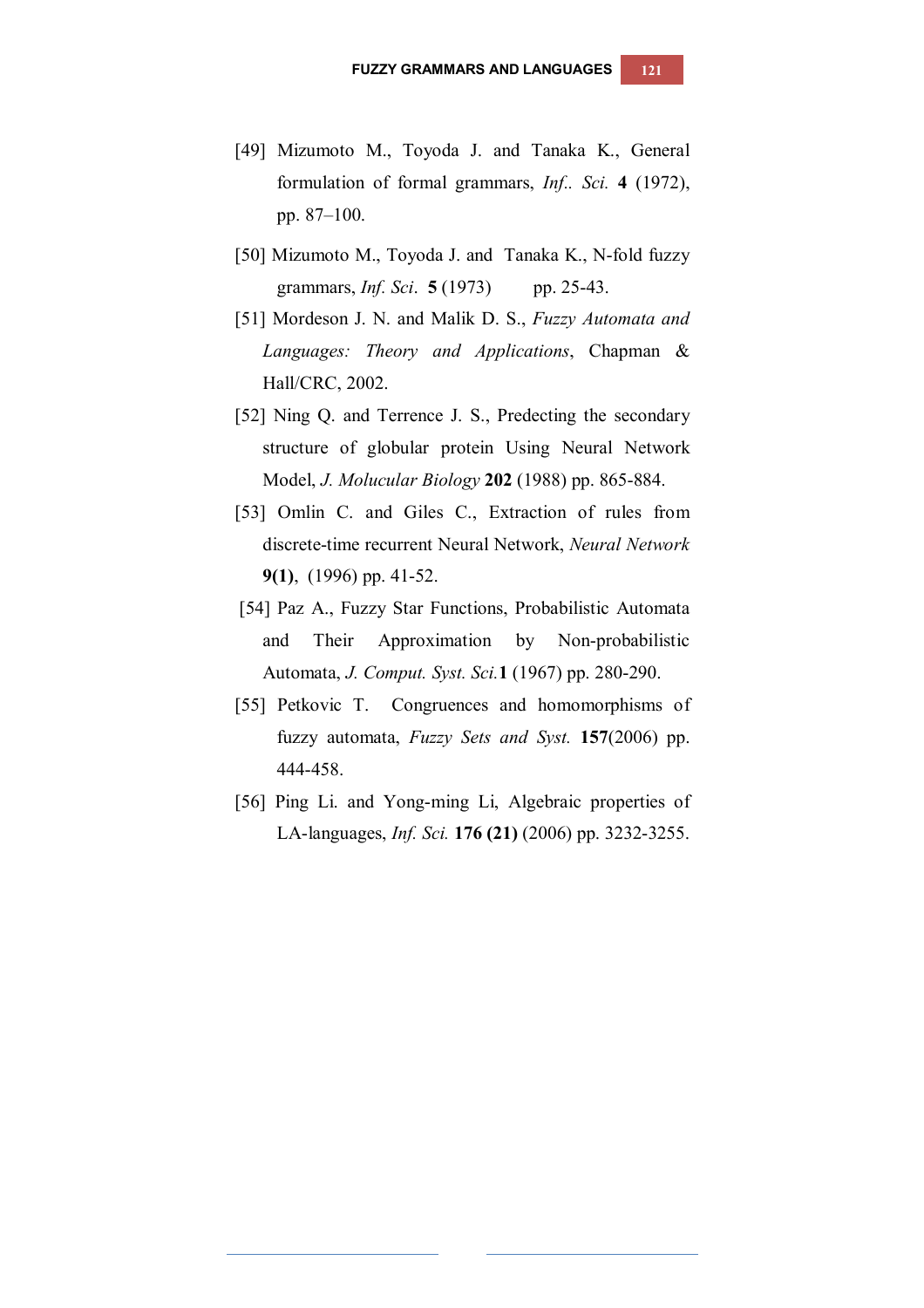- [57] Qing E. and Cui G. Application of Fuzzy Automata to Fuzzy Signal, *Processing of Intern. Conf. on Comput. Sci. and Software Engg.,* **5** (2008) pp. 1283-1286
- [58] Qing E., Wang T., Huang Y. and Li S., *State fusion of fuzzy automata with application on target tracking*, Comput. Math. with Appli., **57** (2009) pp. 949 – 960.
- [59] Rigatos G. and Tzafestas S., Fuzzy Automata for Fault Diagnosis, A Syntactic Analysis Approach, *In: Lecture Notes in Comput. Sci.* **3025** (2004) pp. 301-310.
- [60] Santos E., Maximin automata, *Inf. and Control* **13**
- (1968) pp. 363–377.
- [61] Santos E., On reduction of max-min machines*, J. Math. and Anal. Appl.,* **40** (1972) pp. 60-78.
- [62] Santos E.,General formulation of sequential machines,
- *Inf.. and Control* **12** (1968) pp. 5–10.
- [63] Santos, E., Max-product grammars and languages, *Inf. Sci.* **9**(1975b) pp. 1-23.
- [64] Steimann F. and Adlassnig K., Clinical monitoring with fuzzy automata**,** *Fuzzy Sets and Syst.*, **61** (1994) pp. 37 – 42.
- [65] Wechler W., *The Concept of Fuzziness in Automata and Language Theory*, Academic Varlag, Berlin. 1978.
- [66] Wee W. and Fu K., A formulation of fuzzy automata and its application as a model of learning systems, *IEEE Trans. Syst. Sci. Cyber,* **5** (1969) pp. 215-23.